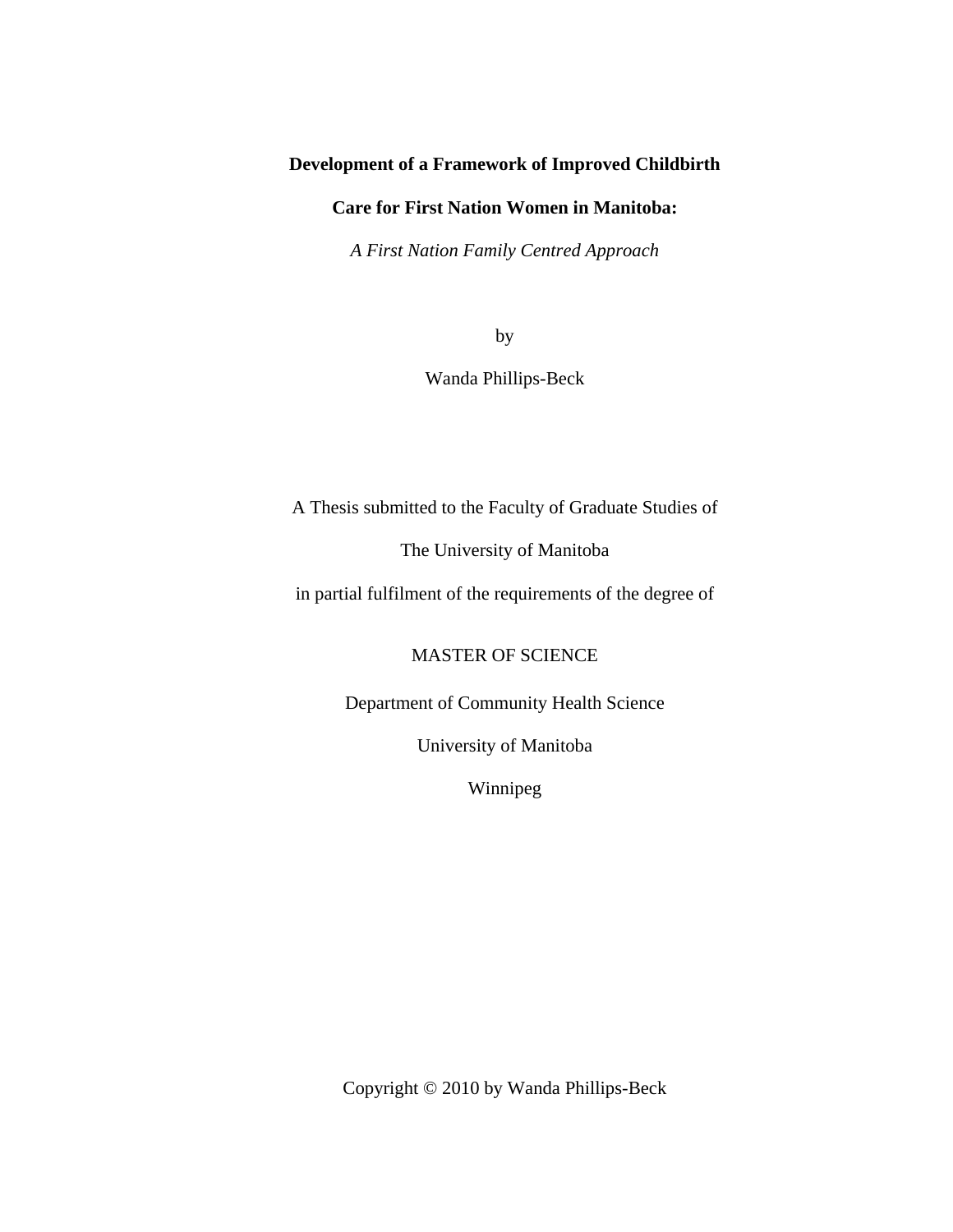### A**cknowledgments**

Thanks to my husband Clayton and my children, Daniel and Jaden who complained very little about the time I spent away from home and about my head always buried in the books. Thanks to my brother Darrell, who shared his wisdom and experience in speaking and writing to edit this paper. Thanks to Dr. Kathi Avery-Kinew who always provided me with much needed encouragement and an occasional push for me to keep going; and to the Assembly of Manitoba Chiefs as well - who supported me with time to travel and write. Thanks to my thesis Advisor Dr. Javier Mignone for your example, wisdom, patience and direction; and to Dr. Michael Hart for challenging me to remember my roots in the beginning. Thanks also to Melanie Hegg, who accompanied me to the north, assisted with the interviews and sharing meals with me and comparing notes and for our preliminary discussions. Thanks to Joyce Wilson, my dependable Administrative Assistant for transcribing and proofreading the early drafts and to my son Daniel and Tara for assisting with the transcription. Thanks to Rachel Olson who shares my passion for this subject, and for editing and providing valuable feedback in the early versions of this paper. Thanks to Dr. Rachel Eni for her infectious excitement, positive attitude and for being a sounding board through it all. Thanks as well to the Berens River Nursing Station staff that helped me get organized; and most of all, thanks to the women in Berens River, Manitoba, who took the time to come and speak with me. A heartfelt miigwech to you all.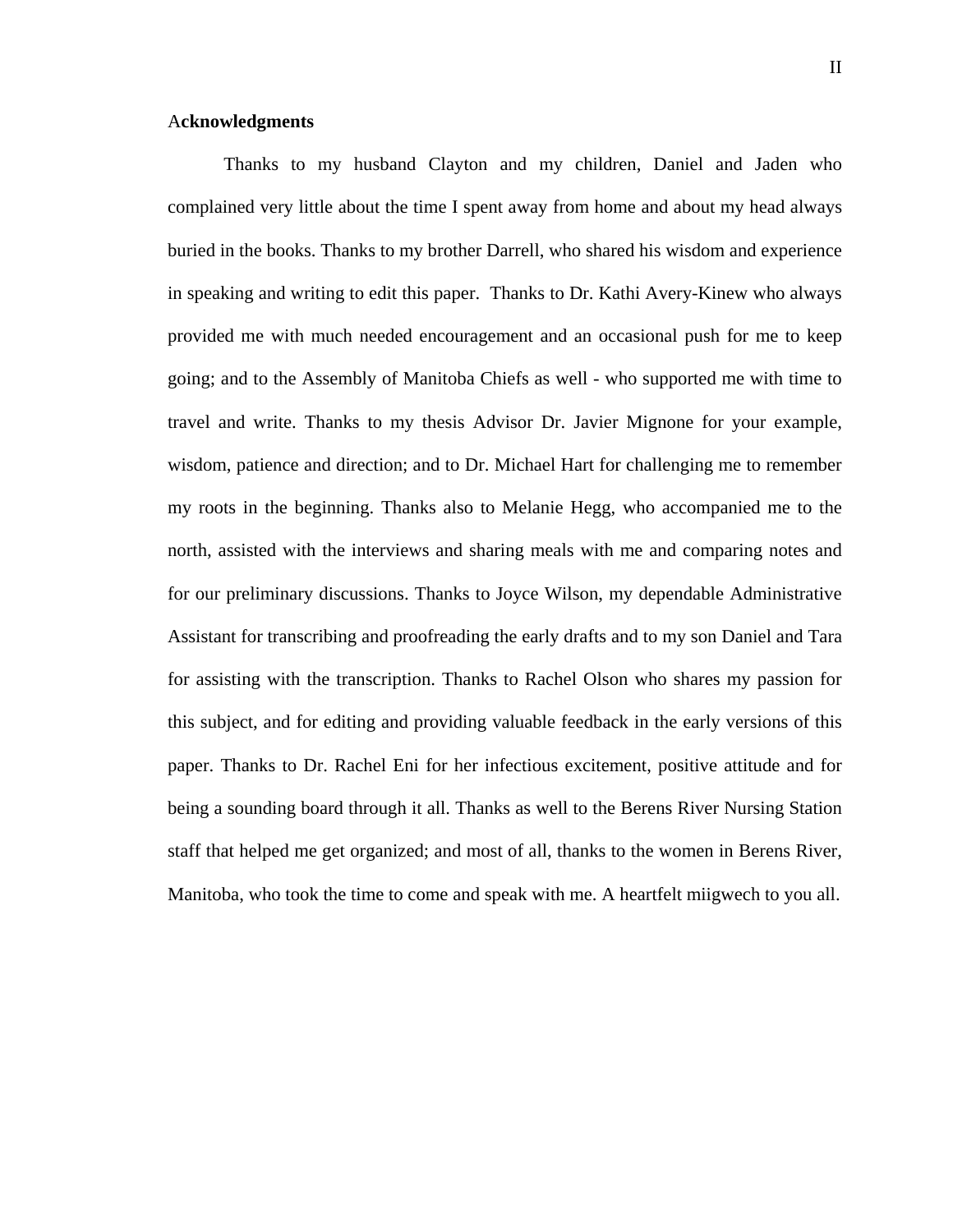This thesis is dedicated to the memory of my late Granny Seymour whose quiet disposition and enduring spirit lives on in her daughters, granddaughters and great granddaughters today. Her steadfast love and strength inspired me to pursue research in this topic.

It is also dedicated to the thousands of women who leave their home and families to give birth each and every year.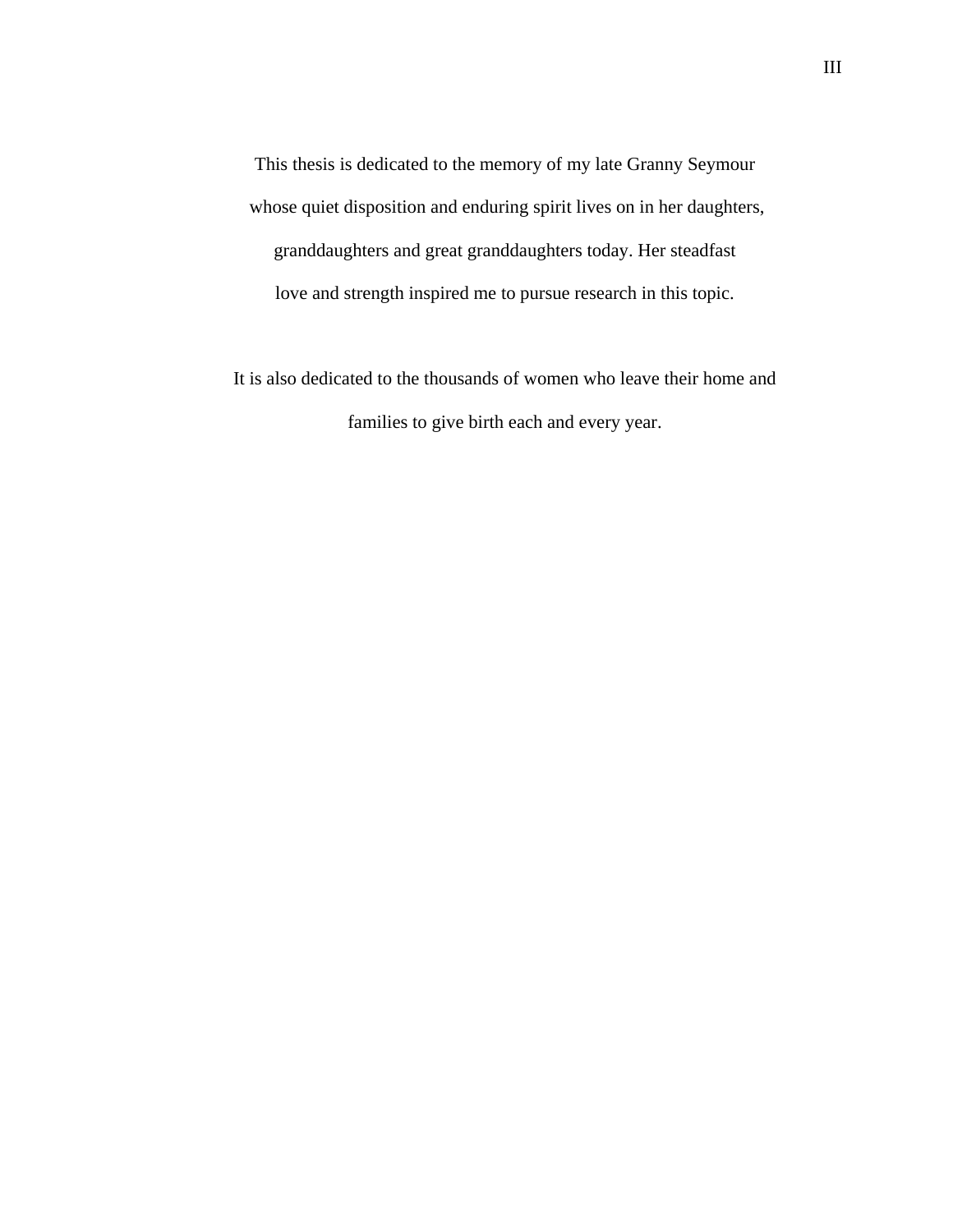# **Table of Contents**

|                                                                     | V1           |
|---------------------------------------------------------------------|--------------|
|                                                                     | V111         |
|                                                                     | $\mathbf{1}$ |
|                                                                     | 1            |
|                                                                     | 4            |
|                                                                     | 5            |
|                                                                     | 11           |
| The Context: Understanding the Prenatal Women and their Environment | 12           |
|                                                                     | 13           |
|                                                                     | 14           |
|                                                                     | 20           |
|                                                                     | 20           |
|                                                                     | 24           |
|                                                                     | 27           |
|                                                                     | 27           |
|                                                                     | 29           |
|                                                                     | 32           |
|                                                                     | 32           |
|                                                                     | 33           |
|                                                                     | 33           |
|                                                                     | 37           |
|                                                                     | 38           |
|                                                                     | 40           |
|                                                                     | 40           |
|                                                                     | 40           |
|                                                                     | 41           |
|                                                                     | 43           |
|                                                                     | 44           |
|                                                                     | 47           |
|                                                                     | 48           |
|                                                                     | 48           |
|                                                                     | 49           |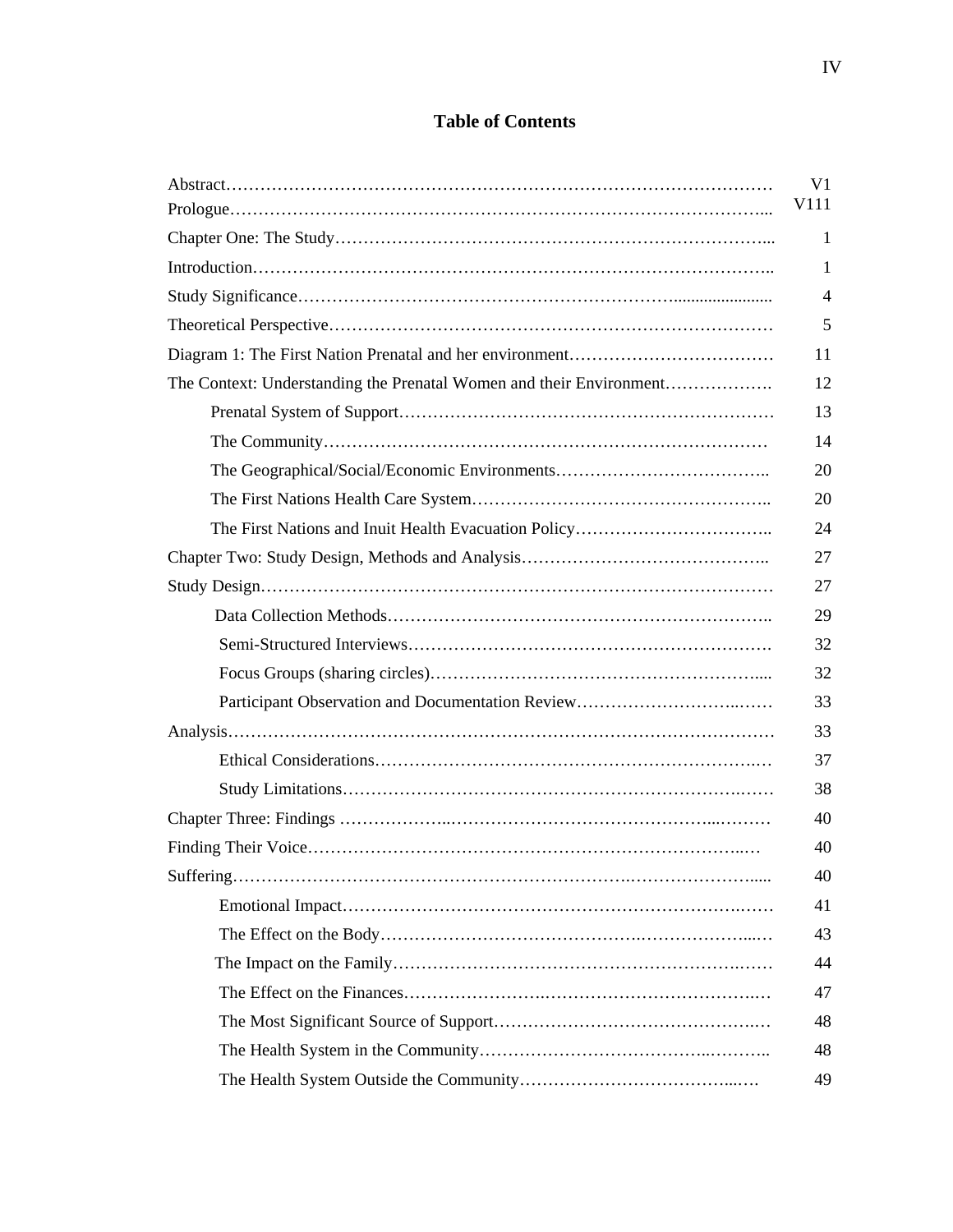|                                                                 | 52 |
|-----------------------------------------------------------------|----|
|                                                                 | 52 |
|                                                                 | 55 |
| The Support in the City: Winnipeg Regional Health Authority     | 56 |
|                                                                 | 56 |
|                                                                 | 57 |
|                                                                 | 57 |
|                                                                 | 57 |
|                                                                 | 60 |
|                                                                 | 60 |
|                                                                 | 65 |
| Implications for the Community and Systems within the Community | 67 |
| Implications for me: Nurse, Health Care Manager and Researcher  | 67 |
|                                                                 | 69 |
|                                                                 | 70 |
|                                                                 | 74 |
|                                                                 | 75 |
|                                                                 | 75 |
|                                                                 | 76 |
|                                                                 | 77 |
|                                                                 | 77 |
|                                                                 | 78 |
|                                                                 | 80 |
|                                                                 | 83 |
|                                                                 | 84 |
|                                                                 | 93 |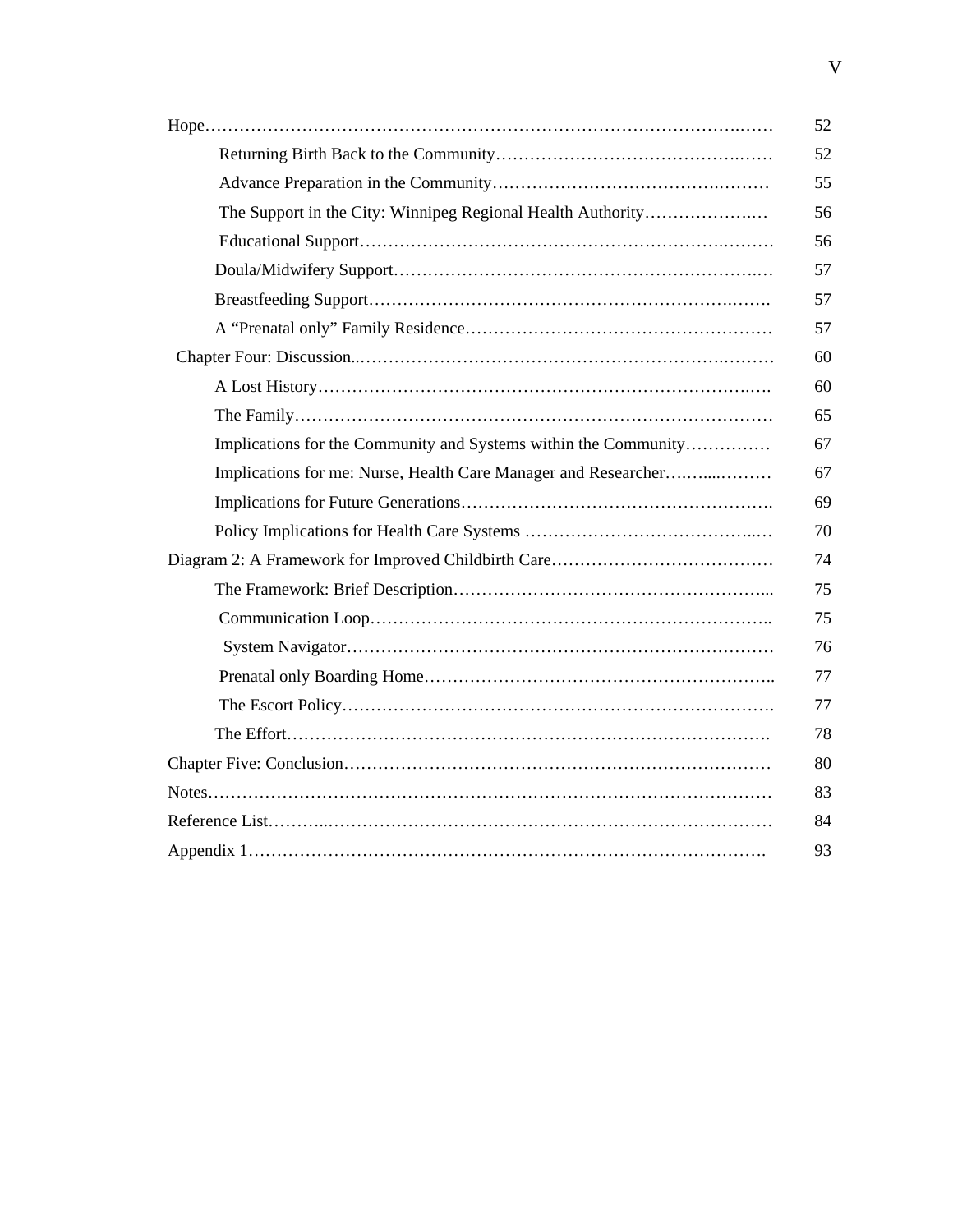#### Abstract

This paper reports on a qualitative exploratory study focusing on the childbirth experiences of women and their families from a northern isolated community in Manitoba - who had to leave or were about to leave home to give birth. Perspectives from critical medical anthropology, cultural relativism and human ecological theory provided the theoretical foundation for this study. This study utilized ethnographic approaches to explore the perspectives of the women, their families and "significant others" and how they have been affected by policies, practices and structures at all levels of their environment in an attempt to gain a better understanding of the type of support and services that could potentially improve this experience.

Presently, women from northern, rural and/or isolated communities leave home from a period of a few days up to 10 weeks to deliver their babies in an urban tertiary centre. They stay in boarding homes with others who have left home to obtain medical care, or with family and friends. During this period of time the women often do not access prenatal support or services within the regional health authority, other than medical care from a primary care provider (whom they may not have seen prior in their pregnancy) or to receive specialized medical intervention and monitoring. The boarding homes where they often stay do not offer any prenatal support or outreach services and are not conducive to housing women so close to delivering a baby. The women spoke of their experiences of giving birth marred by memories of fear, anger, frustration, tears and longing for family. They also spoke of a renewed sense of hope and excitement at the opportunity to share their ideas about possible ways that their experience could be improved. This paper breathed life into their thoughts and brought their ideas together to develop a new vision towards a system of supportive childbirth care for First Nation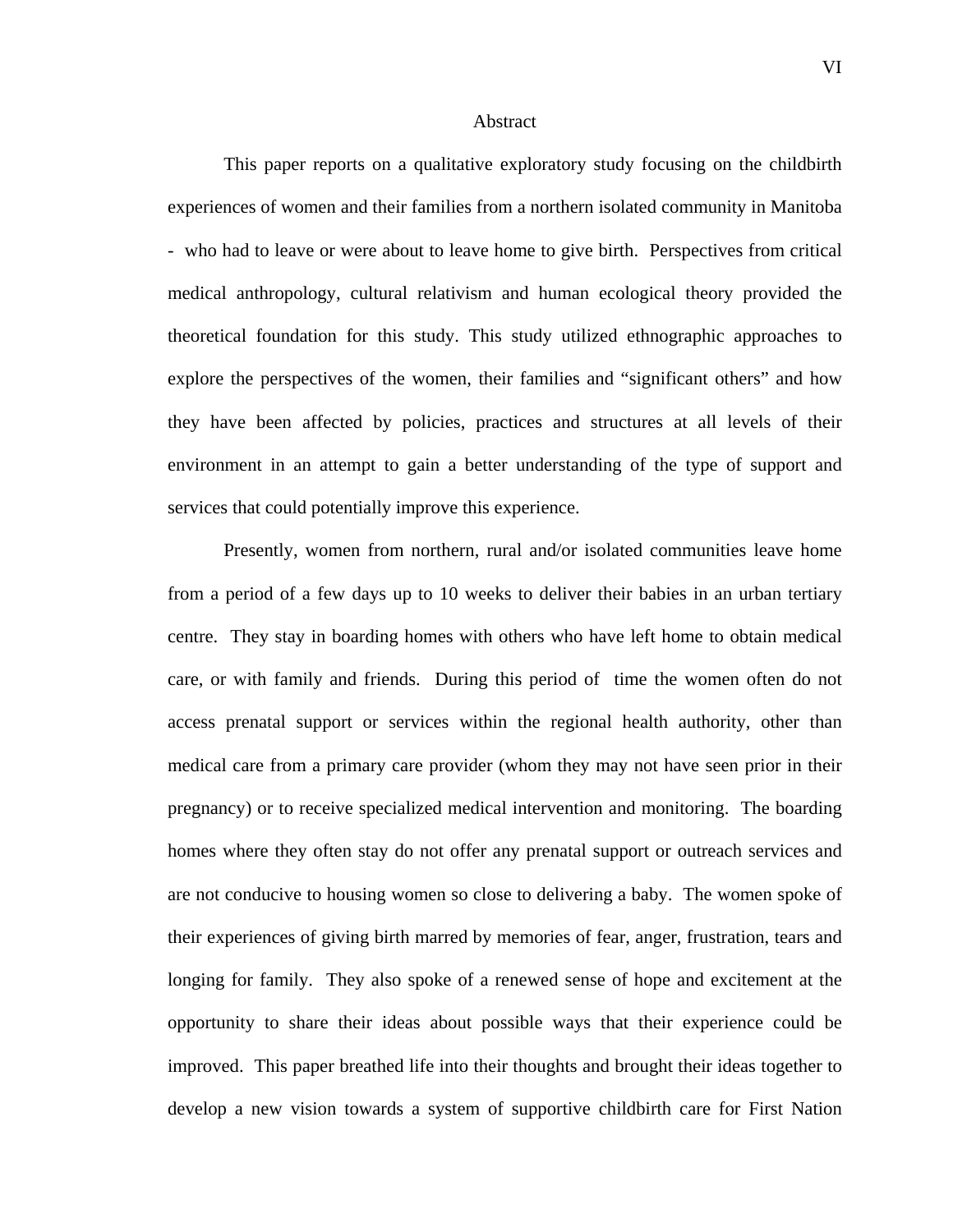women in Manitoba, and more specifically, for women who are medically evacuated from the north to deliver their babies in urban Manitoba. For the Faculty of Medicine, it is a Master's thesis, but for me and the many women and residents of Berens River, it is an opportunity for First Nation women to participate in shaping policy and influencing the direction for care and services that is created for them. It is important to acknowledge that evacuation and temporary relocation for birth is not an issue unique to First Nation women, it impacts hundreds of other northern and rural Métis and non-First Nation women every year. However, their experience is not included in this study. This paper suggests immediate and interim solutions for women who must leave home to give birth, albeit, the ultimate aim is to return birthing services closer to home.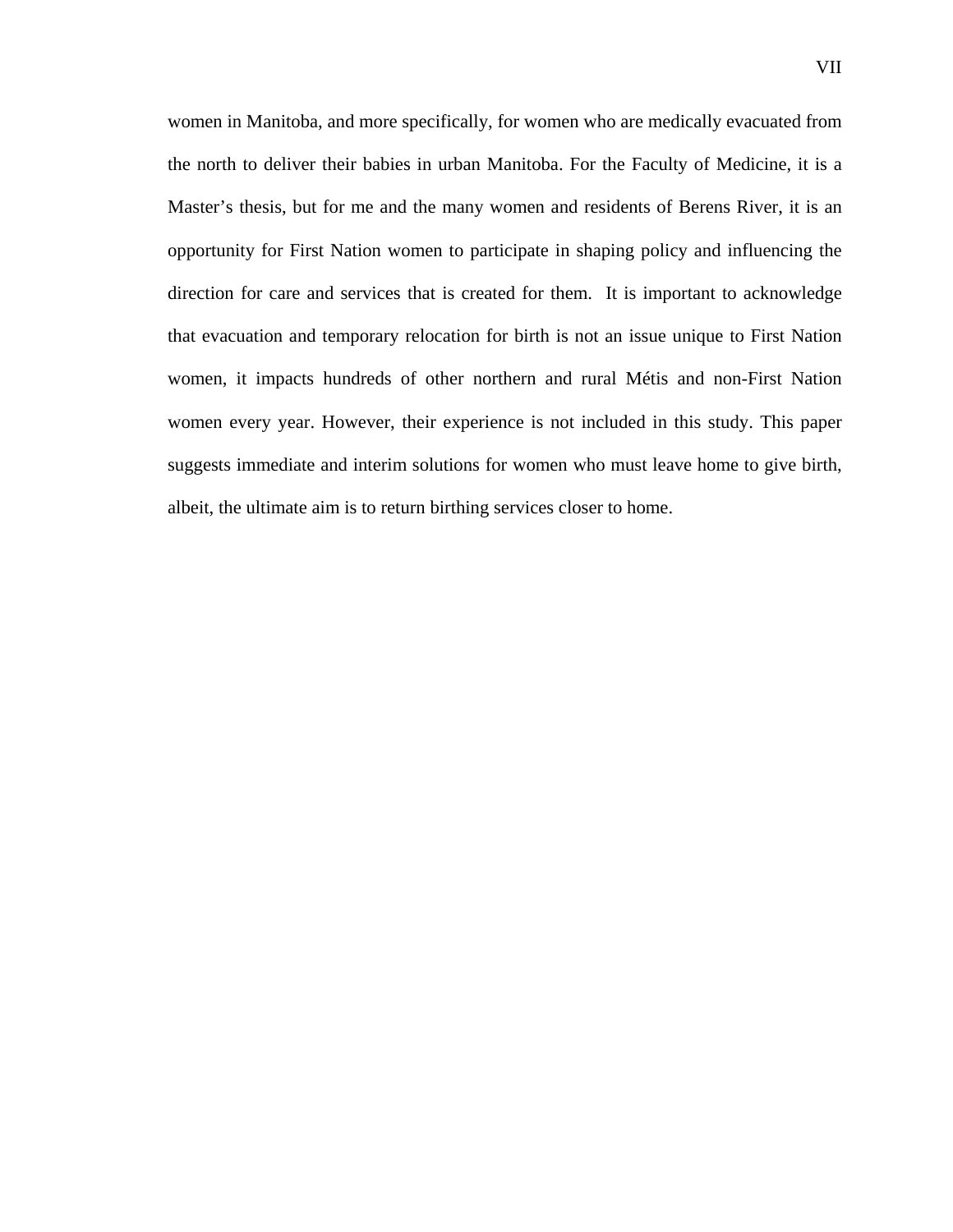#### **Prologue**

In order to appreciate why I chose to study the childbirth experiences of women who leave home to give birth and engage them in a conversation on how this experience could potentially be improved, I feel it is important to begin with a reflection of who I am and explain how closely the subject is connected to my own life. I am an Anishinaabe woman and a band member of the Hollow Water First Nation. I am, therefore, a product of this environment. I grew up among very strong women who passed on values, beliefs and traditions that only now, years later, I am only beginning to understand. For many years I obstinately clung to these beliefs, practices and traditions and I am only now beginning to appreciate the role they played in "regulating" behavior, as they related to the mental, physical and spiritual well-being of the reproductive woman. I am only now beginning a journey to understand how significant they were in the perpetuation of life; and how historical, social and economic events, and the quest for "modernization" interrupted a practice of birthing children (that existed for centuries in a harsh and seemingly unforgiving climate) and yet the cycle of life continued. The transmission of child birthing knowledge from one generation of women to another was interrupted and has been so modernized to the point of extinction in my community, as it has in many others. The loss in my community is sad, but all is not without hope. I am also a nurse schooled in western biomedical thought and concepts; and for this reason I will never negate the contributions of western and modern medicine. Chief Ovide Mercredi, a well respected leader in Manitoba who spoke at the Gathering of Children's programs in March of 2009, said "we need to take the best of both worlds and make birthing services better". This will require a new injection of life and energy that I fully intend to take part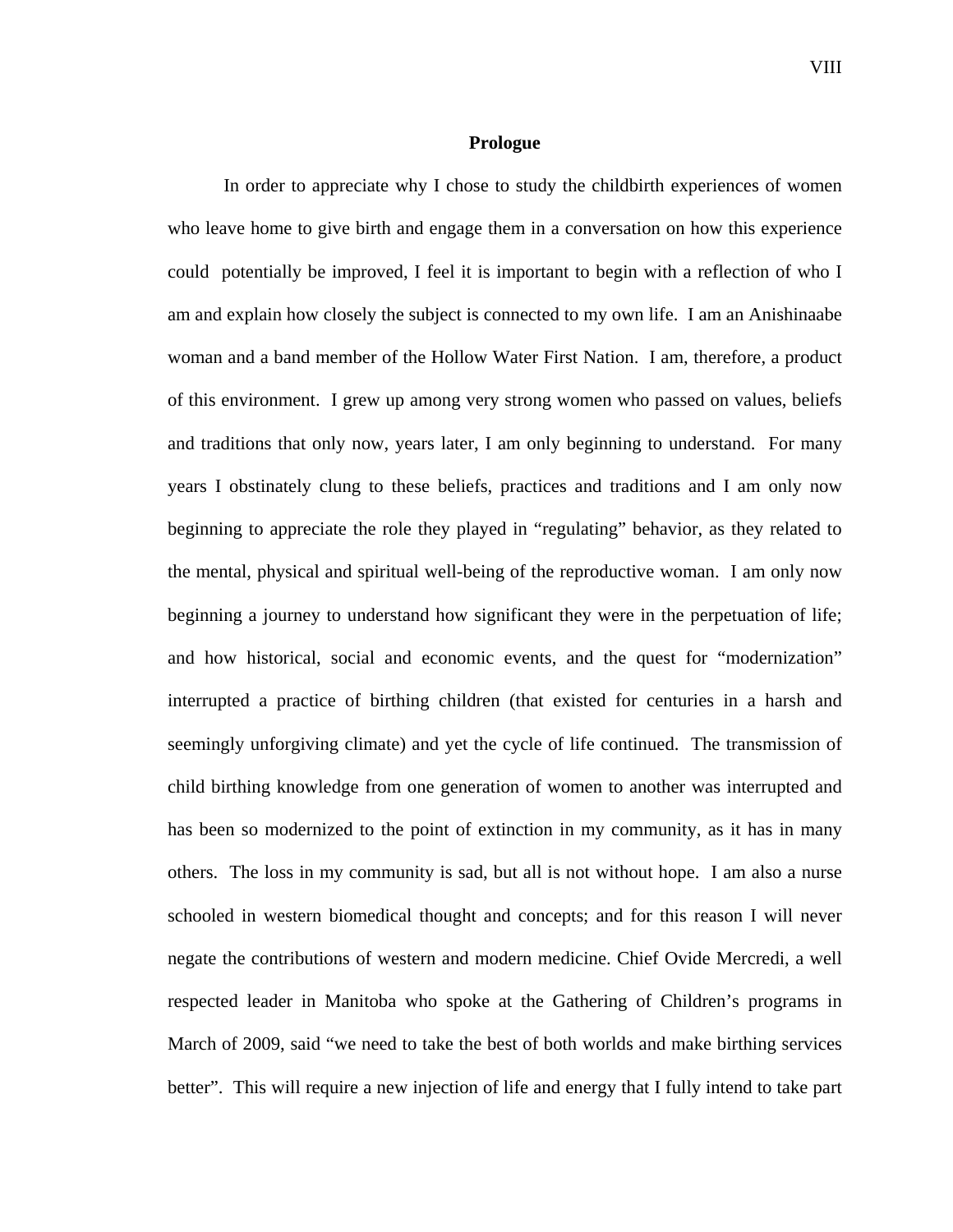in - beginning with this paper. I am taking one very small step toward returning control over birthing back to women - where it rightfully belongs.

As a nurse, I have spent many years working in the north and have firsthand knowledge of the impacts of medical evacuation for birth and I still continue to practice in the north on a part time basis. I have either delivered babies or have assisted at deliveries where the prenatal woman either refused to leave the community, or returned after being sent out of the community. I am presently the Nurse Program and Practice Advisor with the Maternal and Child Health Program and my position resides within the Health and Social Wellness Unit of the Assembly of Manitoba Chiefs (AMC). In this capacity as Co-Manager of this pilot program, I sit on several policy and advisory committees, one of which is the Manitoba Task Force on Maternal and Child Health Services and the Implementation Working Group that spun off from the task force, now named the Relocation Initiatives Working Group (RIWG). The formation of RIWG was in response to a briefing note on this issue presented to the task force by the AMC; and joint advocacy efforts by Lori Rudolph-Crawford of First Nations and Inuit Health and AMC for the women caught in this conundrum. As I gathered information on this topic, the Relocation Initiative Working Group has listened, fulfilling one of the objectives of this thesis - to carry the message from the women to the larger community.

 I also felt it necessary also to begin with mine and my grandmother's story. My grandmother gave birth to her first child when she was 16 years old; she had another 13 babies in the 25 years that followed. Eleven of these children she birthed in the homestead or at the "camp", depending on the time of year. I am told that she gave birth to one of the "boys" during berry-picking season on Black Island - the traditional "blueberry" grounds to the Anishinaabe people who now live in the area known as Hollow Water,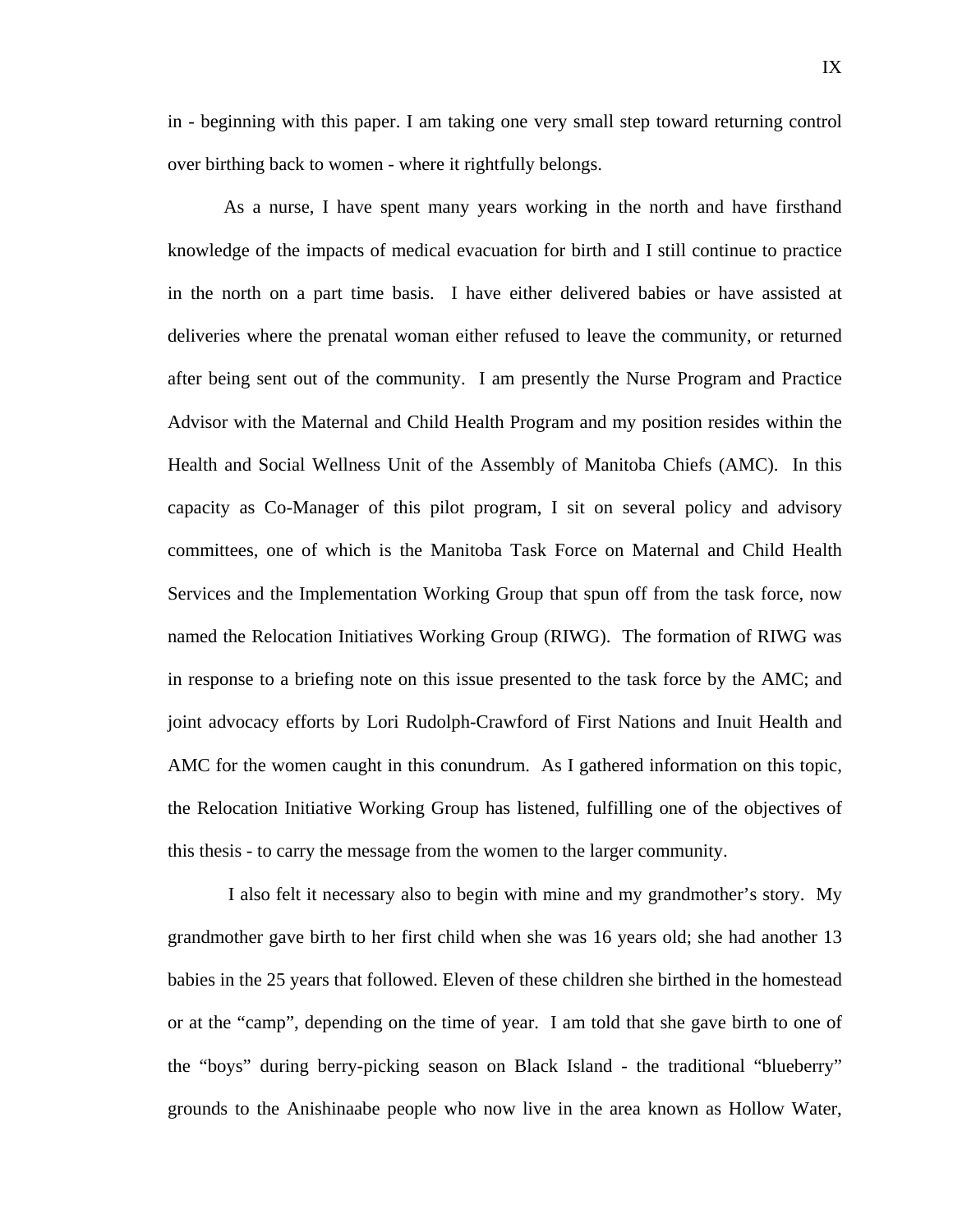Manigotagan, Aghaming and Seymourville. This large, dark island is located in central Manitoba along the mid-eastern shores of Lake Winnipeg at the apex of the Canadian Shield. I studied the image of the Canadian Shield many times on the map when I was still in high school. I pictured it as a blanket wrapped around the shores of the Hudson Bay, protecting the inland from the insults of the Arctic wind. The bay itself resembles the shape of the human heart, and if Black Island sits at the apex of the Canadian Shield, then much like the apex is significant for detecting the strength and rhythm of the human heart; I imagine Black Island holds this special and very spiritual connection for the Anishinaabe people on the eastern shore.

So, what is so important about Black Island? I believe it is important to understand the ecology of this area and to be aware of the conditions upon which my grandmother, aunts and the Ojibway women central to this story gave birth in days long past. The upper lands of the Canadian Shield is densely forested in evergreen, and covered in the summer months with deciduous shrubbery and trees of many shapes, sizes and types. This alternates with lowlands of beautiful igneous rock outcroppings upon which lichen and mosses of many colors grow, a wonderful testimony to its ancient history carved during the ice age. In some areas the soil is too dense or shallow to support forestation, and bogs and marshes have merged with mazes of rivers, streams and water systems making their way to Lake Winnipeg.

 Black Island is especially typical of this geography. It is celebrated for its lush forest, fine silica sand and a thick blanket of blueberries that cover the forest floor in July and August. The "Island", as it is referred to by local residents, is only a short boat ride from where I grew up along the Manigotagan River and was the place, interestingly, where my entire family was when I was about to give birth to my first child 14 years ago.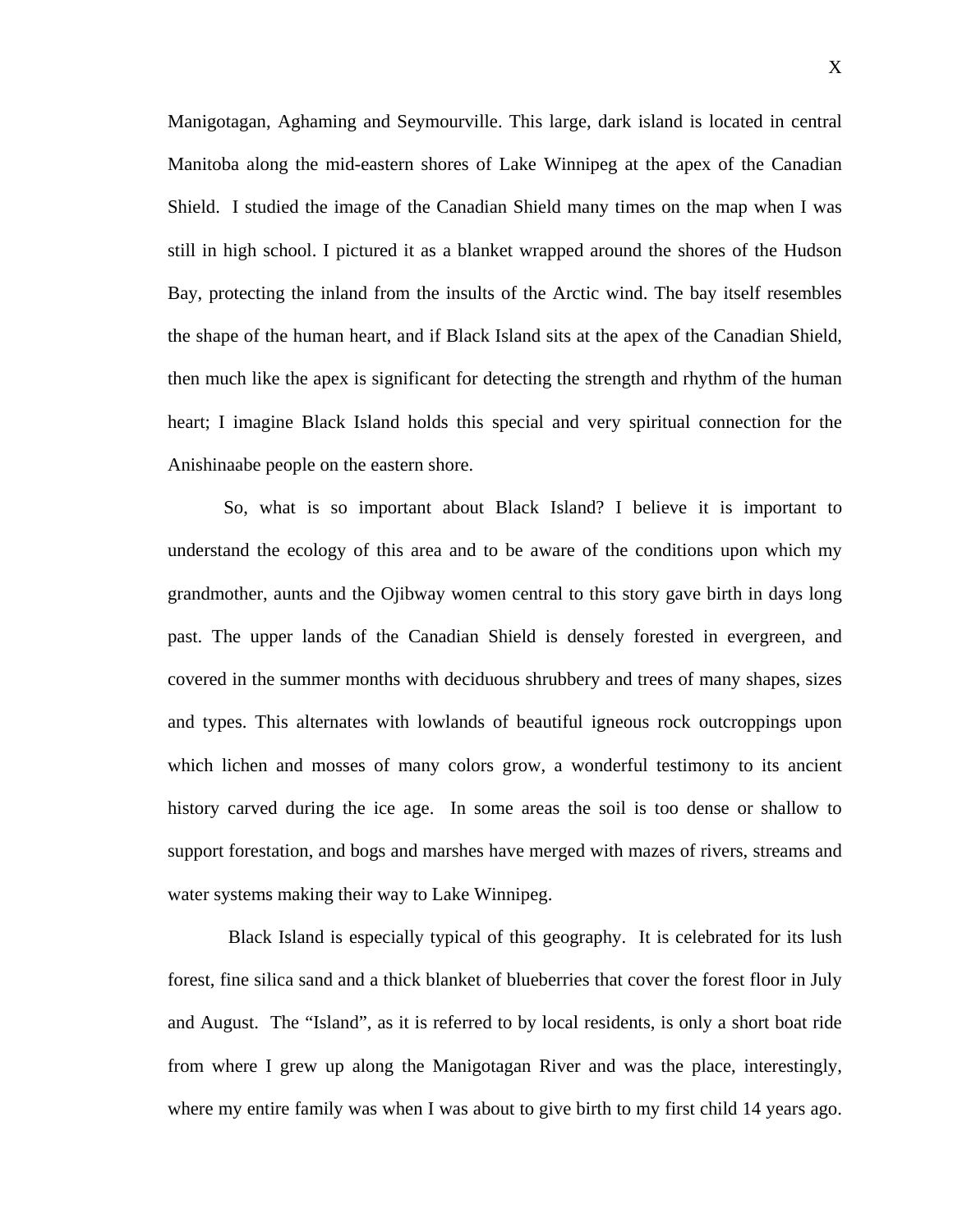Daniel made his entrance into the world five weeks early, so sending word to my family who had planned on being there when he was born was a big ordeal – a telephone call to my Aunt Irene in Seymourville; the message then had to be relayed by word of mouth to the boat dock in Hollow Water and then carried across the lake by the boat taxi driver via "moccasin telegraph" and on to my family on Black Island. I feel compelled to tell of this experience because Daniel was born during the time when my family had packed up and moved across to the Island. He was born on the first Friday in August of 1995; the week that my father, stepmother, sisters and brothers packed up and moved across to the Island six days earlier. It was a weeklong retreat back to an old way of life, a tradition revitalized in recent years after it had disappeared for a very long time. When I sent word across to the Island about Daniel's imminent delivery my family packed up "camp" and travelled back across the lake one day early. This was no easy feat; they had nine children, shelter, utensils and necessities to pack up and return to the mainland. It was another two and a half hour by car to Winnipeg. By the time they made it to the hospital and welcomed Daniel, he was already a day old. I now understand his impatience on making his premature entrance to this world. It is no coincidence that Daniel feels drawn to the "Island" today. He now travels every year with his Mama and Papa, aunts, uncles, and extended family every summer for the week-long retreat on the old berry grounds. As soon as he returns with his cousins, they begin planning for the next summer and wait impatiently to return again.

All the children born to my grandmother or women in her day were born in a similar environment like Black Island or on the homestead. In those days they travelled by canoe, but instead of being a two hour car ride by road (as would be available today) they were separated from the "modern world" by two days of travelling by canoe or 15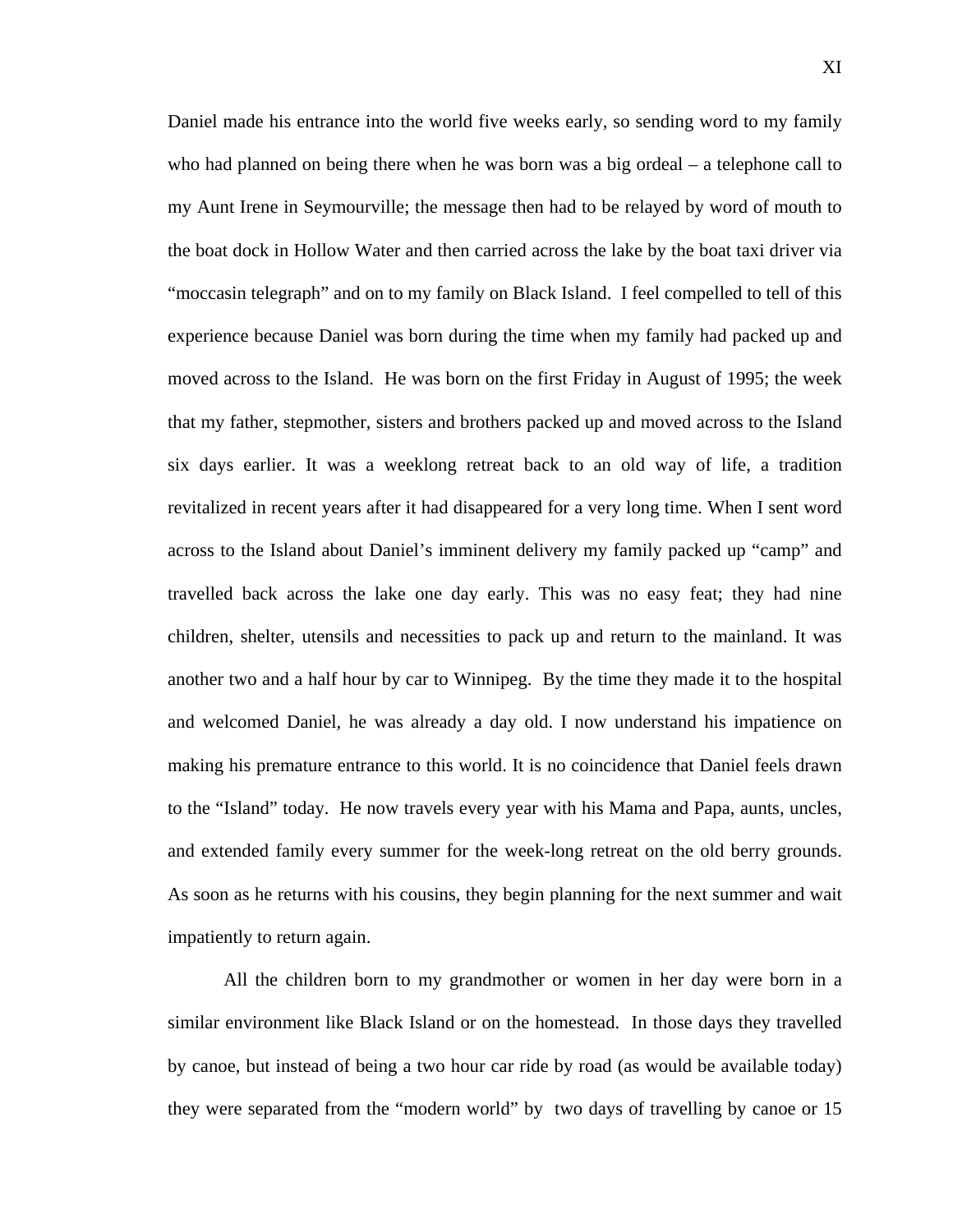hp boat and motor in later years. Circumstances have definitely changed in the years that both my grandmother and my aunts had all those babies, but what is remarkable is that my 84 year old Aunt cannot recall one single infant or maternal death; she herself having delivered 7 of her own children on the land. Each of my grandmother's and Aunt's children were delivered by a traditional midwife, an older woman respected for her knowledge and experience in birthing children. I am told she learned her craft from older women born before her, and her classroom was the birthing lodge. Of my Grandmother's 14 children, 12 are still alive today. Only the last three, born in the 1950's were born in a sterile hospital environment. For reasons unknown to my aunts, one died in-utero, and another died, my mother, at the age of 32. Prior to the road being built in the 1950's, my family was separated from the modern world by far more than just geography. They were also separated by beliefs, practices and cultural traditions; yet they all made a safe passage into this world.

I regret today that my Grandmother said very little to me about her childbearing experiences when I was growing up, probably because I never thought to ask her about them back then. My grandfather was entirely different from my grandmother in that he equalled her silence with stories of hardship, survival and mysticism. He told many stories to entertain his grandchildren, many of which had moral lessons I am sure, but what they did was frighten me at the time. He would often gather the children and tell stories with great animation. I would listen so intently that he would appear to move a great distance from me and I would become one of the characters in the story. Back then I believed the stories to be fictional but I understand today that they may have been mixed with some sad elements of truth. Regardless if they were true or not, the stories were always fascinating. When I was much older he told stories of moving "camp" from year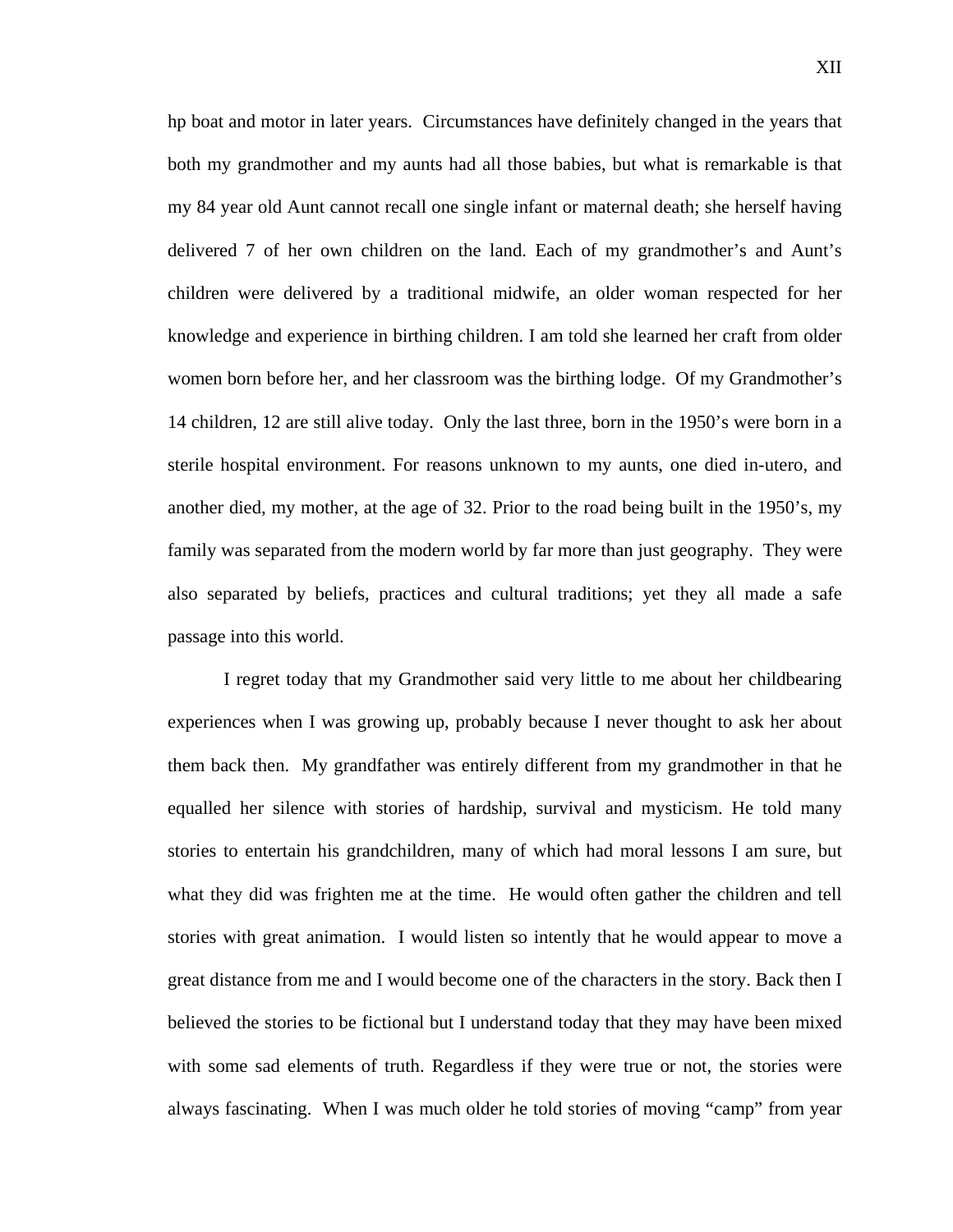to year, migrating from season to season following the berries, roots and animals that were the mainstay of their diet. He told stories of picking berries in the heat of the summer, of packing up and taking the children along (my aunts and uncles) to pick the blueberries, saskatoons and "shamboomynucks" as we called them when we were young. These were necessary staples in their diet, but they were also sold out of necessity to buy flour, baking powder and beans - goods introduced to them generations before that had become necessary to keep starvation at bay. For a high school project I sat and listened to my grandfather's story about surviving the Great Depression. Poverty and suffering were very real threats and very present for them in those days, and unfortunately did not end when the road that connected Manigotagan to Pine Falls was built. He spoke of a time and of hardships that I could not comprehend. He spoke of his traditional "homestead", of meandering through trails and forests, of portages on the river and of navigating along the lakeshore to Pine Falls by boat or canoe; and to the store where he purchased the "store bought" staples. Now, when I think back, I had missed an opportunity to hear my grandmother's story about following my grandfather; of the 14 pregnancies and what it must have been like to carry, birth, breastfeed and care for all those children.

So now I hear only a small snapshot of grandmother's story through my aunts, now grandmothers and great-grandmothers themselves. My Granny passed on seven years ago to the spirit world, well deserving of her peaceful rest as I can only imagine the burden that she carried silently with each pregnancy and birth. Most of her babies were welcomed by a traditional midwife. I am told by one of my aunts on my father's side that the midwives were very gifted and knew the signs of imminent delivery; they would often remain close to the women nearing the end of their pregnancies. She would also offer advice to the women on how to care for themselves during pregnancy and after the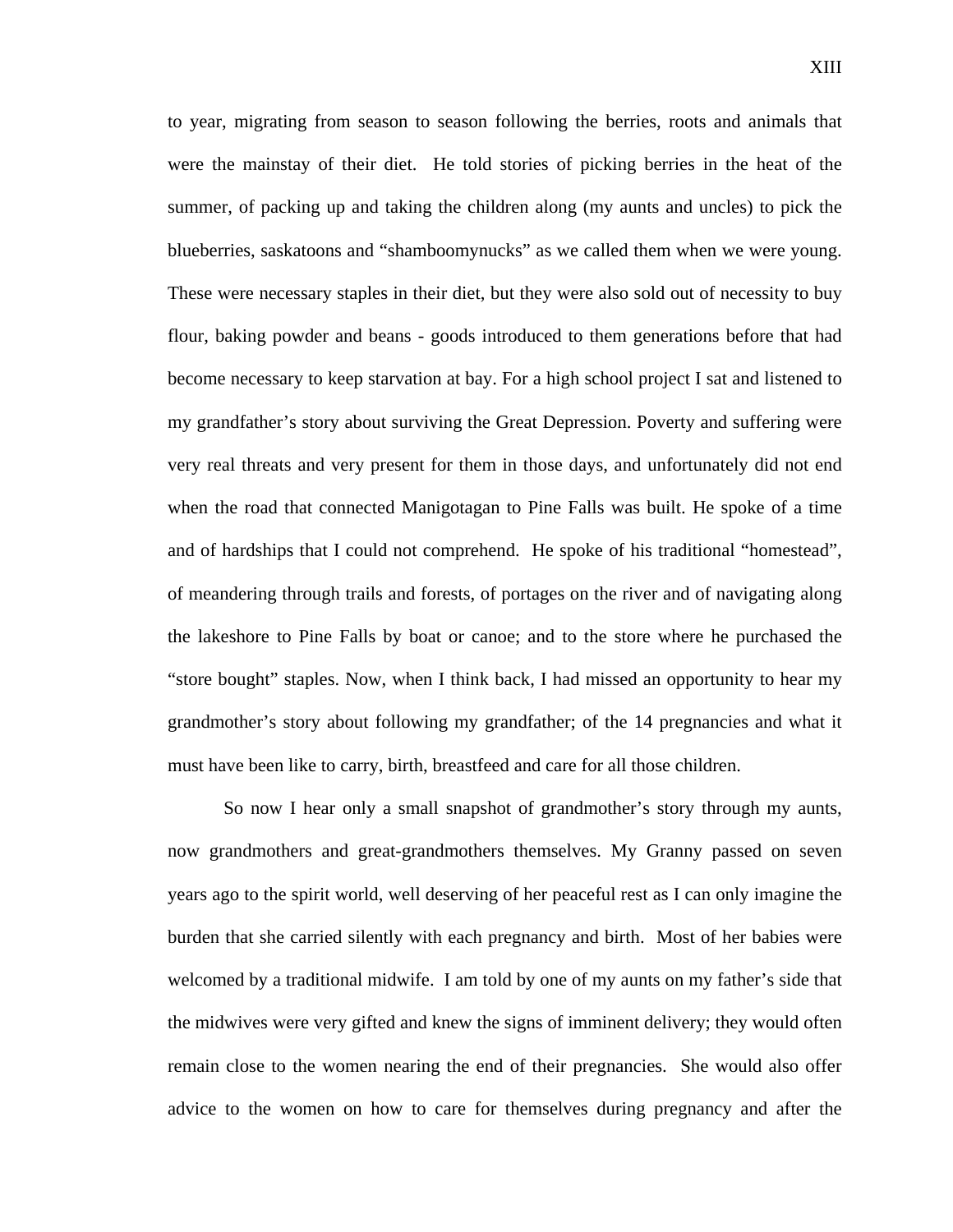delivery of their babies. My Aunt Mary Jane, like my maternal grandmother, also gave birth on the "Island". She told me her story of getting ready to leave the Island to come back home when she was approached by the traditional midwife whom recommended to her that she should not travel. I questioned my aunt about how the midwife would have known to advise her on such a thing and she replied, "I don't know, she just knew. And she was right". My aunt put her complete trust in the midwife and stayed behind while all the others packed up and moved back home. Like the midwife predicted, she had gone into labor and delivered the baby on the Island. The midwife stayed behind with my aunt and supported her when the rest of the camp was moving home. That baby is my cousin Charles, who is now 58 years old.

 I had also questioned my Aunt Mary Jane about how she thought the midwives were trained and she had told me that she honestly didn't know, but was amazed that they seemed so tuned into the women's physical, mental and emotional state of being. They seemingly could read what was happening with the woman's body and the moon cycle had something to do with it as well. I heard as a young woman still living at home many predictions based on a woman's behavior, or on the cycle or character of the moon. I regret that I didn't care much to pay attention to all that discussion when I was young and I fully intend to capture some of this knowledge in the near future.

As interesting as my grandmother's and aunt's stories are, it is important to clarify that they are not the "subjects" of this study. I only offer a small snapshot of my history to emphasize how things have changed so rapidly in such a short period of time. It is also important because it lends some historical context to the subject of this thesis. The First Nation and childbearing women from northern and remote communities of this province have undergone profound and significant changes in childbearing beliefs and practices in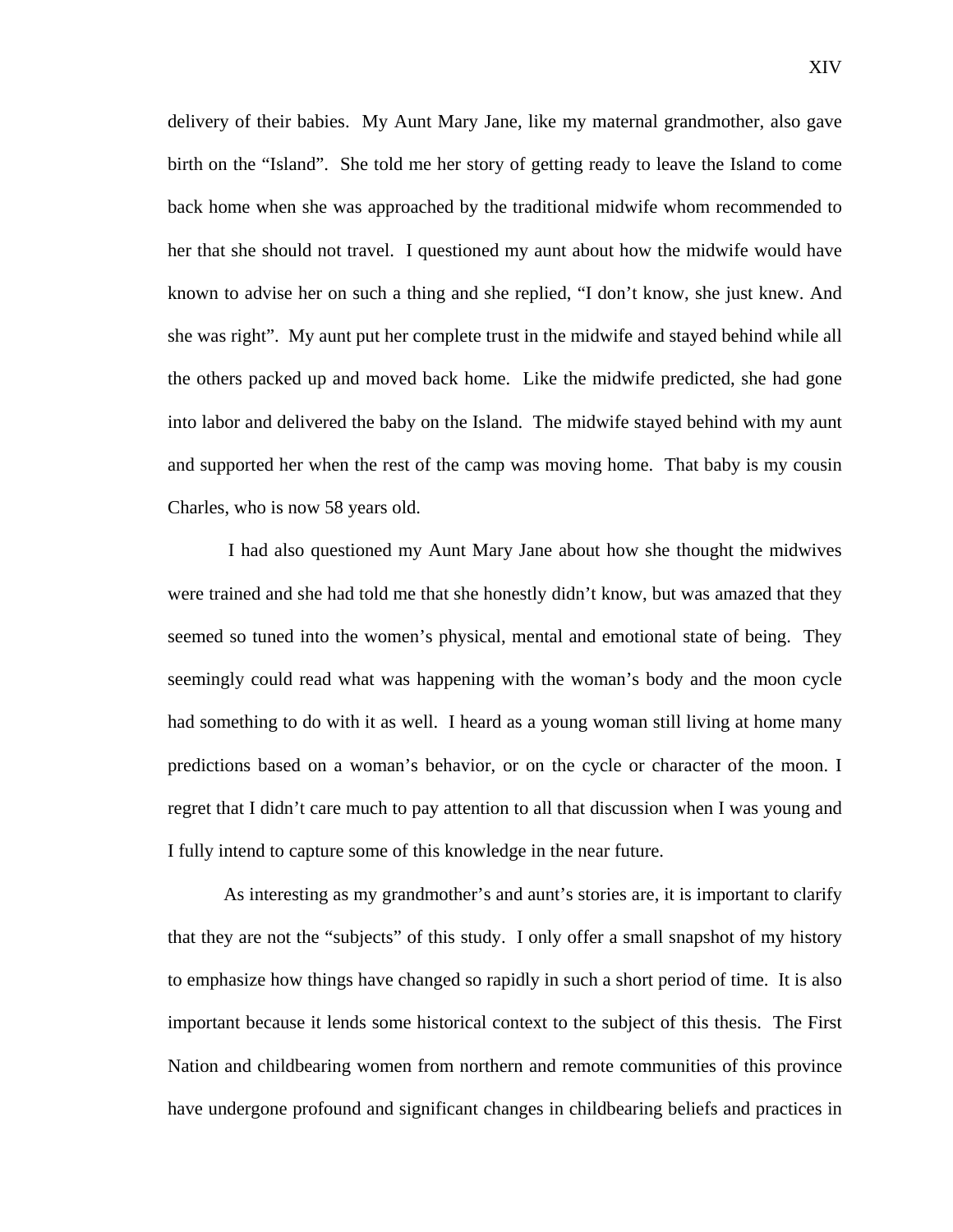just a few generations; the memories of "how things once were" are beginning to fade with the passing of our mothers and grandmothers. These stories and many like them have existed for generations as knowledge and experience passed from one daughter to the next in the oral and apprenticeship tradition. There is some urgency today to have these recorded as our traditional means of transmitting knowledge are no longer being practiced and the classroom has moved from the birthing lodge into large institutions. I acknowledge that moving birthing closer to home has been advocated by many predecessors and the topic of evacuating for child birth can be found in numerous reports and papers. It is my hope that this paper is unique in that it seeks to find some very simple remedies from the women themselves who have been affected by a fundamentally flawed system of childbirth which continues to impact women in isolated communities in Manitoba. It also seeks to propose a new framework for child birthing services whose ultimate goal would be to reduce the suffering and the burden that these women have been forced to carry for a very long time.

## "*You know, it goes far, farther than just the mom and baby. It affects a lot of people. It not only affects the mother and father" (I-1)*

 This comment was introduced because it further exemplifies why I have chosen to explore the policy of removing women from their communities to give birth. The words were imbedded within a conversation that took place so quickly that I missed how significant they were during the interviewing process, but I do remember being particularly moved by the woman's story. I believed the written transcript could not do justice to hearing the rhythm, the rise and fall, the inflection and sometimes shaky raw emotion in the spoken voice. Nor, I thought, could it ever capture the experience of being present in the same room - of witnessing pain being etched momentarily on faces (but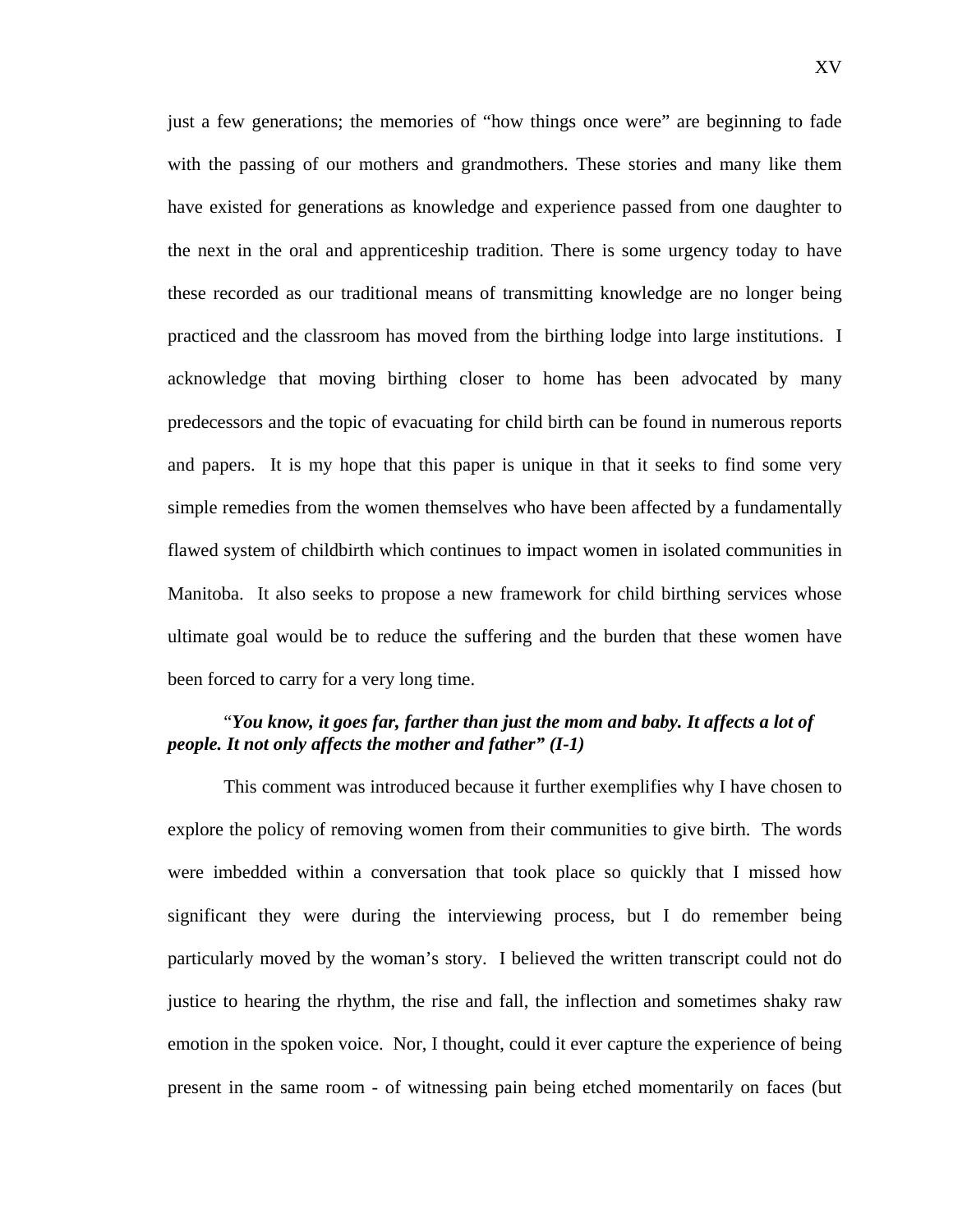forever inscribed in their soul), and of the struggle sometimes to carefully choose words so that they do not speak ill of invisible policies and nameless persons who have deeply scarred their experience. But, listening over and over and reviewing the written transcripts and trying to remember the expressions on their faces - these words jumped forward from the hundreds of pages before me. In reviewing the transcript, my internal voice exclaimed "Wow, that's it! This is the message that I must take forward. I get it". Unfortunately, many do not. And regrettably, some never will. It is my hope that this work will help others to understand the significance of the words, "…*it goes much farther than just the mom and baby"*.

This work was undertaken to fulfill the requirements of my Master of Science Degree in Community Health Sciences. But more importantly, it was meant to give a voice to those that have spoken for a long time and have not been heard. As one community health nurse stated during the early phases of the research project "I have been talking about this for 20 years. It is about time that we are asked about what we think". This work is not laden with theory, but I do have something to say about the culture of childbirth in the broader sense, and how it may have impacted their belief systems in this one particular community. For the women and people of Berens River, Manitoba this project was an opportunity to speak freely about a policy that has harmed individuals, families and communities for a very long time. From the limited perspective of governments, their suggestions and proposed solutions may have a monetary cost - but for the well-being of a group of marginalized women, the savings are immeasurable. The emotional, spiritual, physical and mental health benefits in the end will alleviate much suffering and, who knows, may save lives and rebuild families - if we give their suggestions serious thought. What their ideas really mean, in the end, is something we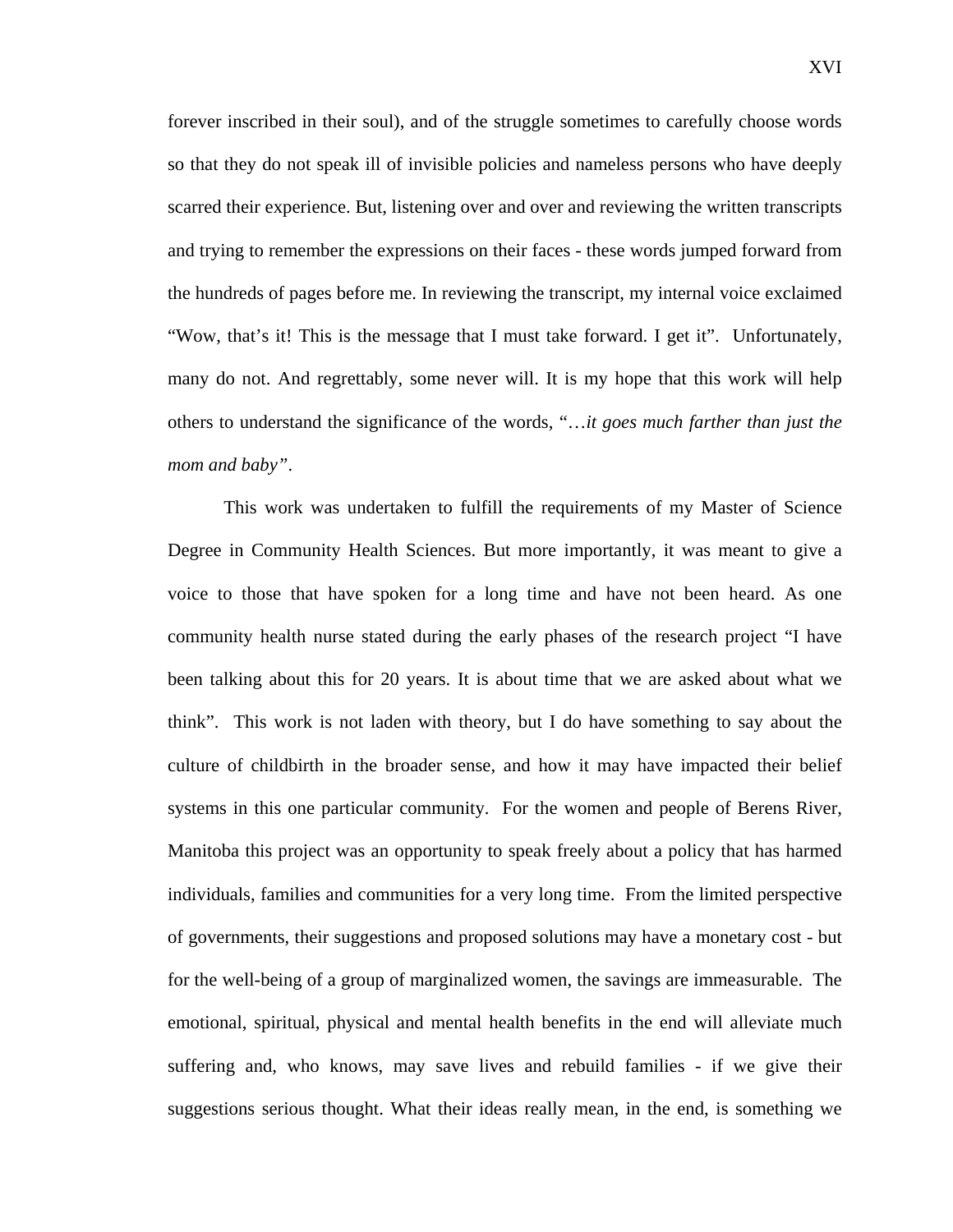take for granted that should be available to all citizens of this country: the freedom to choose where, how and by whom our babies are born; and to have our families and friends there to share and bond in this experience. The voice may at times be my own and sometimes academic; but in the end, I hope that this work will join the voices of the women I've spoken with and many others before me in finding anyone who will listen and understand just exactly what the woman meant in the opening statement that it does indeed go beyond *mom and baby*. Hopefully, this work will move others to do something about the current situation and to ultimately improve the lives of First Nations women in Manitoba.

Miigwech!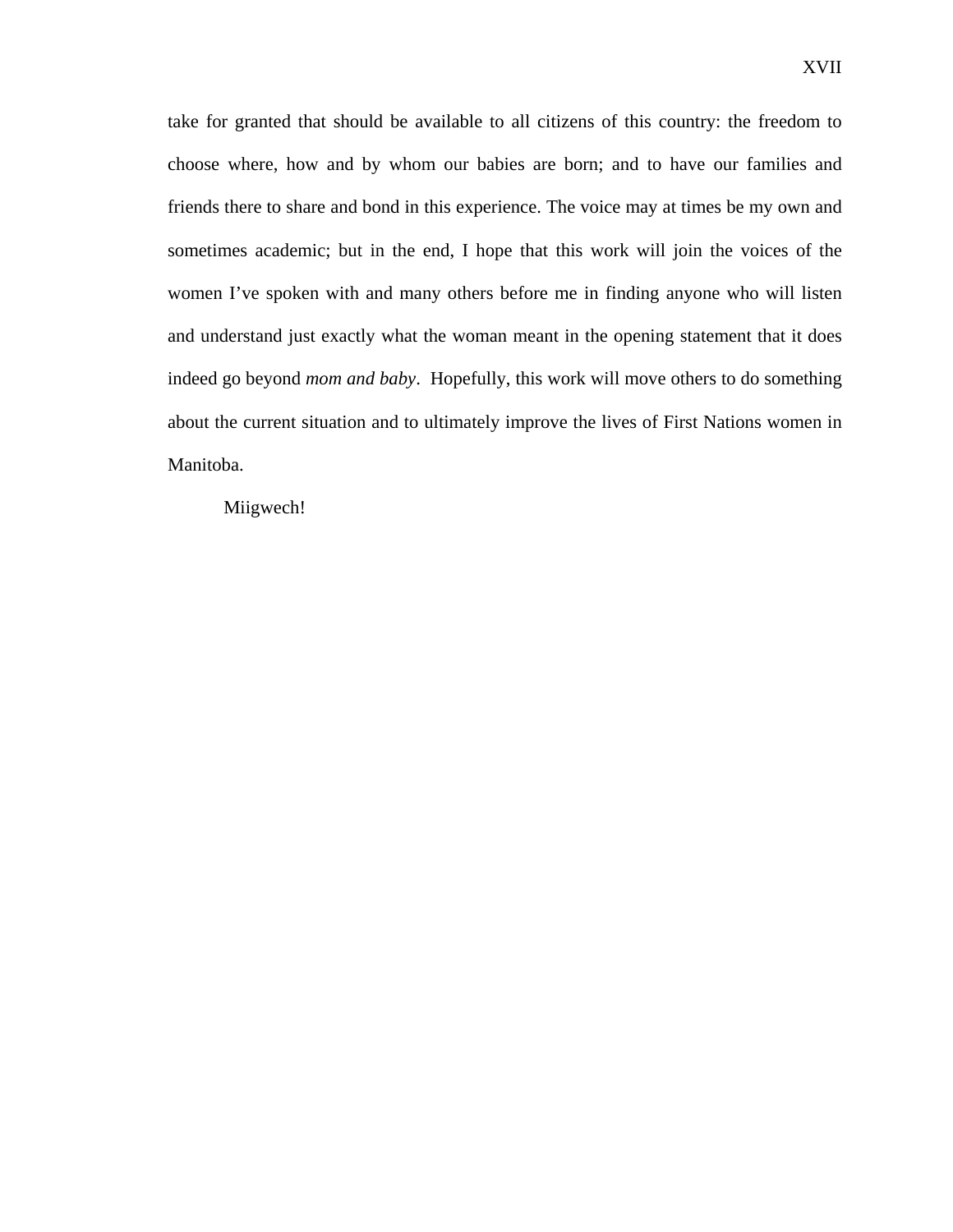#### **Chapter One: The Study**

#### **Introduction**

The practice of traditional midwifery in my grandmother's day has long disappeared. She was an Ojibway woman that was born, raised and lived most of her life on the eastern shores of Lake Winnipeg in the area now known as Manigotagan and Hollow Water. An all season road built in the late 1950's ushered in a period of cultural contamination in unprecedented proportion and allowed access to western urbanized medical care that forever changed child birth practices and care - as it did in other Ojibway communities like Berens River, Manitoba situated northward from Hollow Water. Women from Hollow Water are fortunate they are connected by an all-season road and are 1.5 hours away from the City of Selkirk, the nearest birthing centre and for the most part, remain at home until delivery is imminent. But for our neighbors in Berens River approximately 150 km north of Hollow Water, and in many First Nation communities across Canada, women are systematically removed from their communities to give birth. Based on the 1465 births reported in 2007 by First Nation and Inuit Health, and on the Manitoba First Nation Regional Health Survey (RHS) that indicated 76 percent of women in 2002/03 had left home to give birth, (Elias, LePlante & AMC, 2005), it is therefore estimated that as many as 1,100 prenatal women relocated temporarily from First Nation community in rural and remote regions of Manitoba to an urban location to give birth<sup>1</sup>. However, these are only estimates, since there are currently no mechanisms in place to track these numbers at present. In the Winnipeg region alone, 523 of the 2,495 (21%) women who left home to deliver a baby in 2007 were from a First Nations community (Winnipeg Regional Health Authority, 2008). Given that there are four other urban centers that receive women to birth their babies, the actual number is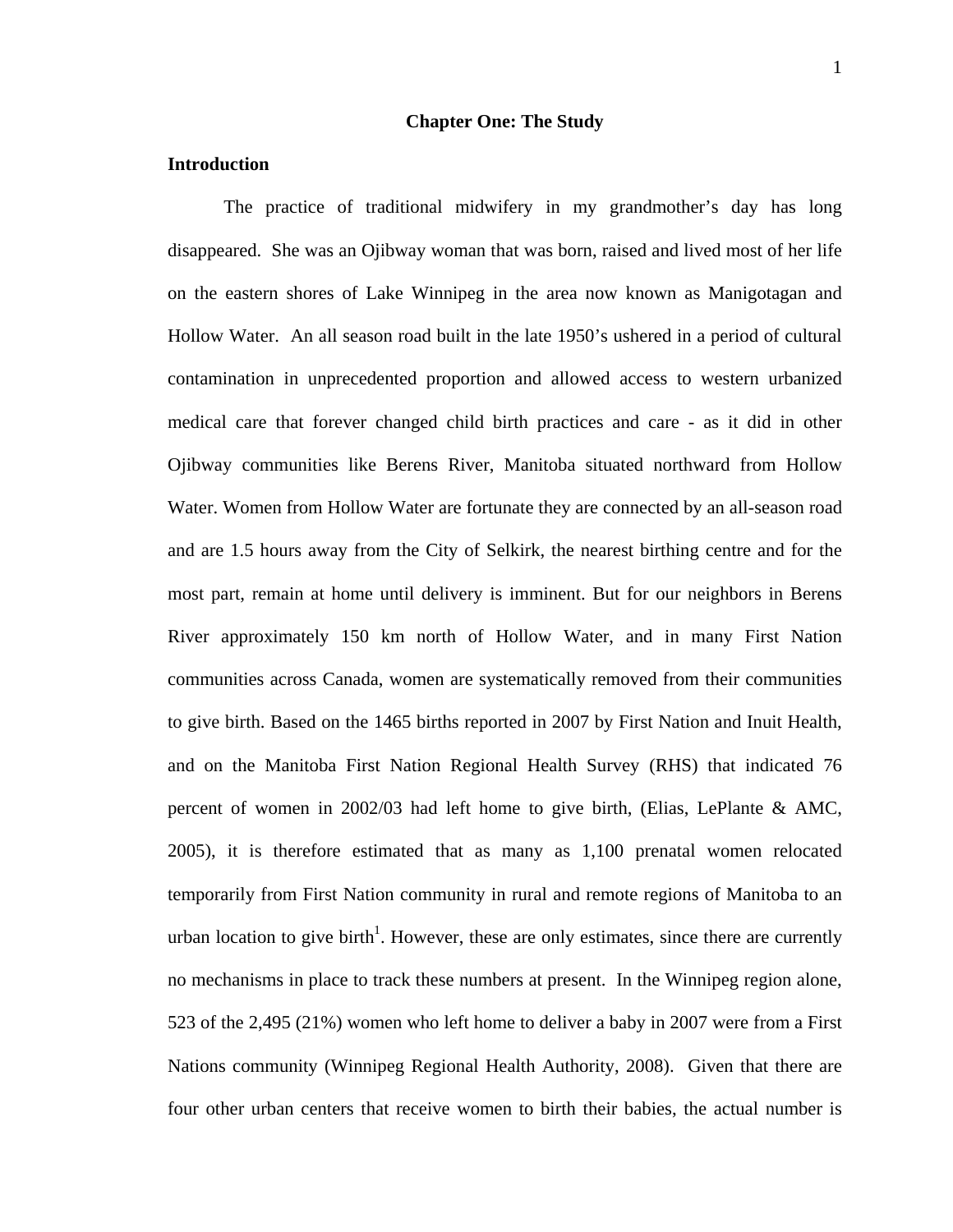even greater. For the past 30 or 50 years, First Nation, Inuit, Métis and women in other rural or remote regions in Canada leave their home communities due to government evacuation policies. The research has been unclear in regard to whether these policies and practice arose due to inherent "risk" to the well-being of the mother and child or to other factors such as the availability of health care providers, geography, or lack of health care. Efforts to return childbirth to northern communities have taken place in the far north but these efforts have been challenged by the lack of mobilization of providers and communities, concerns about safety, relationships between communities and providers, decision makers and various levels of government (Gold, O'Neil & VanWagner, 2007). In terms of actual lives affected, this has meant that more than 1,100 women in Manitoba in any given year have to leave their homes, First Nation community, children, husbands and any support they may have during their pregnancy. They do so for a period of 1 to 10 weeks and relocate to Winnipeg or another urban centre to await the delivery of their babies (Eni, 2006, Smith, 2003). These numbers do not reflect women from Métis or non-First Nation rural and remote communities. But across Canada, these numbers are cause for great concern.

The prenatal women from First Nation communities often stay in boarding homes or they sometimes stay with family or friends. They are supported in a very limited capacity to travel to and from the community by the federal government, but no such support exists for non-registered Indians, Métis or non-First Nation women. First Nations women have voiced many concerns with this arrangement, as they often feel lonely, bored, isolated and are without any community or public health support for this period of time (Eni, 2006). Having a baby is a stressful event in itself and having a baby away from home without any social or emotional support can only compound this stress. (Whitty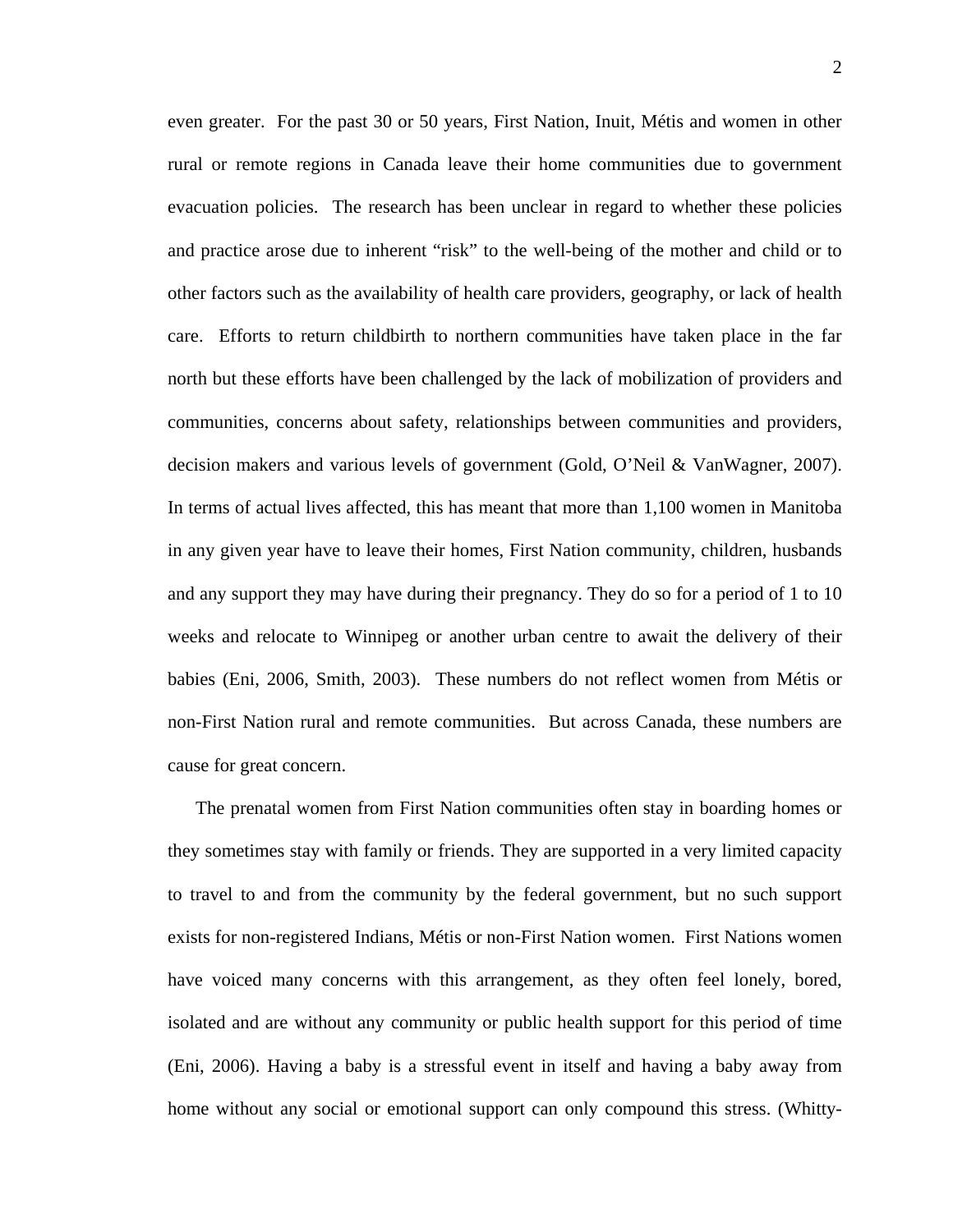Rogers, Etowa & Evans,  $(2006)$  reported that removing the mother away from the community posed increased hardship on the prenatal woman that included lack of social support, vulnerability due to language barriers and separation from family and resulted in ineffective family coping. They also faced challenges in regard to accessing prenatal care services, culturally competent care and providers (Whitty-Rogers, Etowa & Evans, 2006). Although it is policy of the Winnipeg Regional Health Authority (WRHA) to make contact with these "temporary residents", the arrival, location and departure of these women in the city is often difficult to track as no systematic communication occurs between the sending community and the receiving regional health authority (personal communication with D. Girard, 2007). First Nation and Inuit Health Branch (FNIHB), the federal department responsible for the provision of care to First Nation residents living on reserve, provide transportation to and from the community and to and from their temporary residence and to their medical appointments. However, they do not provide any direct health or ancillary services to them when they are away from their community. As the regional health authorities have no means of locating the prenatal women, the First Nation prenatal women awaiting the birth of their babies have found themselves in an apparent service gap, unless they have been admitted to the Winnipeg Antenatal Home Care Program available in the City of Winnipeg.<sup>2</sup> This study differs from other precursors in that it focused on this gap in services for maternal and childbirth care for women who left their community to give birth. The primary objective was to involve the women in the development of a culturally relevant, holistic and family centered approach to childbirth care that builds on the current work of health care providers involved in First Nation childbirth health care delivery.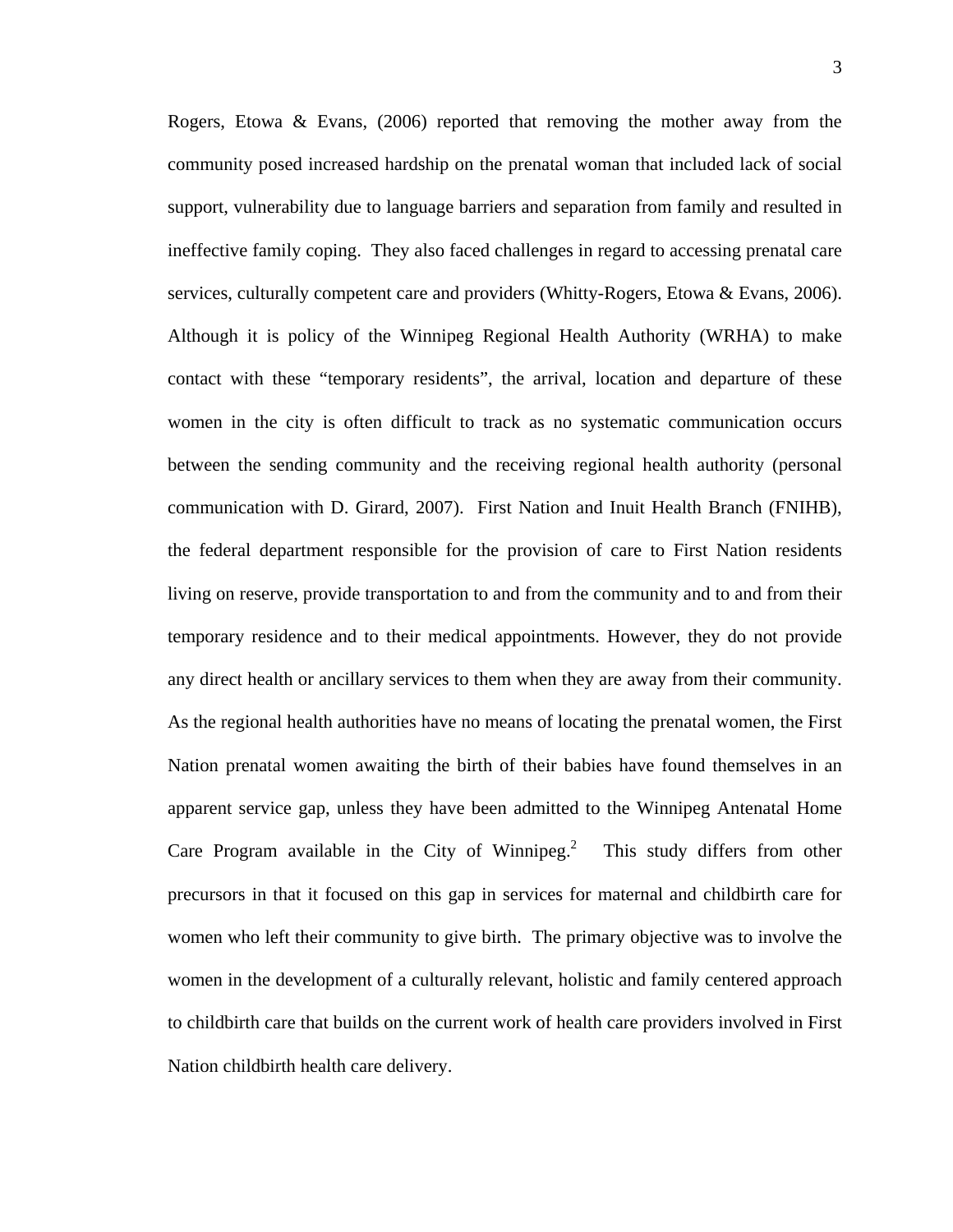### **Study Significance**

This study is significant for several reasons: the information gathered is brought together to develop a vision for a new system of childbirth health care for First Nation women; and more importantly, to give a voice to First Nation women and an opportunity to shape broader social policy and direction for care and services that are created for them. Historically, the development of health and social programs has not included consultation with First Nations people and their development has served to perpetuate patriarchal policies of colonialism resulting in programs and services that have failed to meet their needs. ONeil, Lemchuk-Favel, Allard & Postl (2004) argued that rebalancing of a system in favour of [Aboriginal] values will improve the self-esteem of those working within the system, as well as those whom the system services.

In examining this issue, it is important to have a basic understanding of the major socio-economic and demographics of this population. It is known that the First Nations population is a fast growing population in Manitoba, with the largest proportion of the population under the age of 20 (Elias, 2005, Martens, et al., 2003). Fifty percent of the First Nations Regional Health Survey (FN-RHS) respondents who reported themselves as a caregiver indicated that they did not have a high school education and 54.2 percent derived the majority of their income from social assistance. Only 50 percent reported that they were either married or living with a common law partner (Elias, 2005). This means that there is 50 percent chance that the First Nation prenatal woman is single, and relies solely on social assistance for her income. There is also a 60.3 percent chance she has chosen to breastfeed, compared to the general population breastfeeding rate of 79.9 percent, but she may chose to breastfeed longer than the general population. Rates of smoking among prenatal women during pregnancy were higher among younger mothers,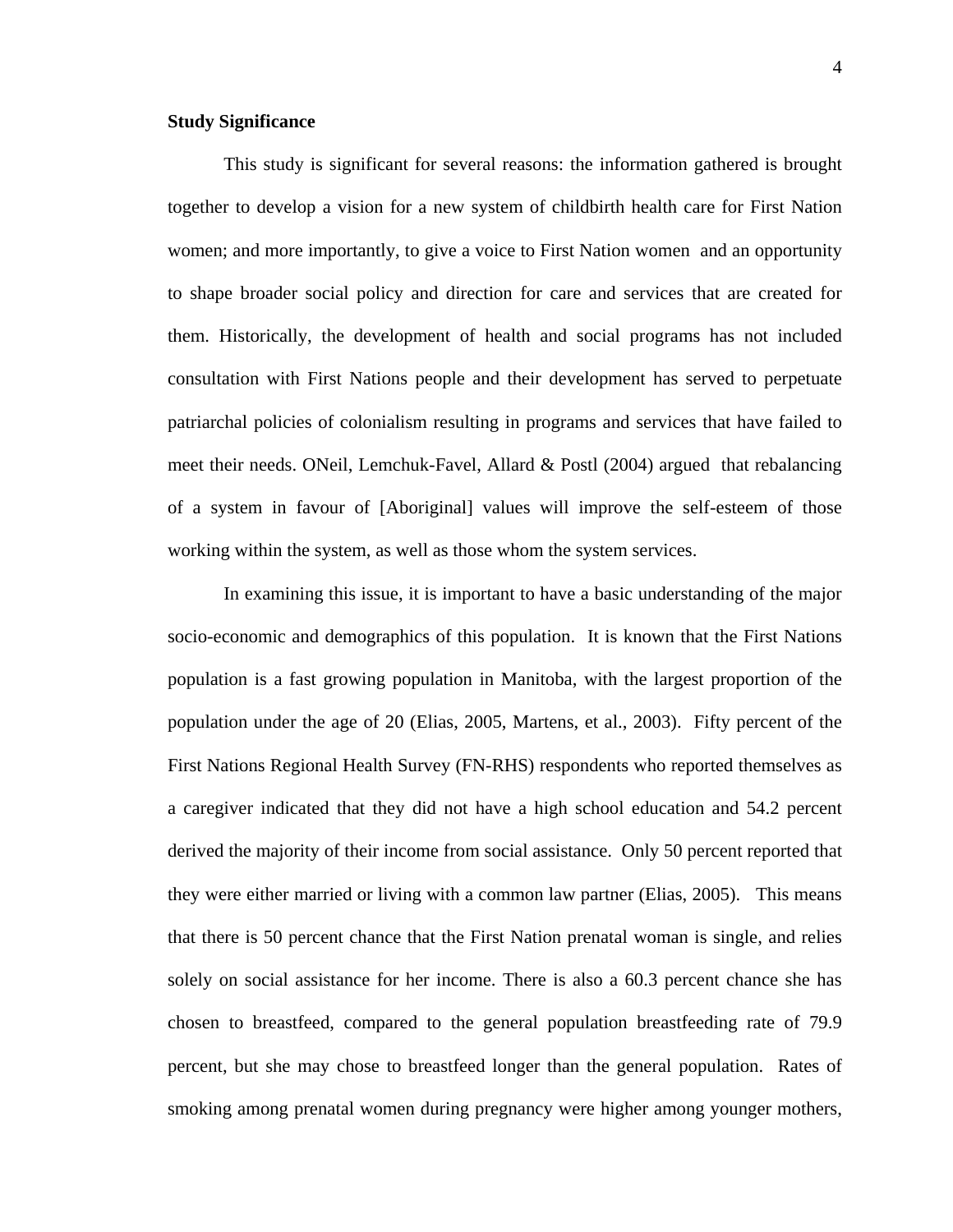mothers with lower incomes and mothers with a family history of residential school attendance and resided in a remote or isolated community (Elias, 2005). Due to the sheer volume of factors and varying number of elements of the First Nation prenatal environment that can be explored, only those that may add some context to understanding her environment will be outlined in the following section.

#### **Theoretical Perspective**

A blending of theoretical approaches was utilized to explore the perspectives of those that are impacted by the medical evacuation (confinement) policy. The first draws upon critical medical anthropology, mindful that with this approach the "sufferer" at the individual level begins with the recognition that experience is constructed and reconstructed in the action arena between socially constituted categories of meaning and the political-economic forces that shape the context of their daily lives (Scheper-Hughes and Lock, 1987). Medical evacuation policy and practices did not take place in a vacuum, nor is there any evidence that they were implemented precisely at any particular point in time or by any individual government. It was an evolution of processes that have also been shaped by social, cultural and economic forces occurring within a forever changing political and historical landscape. Referencing an earlier work of theirs, Singer and Baer (2007) wrote that critical medical anthropology (CMA) involves "paying close attention to what has been called the "vertical links" that connect the social group of interest to the larger regional, national and global human society and to the configuration of social relationships that contribute to the patterning of human behavior, belief, attitude and emotion" (p. 33). It also emphasizes structures of power and inequity in health care systems and the contributions of heath ideas and practices by reinforcing inequalities in the wider society (Singer & Baer, 2007). Augmenting this approach, a human ecological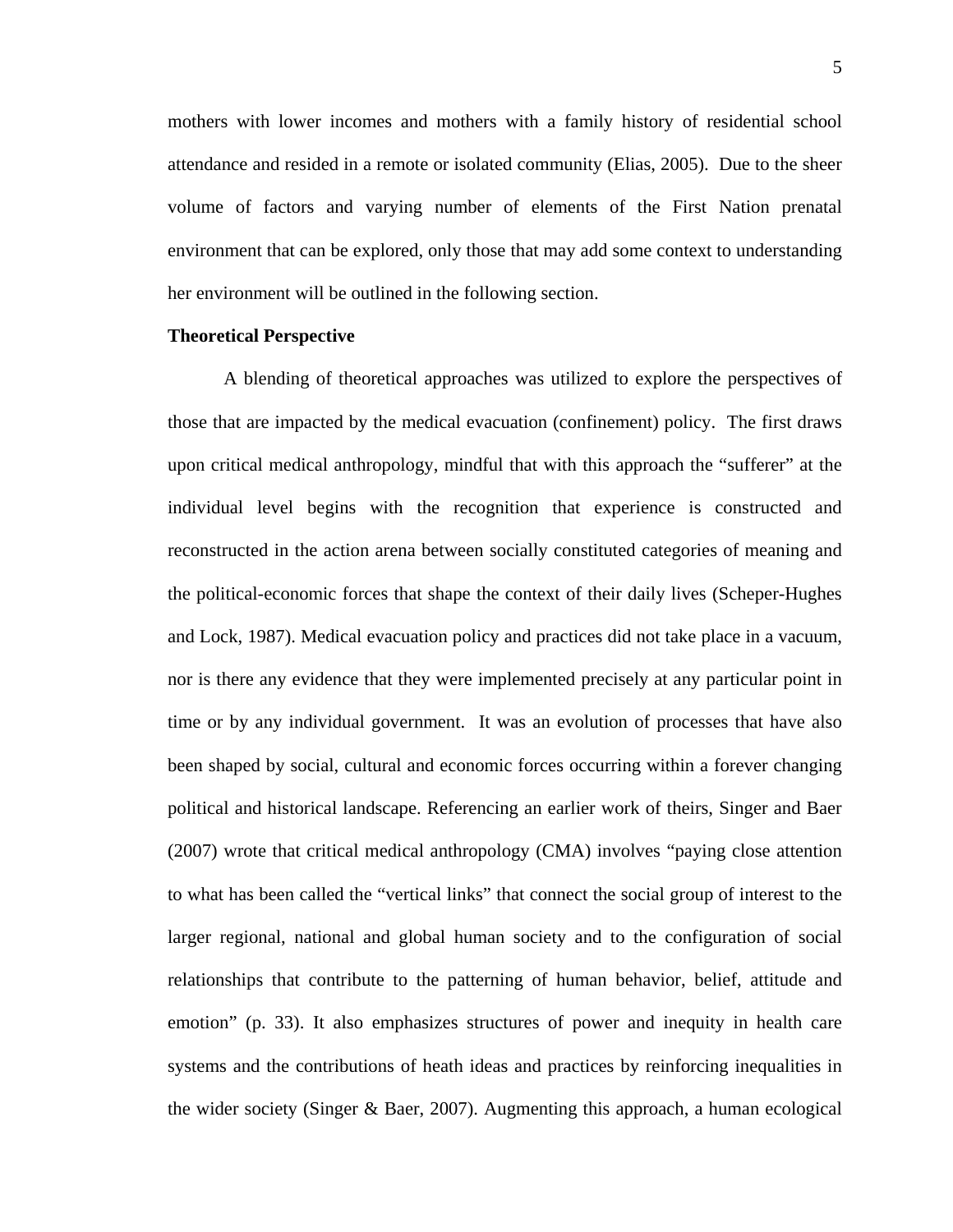framework adds another level of understanding to political and economic forces that shape human experience in that it draws on the biological, social, and physical aspects of the individual within the context of their environments. Human ecological theory is a useful way of looking at the interactions of humans with their environments and considers this relationship as a system. These environments may be the natural world, reality as constructed by humans, and/or the social and cultural milieu in which the individual exists. Human ecological theory has been one of the prominent theories in understanding human development and the family and how the natural and human created environments affect our behavior, and how individuals and families in turn, influence these environments. In this adaptation of human ecological theory, I consider the prenatal system of support and her environment as being interconnected in an active process of mutual influence and exchange, similar to Swick and William's (2006) adaptation of Bronfenbrenner's bio-ecological perspective. Their application provided a valuable foundation for understanding the individual who is under stress. In the case of the prenatal woman who must leave her community and system of support to deliver her baby, it is important to understand all levels of her environment – individual, community, health system and beyond and how these systems interact to support or not support her. This perspective takes into consideration that there are many factors in the external environment that interact to influence her behavior, her well-being, the well-being of the child and the childbirth event itself.

In this model, the individual, and in this case the First Nation prenatal women, are considered to be at the center of their interconnected environment. This system includes the prenatal woman's most immediate environment, her mental, physical, emotional and spiritual state of being. This *microsystem* is surrounded by an *exosystem*, an environment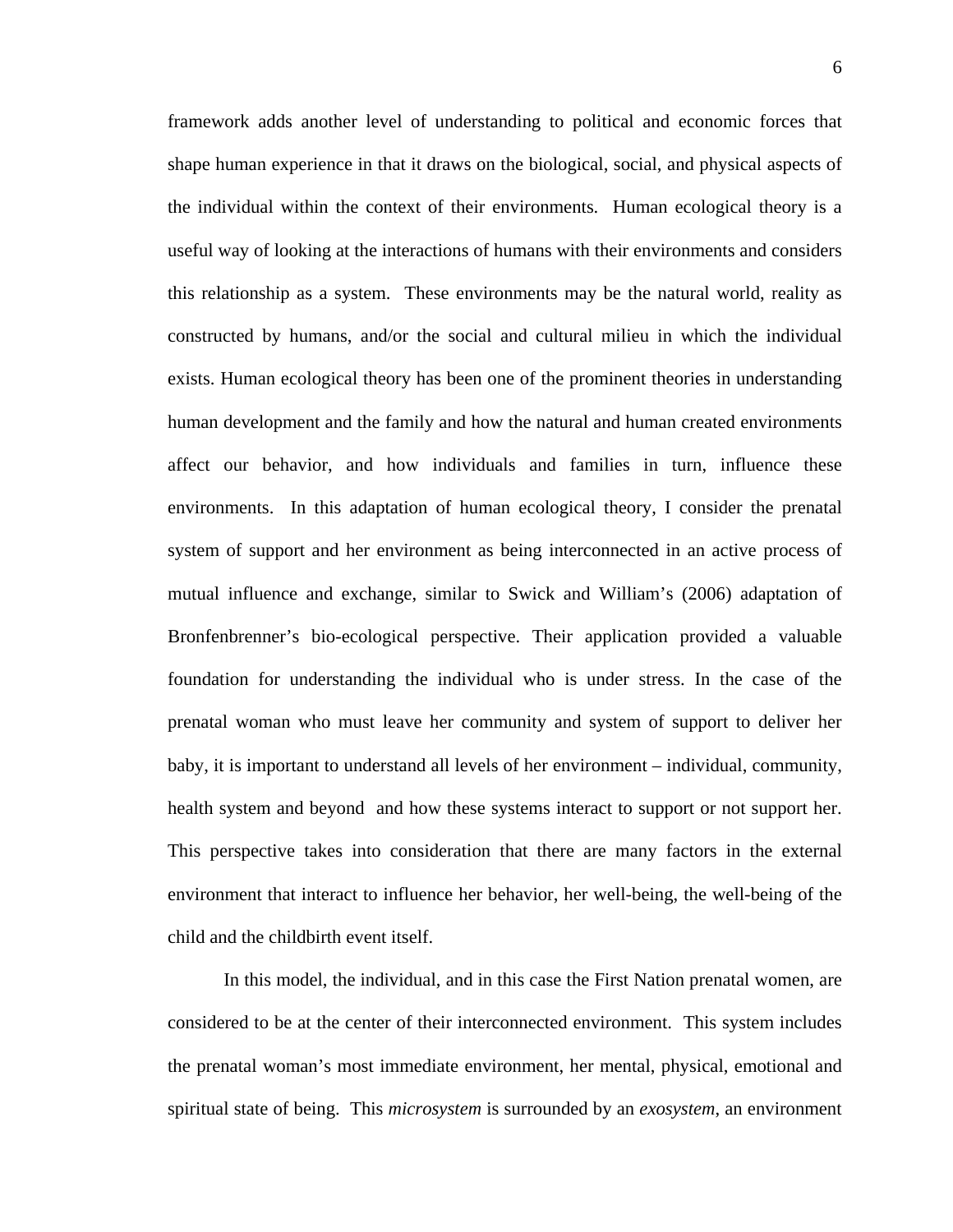that includes the community, school, health and social systems as well as intimate relationships with family, friends and significant others. The *macrosystem* is the organizational level consisting of the social, economic and political environments. The *chronosystem* frames all the dynamics of all systems within the cultural environment and historical context. The elements in each circle influence the environments within.

In this model, the prenatal woman is most directly impacted by her *immediate environment* which includes her home, family, friends, and peers. However, it is important to acknowledge that the individual is not a passive recipient of experiences in this environment, but is also a biological human organism who participates in the construction of these experiences in complex reciprocal interactions both within the immediate and external environment (Bronfenbrenner & Evans, 2000).

The immediate environment of the individual is, in turn, impacted by health, social and educational systems. This also includes the community. All of these systems dwell within broader social, economic and political environments. For example, the prenatal woman that lives in a small isolated community such as our study community may live in a house with as many as 10 other individuals. This home environment is influenced by community level factors such as housing availability. The availability of housing, in turn, influences the number of individuals in the home. The family will be influenced by such factors as employment and the availability of work in the community, social and economic factors. The social and economic environments are also influenced by the cultural environment. This cultural environment includes the beliefs, values and attitudes that people in a particular society tend to share. A change in one outer sphere can influence and produce change in one inner sphere and vice-versa (see Diagram 1: The First Nation Prenatal Women and her Environment page 11).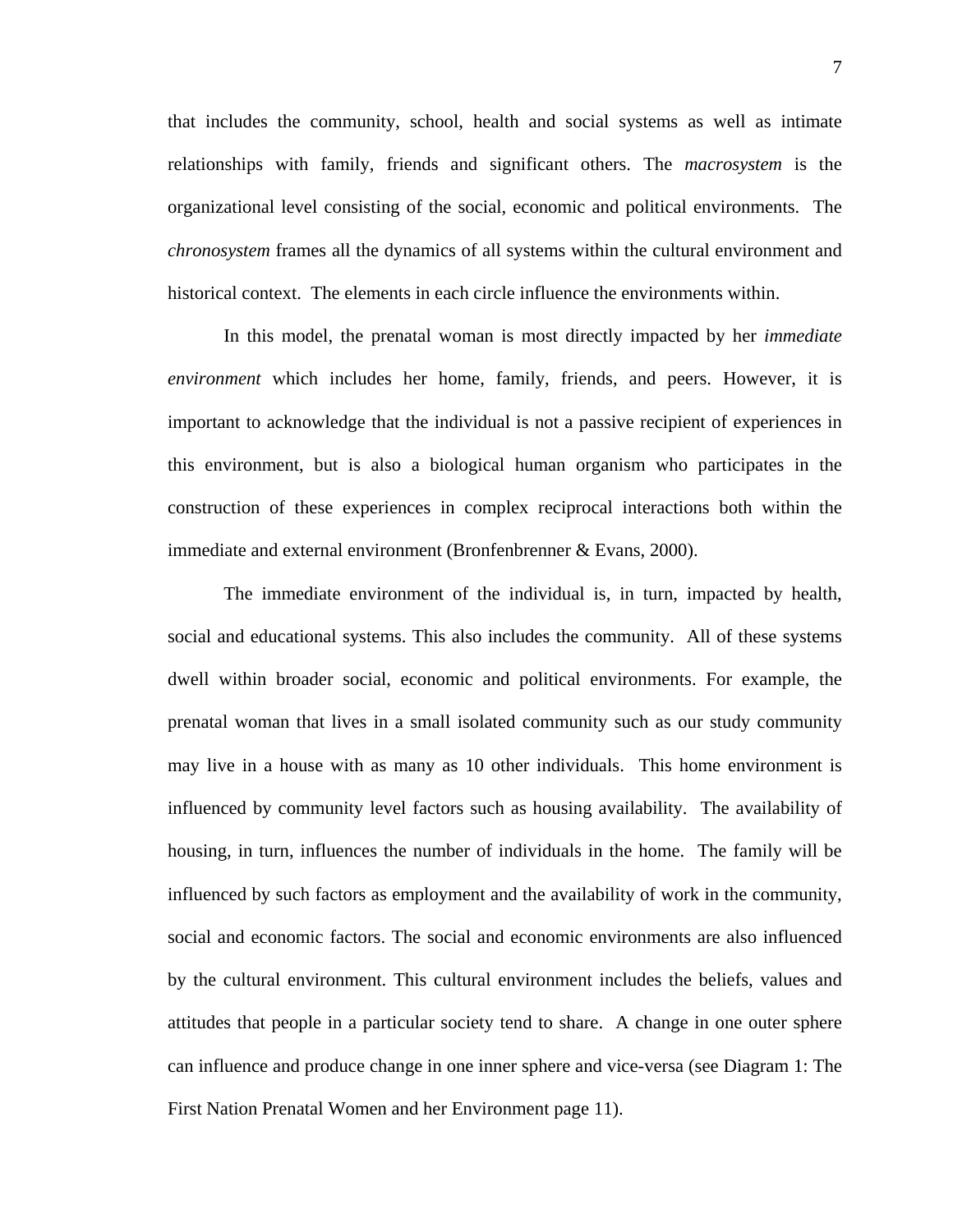Health systems, practices and the rules and regulations within those institutions that fall within the macro level have the potential to have a more far reaching effect than simply influencing individual behavior and have even greater potential to influence prenatal behavior and the birthing experience. Interventions, programs and policies that take the focus away from the individual, and those planned at the broader social context can help alleviate some of the stress experienced by prenatal women who relocate to larger urban centers to deliver their babies. Browne and Smye (2002) wrote:

In order to promote better understanding and to respond appropriately to the complex range of factors influencing health and health care for aboriginal women, discourses generated within the dominant health care system ought to further examine how wider historical, structural and social issues influence women's involvement in health programs (p.37).

This study therefore focused on the policy, interventions and change required at the exo and macro system level and informed by the voices of First Nation prenatal women. It takes the gaze away from the individual and puts it rightly where it belongs at broader systemic change beyond her mircrosystem. The overall research question that was posed was therefore:

## *Given that the movement of birthing services closer to home may be many years in the future, or not at all possible for some northern and remote communities in Manitoba, what do First Nation women feel is needed today to improve current child birthing practices and the maternal and child health care for their First Nation community.*

It is hoped the voices of the prenatal women and a greater understanding of their daily lives at the microlevel, combined with the researcher's position within the health care system, could potentially gain the capacity and momentum necessary to influence change at the macro level of the environment.

To examine meaning and belief systems surrounding childbirth in Berens River and to attempt to understand how these systems may have been impacted by forces in the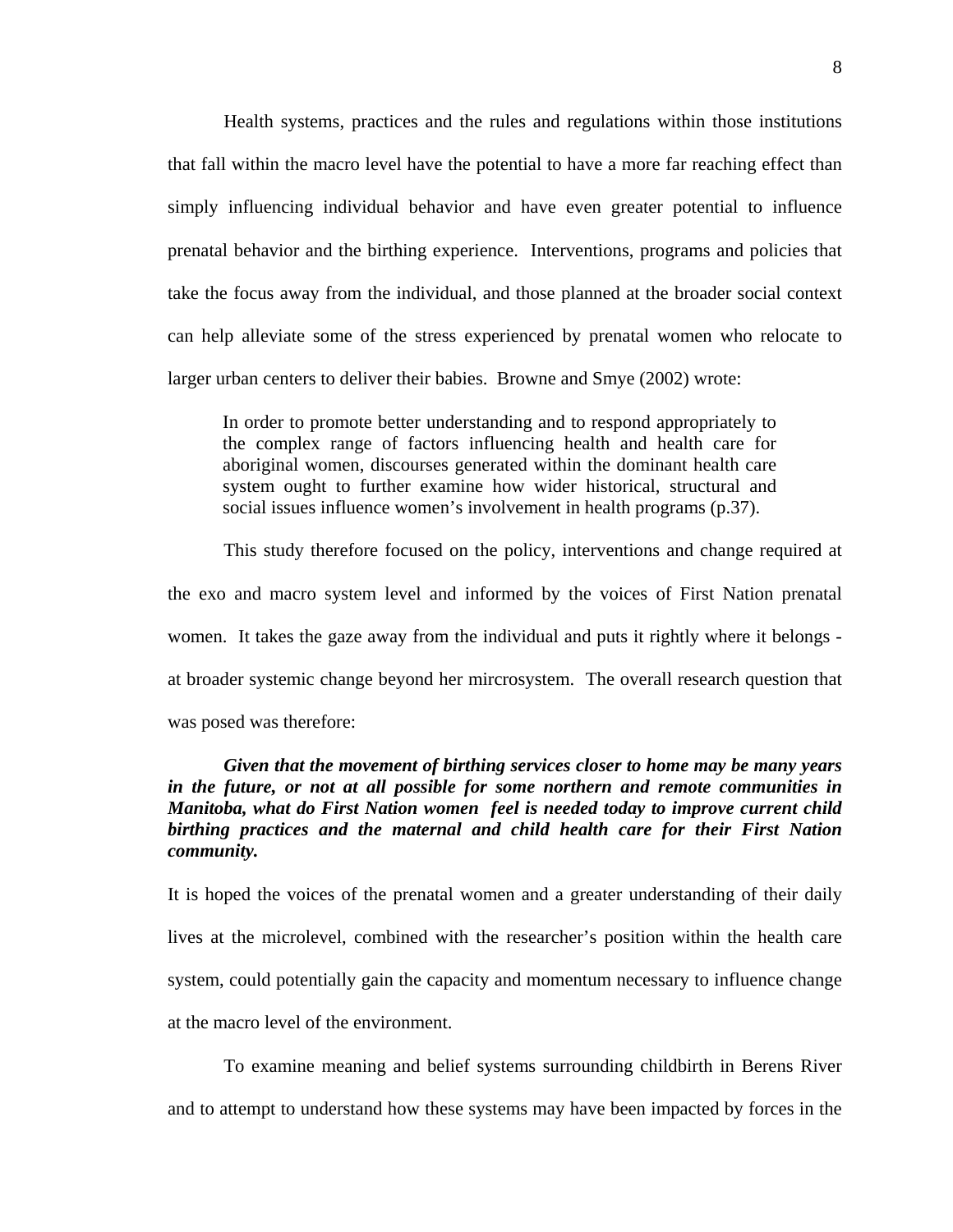larger dominant social and cultural environments, I also drew upon cultural relativism, specifically the work of Kleinman, Eisenberg & Good (1978). These medical anthropologists saw a need for understanding and treating individuals from the perspective of culture and urged health care practitioners to consider a new framework that would free ourselves from an "ethnocentric" view point so that we may begin to recognize important issues that have been systematically ignored. Although their treatise was concerned with the "medical encounter", their concepts in understanding how culture influences the perception of illness, proved very useful when applied to the changing landscape of childbirth and the birth experience. Quoting Engelhardt (1974), they wrote: "Neither disease nor illness should be regarded as entities. Both concepts are explanatory models mirroring multilevel relations between separate aspects of a complex, fluid, total phenomenon: sickness" (p. 252). I will explore the "culture" of childbirth today, the term culture used here in its' broadest sense and explore how the dynamic interplay between biologic, psychological and socio-cultural levels have come to shape the way childbirth is perceived by the women in this study.

It is very humbling to try and explain in just a few sentences the concepts posed by Kleinman et al. (1978), and how their ideas apply to this study. What I found most relevant and interesting was the way they proposed we define and distinguish between the concepts of disease and illness. They urged health care providers to consider the experience of illness, rather than looking only at the biological diseased state. From their perspective the illness/experience is a construct of one's own environment and is therefore essentially shaped by the individual cultural environment in which the individual dwells. Applying these concepts to childbirth and understanding the difference between disease and illness could potentially transform the childbirth experience and the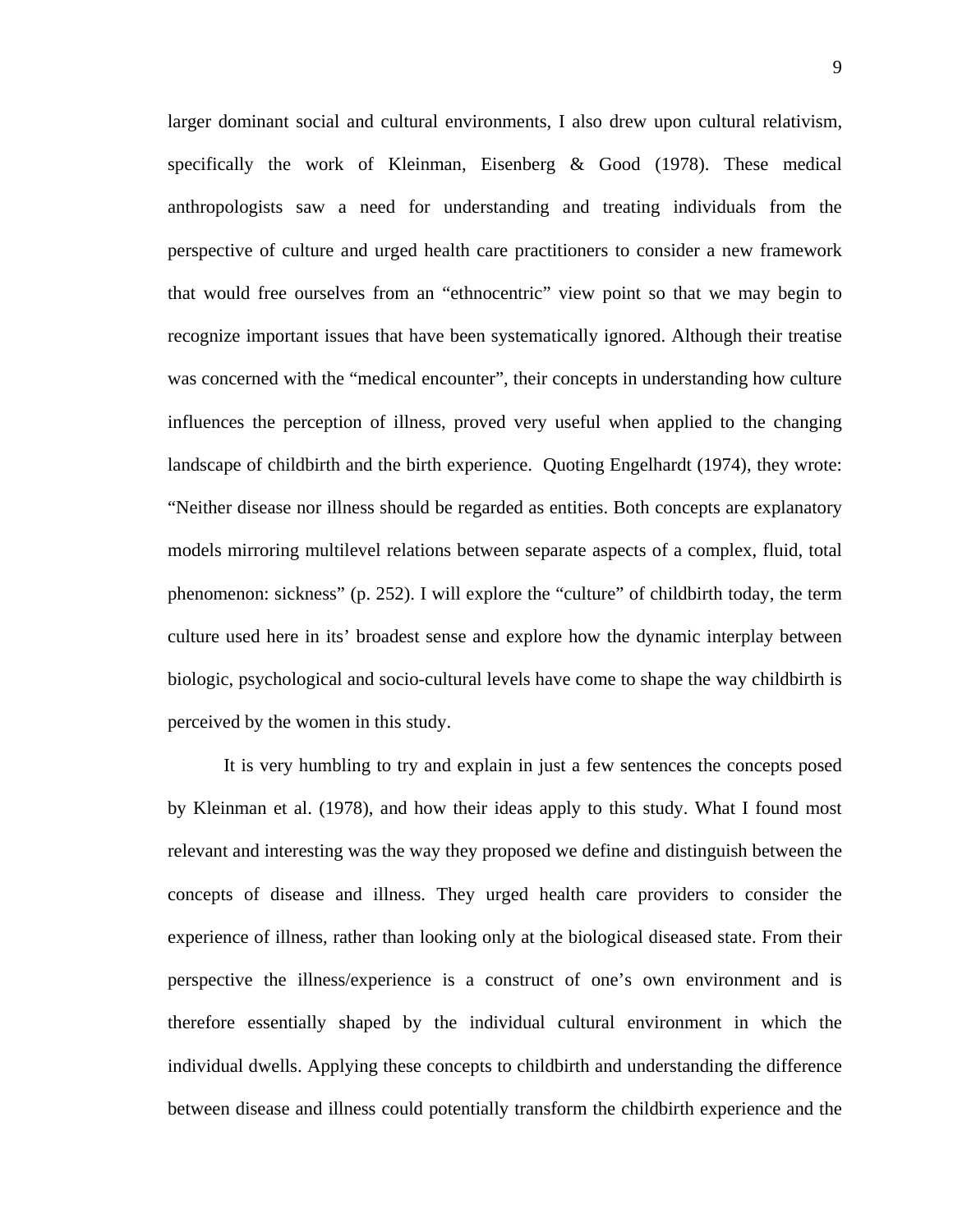credence we have attached to it at both the individual and at the macrosomic level. System level processes and individual beliefs systems may appear as separate entities at first glance, but they are also intimately related. This was evident as I began to gather information for this topic. I hypothesized that transformative change was necessary on several planes and at many levels involving both individual and macro level processes. Considering all of this, I ascertained a merging of approaches with aspects of critical medical anthropology, cultural relativism and ecological theory was necessary to explore the individual and all the environments that surround her; horizontally, vertically and on many different levels in order to gather a truly comprehensive understanding of the issue.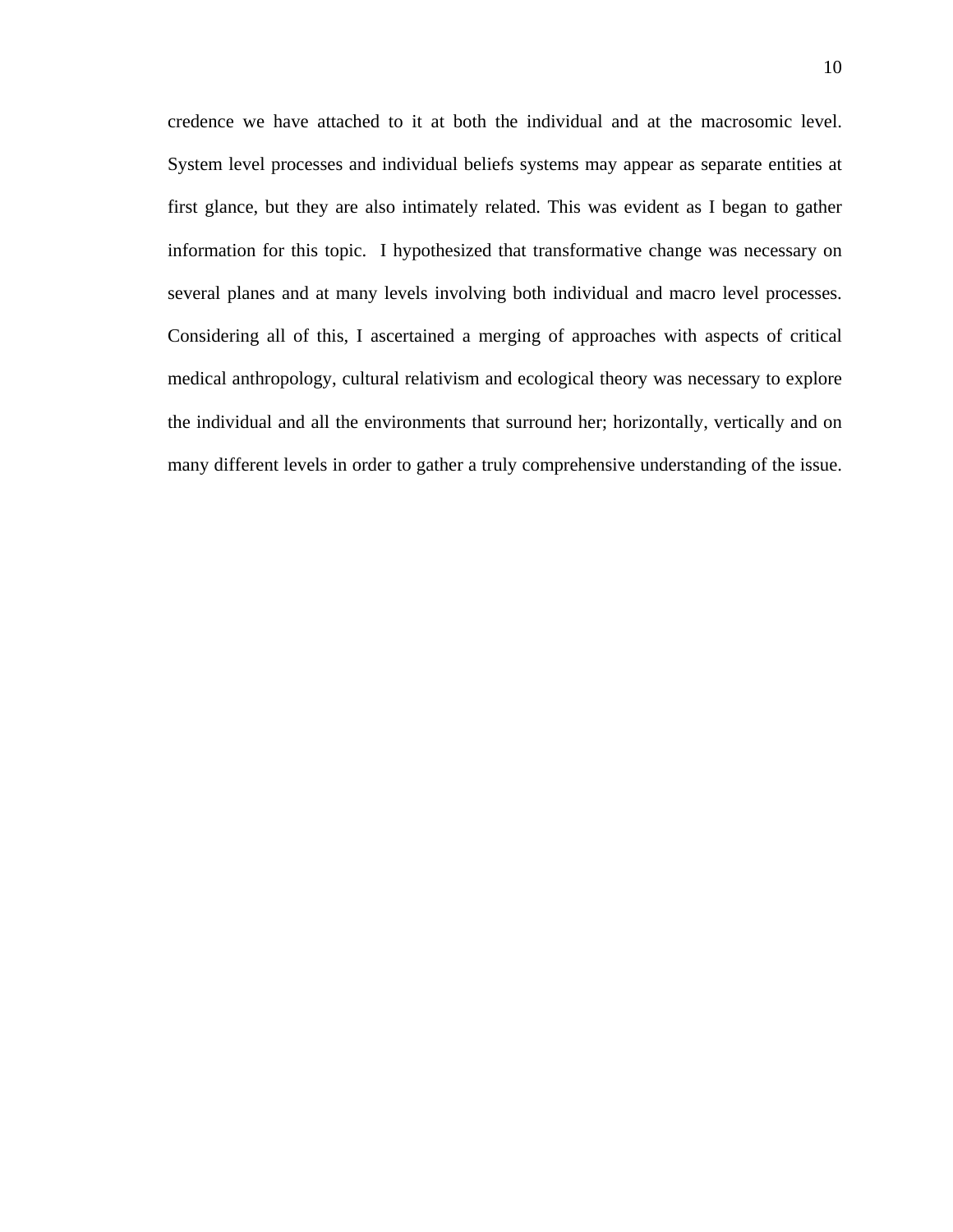### **Diagram 1**



### **The First Nation Prenatal Women and Her Environment\***

- o The human-ecological model considers the interconnectedness and relationship that exists between the individual and their physical, social, political, and economic environment.
- o While the individual or the First Nation woman is responsible for instituting and maintaining the behaviors necessary to maintain or improve health and wellbeing, individual behavior is determined to a large extent by social, social, economic and political environments, community practices, values, regulations, policies and practices.
- o Barriers to wellbeing are shared among the community and all levels of the environment as a whole. As these barriers are lowered or removed, wellbeing becomes more achievable and sustainable.
- o The most effective approach leading to well being is a combination of the efforts at all levels--individual, interpersonal, organizational, community, and public policy that supports the health of the prenatal women and her unborn child.

**\***Based on Bronfenbrenner's Ecological model of Human Development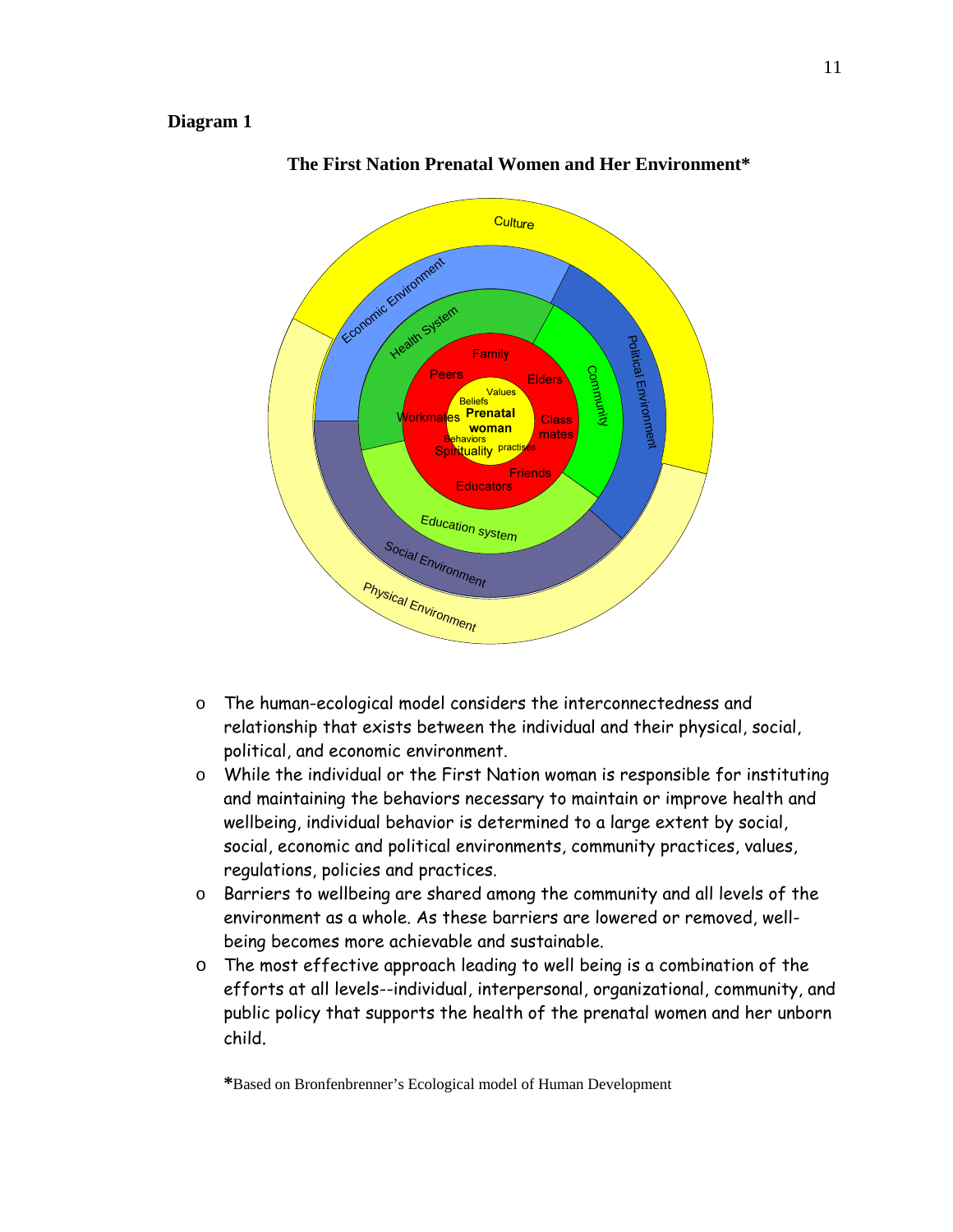#### **The Context: Understanding the Prenatal Woman and her Environment**

Imagine you are 19 years old, living in an isolated northern reserve since the time you were born, you are 36 weeks pregnant, and told you will have to leave the community because you are a "high risk" pregnancy. Imagine, if you have never left the community except accompanied by one of your family members and your experience outside of the community was only for short visits during the summer. This time you are told you have to leave on your own, because you are over 18 now. You are about to experience one of the most significant life changing events - giving birth to your first child. Imagine yourself thinking*: "I am high risk that must be something serious, maybe me or my child are in great danger"*.

Then, you actually leave the community, your duffle bag is packed, your mother, father and baby's father wave goodbye to you at the airport and you fly off to the city to await the delivery of your baby. You have never been to the city alone, so thoughts race through your head and you become fearful. You become anxious at the thought that you will not know anyone at the place where you will be staying. Worse, what if you are staying in the same place that the man across from you is going, and he appears to be coughing a lot, and he appears to be very sick. You wish that you would have asked the nurses and staff more about what to expect when you arrived in the city, but you didn't think to ask and no one offered to tell you either. Then, you arrive in the city, de-board the plane and follow everyone else to the baggage claim. You clutch the envelope in your hand with all the contact information that you need for your stay; the transportation number, the referral unit in Winnipeg. Again you experience the same fear when you realize that you didn't ask for a number for your doctor, if anything should go wrong.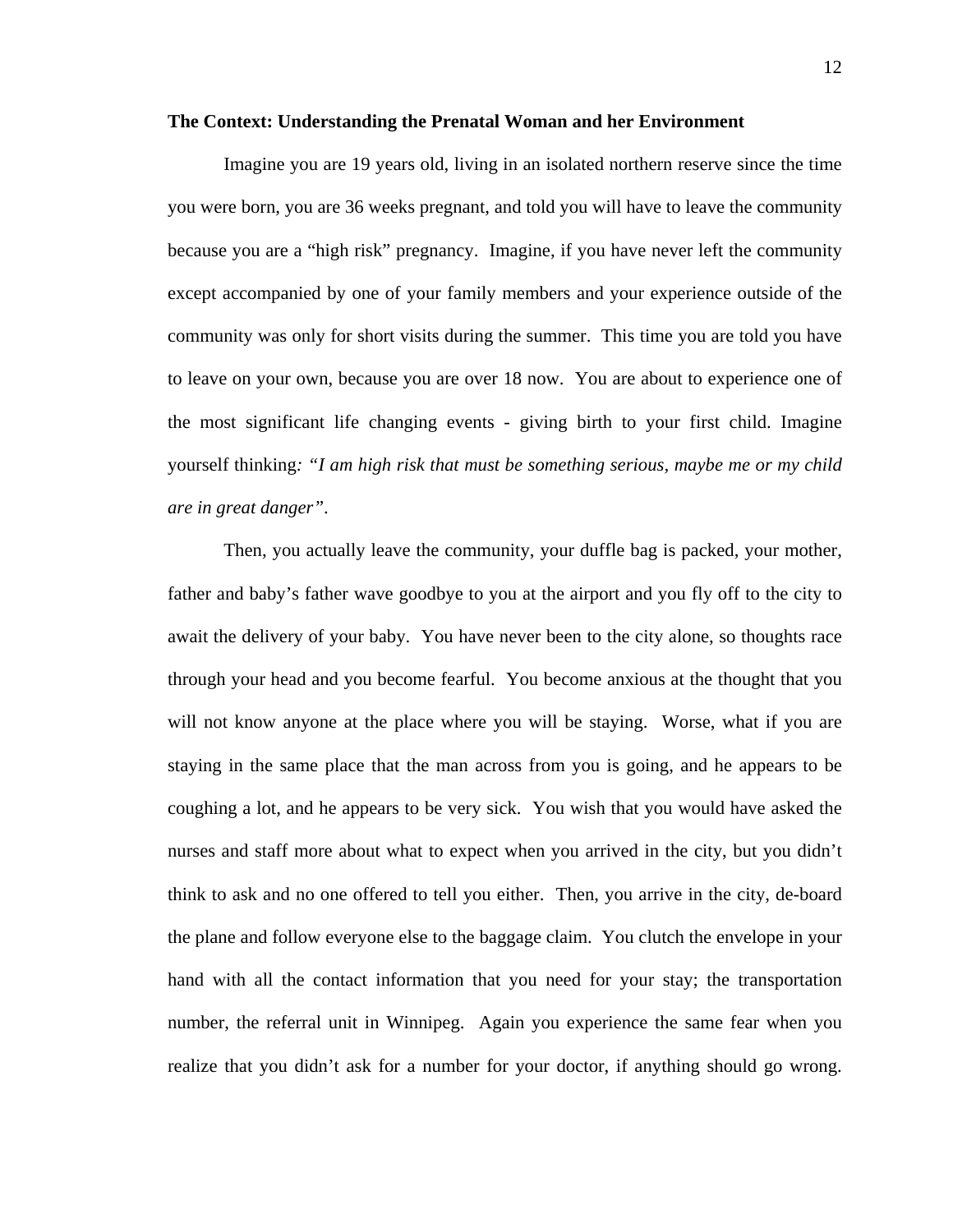Your partner is hoping to travel into Winnipeg by winter road and you worry about him because the road is not yet officially opened.

You arrive at the boarding home and are greeted by a smiling administrative assistant who gives you directions to your room. Your room is up two flights of stairs; you grab your two bags and prepare to make what seems like a mammoth climb up Mount Everest. The only stairs you had climbed were the front steps to your parents three bedroom house that you shared with twelve other family members.

You arrive in your room, place your bags on the floor and the wait begins. At least you think to yourself, "I have an appointment for a 'fetal assessment', maybe I will be told that I will have the baby very soon". You don't think that you can wait the four or five weeks for the baby to be born. No one comes to visit you, because no one can afford the flight out of the community to be with you. You wait for three long weeks in the boarding home in the city, you make the occasional phone call home at scheduled times, have your baby and return to the community with your new baby three and a half weeks later. Then, and only then is your baby welcomed into your family.

### **The Prenatal System of Support**

This above scenario is typical and described by one participant in this study. The fear, isolation and anxiety that we heard is very real for many of the First Nations women who gave birth outside of their community. While they are away they stay in various settings – either in private accommodations with family or friends or boarding homes. These women who leave their community often leave with little notion of what to expect (Eni, 2006) or they are inadequately prepared (Watson, Johnson, Kemp & May, 2002).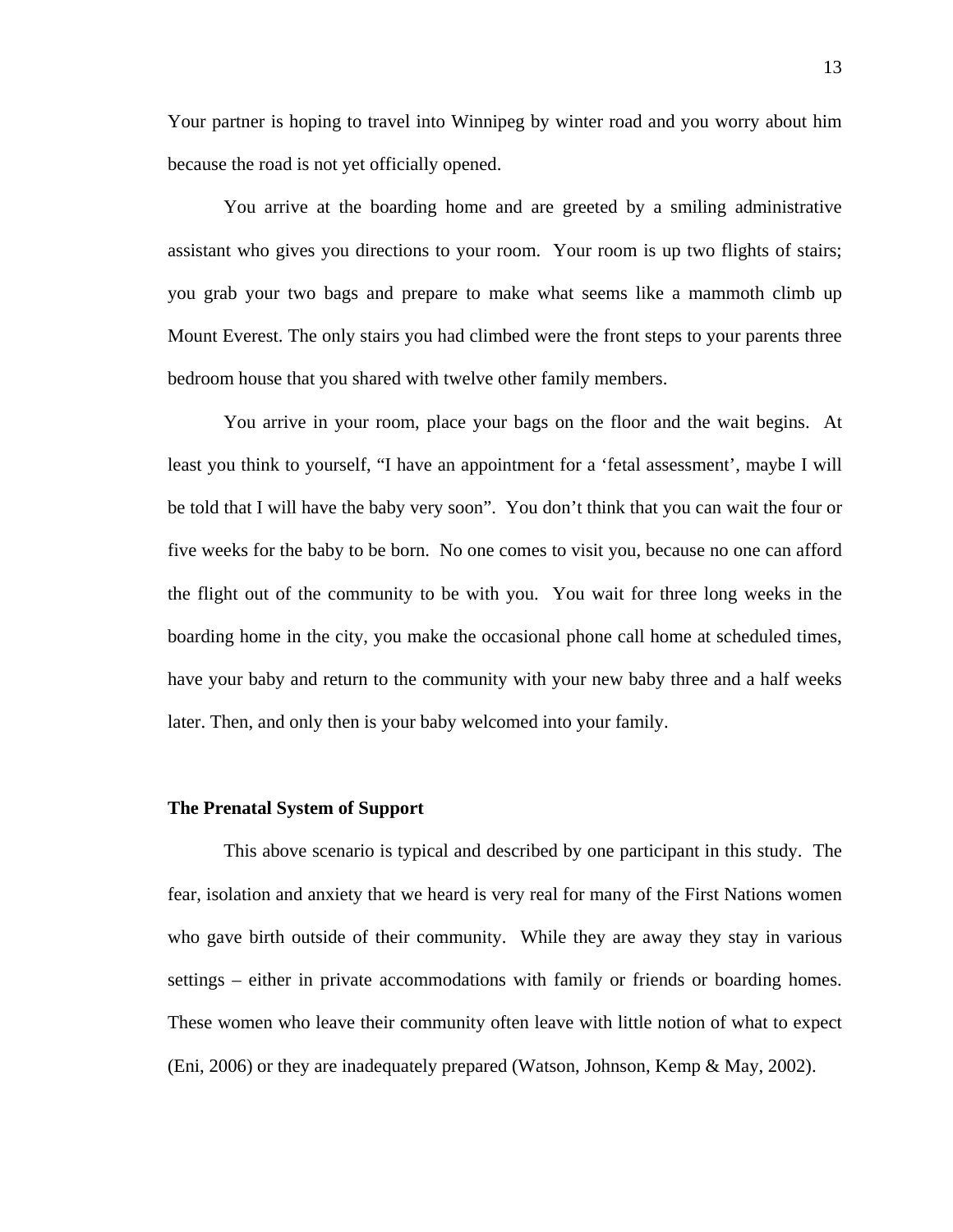First Nations women from northern regions leave behind their families, friends, peers, educators, elders, community health care providers and any other supports that they may have had. According the Regional Health Survey 60 percent of First Nation adults reported that they depended on an immediate family member or friend for support, and another 44.7 percent reported they depended on another family member. Also, 23.5 percent reported seeking out the help of a family doctor and 15 percent of a traditional healer. Interestingly a decreasing dependency relationship existed on specialized professional health service providers for support (Elias, 2005). Dr. Marten's (2002) study in Sagkeeng, Manitoba found that women having two or more breastfeeding problems were 7.6 times more likely to wean compared to women reporting (0) or (1) problems. Numerous other studies have shown that breastfeeding has a protective effect against obesity, diabetes, respiratory disorders and a number of other chronic illnesses. (Young, et al, 2002, Gillman et.al, 2001, Hanson, 2001, Hediger, Overpeck, Kuczmarski & Ruan 2001, Ip et. al, 2007). Given that First Nation women sometimes do not return immediately to their home communities, there is concern that these women are lost in the system in the first few critical days after delivery to assess whether they are experiencing any breastfeeding difficulties (Maternal and Child Healthcare Task Force, 2008).

#### **The Community**

Berens River, Manitoba - the community in which this study took place - is an Ojibway speaking isolated community located approximately 350 km north of Winnipeg on the eastern shore of Lake Winnipeg. The community is only accessible by air during most of the year, with two airlines providing scheduled service into the community. A winter road is constructed on the frozen terrain during the coldest weeks of the year and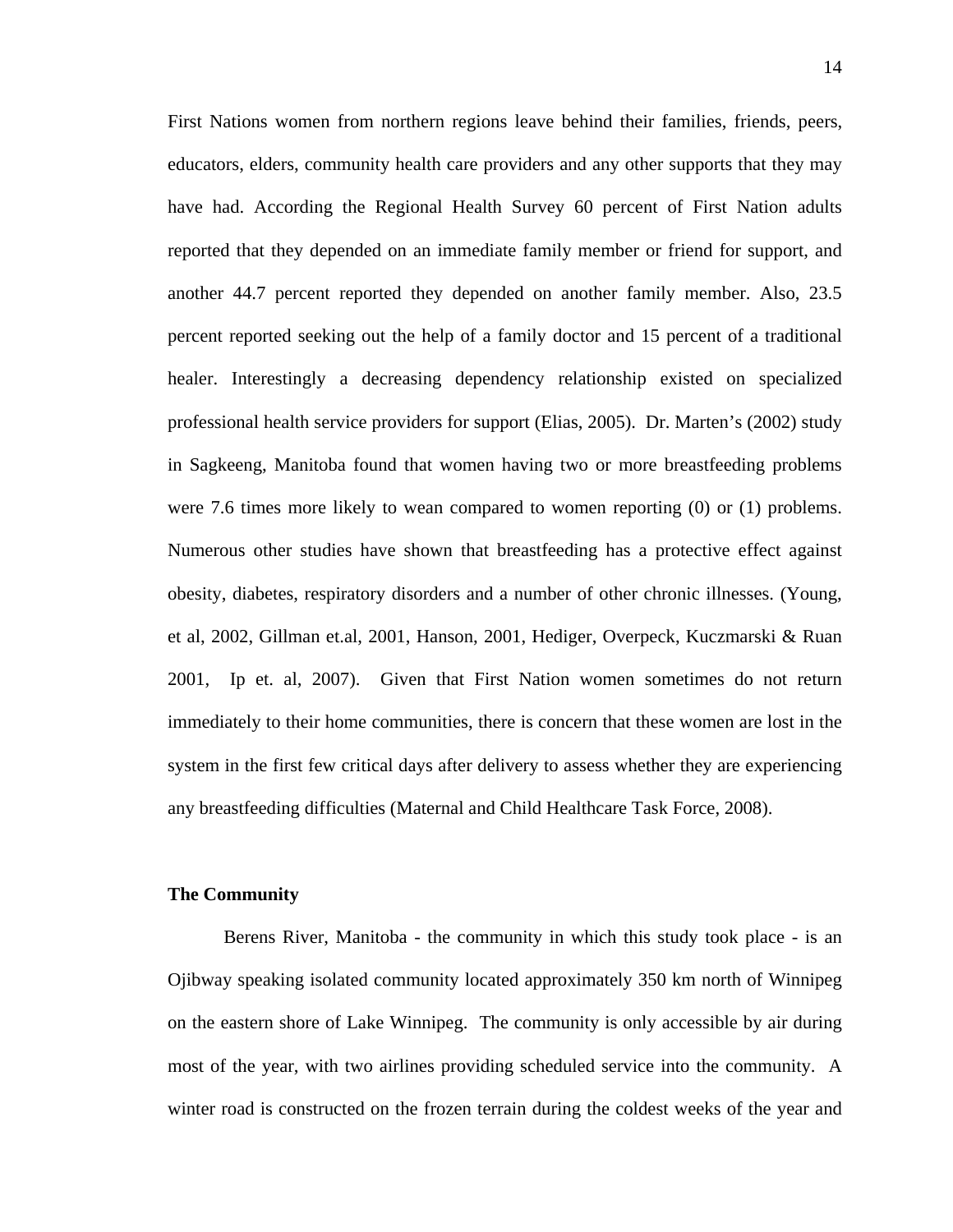provides access to Winnipeg for a very short period of time. Travelling time to Winnipeg during those weeks can vary from five to six hours and is not recommended for pregnant women, elderly or those in poor health. Currently, primary health care, including prenatal care is provided by Community Health Nurses employed by the Berens River First Nation. Prenatal women may also be seen by a visiting physician usually once within the first trimester at the initial visit, but may be seen more often depending on the physicians availability in the community and based on the prenatal woman's perceived "risk" status.

Prenatal care for women in Berens River consists of coming to the Nursing Station on Tuesday mornings (Prenatal clinic) and having their weight, blood pressure, random blood sugar, hemoglobin and urine crudely checked for glucose, protein, blood and white blood cells by urine dip stick. The Community Health Nurses function in the capacity of a nurse practitioner, a registered nurse working in an expanded role. The prenatal women check in at the front reception, take a seat and wait for their name to be called. Generally, the wait is not that long and can range anywhere from a few minutes to 30 minutes. This morning is known in the community as "prenatal clinic" and those presenting to the clinic are asked to return at another time if the matter is not urgent. However, any medical condition that requires immediate attention is a priority and is seen before regular prenatal clients. The Canada Prenatal Nutrition Program (CPNP) worker will often have a nutritious meal or snacks prepared and the prenatal women will wait before being called in the large community kitchen that is accessible from the front waiting area. The CPNP worker is a lay community member who has received additional training in pregnancy, breastfeeding and nutrition (in other communities the CPNP worker may be a registered nurse). The CPNP worker will often take the opportunity to do some education on various topics that pertain to a healthy pregnancy or promoting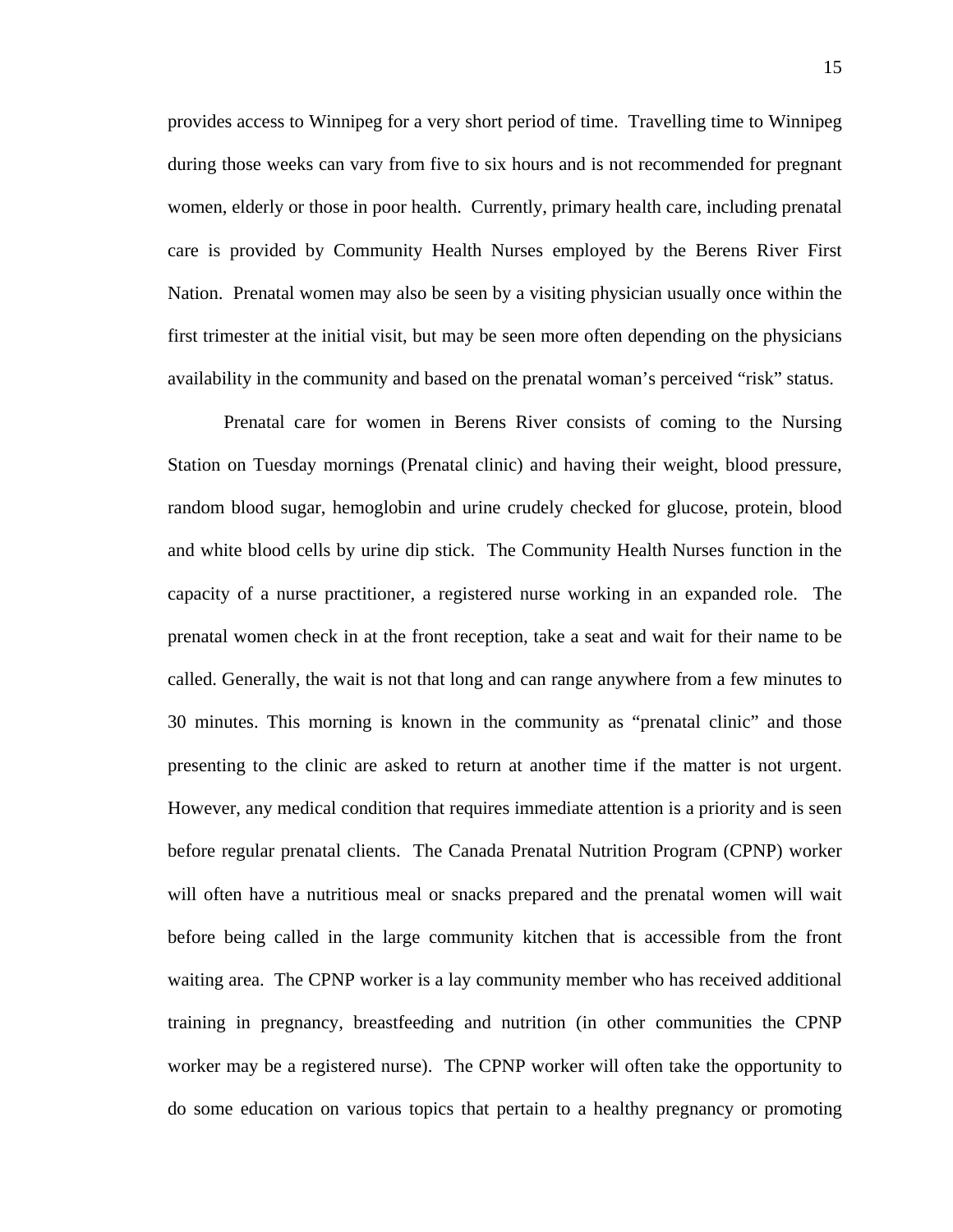breastfeeding. They will offer some incentives to the prenatal women to attend the educational sessions while they are present for their prenatal appointment on Tuesday mornings at the Nursing Station.

Generally, the prenatal women will first be seen by the Community Health Representative (CHR) or Licensed Practical Nurse (LPN) who works along with the Registered Nurses during prenatal clinic. One CHR has been identified in the community as the lead in coordinating the prenatal appointments and keeping track of the appropriate charts and forms that are needed. This "Assistant", the LPN or CHR, takes their preliminary weight, and checks the blood glucose and hemoglobin (oxygen in red blood cells – screening for anemia) by finger blood droplet. The "Assistant" will also check the urine or ask that she bring the urine into the clinic room for the nurse to check. Once the prenatal woman has had this preliminary assessment, she either is seen immediately by the registered nurse or if the clinic rooms are full, she may go back to the community kitchen or waiting room. Often the women will bring their children with them and they can be heard playing in the waiting area, or allowed to accompany mom to the clinic area to be seen. The prenatal women will chat with the LPN's or CHR's in Ojibway and laughter can often be heard as their weights or blood is checked. Often this exchange is educational, but is not reflected in the documentation of the visit, and the nursing assessment is restricted to the physical assessment of both mom and baby.

Lastly, the prenatal woman is called into the clinic room to see the nurse. The nurse evaluates the values for the weight, sugar, hemoglobin and urine that are recorded in the chart. Anything out of the ordinary is either addressed immediately or discussed with the prenatal women during or after the physical assessment. The nurse is also responsible for checking the prenatal women's blood pressure, fetal heart rate, fundal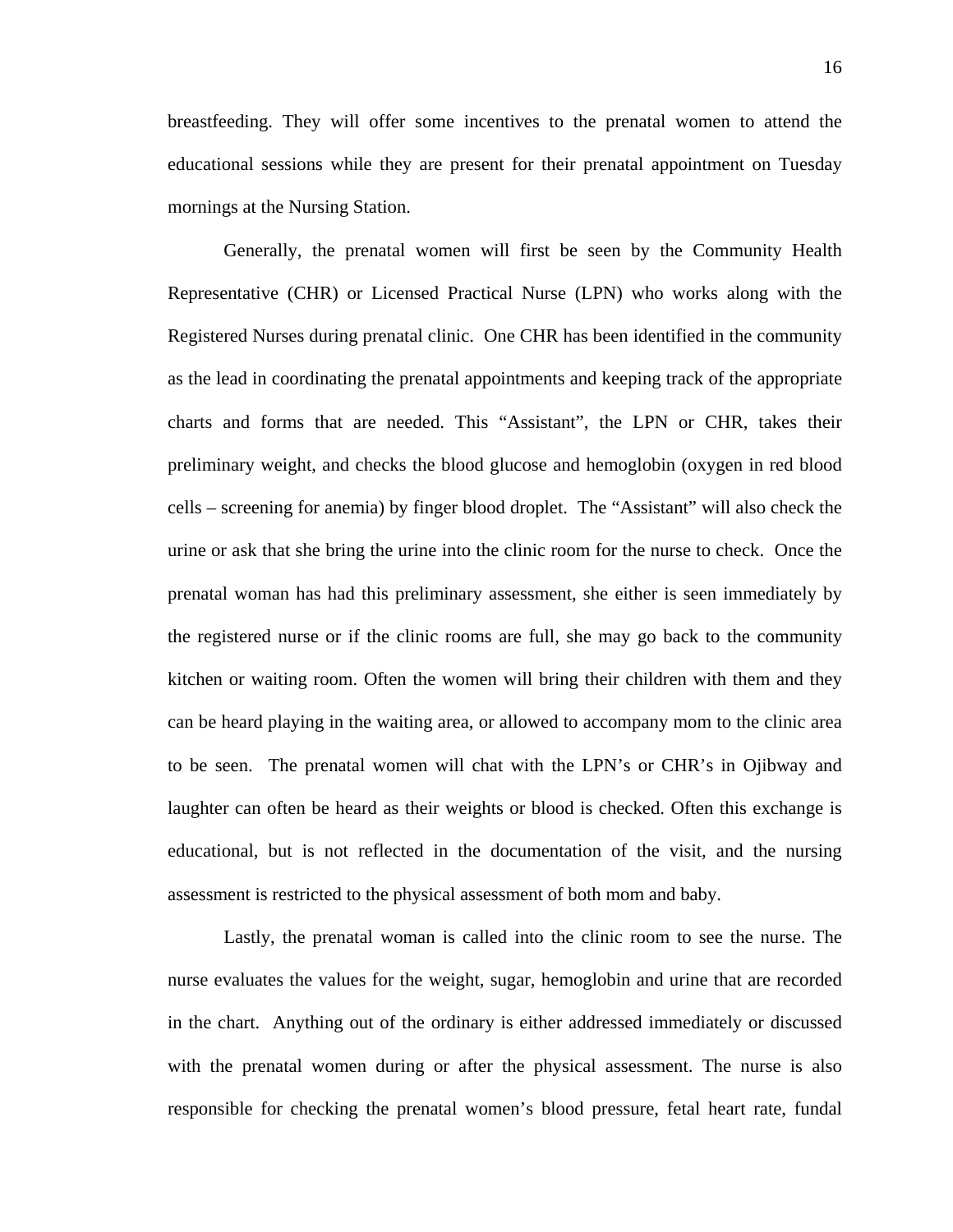height and fundal presentation, if the prenatal women are beyond a certain amount of weeks in gestation. The women's abdomen is also palpated to determine the "lie" or presentation of the baby during the latter part of the second and third trimester. Any abnormal finding, whether it occurs in the prenatal women or baby, is reported to the physician. If no doctor is present in the community, a consultation is made by way of a phone call to the physician "on call" with the Northern Medical Unit (NMU). Referrals to secondary care outside the community are made by the physician who had been consulted but can also be made by the nurse caring for the women.

Often, teaching on a one-to-one basis is done during these visits and the focus depending on the questions that arise from the prenatal women or from any finding that may be slightly out of the ordinary. Based on personal experience, these teaching sessions often address only the physical or biomedical issues that arise from the visit (any abnormal value such as anemia, a slightly elevated blood pressure, fetal growth), but may occasionally focus on nutrition, smoking or some personal or relationship issues. If all is well in the visit, the prenatal woman is asked to return at a later date, determined by the number of weeks she is in her pregnancy, and based on the FNIH practice guidelines<sup>3</sup>. The recommended schedule is one initial visit in the  $1<sup>st</sup>$  trimester; monthly visits until 28 weeks; every two weeks until 36 weeks and weekly thereafter until she leaves the community at 36 to 38 weeks. This schedule amounts to 14 visits if it is actually followed, and for those that do not experience any difficulties they may only see a physician once until they are sent out of the community. The evacuation policy in Berens River is generally referred to as the "confinement policy" and the terminology used to describe the women leaving the community is "out for confinement", or "OFC" for short. The OFC date is determined as 38 weeks gestation for low risk females, using the date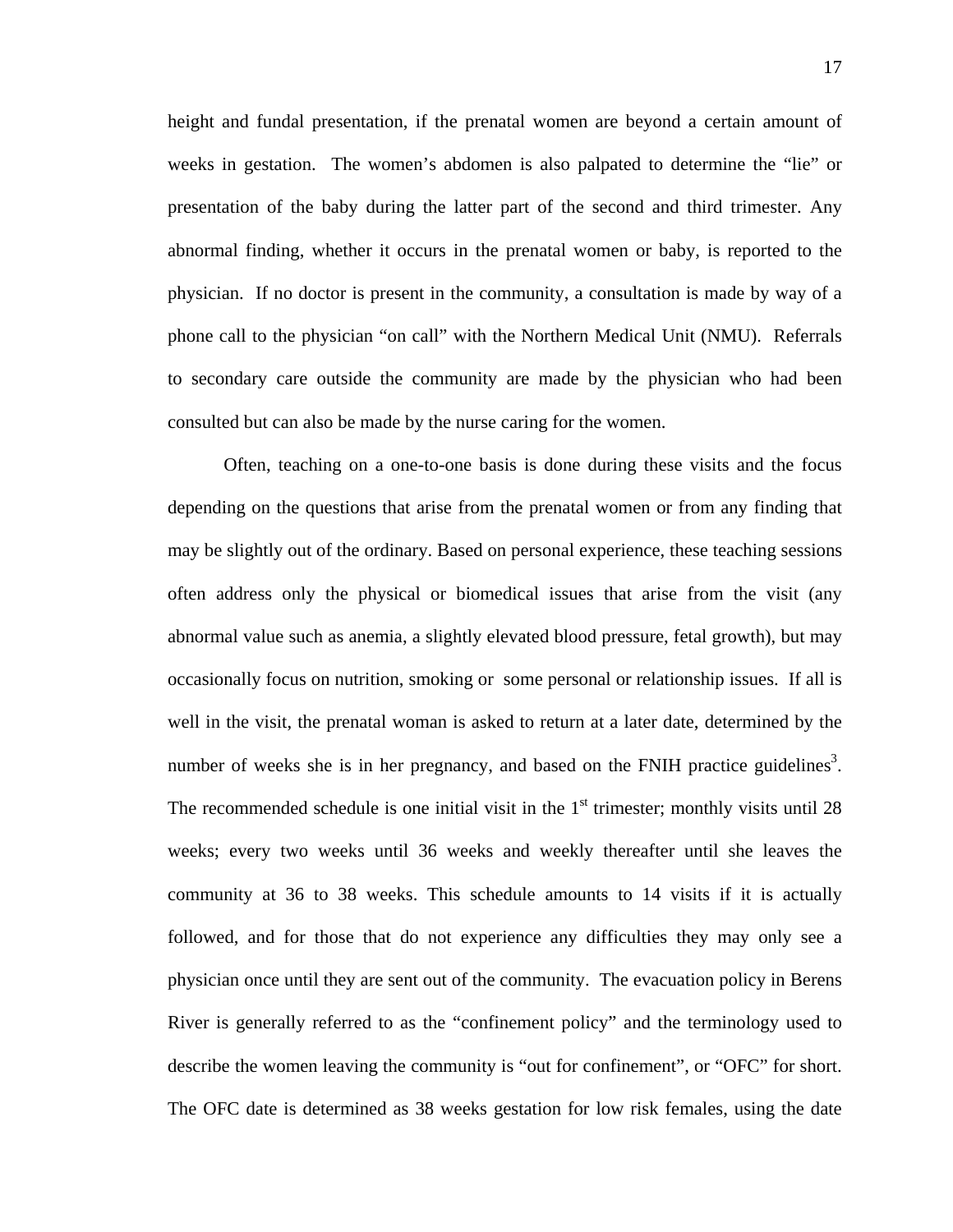confirmed by ultrasound and 36 weeks or sooner based on her risk score (based on personal experience, confirmed by community practitioners). The Prenatal women are sent out for an ultrasound, usually to confirm gestational dates, at or around the  $20<sup>th</sup>$ week, but can also be referred to for other reasons. Interestingly, ultrasound technology has not shown to have any significant difference in improving outcomes in pregnancy (Dowswell & Hewison, 1994). It is also recommended that the prenatal woman be seen by a physician once during the first trimester for a complete initial assessment, and at least once per trimester thereafter, but she may see the physician at other times during the course of her prenatal care, depending on whether a physician is available on a regular basis in the community.

All prenatal women are evacuated from Berens River at 36 weeks, although the First Nation and Inuit Health Clinical Practice Guidelines for Primary Care Nurses policy indicates that arrangement for transfer should occur at 36-38 weeks or sooner if a highrisk pregnancy. Interestingly, the Clinical Practice Guidelines do not define what constitutes a high risk pregnancy. The Manitoba Prenatal Record<sup>2</sup>, endorsed by the College of Physicians & Surgeons of Manitoba has a specific box for assessing "Risk Factors" that include Past Obstetrical History, Associated Conditions such as diabetes, and cardiac disease, Lifestyle/Social Issues and Present Pregnancy factors. A very good working relationship has been established with one Obstetrician in Winnipeg and the nurses are able to call him directly. Occasionally, the NMU physician is consulted and he/she in turn makes the necessary referral to the OBS physician. Obstetrical emergencies and women in early labor are sent out if the risk of delivering on route is low. According to a local CHR, about 15 babies have been delivered in the "new nursing station" which is now 9 years old. One baby was delivered the very day after I had left the community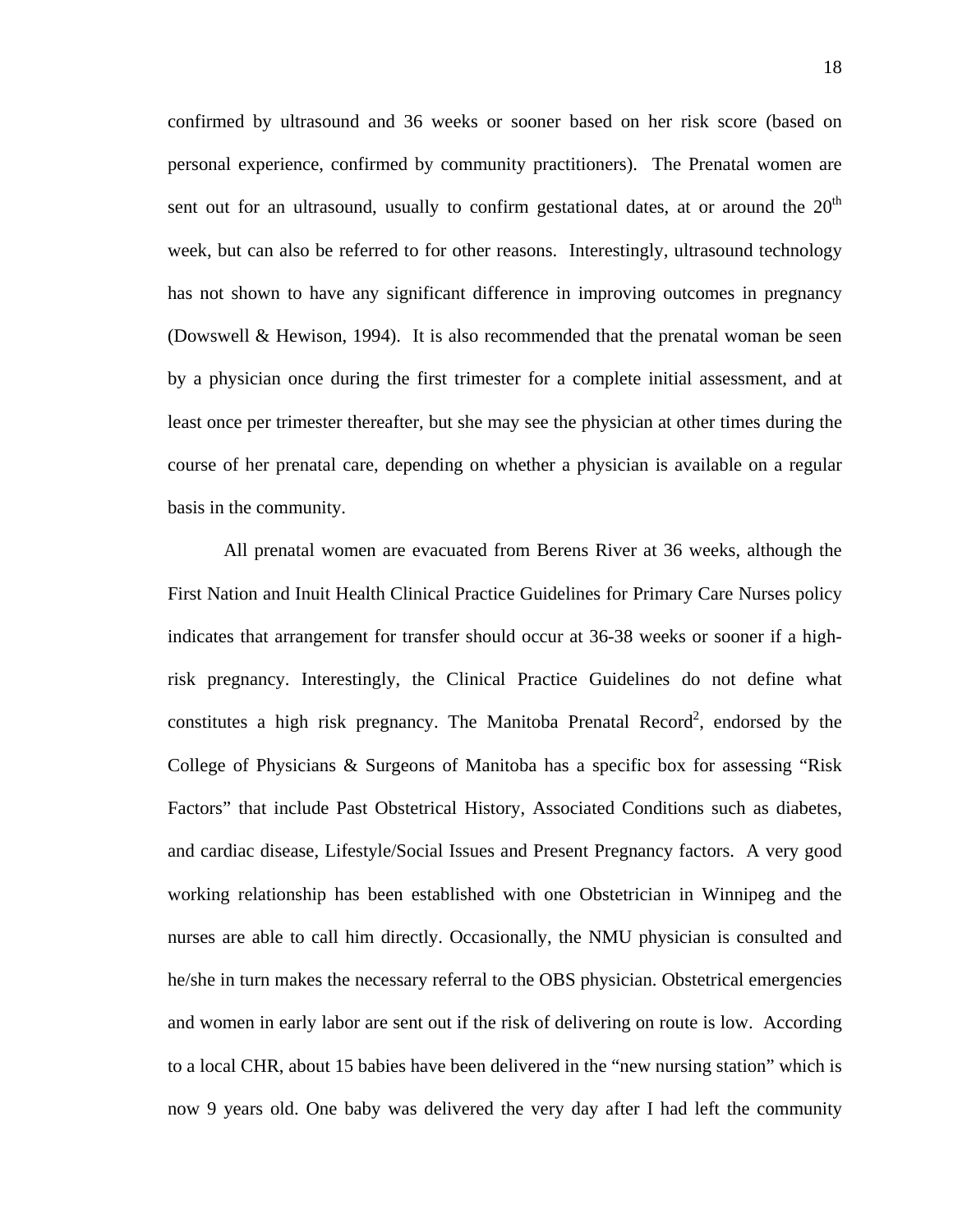during one research trip into the community, and another baby was delivered in the ambulance just after de-boarding the plane while I was working as a Community Health Nurse. I had actually provided maternity care to the young woman as she came into the clinic in the early morning on my shift. I arranged for transportation to Winnipeg and travelled with the medevac nurse to transport the prenatal woman to Winnipeg. The time it took to transfer the woman over to the ambulance attendants in Winnipeg from the time she arrived at the nursing station was 6 hours. We experienced several delays, and adjusted "ETA's" (estimated time of arrival) by the medevac company due to foggy weather. This young mom was 16 years old and had returned to the community after being sent out of the community four days earlier.

Visiting physician services are provided by the Northern Medical Unit of the University of Manitoba. A variety of other health and social programs are offered in the community through transfer agreements with the federal government. New programs to address prenatal health are available in the community such as the Canada Prenatal Nutrition Program, but little integration and coordination of services occurs between the primary care and health promotion programs. The on-reserve population is approximately 1,743 and there are 40 to 50 births per year. All prenatal women leave the community to give birth in the city of Winnipeg, 45 minutes away by air. In the best of conditions, it takes approximately four to five hours to get a seriously ill patient from the community to the hospital for emergency care. Sometimes when the weather is bad, it can be 48 hours or even longer (personal experience). The women carry information with them which included their prenatal record, results of specimen tests and exams and a *blue card* that contained the number for the *Referral Unit* in Winnipeg. This card contained information specific to transportation services only - some basic guidelines of when they were to be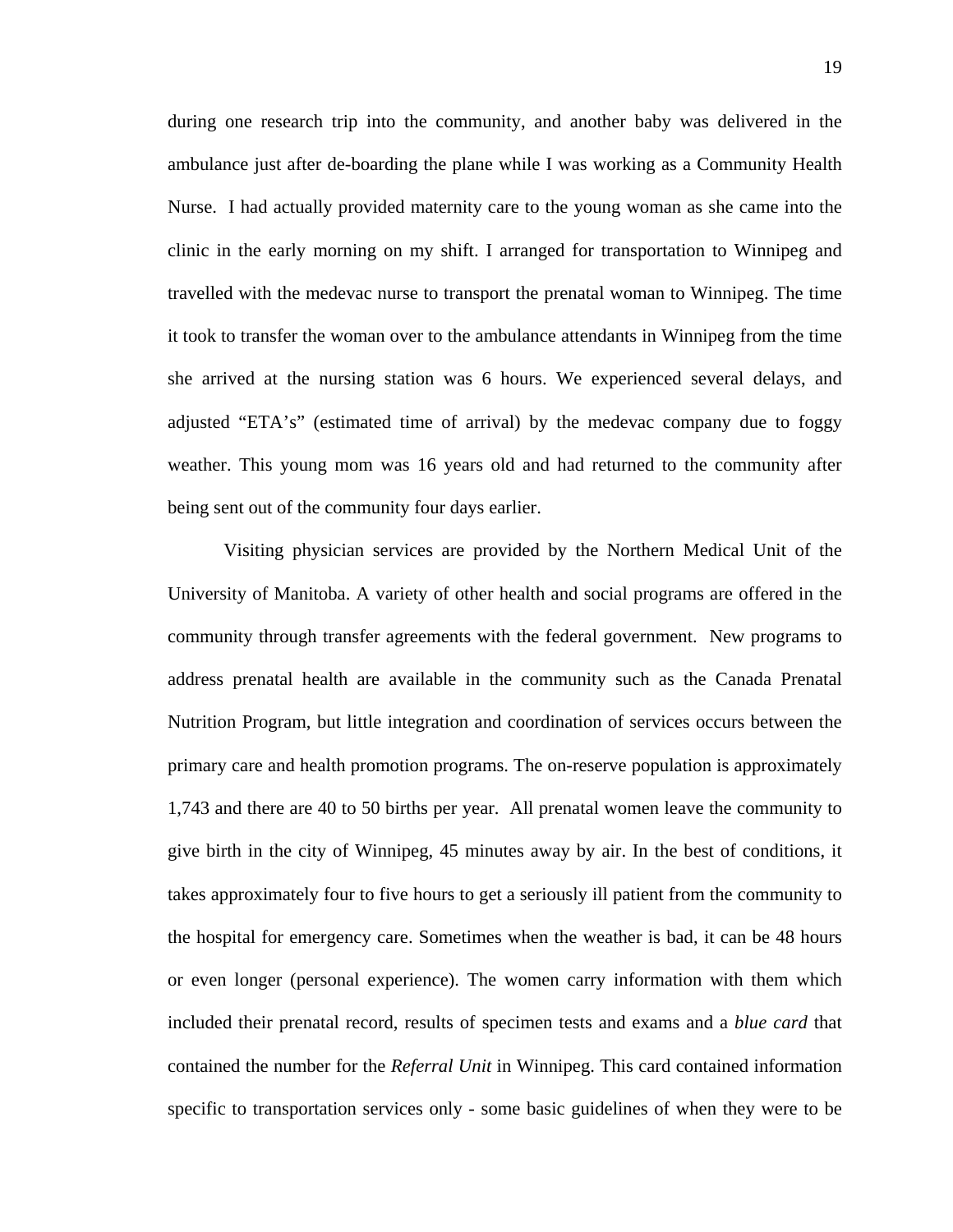ready for pick up and some reminders about what to take with you to appointments (papers, medications) and to "follow all medical instructions" prior to appointments.6

### **The Geographical / Social / Economic Environments**

There are 64 First Nations in Manitoba. Of these, 24 are considered isolated or semi-isolated, 19 of the 24 are accessible only by air for the major part of the year, or by seasonal winter road. Another 19 communities are more than 200 km from a tertiary centre. A search of the literature did not find any documentation in regard to referral patterns for birthing and the exact number of evacuations that took place for birth. An inquiry placed to FNIH requesting the number evacuations specific for birth was not responded to. I suspect that these numbers are not adequately tracked. Berens River has a local band administration with an elected Chief for a term of three years. The present Chief and Council have been in place for two years. Most families derive their income from social assistance. Limited employment is available through local retail businesses or work in the nursing station, school, housing construction, road maintenance, logging, tourism and the fishing industry. Commercial fishing on Lake Winnipeg still contributes significantly to the local economy as well. The community has a large school operated by the Frontier School Division and offers education through to grade 9, upon which time the children leave the community to Winnipeg for High School.

#### **First Nations Health Care System**

The delivery of primary health care services to First Nations people has a long and complicated history in Canada that predates universal health care coverage. It is a topic far too complicated to examine and is beyond the scope of this study. However, it is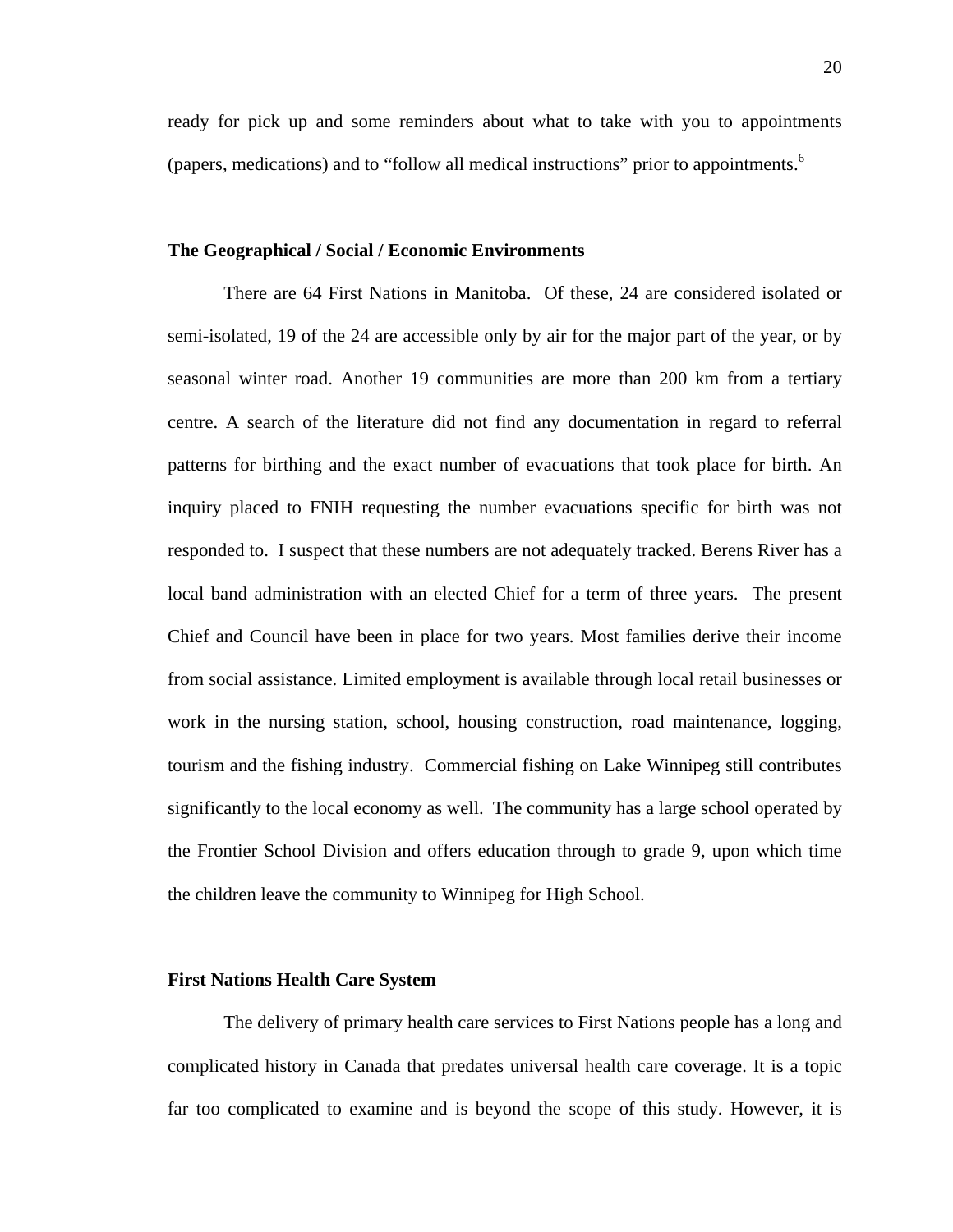important to understand that the evolution of primary health care has lead to a dual health care delivery system in Canada, one for mainstream and the other for First Nations living on reserve. This is a significant factor in understanding how gaps in health services may have occurred for First Nations in Canada. The FNIHB is responsible for health services in First Nation communities, while constitutionally the provincial government has responsibility for any other citizen in their respective provinces (Waldram, Herring & Young, 2006). Health Canada has also taken responsibility as a matter of "policy" for some non-insured health benefits, such as dental, pharmacy and vision to First Nation residents regardless of whether they live on or off reserve while First Nations maintain that Health and Health Care is an inherent "treaty right"<sup>9</sup>. Some unique arrangements in service delivery have occurred in some provinces and territories, but for the most part, the provision of public and primary health care is either delivered directly by First Nation and Inuit Health or through transfer agreements with tribal councils or individual First Nation communities. First Nations have spoken of the lack of funding and limited support for community based programs and services for First Nations living on reserve and/or to the fact that the health needs of Aboriginal people are not met by all levels of government (AMC, 1997, AFN, 2008). This has also been brought to light in the academic literature as well; studies have often criticized the health transfer arrangements between the government and communities as an attempt to off-load federal responsibilities for health care that are often transferred and taken over by First Nation organizations, underfunded and without adequate support (Smith, 2003; O'Neil, Lemchuk-Favel, Allard & Postle, 1999).

Generally, community-based programs such as the Canadian Prenatal Nutrition Program (CPNP) Fetal Alcohol Spectrum Disorder (FASD), Maternal Child Health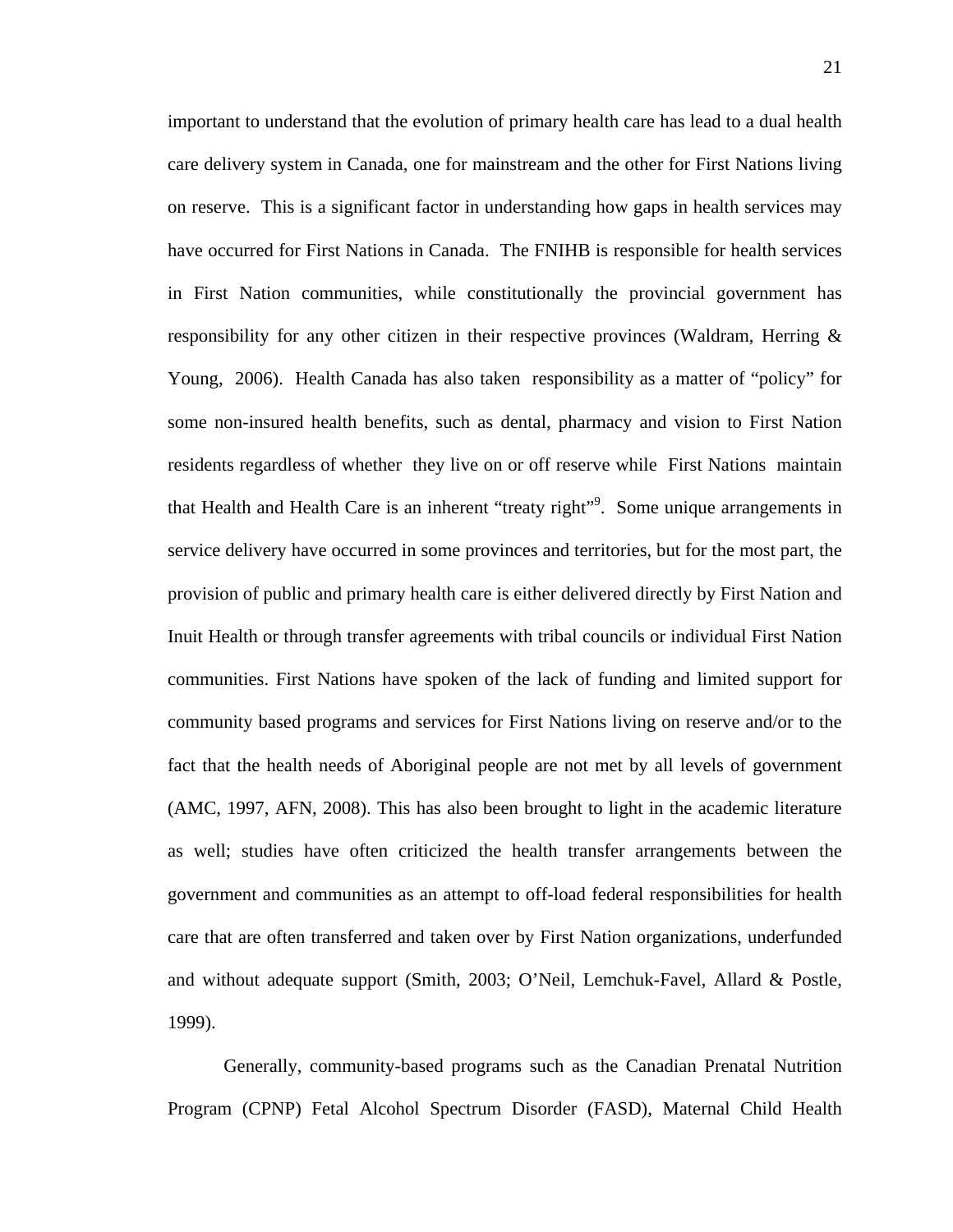(MCH) and Brighter Futures are delivered and funded through contribution agreements with tribal councils and/or First Nation communities, but are not available universally in all communities, with the exception of the CPNP program. Programs such as Maternal Child Health and the Fetal Alcohol Spectrum Disorder program are proposal driven processes and communities must compete for resources. Overall, health services to the 600 plus First Nation communities across the country are primarily delivered through nursing stations, health centers or offices and for the more remotely located, are delivered by Registered Nurses who work in an expanded role with limited diagnostic, treatment and prescribing functionality. In Manitoba, First Nations people living off-reserve generally access health services as any other citizen of the province, through the provincial health system and the Regional Health Authorities. The prenatal women who leave the community to give birth could potentially access some support and services that are available in the regional health authority, but there is a general lack of communication between the sending and receiving communities, or general lack of knowledge of support available to them (Manitoba Maternal and Child Healthcare Task Force, 2008). Once the prenatal woman has delivered, a Post-Partum Referral is sent from Regional Health Authorities (Winnipeg Regional Health Authority in this study) back to the Nursing station, as they do to the appropriate public health office for any woman who delivers in Manitoba. In my experience, women may have returned home days, sometimes weeks, before the referral actually reaches the awareness of public health nurse or office. Still this centralized system of notifying public health offices regardless of jurisdiction offers some possibility of improving or completing the communication loop between sending and receiving communities or regional health authority. Although First Nations communities reside within regional health authorities, little if any provincial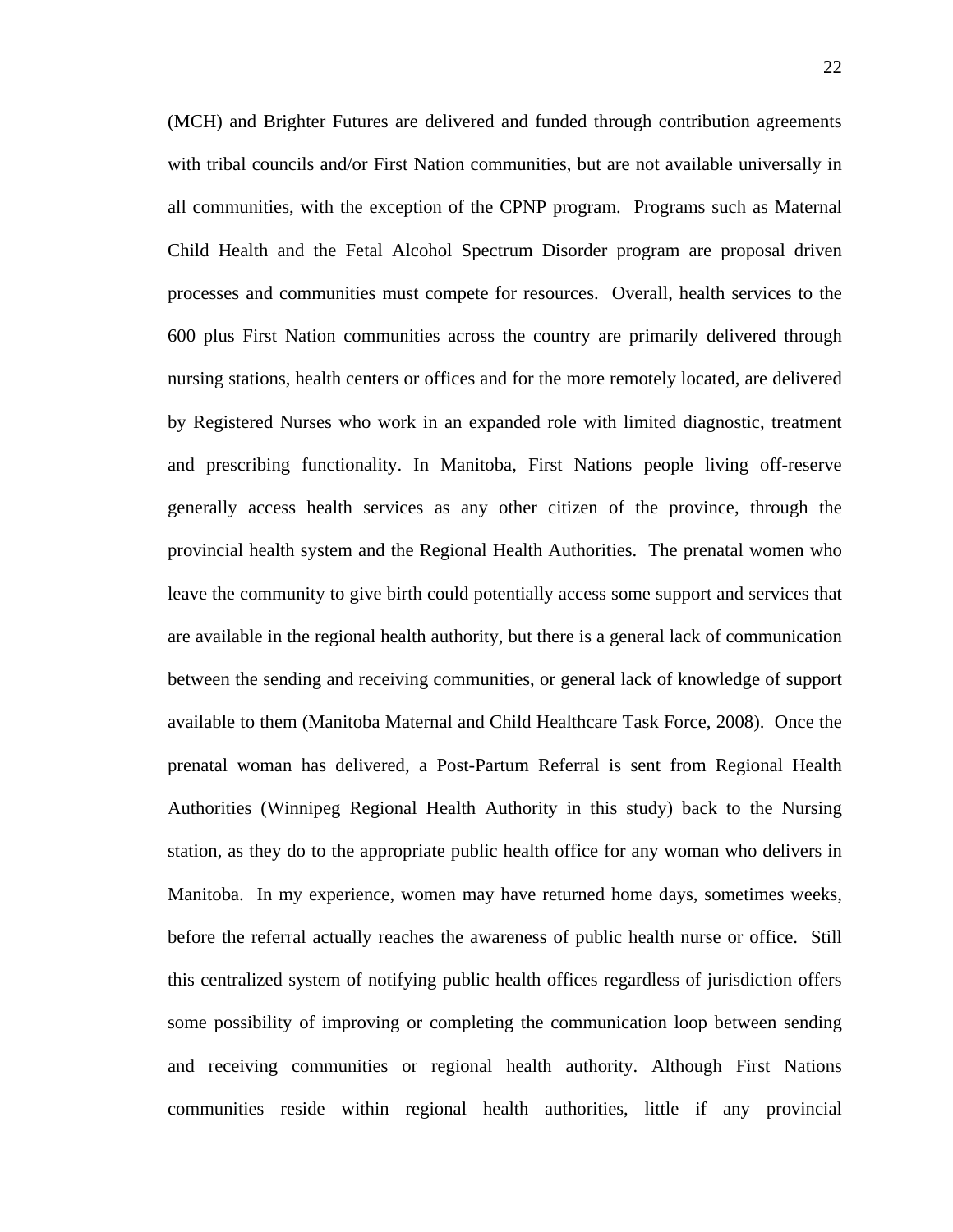programming is offered to residents living on-reserve, with the exception of the Provincial Prenatal Benefit Program<sup>2</sup>.

 Manitoba Health also directly pays physicians' services that are "medically required" and accessed outside of the community. Patients who are billed for insured services by physicians who practice outside the plan are entitled to reimbursement from Manitoba Health also for physicians' services, surgery / anesthesia and X-ray and laboratory services in approved facilities when ordered by a physician<sup>5</sup>. Of recent, the Public Health Agency added another layer of complexity to the "mish mash" of programs and services. Armed with the responsibility of disease control, prevention, surveillance, and emergency preparedness their precise role in "Aboriginal Health" and relationship with Health Canada's First Nation and Inuit Health Branch has not been clearly defined (Waldram, Herring & Young, 2006). There is no simple method of explaining the organization of financing of the health care system for First Nations, but generally for those residents living on-reserve, federal funded services are available and for those living off reserve, they are potentially able to access provincially funded services. Let us not make any assumptions that services are equitable in both systems, otherwise a paper of this topic would not be necessary. It must be clearly pointed out that health care services that are available on reserve do not mirror the services of those that are available off reserve; huge disparity and inequity still exists as indicated in the Assembly of First Nations 10 Year Report Card on the Royal Commission on Aboriginal Peoples (Assembly of First Nations, 2009)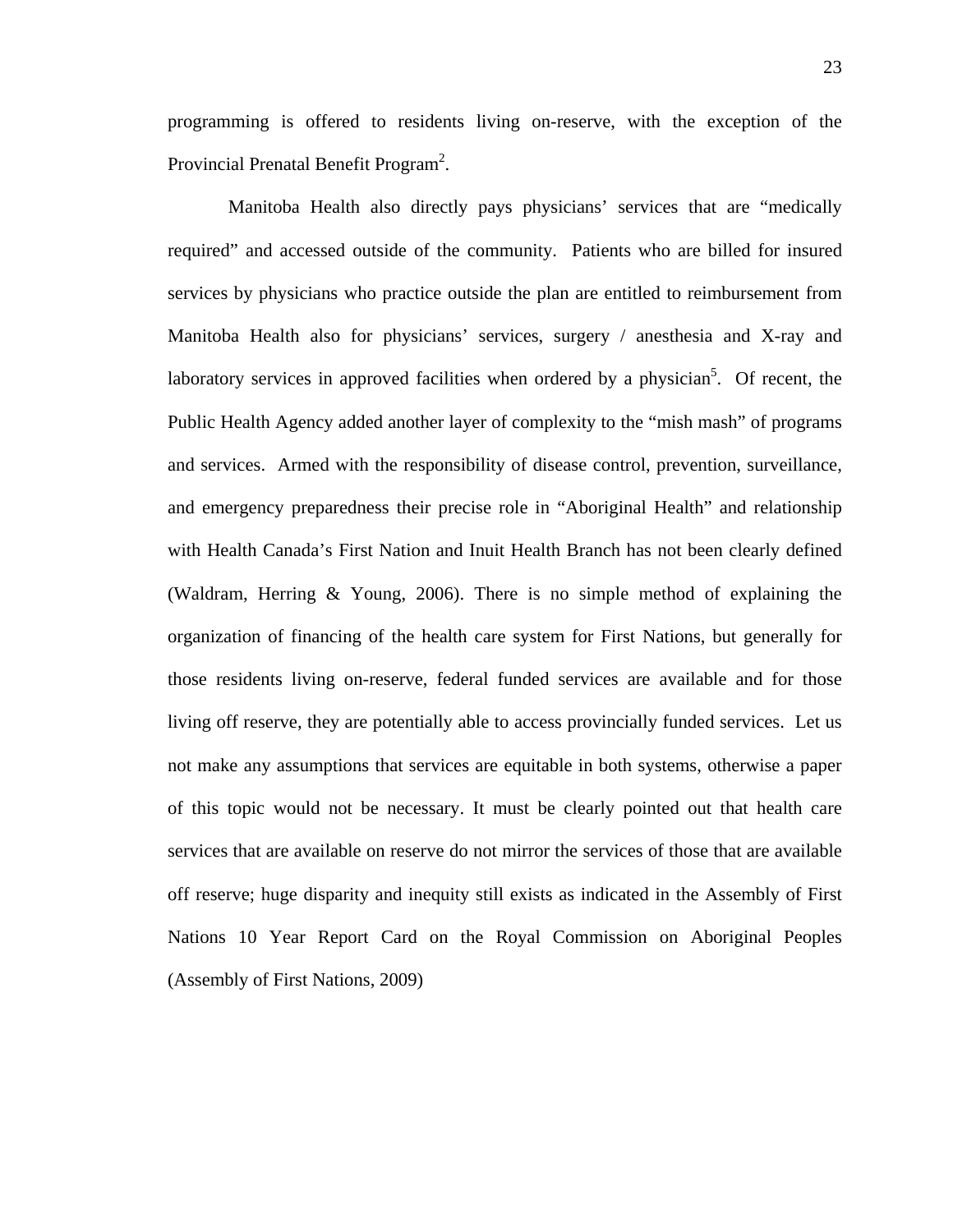### **First Nations and Inuit Health Evacuation Policy**

Barclay, Andre & Glover (1989) wrote of child birth services among Aboriginal women in Australia: "there is an exchange occurring which has allowed professional penetration and control of an essentially social and emotional event. Professionalism can be seen as having 'split' birth from its family of origin" (p. 123). While this is also the case for maternal and child birthing in Canada, this "penetration" is even more marked for First Nations women living in isolated and remote regions of this country. Dawn Smith (2003) wrote that this disruption in care imposed by relocation to a southern center compromised the effectiveness of relevant community services and fails to address the root causes of poor health experienced by Aboriginal women and families as well as seriously compromising the efforts of Aboriginal people to achieve vitality in their family and communities.

Patricia Jasen (1997) traced the history of childbirth for First Nation women from the standpoint of race, culture and colonization, factors that are not examined any great detail in the study. Her paper is relevant however, because it lends context to some of the policies that eventually lead to the practice of evacuating all pregnant women at the end of their pregnancy today.

By the early twentieth century, the medicalization of childbirth in Canada, as elsewhere in the industrialized world, was well underway. As authorities became preoccupied with alleviating infant mortality and as overall health among aboriginal people deteriorated, an assimilationist policy was directed towards bringing childbirth among these women under direct government control. Subjected, simultaneously to ideologies of both gender and race, aboriginal people underwent a particularly stark transformation in their reproductive lives (p 400).

Chamberlain & Barclay (2000) found three main categories of stressors for those women that left the community: (1) emotional stressors such as forced separation from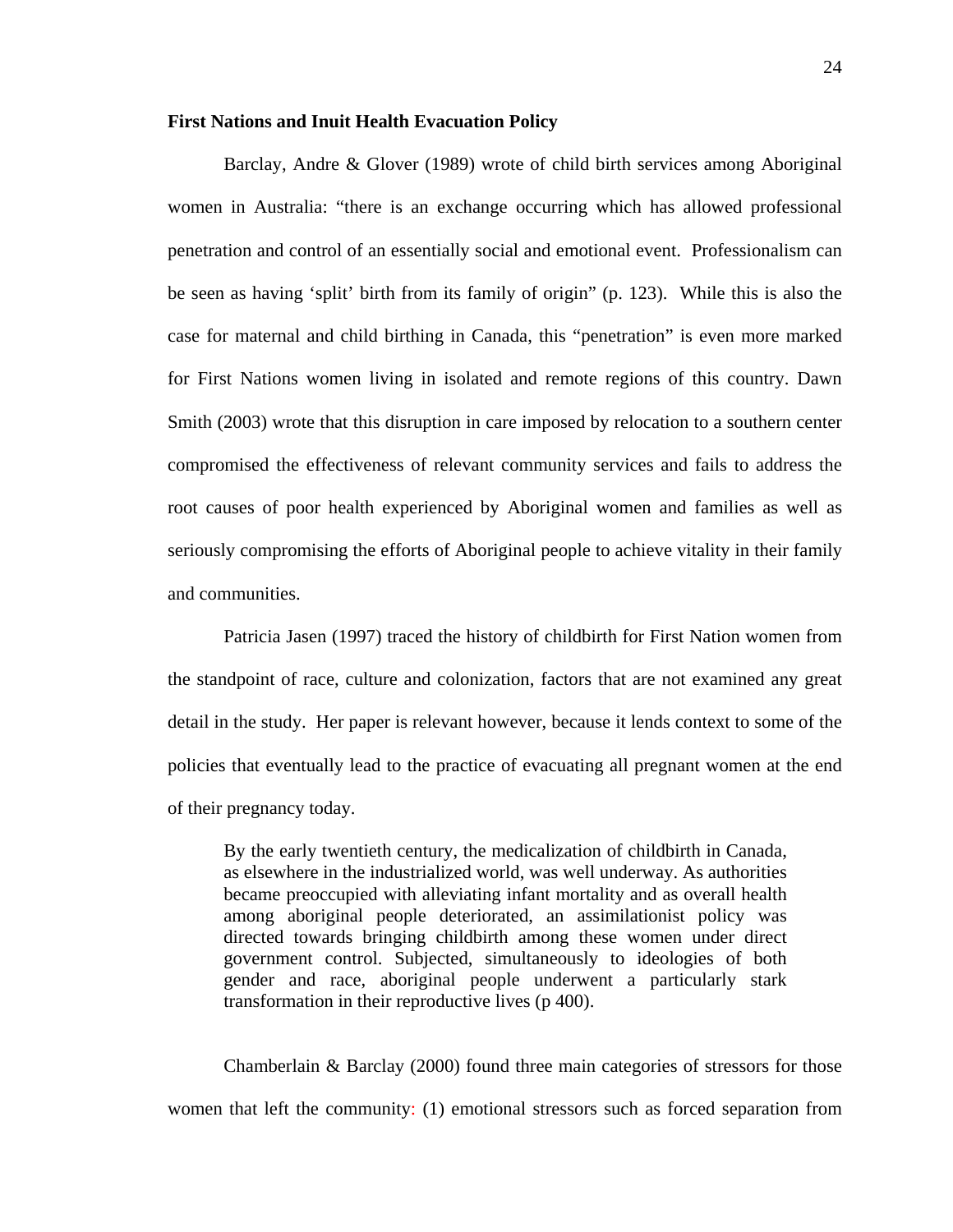family, culture and community, (2) physical stressors such as difficulty obtaining assistance and lack of awareness of whom to contact for assistance, and 3) economic stressors for babysitting or to bring the partner along. In addition, they voiced concerns in regard to lack of choice in decisions around the birth of the baby, lack of support from family and the health care system, inadequate preparation or lack of information on what to expect when they arrived in the urban centre (Smith, 2003). The effect that these emotional, mental and physical stressors have on the unborn baby and evacuated women is a topic that has not been well explored in the literature, although stress itself during pregnancy has been associated with preterm birth (Ruiz, Fullerton, Brown & Dudley, 2002). More studies are required to assess the relationship of perceived stress with other maternal and infant complications in the context of the First Nation women, but common sense tells us that "uncertainty" can potentially compound the stress already experienced by the young prenatal woman having her first baby, as illustrated in our hypothetical example.

The negative effect that poverty and social economic status (SES) has on the adequacy of prenatal care has been demonstrated in the literature (Heaman, Gupton & Moffit, 2005), and women living in poorer neighborhoods have been shown to be more vulnerable to adverse pregnancy and birth outcomes (Zhong-Cheng, Wilkins & Kramer, 2006, Mustard & Roos, 1994). It is also well known that the majority of First Nation families living on reserve live in poverty; 23.6 percent of respondents reporting in the 2002/2003 Manitoba RHS an average household income less than \$14,999/year, another 18.2 percent households reporting an income below \$30,000/year and total of 60 percent households reported that they did not have gainful employment at the time of the survey (Elias, 2005).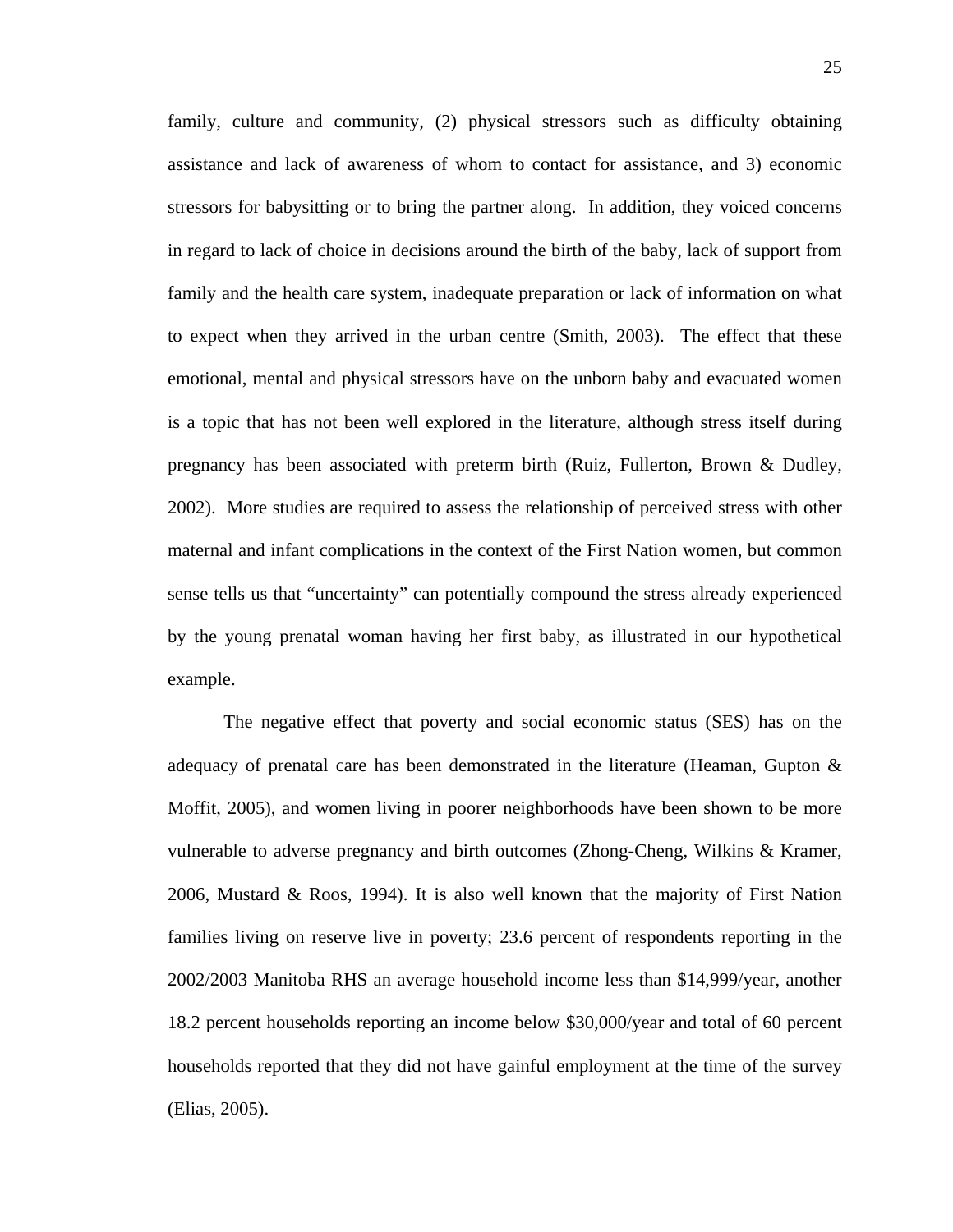Moving birthing services closer to home and practice of midwifery has been established in the far north in response to national policies of removing women from their communities to give birth (Couchie & Sanderson, 2007, Kaufert & ONeil, 1990, ONeil & Gilbert, 1990). The midwifery services and birthing centers have shown to be safe, and successful in keeping the family involved in the birth event (Houde, Qinuajuak  $\&$  Eppo, 2003). Although a resurgence of midwifery is now underway through the legislation of midwifery in most Canadian provinces and midwifery educational programs, it may be a very long time for the province to provide adequate coverage of midwives. Even if moving birthing services closer to home may be realized sometime in the future, there will always be a need for some prenatal women to leave their community to give birth. Some communities may be too small or remote to have viable midwifery services in the near future; and there will always be those women who require more intensive medical care. The question remains then: "what can be done to improve childbirth experience and maternal care for women in *the meantime* and for those prenatal women who will always have a need to deliver near a tertiary care facility?" It is worth reiterating that this study is not at all meant to undermine efforts to move birthing close to home, it is entirely supportive of policy efforts to do so. It simply is seeking interim and short term solutions that may have some immediate impact for the women that are affected by the evacuation policy. The following chapter describes the study design and methods chosen to examine the experiences of women in Berens River, considering all the factors and environments outlined in this chapter.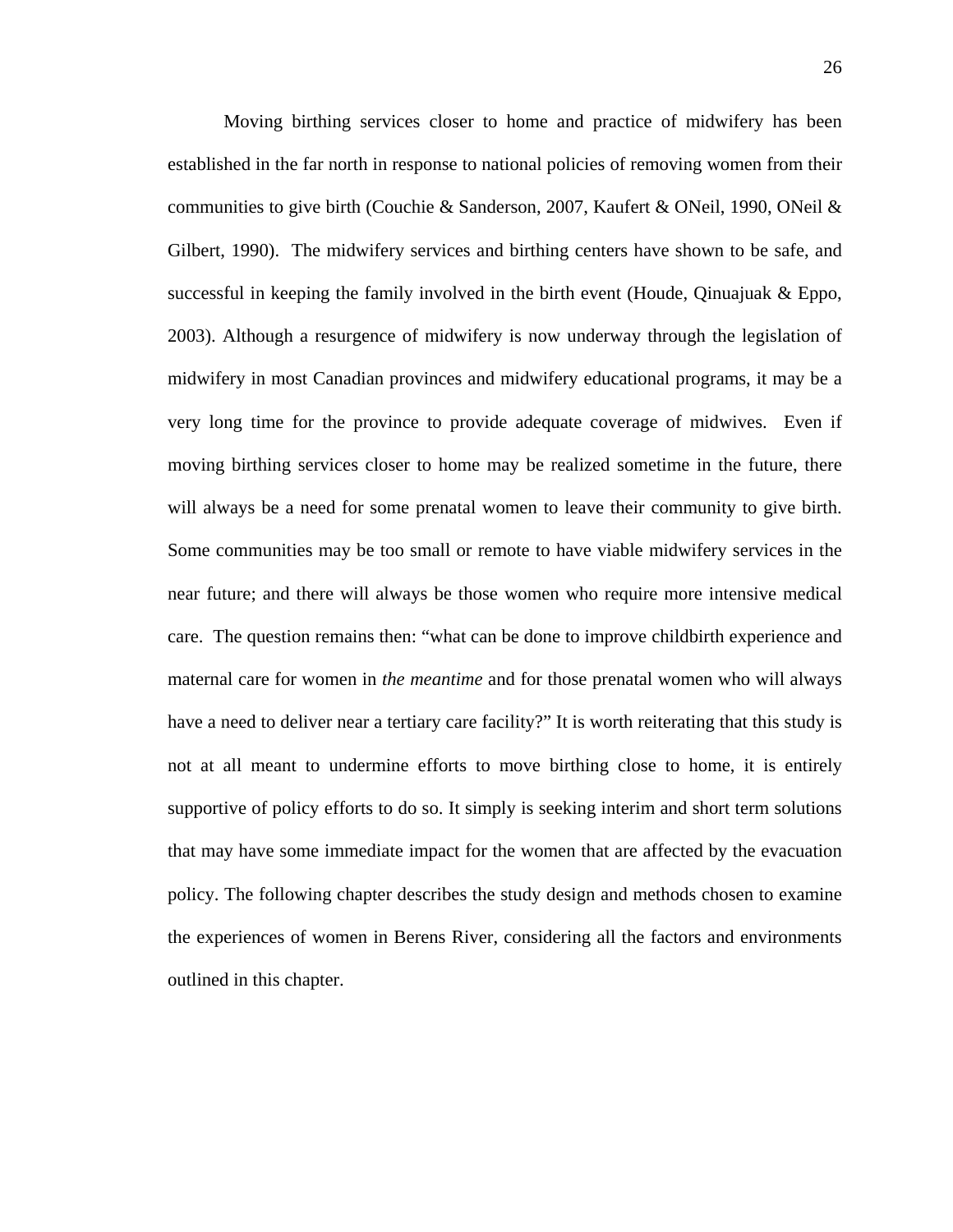#### **Chapter Two: Study Design, Methods and Analysis**

## **Study Design**

The research centered on the experiences and interests of First Nation women, their families, and friends or significant others from the remote isolated community in Manitoba, utilizing multiple qualitative methods with what I have ascertained is partially rooted in institutional ethnographical inquiry; and framed within an ecological perspective that allowed for essentially three things:

1) Starting with a First Nation woman and family perspective, ground the real life experiences of the people who are and will be most impacted by the policies and practices of childbirth health care captured through semi structured in-depth interviews;

2) Validate their opinions, concerns and experience with the voice and input of their families, friends or significant others who have been impacted by current policies or who may be impacted by any change in the future through a community based focus groups and sharing circles;

3) Incorporate the researcher's position and emersion within the health care system both as observer and participant, and utilize this experience and knowledge of policies and practice to frame the inquiry; and explore whether the women have access to the goods, services, supports and resources they need to achieve a certain quality of life.

Mykhalovski and McCoy (2002) describe Institutional Ethnography (IE) as being rooted in feminist inquiry and particularly useful in exploring institutional process, but with one crucial difference: it does not empirically focus on 'experience' or 'culture' but instead, addresses the "processes" of social organization. Institutional ethnography is primarily concerned with exploring and describing the various social and institutional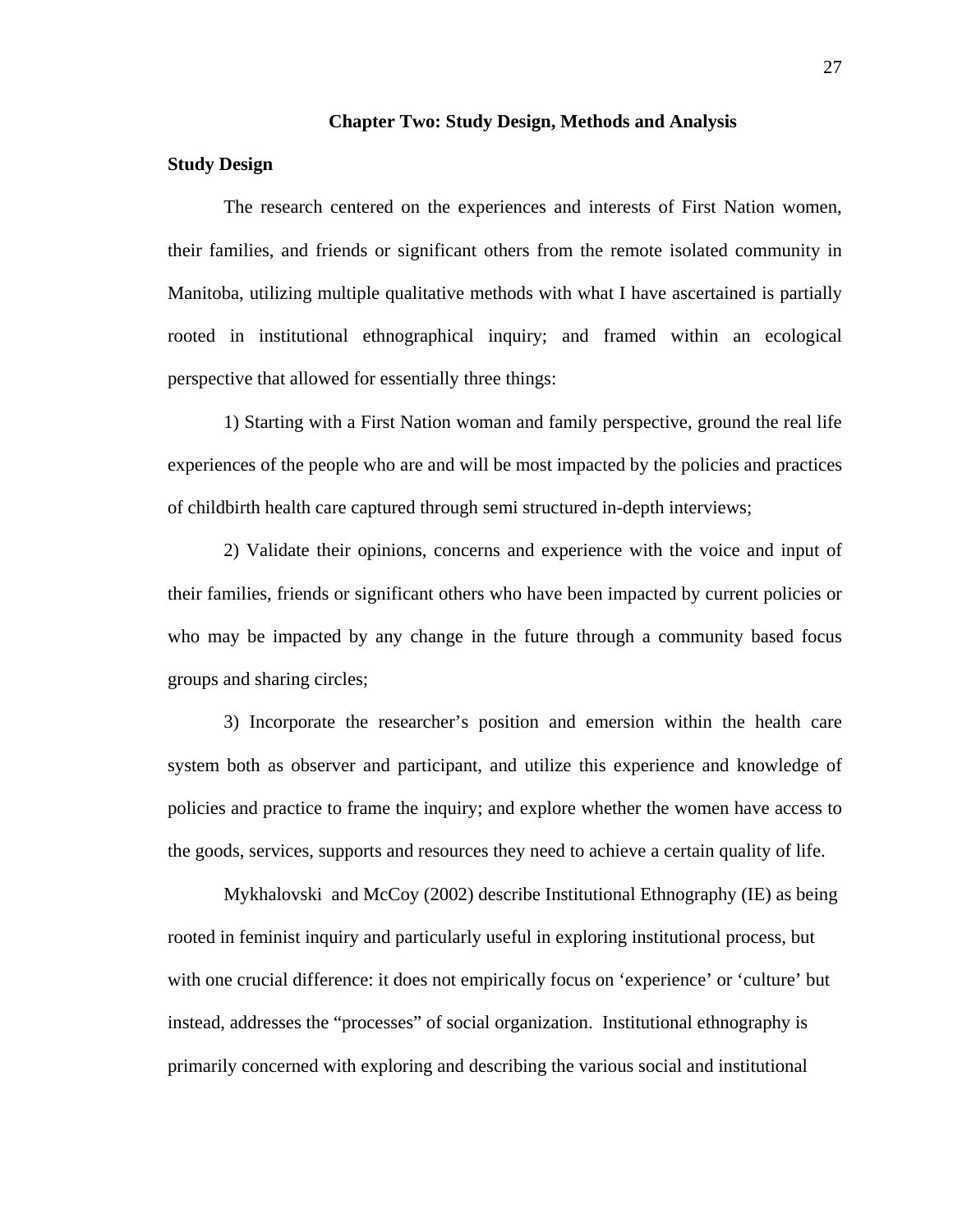forces that shape, limit and otherwise organize people's actual, everyday worlds. They continue:

*[A]n important feature of IE is its critique of ruling processes that objectify people's lives. IE takes issue with standard sociologies that obscure the ground of experiencing subjects, instead of formulating a way of thinking about the social that preserves the particularities of people's lived worlds and their embeddedness in social relations. IE inquiry does not begin in the categories of formal sociological discourse. It begins with the actualities of people's daily lives and seeks to explore how those actualities are brought into being through coordinated sequences of activity (pp.19).* 

Institutional ethnography, as described by Mykholovski & McCoy (2002) is a method of inquiry that investigates 'what actually happens' in the realm of practices and relations through which societies and people are governed. As such, it connects with social movements as a practical knowledge, one that can be used to understand how people's daily lives and troubles are organized both socially and institutionally. In the case of this study, the "process" being explored is the medical evacuation for childbirth policy and the connection to the practical knowledge is to that of my own - and my duel position as a practicing community health nurse in Berens River and as Co-manager and Coordinator of the federal Maternal and Child Health Program in Manitoba.

Institutional ethnography, much like other ethnographic approaches generally utilizes three distinct methods: interviewing, observation, and review of relevant documents or texts as data. Institutional ethnography departs from other ethnographic approaches by treating the data not as the topic or object of interest, but as "entry" into the social relations of the setting (Campbell, 1998). Like Campbell argued in *Institutional Ethnography and Experience as Data*, this study supports her claim about the validity of people's experience as data; and as a solid methodological technique to "make sense" of people's experience to which we can then draw broader implications from the methodical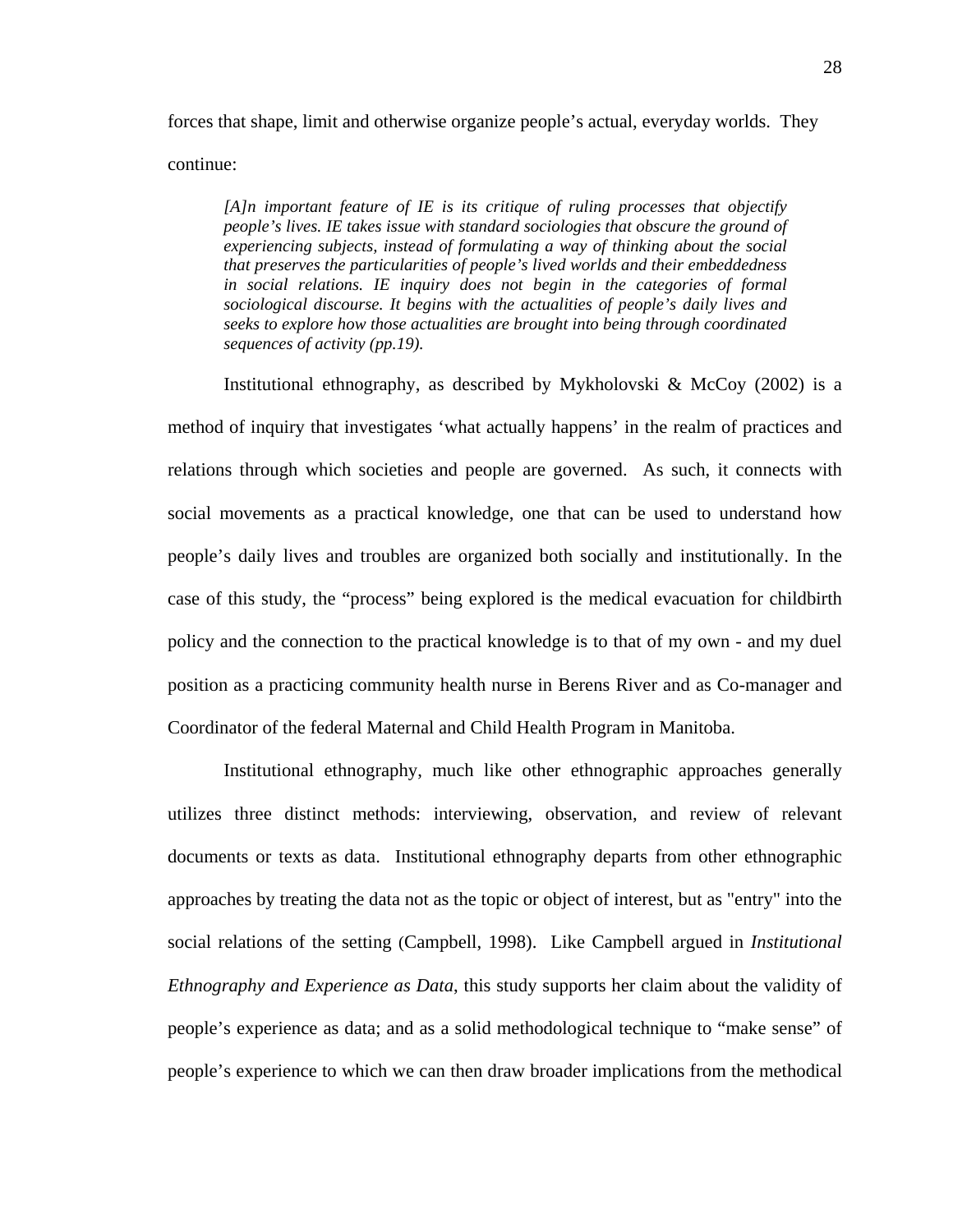analysis of this local experience. I have taken this one step further in that I also drew upon my own experience to augment the analysis and examination of the issue.

### **Data Collection Methods**

This study therefore incorporated multiple data collection methods that allowed for a rich understanding of a complexity of these factors; personal, social, institutional and organization that are all related to the childbirth experience of the First Nation woman leaving home to deliver her baby – interviews and focus groups, participant / experiential observation and examination of textual and relevant documentation.

Marianne Hill (2007), wrote of the "the expansion of capability opportunities is an underlying objective of the capability approach … related goals such as righting basic social inequities or correcting ecological imbalances require changes in social institutions and practices. Such change in turn rests on the creation and spread of liberating knowledge and practices" (p 259). In this case the "liberating knowledge" will be that shared by the First Nation women themselves, and those most connected to the environments in their world that have the potential to influence the policies and practices that affect them. Higgenbottom (2004) further explained that study samples in qualitative research are not necessarily static or shaped by the original conceptualizations in the research design nor is it dictated by the need to establish generalizability.

The study therefore began with interviewing First Nation women who have experienced birthing away from home, combined with a focus group consisting of women selected from those interviewed and either a family member, significant other or someone whom they have chosen as being a major support in their lives. I have combined these two methods with an element of participant observation, both as observer and health care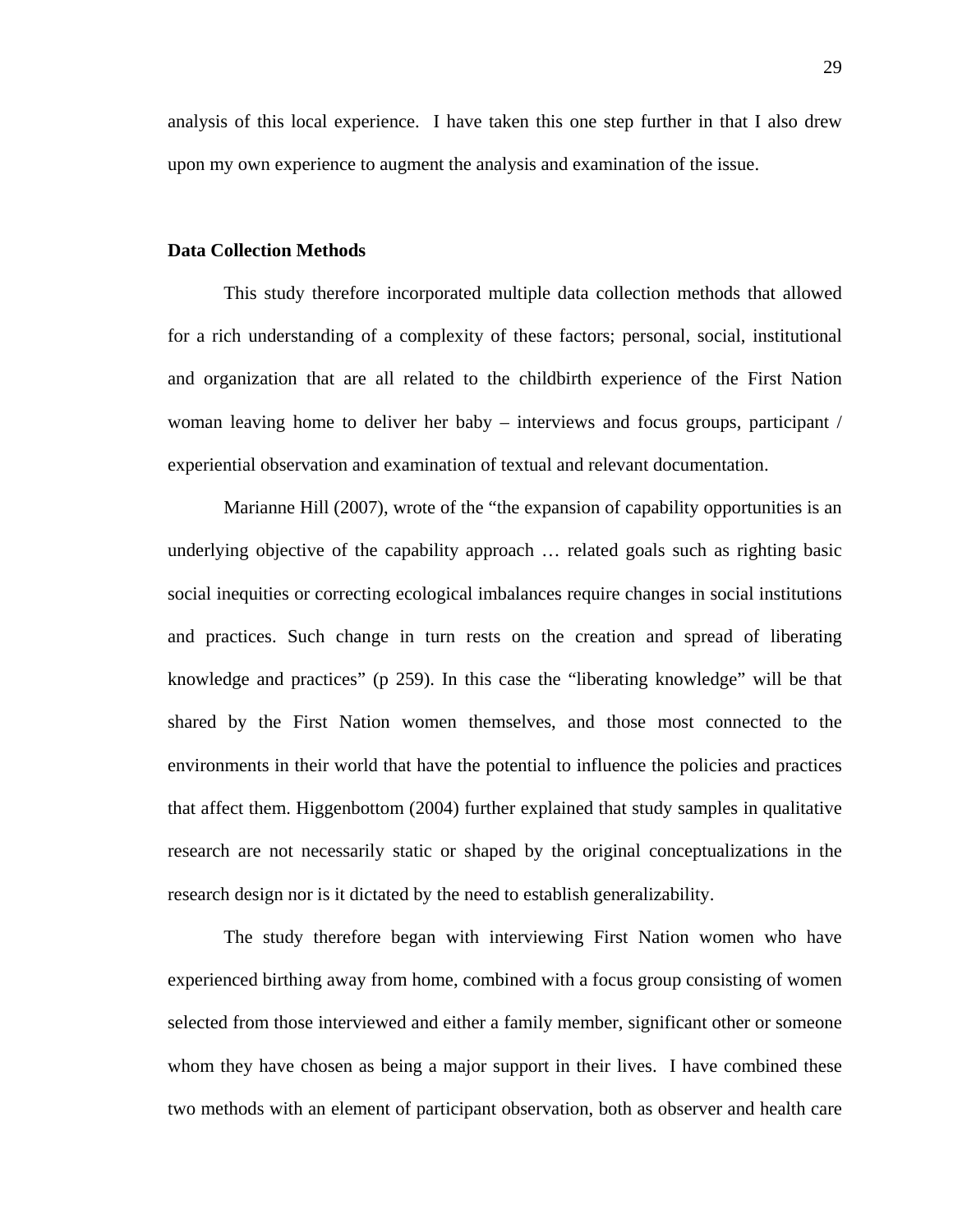practitioner incorporating both on my knowledge and experience of being both a product of a similar environment and as health care provider in both provincial and federal health care systems. Relevant policies, texts and documents were reviewed and referenced as well.

Purposeful sampling techniques were used for the interviews to gain an in-depth understanding of the impact of institutionalized policies and practices from the women who have had previous and recent experience giving birth away from home. Every attempt was made to choose women who had experienced more than one birth away from home and those that had only one, as well as women who delivered at various periods of time so as to capture historical or new experiences in child birth. For example, a woman who had given birth in the past year may have had a different experience then when she delivered a baby more than a decade ago. The Community Health Representatives (CHR) and Community Health Nurses (CHN's) assisted in sharing information in the beginning about the research and referred them to me if they wanted more information. This was agreed as part of the original protocol, as the health care providers were the individuals most connected with the community.

Fourteen (14) women and one couple shared their stories and experiences of leaving home to give birth in semi-structured conversations and another fifteen (15) women participated in two sharing circles held four weeks after the initial interviews in Berens River, Manitoba. All data collection occurred over a six week period during the summer of 2009. A total of seven women consisting mostly of individuals who had come to the clinic for prenatal care participated in the first sharing circle. This group was purposely planned to correspond to prenatal day at the Chief Jacob Berens Nursing Station and jointly coordinated by the Canada Prenatal Nutrition Program (CPNP)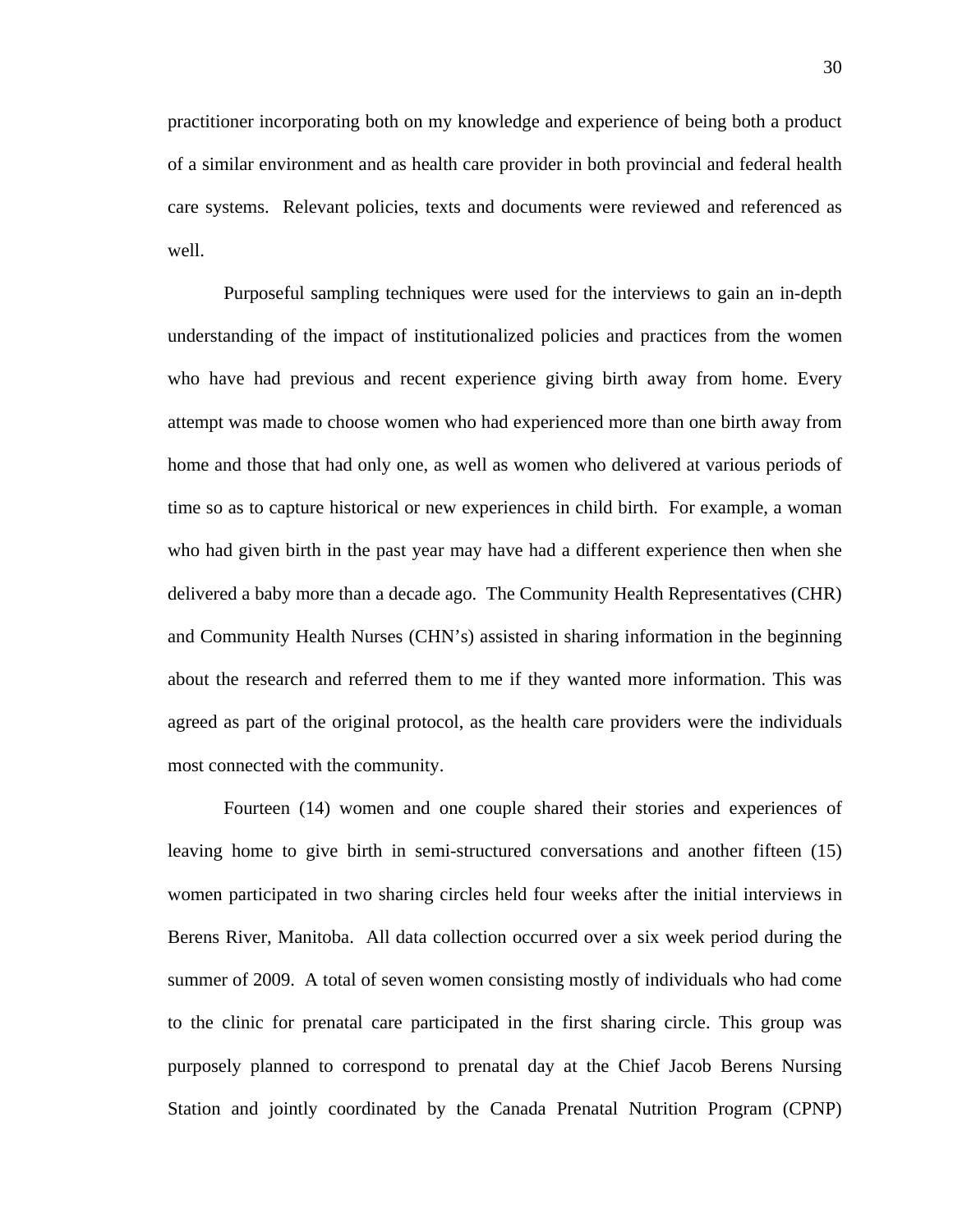worker, who graciously organized a nutritious lunch for the participants. The second discussion group occurred one week later and had a total of eight participants. It was open to family members and anyone who was interested in hearing a brief overview of the preliminary findings of the interviews. This group therefore consisted of female staff of the health centre who experienced leaving home to give birth and members of Berens River. Participating in this group was the Health Director, two nurses and three individuals working in community programs. All interviews and sharing circles took place at the Health Centre. The interviews were conducted in the room identified for family counseling - a room beautifully decorated in calming colors of pale blue and green and adorned in traditional Ojibway ornament and paintings. It had a plush round carpet custom made in traditional Ojibway design that filled the room and a circle of chairs set to accommodate up to 20 people or more. Out of necessity, four of the interviews took place in an empty office adjacent to the family counseling room

The Chief Jacob Berens Health Centre is located along the Berens River and in the centre of the community. It consists of two wings: one identified for Primary Care and the other for community wellness programs such as CPNP and Brighter Futures. The CPNP and Brighter Futures workers volunteered to assist in organizing the focus groups and interviews. It is they who recommended the Health Centre be used for the hub of the research activity due to its central location ability to access the medical transportation services. They were also primarily responsible for planning the research to correspond to days when the women would be coming into the centre to access prenatal care.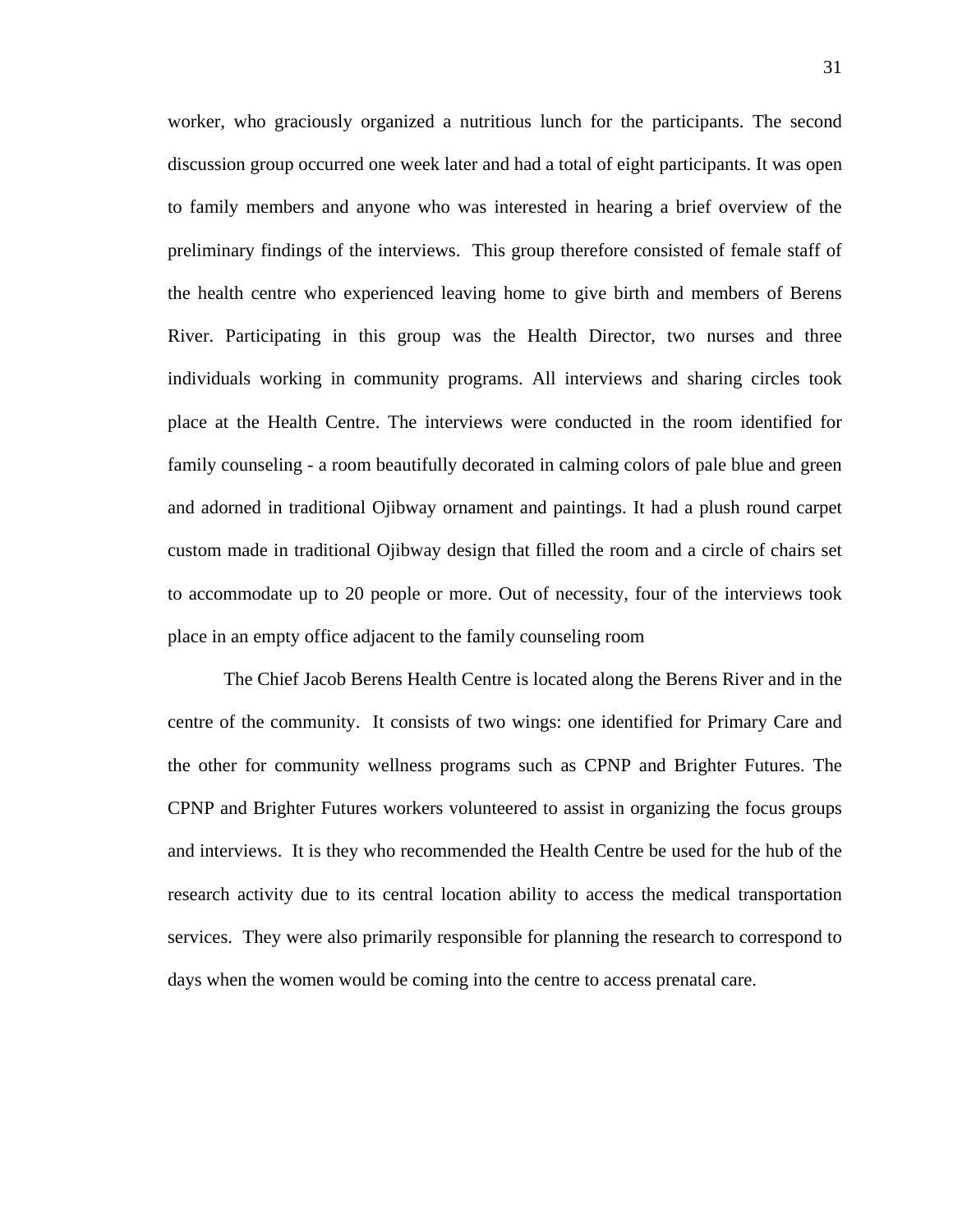### **Semi-Structured Interviews.**

Two initial interviews were conducted jointly by me and Melanie Hegg, a research student that obtained a Network Environment for Aboriginal Health Research (NEAHR) grant to work with Dr. Rachel Eni at the Faculty of Human Ecology and on the Maternal Child Health evaluation. Melanie's research was to complement the work that was taking place in Berens River, but with a focus on the experiences of women from a community that did not evacuate women to give birth. Her research was meant to provide some comparison in a community where all "lower and moderately risk prenatal" women remained at home until delivery. Melanie and I travelled to Berens River together; we I set out at 5:30 AM on a crisp cool morning from my home in St. Andrews and set off by truck to Pine Dock and clambered aboard a small single engine plane at 9:00 to travel across the lake to Berens River. She and I jointly interviewed the first participant and then separated for the remaining.

### **Focus Groups (Sharing Circles).**

The two rounds of discussions were held with a sample of the women who had participated in the first round of interviews including others identified by the women as fulfilling a supportive role in their lives. The focus groups were advertised in the community as a Sharing Circle, and took place as did the interviews in a manner that respected the culture and customs of the community. These groups had begun with an opening prayer, set in an informal atmosphere and began when enough people were gathered. The participants sat around a circular table and food was placed in the centre. All were invited to share the meal and were allowed to enter and leave the room freely. The focus groups/sharing circle followed up on some of the themes identified through the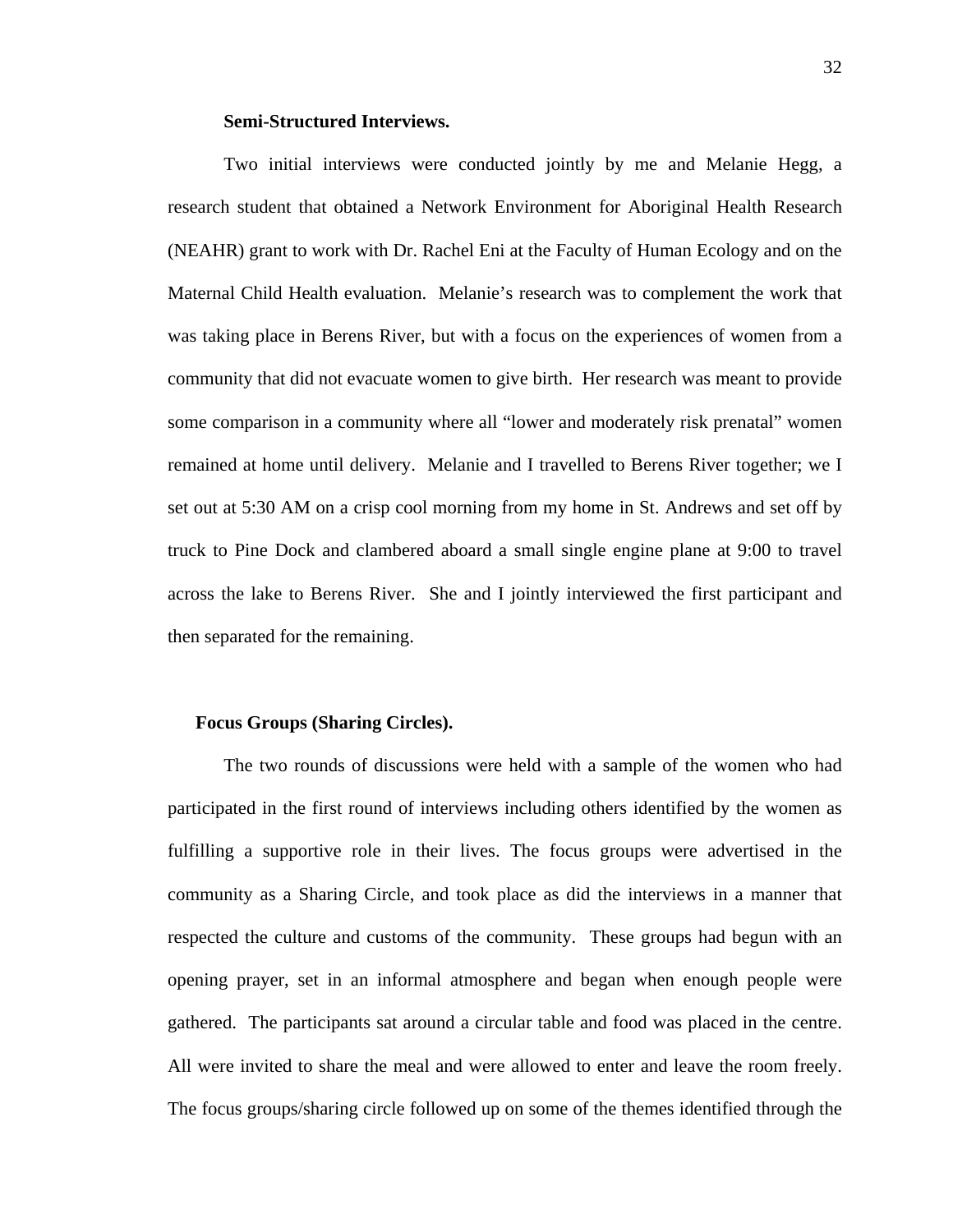interviews. It was also an opportunity to hear the collective voice of the community, as child birth policies and practices not only affect the individual, but their families, friends and ultimately the well-being of the community.

### **Participant Observation and Documentation Review.**

A total of three trips were made into the community in the two months preceding the first round of interviews and focus groups. These trips were two, three and four days in duration. During these trips I worked as a community health nurse, participating in prenatal clinics, reviewing clinical practice guidelines, policy and procedures, prenatal checklists, Manitoba Prenatal record and other documentation required for the prenatal woman. During these visits, I thoroughly familiarized myself with the clinic routine, provided prenatal care, arranged prenatal appointments outside of the community and gathered information on the history of the community. Field notes and relevant copies of blank documents were taken during these exploration visits.

# **Analysis**

At the end of each day of interviews, Melanie and I deliberated and debriefed on the interviews that had taken place during that day. The same evening, the taped interviews were transferred to the storage medium, reviewed, and some preliminary discussion between the two of us took place in regard to similarities and differences in the responses. At this point, ideas for making sense of the data already began to emerge while still in the field conducting interviews. A hand written journal was also kept of all encounters and events that had taken place from the period of time when I first contacted the community a year before to the time I boarded the plane and returned to the city when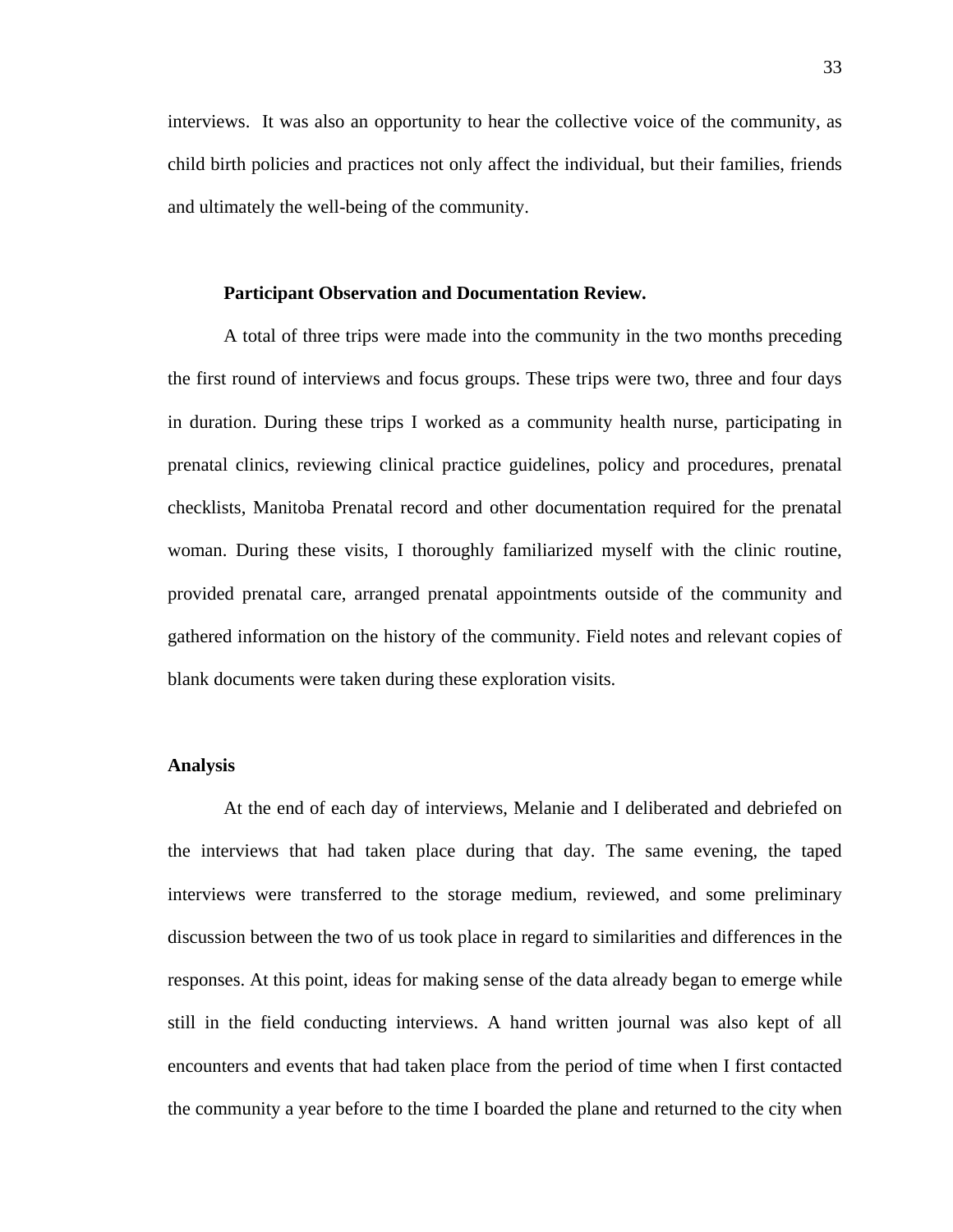all data collection was complete. Both the journal and the interviews were reviewed within days following the interviews and the questions on the interview guide were cross referenced for completeness. Some notes were recorded in the journal, either about questions that may had been overlooked during the interview or answers that I thought were particularly provoking. Preliminary data analysis began early in the study from this perspective, even before the interviews were transcribed.

Interviews and group discussions were audio recorded using a digital recording devise (WAV) and converted to MP3 Format using Goldwave software. From the transcribed interviews, I created notes on power point slides of answers to the numbered questions (similar to using index cards) that were later categorized and given a temporary "label" to describe the emerging themes. I was acutely aware that data collection was not yet complete and did not want these initial interpretations to overly influence the analytical processes that had yet to be determined, and I felt compelled to keep the data fresh in my mind. Fortunately, as the interviews were transcribed verbatim during the course of the next four weeks, these initial categories or labels were proving to be fairly representative. All this was necessary as the protocol developed with the community was designed to have some preliminary synthesis of the data provided to the community as a lead into the focus groups discussions in the second round of data collection.

The information provided to the focus groups was therefore introduced as "preliminary", but useful in beginning to open up the discussion. It was observed that when the presentation of the preliminary data was being made, that many nodded their heads in agreement and a few comments made to the effect that "yeah that's right", "exactly" and "wow that's how I felt". After the initial round of interviews, portions of the interviews were reviewed with one of the thesis advisors and the six members of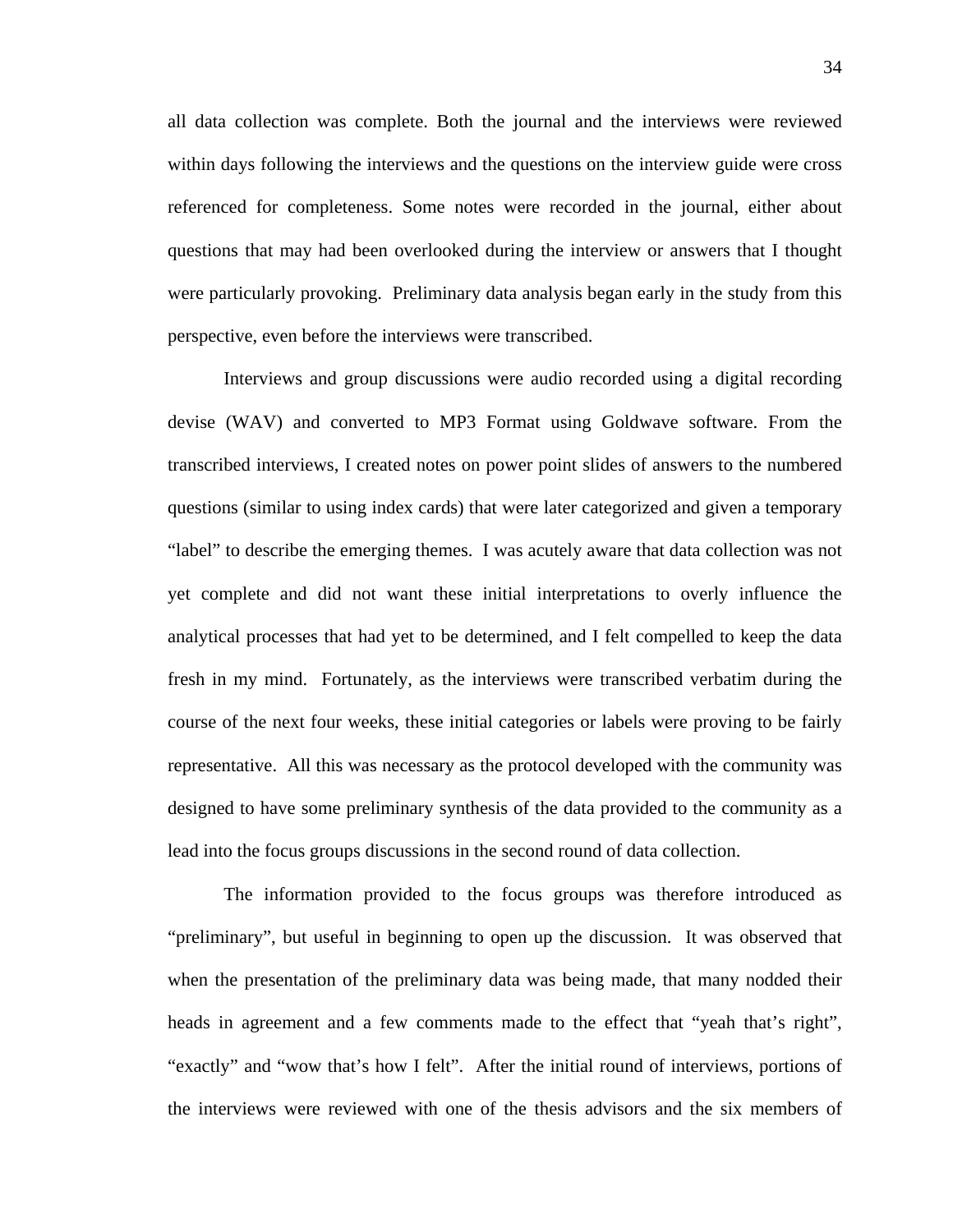maternal child health evaluation team. We therefore had an opportunity to share thoughts about the experience and give the team an opportunity to ask questions. This sharing and debriefing session with the evaluation team provided another opportunity to interpret and make sense of the data, as many interesting observations were pointed out and the discussion that took place was considered prior to the second round of data collection.

All taped individual interviews and focus groups were transcribed into a Word document and cross referenced with audio recording for completeness and accuracy. All written transcriptions were read and reviewed several times until I was satisfied that I had heard every voice, variation and similarity without attributing any particular meaning. Once I was certain that I had completely listened to all the raw data of each individual and individuals within the focus groups, I began a process of organizing the responses to each of the questions. This was not a simple task, as the conversations sometimes were allowed to flow and the data had to be sorted and sifted through to locate various bits of data and attached to individual questions. Each response to individual questions were then compiled and categorized according to answers to the numbered questions and bits of information that did not fit any of the questions was moved to a "parking lot" to be analyzed independently from the questions.

Each individual question or subset of questions were then reviewed independently of each other and responses to the questions cut and pasted into separate and distinct Word documents organized by the numbered questions/subset of questions. Once the cutting, pasting and synthesis from all the interviews were compiled, each document was reviewed. Portions of text that somehow did not fit, or fit better with another question, but were part of the normal flow of the conversation, was highlighted and color coded according to the question that it was most pertinent to. This method seemed to make more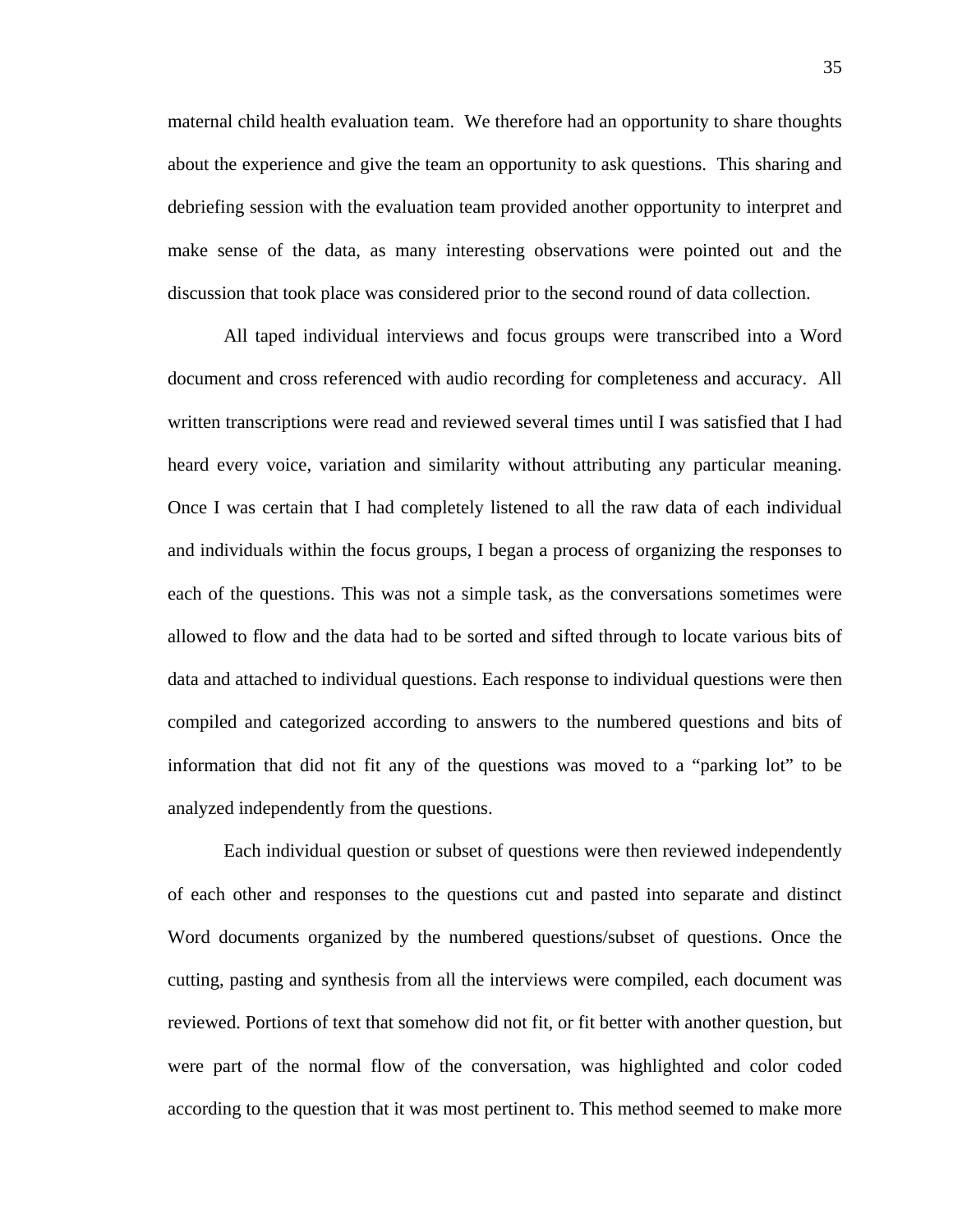sense because sometimes during the course of answering one question, the answer to another occurred and then flowed back on track again with the original question. It is with this in mind that I decided to completely manually analyze the data; as opposed to the computer assisted program as I soon recognized that may have been some overlooking of many of the marginal or "parking lot" discussions that may have been missed by the computer program.

Once the individual questions were organized, I again reviewed the document for themes and categories. Without labeling as I had done in the preliminary analysis I took similar responses and assembled them in a column under a unique symbol using the standard symbols found in Word. Once I had completely sorted through the data and organized the responses under these symbols, I assigned each response an alpha and beta character to keep each response completely organized and could be easily retraced to interviewee. Once all the responses were organized in this column I then examined each individual category and attached a descriptive name that I thought fit each column. I then began a process of underlining and placing a form of notation beside those responses that I thought would be useful to highlight this particular point in the discussion of the findings section.

I completed a similar process for organizing the data in terms of the amount and level of effort required to implement the raw recommendations that were flowing freely from the interviews and focus groups. I organized these raw recommendations in regard to: a) those required at the community level b) those required outside the community at the pre-hospital setting, c) those required at intrapartum in the hospital setting, and then d) at the postpartum stage. I then compiled a matrix using my own experience within the health care system of each recommendation in regard to the level of effort and with what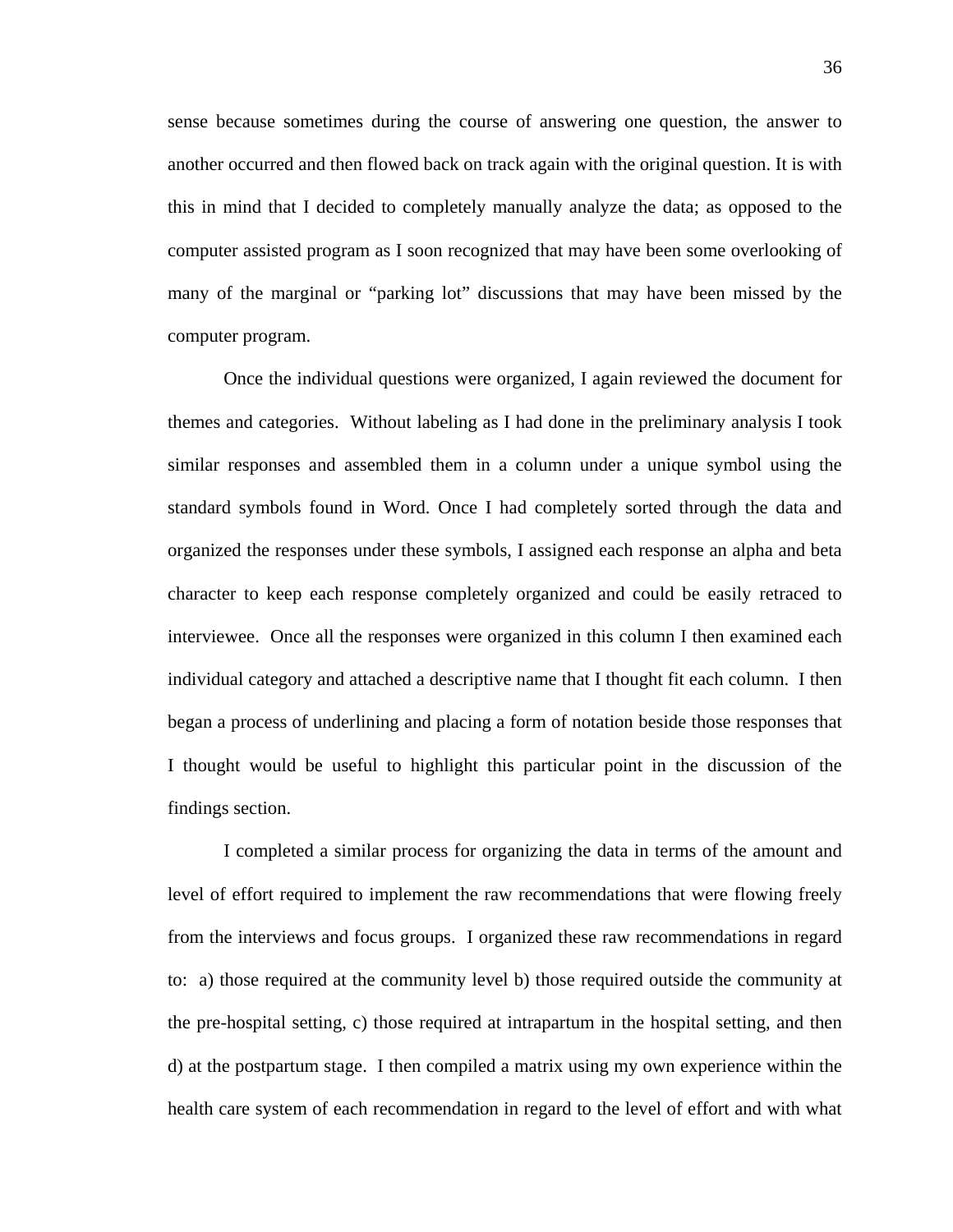level of the system that it fell within. These raw recommendations were much easier to work with, as the women themselves posed many solutions, which was paramount to this research. I then used these columns and matrixes to begin an outline of the major points of the findings of the research project. Each of these points can be found in the next chapter.

Themes identified by both the interviews and focus groups were brought forward, compared and cross referenced for similar themes and topics to ensure that the findings reflect accurately and represent the truth and authenticity of themes that are uncovered. The strongest convergence design required the separation and independence of one method from the other and performing a linking and comparing and assessing the degree of convergence (Green, 2007). In an effort to reduce researcher biases as well the transcribed text in both methods were analyzed until no new themes emerged.

### **Ethical Considerations**

The physical, emotional and mental well-being of the participants was considered as some physical, emotional and mental discomfort was experienced by the participants. Every effort was made to minimize the physical discomfort of participants by conducting the interviews in the comfortable counseling room that had comfortable seating. A traditional elder was on standby but was not requested by any of the participants to provide for the emotional needs. All research participants were reassured of the confidential nature of their participation and interviews conducted in a secure location that respected their privacy.

Individual informed consent was obtained from all research participants as per the standards of the University of Manitoba Health Research Ethics Board as well as the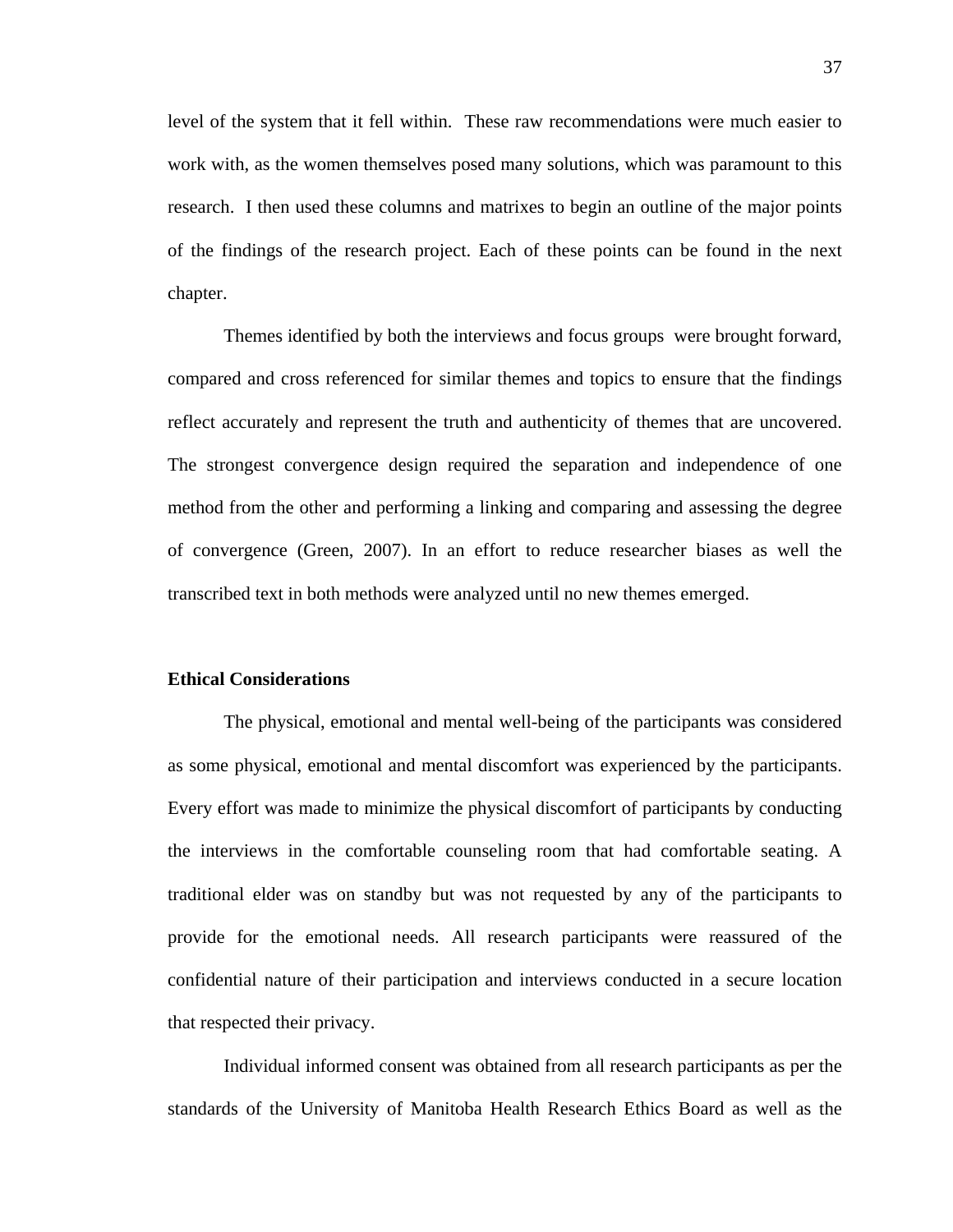Canadian Institutes for Health Research (CIHR) *Guidelines for Health Research Involving Aboriginal People* in regard to community consent (CIHR, 2007). Written support for the research was obtained from the Health Director of the community and information sharing meeting with community leaders, the health director and acting nurse in charge. In keeping with the CIHR recommendations as well, the Manitoba First Nations Health Information Research Committee (HIRC) was consulted and indicated that community approval supersedes the HIRC process (personal communication with Dr. Avery-Kinew, 2008).

 As part of the community protocol, I will also provide the community with a written summary of the research as well as another community presentation to provide them with an opportunity to validate results and obtain community approval prior to sharing results in any public forum.

## **Study Limitations**

 The study was limited by the fact that only one community was involved in the research project; and the findings cannot be assumed to be true of all First Nation experiences and expectations in Canada, nor can it be assumed to be true of all women in this community. The general referral pattern for women leaving the community to give birth is for the women to leave by air to the city of Winnipeg and other referral patterns exist in the province. The data may also be limited by the fact that the researcher is not from the community and is an "outsider" to a certain extent, although I am a member of a First Nation of the same cultural group and has already established a long term working relationship with the community. On the other hand, this may prove to be useful to the researcher, given that there is already an established professional relationship with the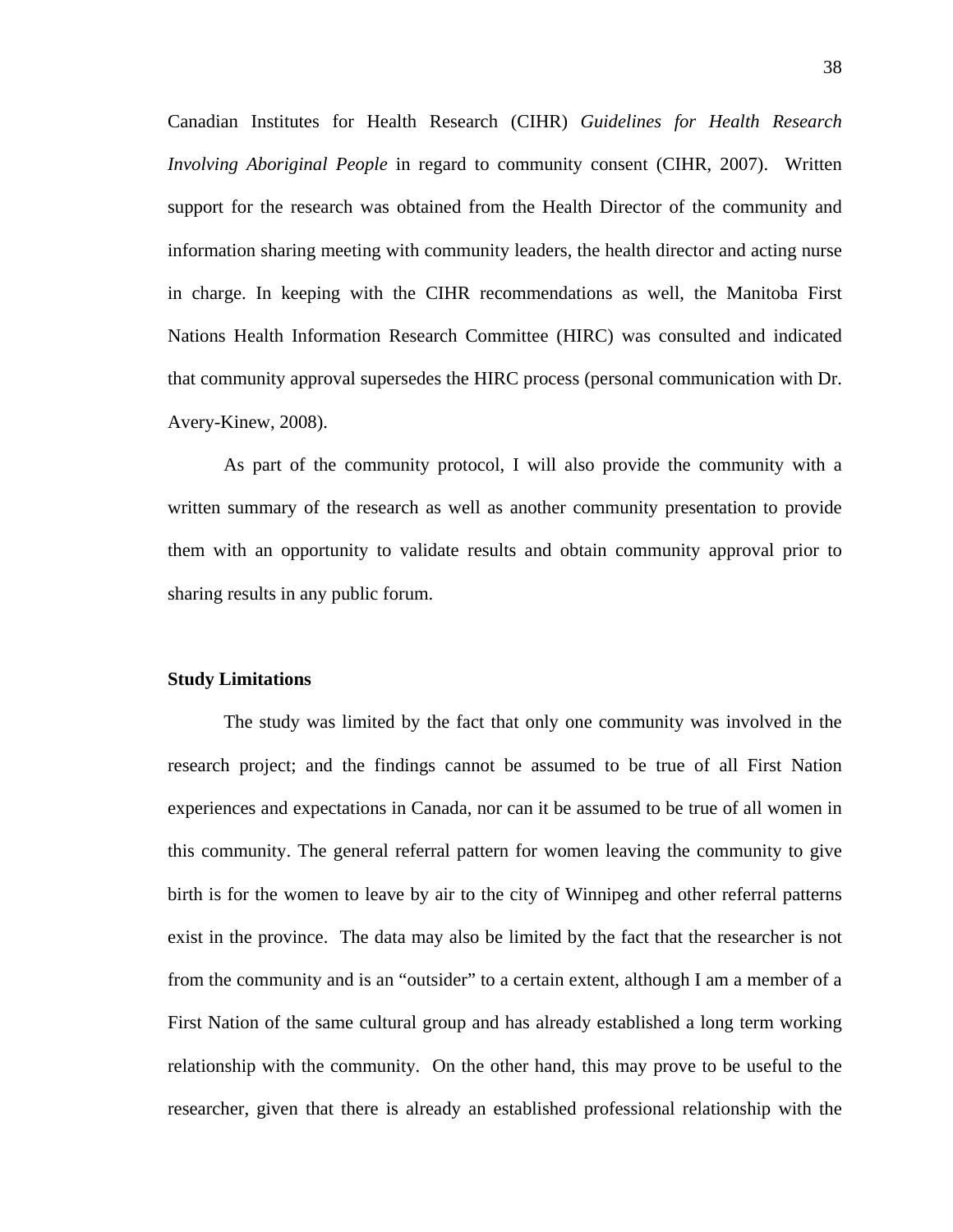community working as a relief community health nurse in this community since 2005. There is also a need to acknowledge that my present position in the health care system as both a practicing Community Health Nurse in Berens River and as Nurse Program and Practice Advisor with the Assembly of Manitoba Chiefs Strengthening Families Maternal Child Health Program are positions of power and influence. However, every attempt was made to separate the roles and position myself as researcher during the interview and focus groups data collection trips and create a safe and ethical space for the women to share freely their thoughts and ideas without fear of repercussion or reprisal. The role of researcher was clarified at each visit to the community for the interview and focus group trips, at which time I did not function as a nurse. This was also clarified at the beginning of each interview with each interview participant.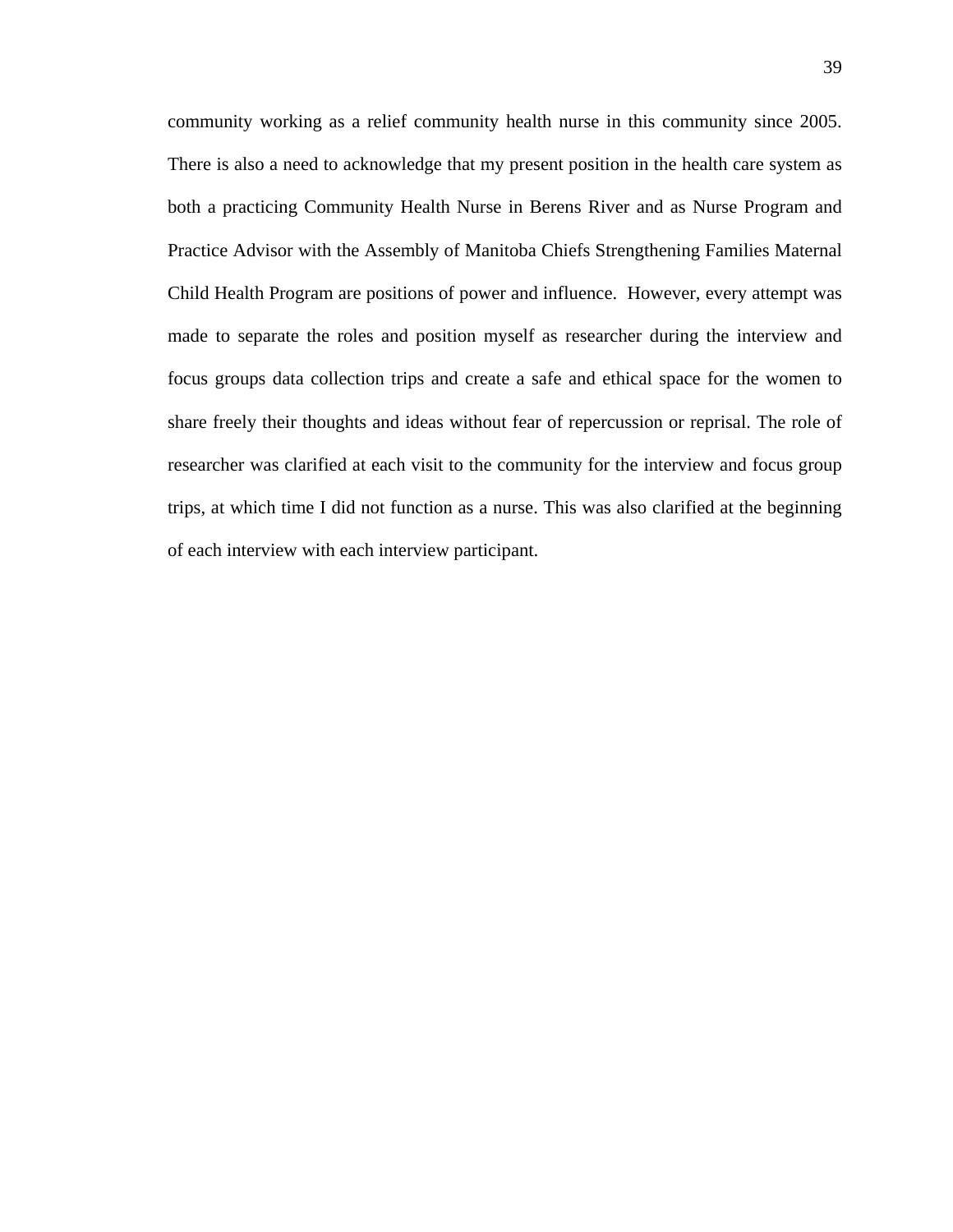#### **Chapter Three: Findings**

#### **Finding their Voice**

This section will attempt to bring together the collective voice of the women from Berens River accurately and respectfully, without adding too much narrative which sometimes can further overpower and drown the voice of the unheard. The women living in Berens River (and one couple), had a lot to say about their child birth experience. That was the very premise in which this study was built. "Give them an opportunity and they will speak. They will come up with their own and the best solutions" I had said to one of my most trusted confidants, advisors and respected colleagues, Dr. Rachel Eni in explaining my choice in doing this study. And that they did. Many who had not formally participated in the interviews but were involved in organizing, assisting, working or leading in the community had also contributed as well. All contributors, both directly and indirectly expressed that 'it was about time' that someone gave them an opportunity to have their voices heard and that is such a critical issue that required some fundamental change. I found some overall general groupings of themes that I could organize under two categories that I have labeled: Suffering, and Hope. Under each of these headings, I have organized further subthemes that emerged. Some of the subthemes fit more than in one of the categories, but I have listed them under the one that I thought most appropriate. The following will therefore highlight some of the major sub-themes under each of these categories.

## **Suffering**

The women of Berens River spoke very clearly about the experience of birthing away from home and how this experience impacted them both emotionally and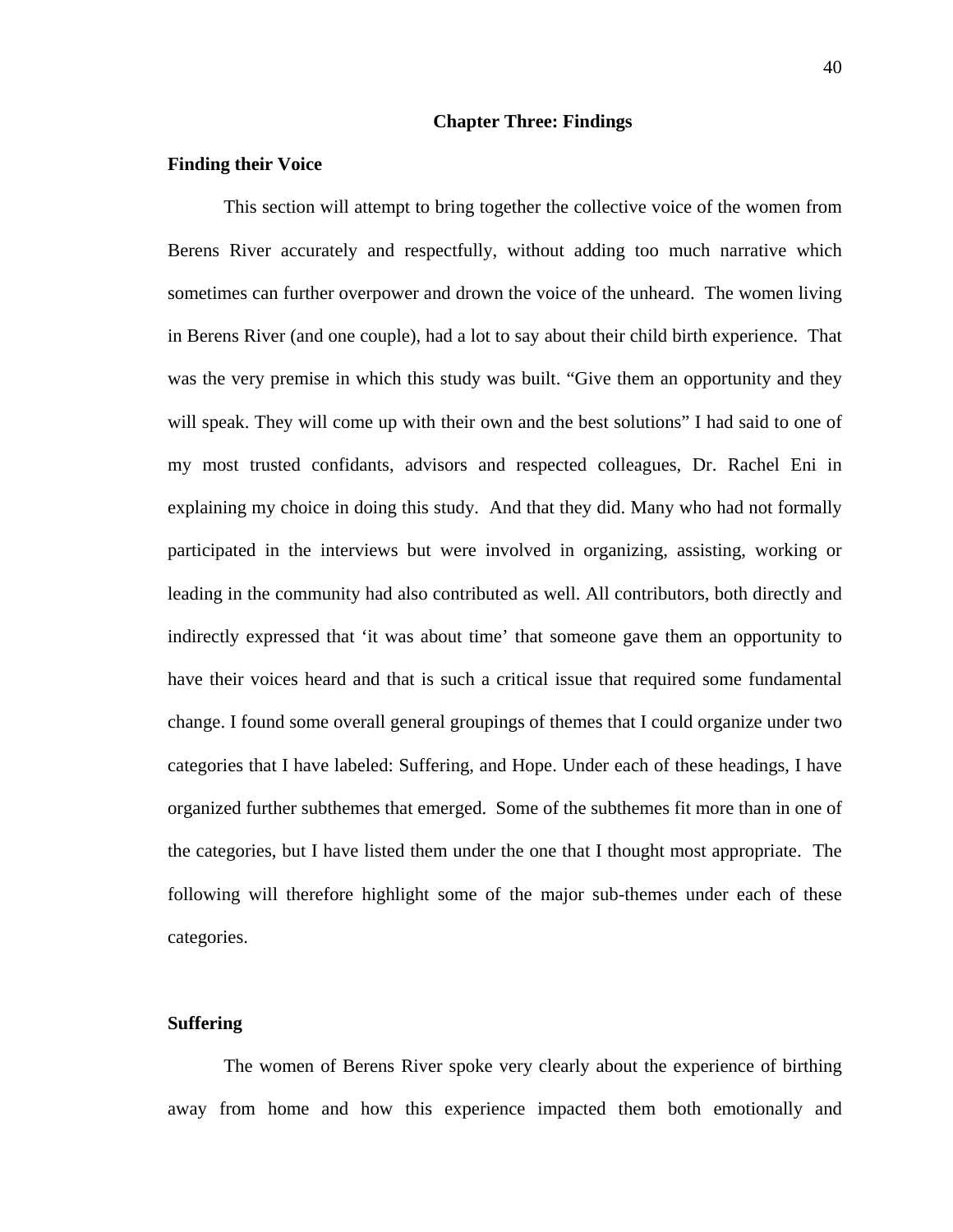physically as well having a negative impact on those most closely connected to them in their immediate environment. There was overwhelming agreement among those that left the community and their system of support behind that the experience was marred by negative emotions and symptoms as well as a great deal of internal suffering described in terms of loneliness and tears. They also described embodied physical suffering and three other areas in their immediate environments that were impacted. I have organized all broadly as the emotional impact, and the impact on the body, family, and finances. Each of these will be addressed in turn.

### **Emotional Impact.**

Overall, the women from Berens River described their child birth experiences of being evacuated for birth, in terms of how they were impacted emotionally. Most women shared that the experience was not a positive one, although for the most part, the physical outcomes for both mom and babies were good. They expressed emotions of a negative nature such as being scared, lonely, worried, angry and sad and many of these manifested in outright expression of lamentation "I used to like cry at nights, cause I was so lonely. Like, there was no one; cause when you're pregnant you have like, um, emotions, like sad emotions, and you know you need somebody there to comfort you, when you're in that situation" (I-1). Another stated: "I was really lonely, like seriously, I was lonely, I was like crying. Yeah like that's another thing too - I was like crying a lot *after* I had the baby, 'cause no one was there" (I-3). These statements were also reflective of women who expressed these emotions as confounding the already volatile nature of emotions intrinsically associated with pregnancy, "I was very lonesome and during the last weeks of pregnancy all these hormones are quite high and it was like, the most awful thing you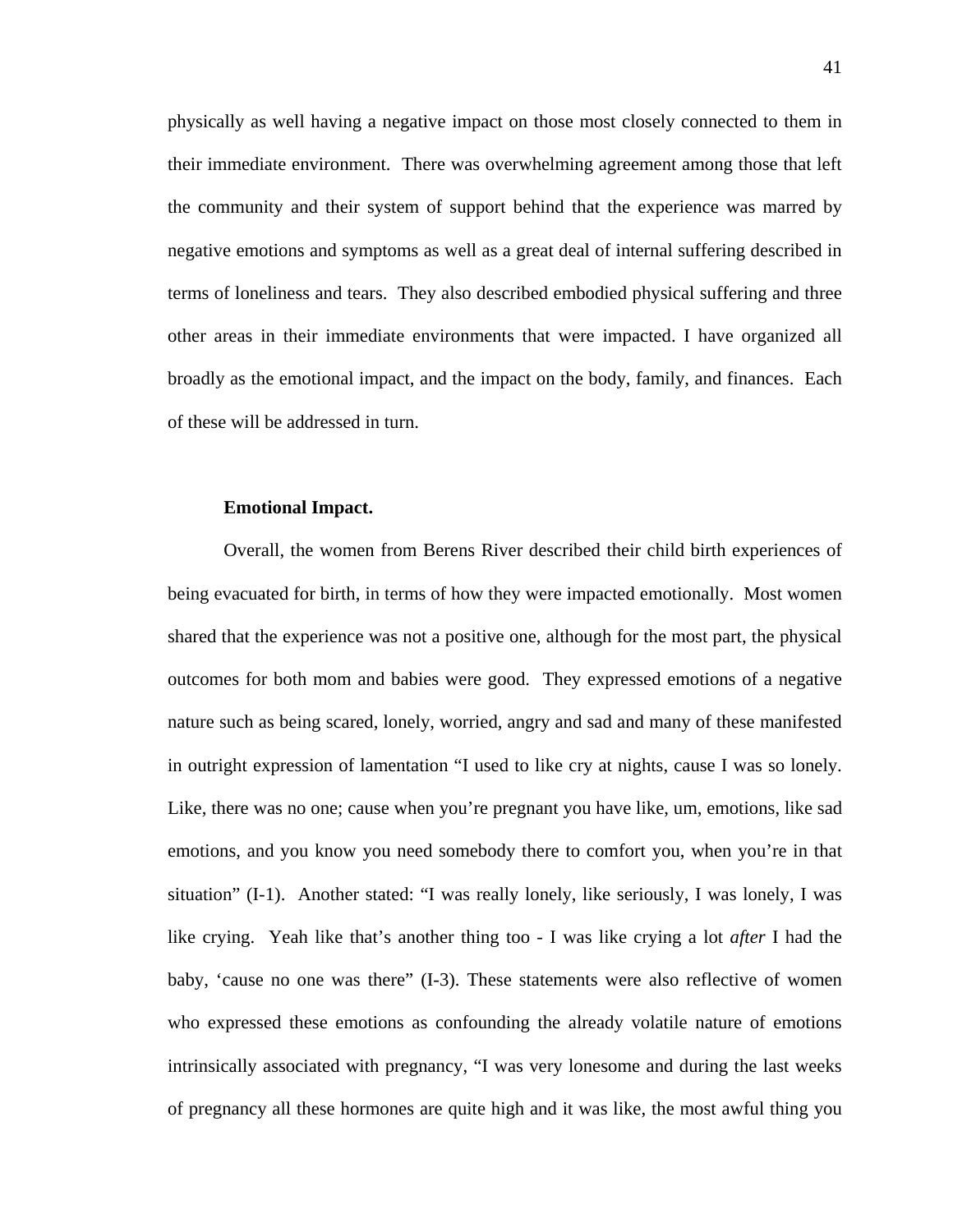could go through" (FG2). Some women described a sudden realization of these emotions once they had left the community "I didn't really actually start feeling about it until I was sitting in Winnipeg for like, for a few days. When I was away from home and I finally realized like, who is going to be there for me?" (I-1).

The experience was often described differently for those who were able to take a supportive person along with them, or had someone available in the city to support them while they were from home. The most common descriptor was not a true emotion in the popular understanding of the term, but more generally expressed as a sense of relief "If I didn't have this friend, I probably would have went about it alone. Ahum, not really having anyone there is a big thing" (I-7). One woman explained that she really wanted one of her three sisters to accompany her, but for different reasons all three could not accompany her. She expressed sheer relief that her grandmother had made the trip to be with her, but was not able to stay after the delivery of the baby:

*And then my Granny came. YEAH! But then she told me she was leaving ……and she told me she was coming back out here. (Berens River) I was like 'nooooooooo, stay with me until I get out of the hospital' and she couldn't stay, she just had to go, and I just stayed there for four nights. I was so lonely (I-8).* 

One of the participants described themselves as "fortunate" in having a midwife while they were in the city. She shared a different experience. Their stories were portrayed more positively. When asked about her experience of having a midwife she explained "I think I met her in 96 and I didn't really talk, I just listened, but it turned out that she became one of my best friends" (FG#2). More discussion about the experiences and support of a midwife will follow. Other overwhelming sentiments, in addition to feeling lonely or sad were that of extreme boredom and of nothing to do while waiting; "I was just kind of sitting there"; and, "waiting, just waiting" (C-1). This boredom was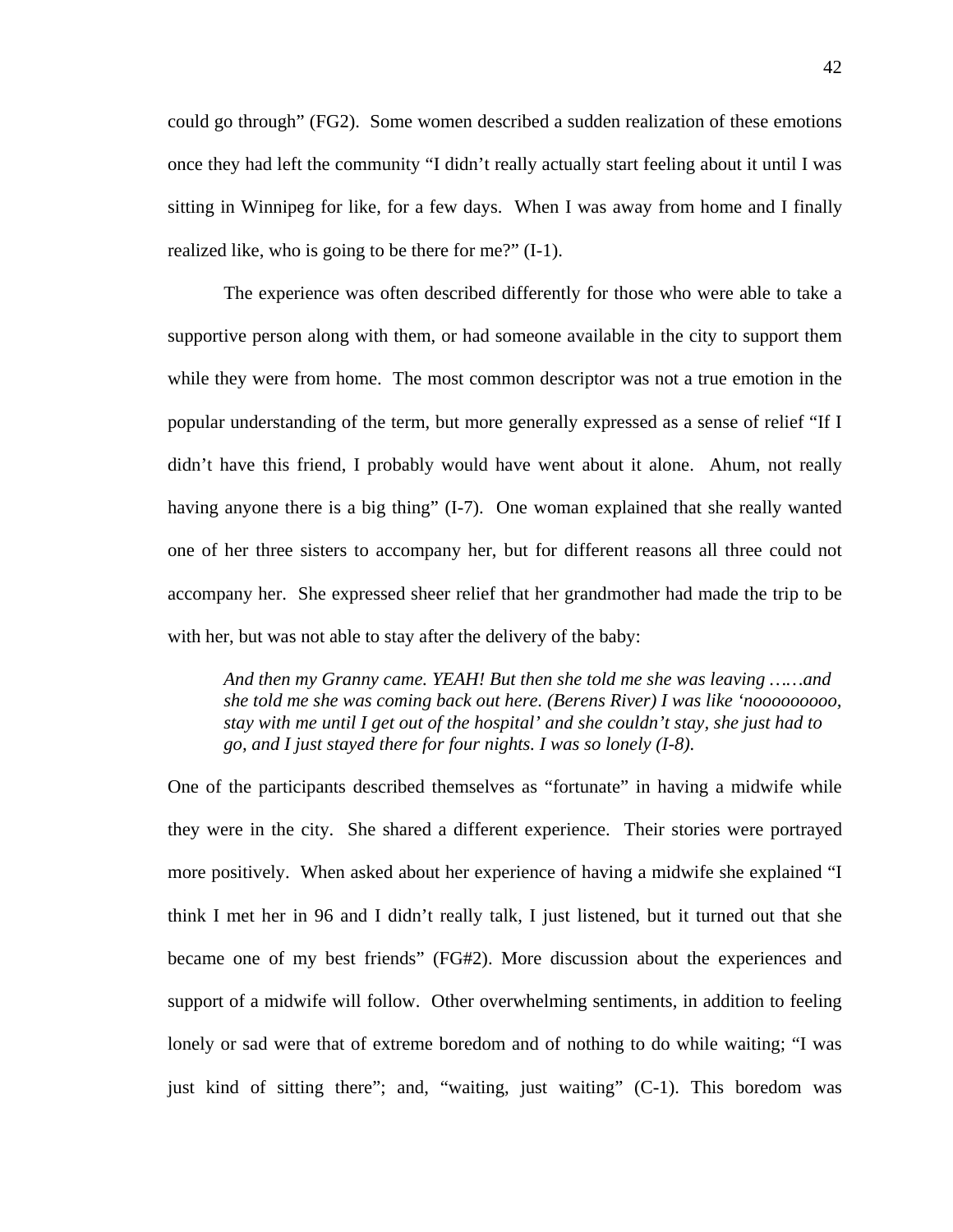sometimes compounded by self-diagnosed depression; "and I started to feel depressed, and there wasn't like support with my family, so then I started, I think that's why I kind of like, got get sick from it – from waiting too long" (I-1). Some directly expressed feeling stressed "It was a stressful time" (I-10) and of feeling upset "it's ah upsetting" (C-1).

### **The Effect on the Body.**

The women often told stories of how the separation from their families impacted them physically and associated this with ill health; "when I initially went, I went by myself. In the first week I couldn't eat, I couldn't sleep" and "my weight, I lost a quite bit of weight, in just that one week. Because we are very close, we do everything together; we read, play and do everything together. It was really traumatic for me". She further added that that the family eventually joined her, due to this reaction she was having. She stated "them being there, my blood pressure went normal and everything stabilized, just because they were there" (FG2). Others also described the experience as "sickening" and attributed the negative emotions - loneliness, fear, worry and anger as manifesting in physical symptoms, loss of appetite and potentially harming their babies:

*I must have hurted, like hurted my baby, because of my loneliness, and I didn't want to eat. Like I ate at times, but everybody must know how it feels when you are lonely for somebody, and you don't eat. And then I thought about it, like I shouldn't have done that (I-10).* 

The above statements are also significant in that they reveal an underlying guilt associated with responding in such a manner to the negative emotions and feelings they were experiencing and a need to alleviate the suffering simply by just being near to their families.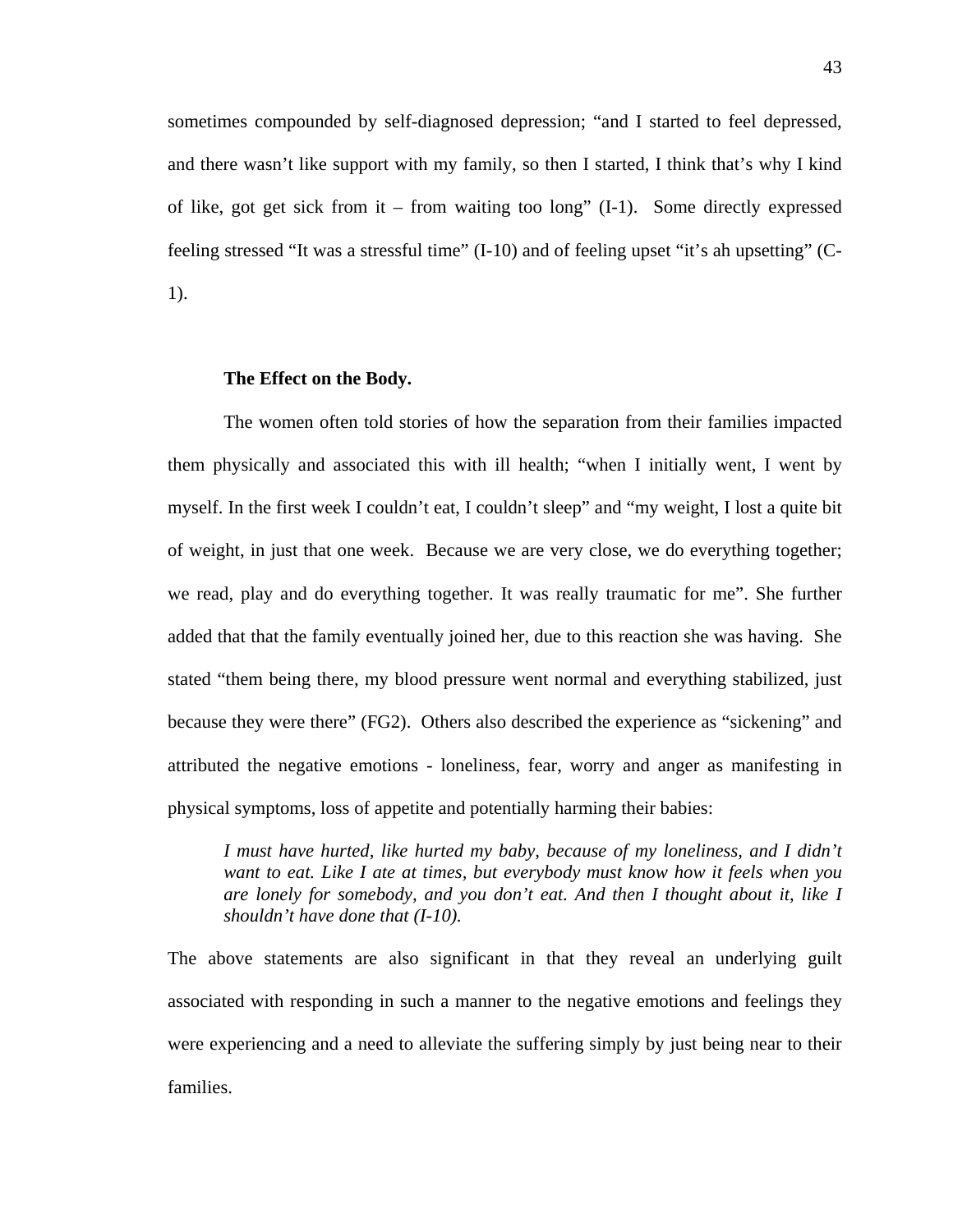### **The Impact on the Family.**

Most respondents who identified their partner as the most significant source of support during and after their pregnancies expressed anger, disappointment and frustration about not being able to take them along to share in the birth experience. They were very aware of and spoke very frankly about current policies and the system that does not allow them to take their partners or significant others with them when they left home to deliver their babies. One woman wrote: "I felt like, um, I felt like running away from there and coming home. Like, just jumping on a plane and coming home, cause I was so lonely, cause I never been away from my partner…. like that long. And then I asked if he could come and [they] said, *they didn't sponsor your partner* and I was like,….I almost came home, but in a way I was kind of afraid, you know". She shared how she experienced such an emotional hardship at being separated from her partner "and not having nobody there" that she seriously thought of "sneaking away" from the city but tried very "hard to hang in there" for reasons, she later explained, were related to the safety of both her and her child (I-6). Another woman shared how her partner was impacted by her having to leave:

*Yeah, he was, he used to like, we used to like talk on phone and he was like… Maybe he was stressed because he was, he was lonely too, and he had to um, it was, 'cause we never been apart together – for so long; and he was getting lonely and frustrated. I don't know – it was hard for him too (I-1.)* 

One woman spoke very frankly about the strain the separation put on her relationship with her husband. She stated that he was trying very hard to keep up with caring for the children, doing laundry, cooking: "I felt that he was going to leave me"(I-3)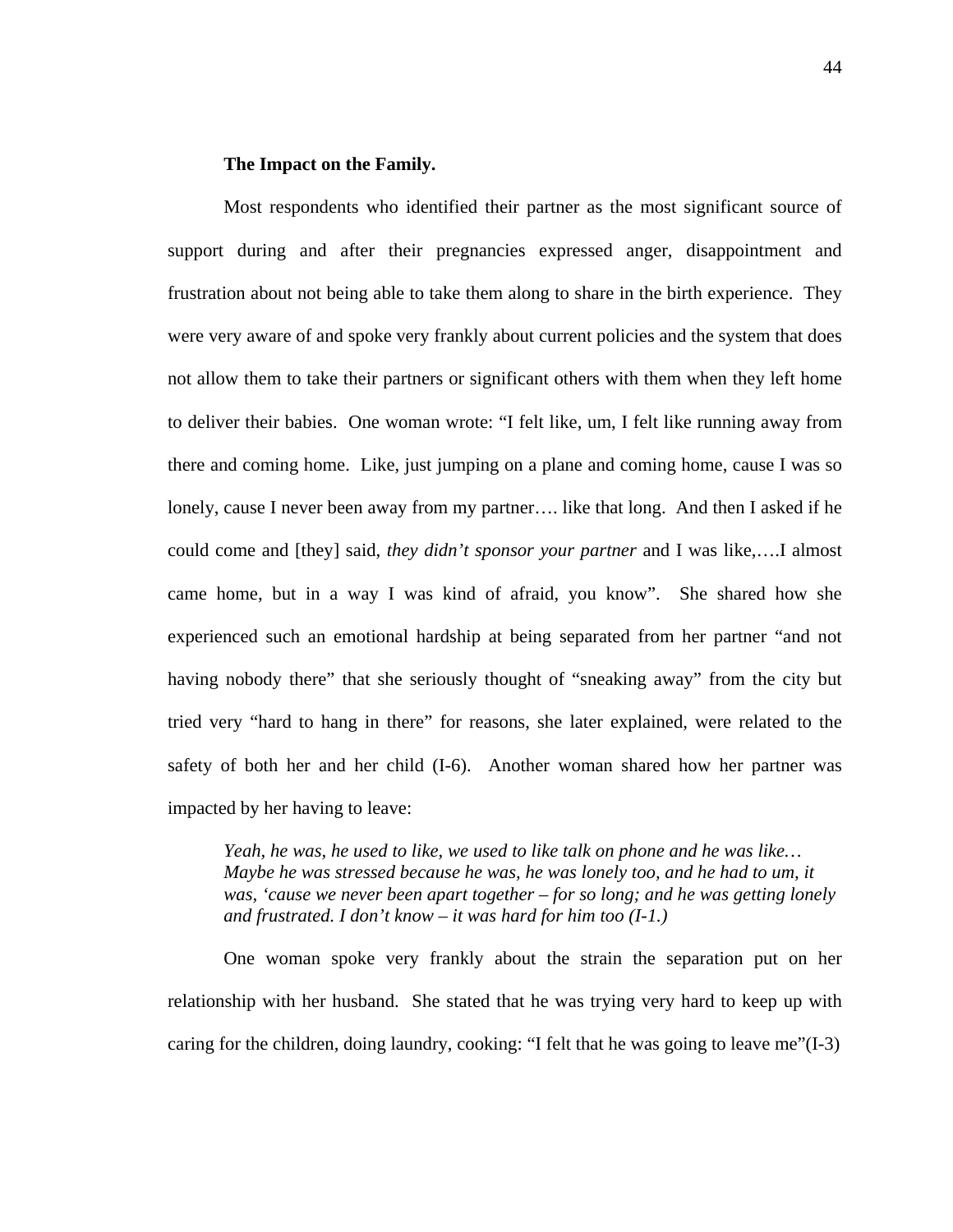The women who indicated that another person other than their partner were the most significant source of support during their pregnancy, also expressed similar sentiments in regard to the inability of this supportive person to be with them at the later stages of their pregnancy and at birth of their child. "I really wanted my sisters to be there, and they couldn't be there". When asked to speak a little more about why they could not be there she further explained "they didn't have enough money to get on a plane. The ticket was like a hundred and eighty. And if my sister planned to come in, she would've had to bring her daughter and she only had enough for her [self]". She further added in regard to who she relied on for support she replied "well my granny, [and] my sister, my other sister too – my older sister, I really wanted her to be there, and I wanted my mom. My mom was supposed to come too, but it didn't work out" (I-2).

One of the major concerns expressed about going out to have a baby alone was the fear of being alone if something should go wrong. Some women expressed that this worry added another layer of suffering, and many asked rhetorically, "what if something should go wrong – then what?" A family member attending one of the focus discussions added "something CAN go wrong and the mothers, they are there by themselves, and if something goes wrong" and she shrugged her shoulders in resignation. She then concluded, "but if you have family there - you have someone there to support (you)" and spoke directly to the young women currently pregnant in the room (the young teenager was fortunate in that she was going to be accompanied by her mother during her confinement).

The experiences of the second and successive deliveries were often described differently than the first deliveries, and most often described in terms of the impact it had on the children they left behind. This appeared to be the most significant and disparaging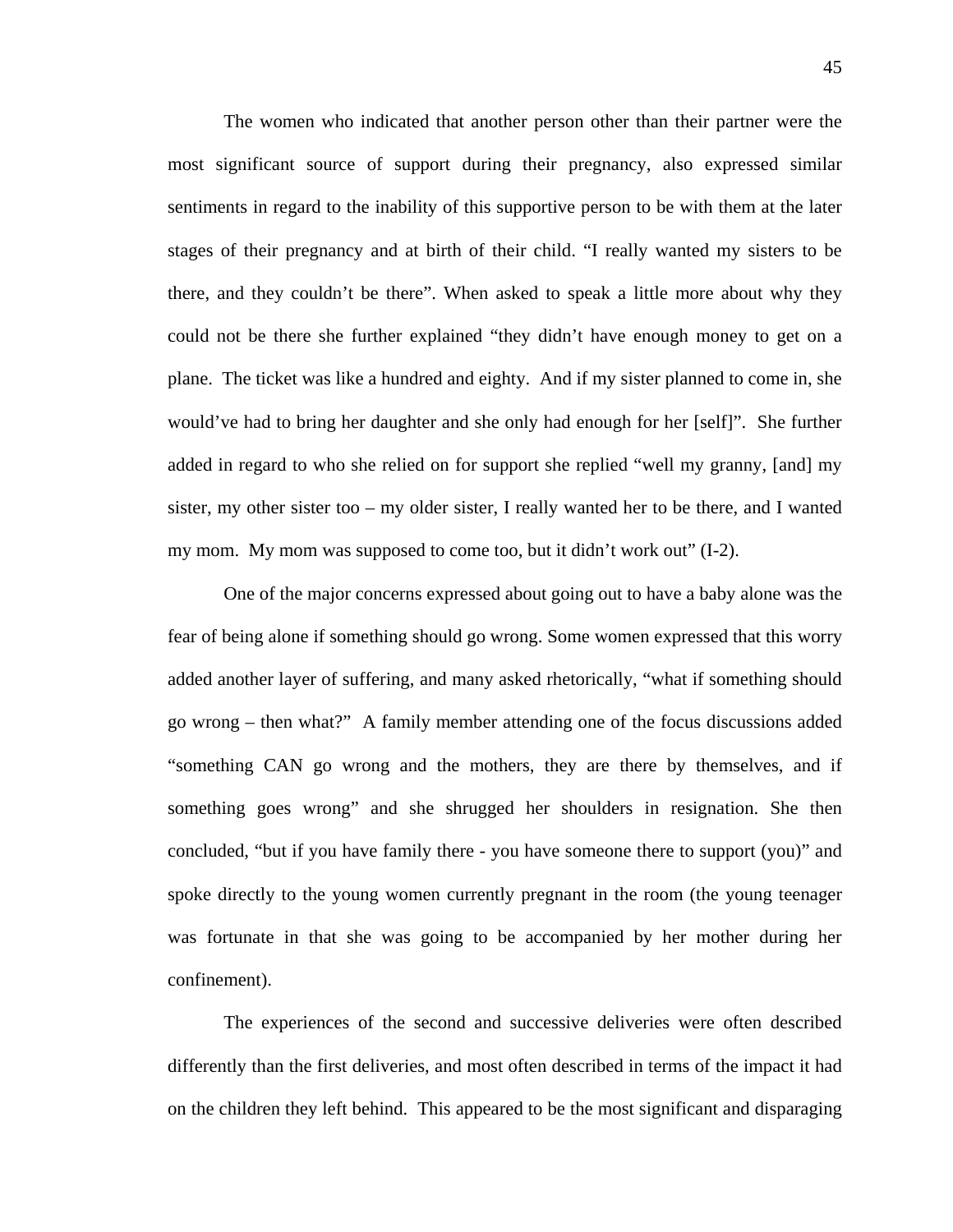of all their concerns. They spoke of leaving their children with sheer passion, expressing fear in being separated from them, uncertain about their wellbeing, stress in finding suitable childcare, and most always concurrently - incessant worry. As one woman wrote, her stay was actually good with her first child because she had stayed with her sister. However, for her second one:

*It was harder, because like, I had kids here. I was leaving and, like V., was kind of small, and I was having the last one. That's the hardest part there, my last one. Have to leave, like three more behind and not knowing what's going to happen 'cause' like, H. does drugs and he was drinking all the time too. Like I didn't know when he'd start. So I always have to phone home every day, or like twice a day. So, like, I was worried more.* (I-4).

Others described the effect that it had on the children that they left behind:

*I had them crying when I phoned too, they wanted me to go home, or they wanted to come to me*" (C-1) and *Well they thought that maybe I wasn't going to come back. They thought that maybe the chances were that either me or the baby will die – those were the scariest parts for them. (FG2).* 

One participant told the story of even after ensuring that the kids were in good care had

left the community and was fortunate enough to bring her partner along, described what it

felt like when they discovered the children had not been cared for as they expected them

to. They spoke of an "incident" that occurred when they left them behind to deliver their

second child:

*We've ah, learned from this incident and tried to be more safe I guess, and try to find a more reliable house sitter. So um, I don't know, there's not much you can really do when, when you know. …when you are two hundred or three hundred kilometers away from your kids. You know you can't control the things that are going to happen to your kids….you just, just hope things will work out. (C-1).*

Another women stated: "I was worried for what kind of um treatment she was getting at home, from....like that's what I worried about the most – like how she was being treated, or if she was being fed" (I-1). One woman stated that they had no one to care for the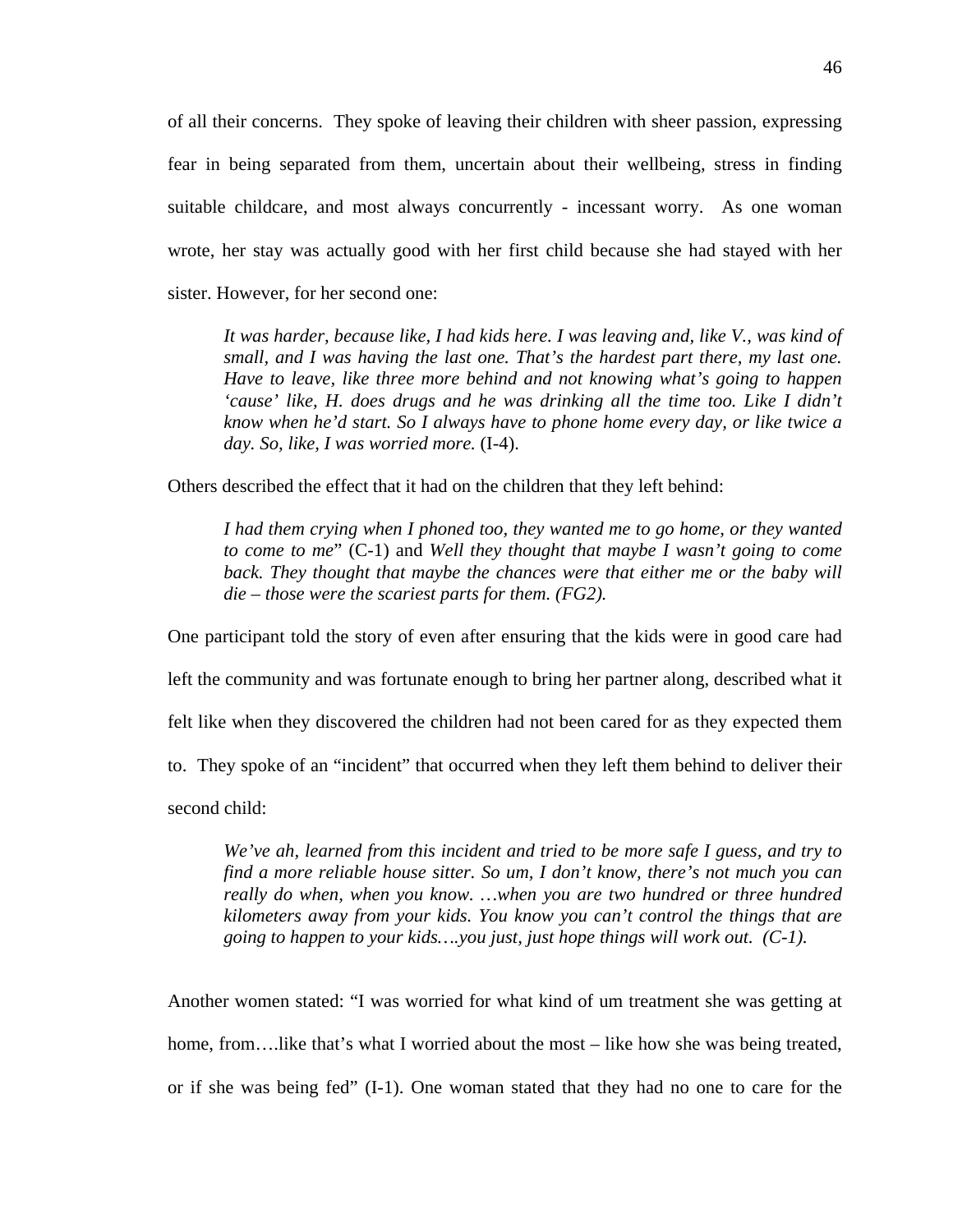children they left behind and were left with no choice but to place their children in the care of Child and Family services:

*I had to leave my, my other kids behind in the reserve. And the only person I had to leave with was my husband, 'cause I was in the city – I had to stay in the city. Anyways, he's an alcoholic, and I was always worried about my other kids and ah, I went through CFS workers in Berens River, and they had to replace my kids to CFS, like people keep them. That was a problem with me, every time, like I had a child. (I-5)*

Many of the women just simply stated that they were extremely "stressed out". Unfortunately, no studies on stress and on fetal functioning, birth outcomes or on child development could be found with a First Nation context or in the context of the evacuation policy, but it is very much needed.

### **The Effect on the Finances.**

Those families that were able to take a supportive person along with them, either their spouses, or another significant often talked about the financial burden it had on the family. If a family member had travelled along, they described having to pay for them to travel to the city and pay for their accommodations out of their own pocket "I know, you don't have a place to stay, you need money to eat – your own money" (I-10). Some women explained that they chose not to stay in the boarding home, as they could not afford the cost to keep their partners in the boarding homes with them, and others chose to stay in a hotel where they did not have to pay extra for their partner or family members. Most complained that they were unable to bring these partners or significant others with them when they left the community, due to the decision that, 'they' (government), would not pay for their way out or for their accommodations. One respondent indicated that when her partner had made the decision to accompany her at his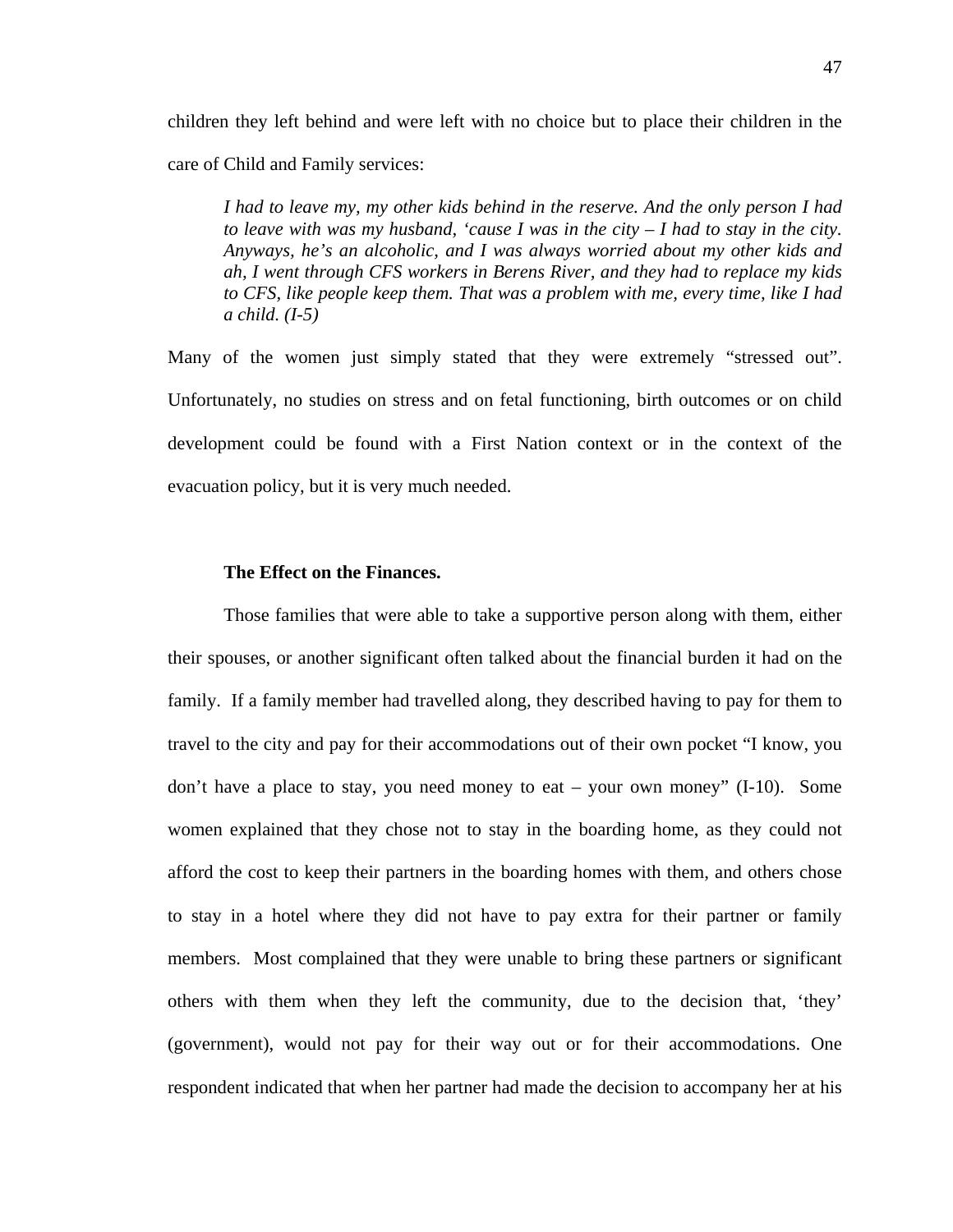own expense, they also had to pay for a babysitter back at home. She offered her own summary of the events - "it was tough."

### **The Most Significant Source of Support.**

When women were asked about who the most significant source of support was for them during and after their pregnancies the answers varied. Some women identified their partners, while others identified a close friend or family member such as the mother, sister, grandmother or aunt. Some identified that this supportive person sometimes changed with successive pregnancies, but one thing that was fairly consistent from the participants was the frustration, sadness or anger that resulted if the supportive person was not able to be there with them at the most critical time at the end of the pregnancy or at the birth of the child. As one women stated "so a few days after, after I got to Winnipeg, that's when I realized that my grandmother wasn't there. I just wished she could be there, and I started feeling sad" (I-2). Another woman responded that it made her very angry that she had to leave her partner behind. It is very interesting to note that not one of the respondents had identified a health or primary care provider as a source of support.

#### **The Health System in the Community.**

In regards to feeling prepared for leaving home before leaving the community, it was pretty much the same response "Nothing, nothing. They give you papers and ok, and mostly if there are any medical procedures and not really any of the extended emotional support and encouragement that mothers need, I guess, before they give birth" (FG2). In terms of the preparation they received, most women responded that they learned what to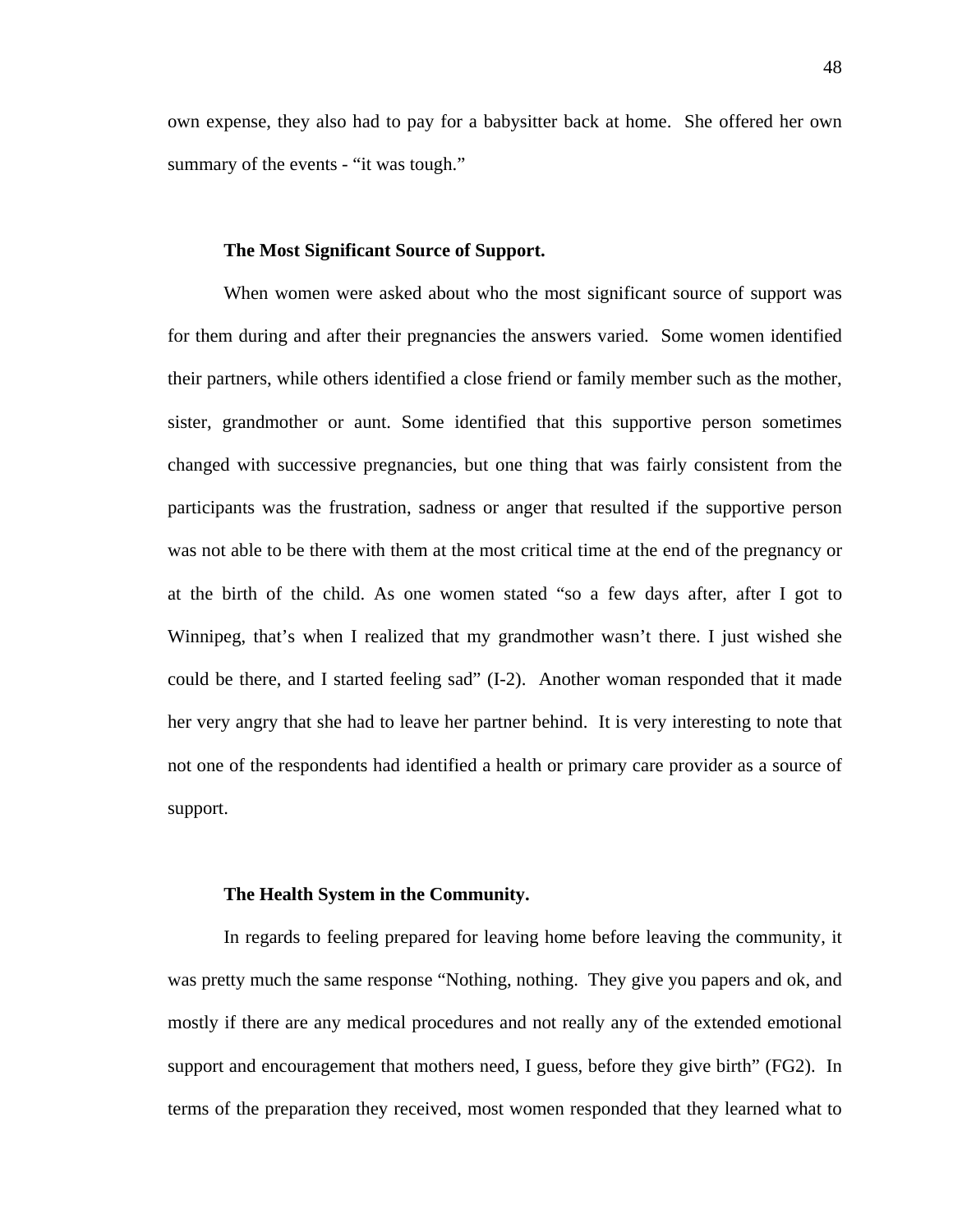expect from other women who had been out and no formal consultation had taken place in regard to the date that they were to leave. They were simply "told when to leave" by the nurse or clerk. The majority of responses indicated that the preparation amounted to "being told" when to leave and then being provided a copy of their "papers".

#### **The Health System Outside the Community.**

The women were also probed for some possible positive encounters with the health care system in their experience away from home. When questions were raised about the type of support they received beyond their medical appointments after leaving the community they did not have a whole lot to say. As a matter of fact they were quite unanimous in saying "there was no support". Most discussion ended there and further any probing didn't elicit any responses. Some participants indicated they had transportation to and from appointments by family members as well, or utilized the public transportation system on their own accord.

The participants also spoke very openly and frankly about their views on staying in the boarding homes in Winnipeg during the last weeks of their pregnancy and thereafter. These concerns were grouped into three broad themes: (1) fear, (2) discomfort and (3) disconnect. Each of these three will be discussed in sequence.

The first and most commonly mentioned of these themes that emerged in both the interviews and in the focus groups was fear. I further organized it into two types of fear: number one was a fear for their safety, and closely related to that was fear for their health. One woman spoke of being afraid of standing outside and waiting for a cab. A statement made by one participant represented a fairly good summary of the concerns expressed by most of the women when questioned why she had decided not to stay in a boarding home: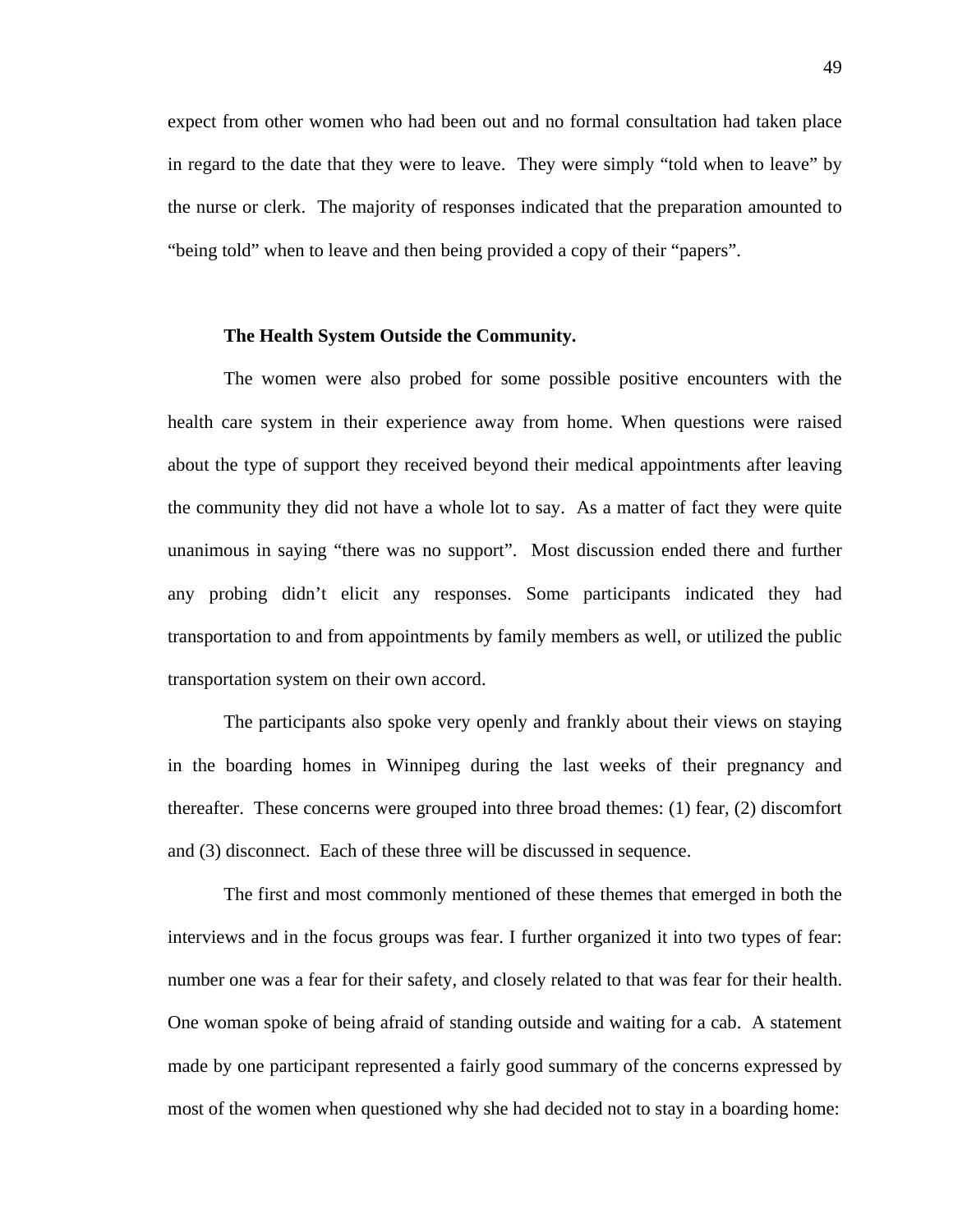*Because I was always told that just you could be there and no one else; no visitors. To me I always found it kind of creepy because all kinds of people stay in there and most times when I would be in the medical vans driving by, you would see some of the girls or women drinking; and being alone……. not knowing anybody. It was kind of scary and you know I just didn't want to go through that, someone asking me if I had money and getting mugged (M: yeah). And I thought, no way. Yeah I think that a place just for prenatal women going out to have babies and, like have family, there - then I would definitely consider a boarding home, but right now I would rather stay in a hotel (I-6).* 

The second most commonly expressed fear was fear for their well-being, or the well-being of their babies and more specifically the fear of coming into contact with communicable diseases such as HIV/ AIDS and TB. One woman who stayed in the boarding home voiced "Well, this patient that was in my boarding home he had AIDS, and medical abscesses, like we had to watch what we shared – the utensils that he used. Yeah – I felt sick". Granted the fear of contracting a communicable disease in such a setting also speaks of a broader educational issue - what is important here is that their fears are perceived as real.

The women also spoke of some comfort issues in staying in the boarding homes in Winnipeg. Some women expressed discomfort at having to share a room with someone they didn't know, and lack of privacy and some spoke of the physical discomforts of being pregnant and staying in a place other than your home. Most women mentioned that they had nothing to do and were basically just "waiting, waiting…waiting", during their stay in the boarding home. Others voiced that they felt confined to the boarding home due to lack of transportation (for reasons other than medical appointments) or had anxieties about using the public transportation system. Some women mentioned how difficult it was to sleep due to the unfamiliar environment, or due to noise in the city. At least one of the boarding homes that were visited mentioned an "hourly check" policy and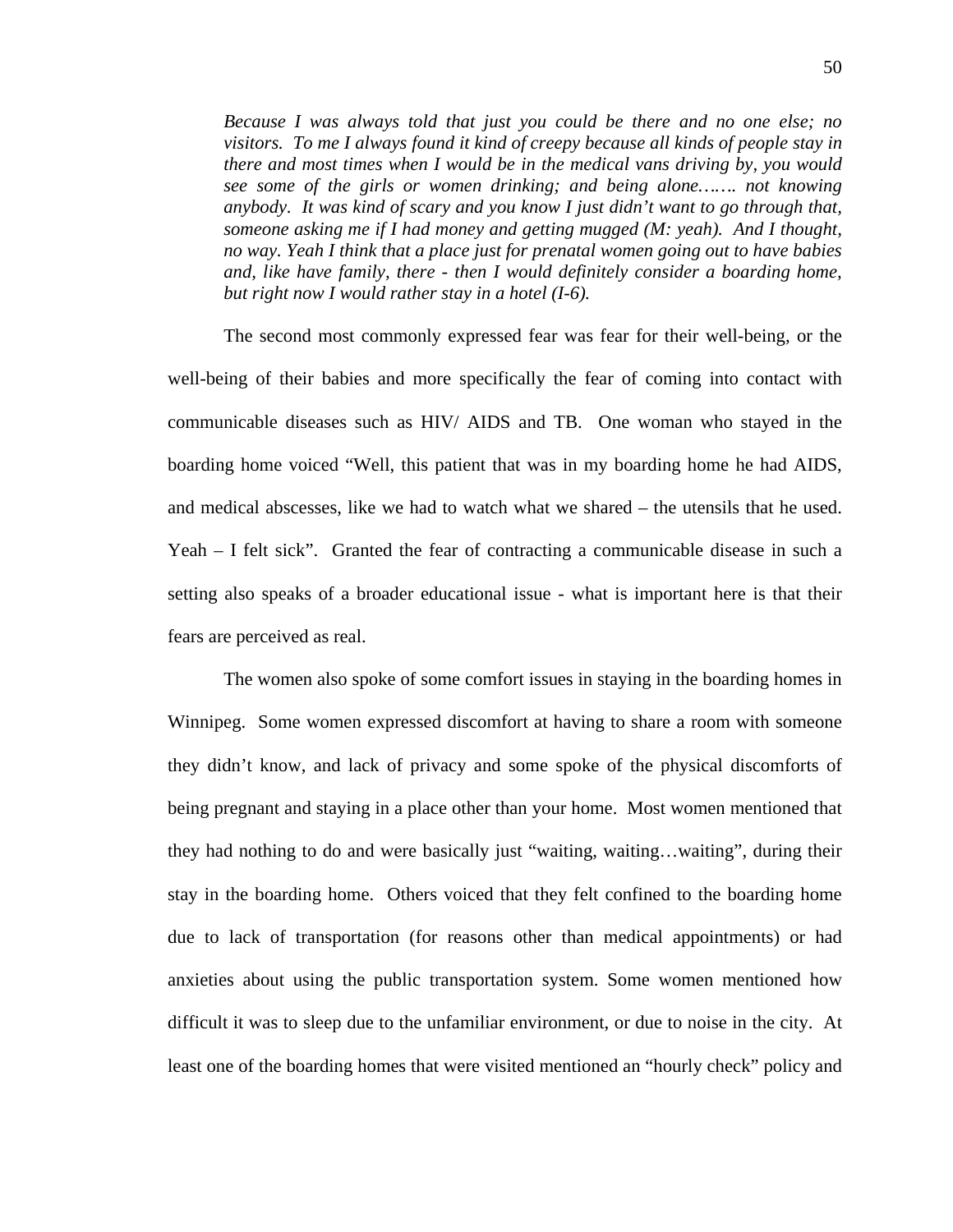the practice of opening each and every room to ensure that the residents were complying with boarding room policy of being a drug and alcohol free facility<sup>7</sup>.

The women also spoke about difficulty connecting with their families back home and with resources or support in the City of Winnipeg while staying in the boarding home, or a general lack of knowledge with what might have been available to them. A number of women spoke about difficulty using the telephone to connect with their families, of long line ups to use the phone or about scheduled use that prevented them from contacting them on their own terms. There was difficulty making connections to other supports as well. One woman spoke about being in the boarding home and not knowing who to call in time of need:

And you kinda like wonder 'who should I call?' It would be good if there was some kind of support. Like a lot of women go into labour in the middle of the night and there is nowhere for them to call and uhm, like a lot of times I was rushed. Like a lot of women uhm, they could get to the hospital without having to go through emergency like, I think that is how a lot of young mothers think, you know you have to wait till the last minute. Yeah. I think kind of a support system where they can ask questions  $(I-1)$ .

The women who chose not to stay in the boarding homes spoke about some of their experiences in staying in private accommodations of relatives or friends that were far from ideal as well. They had voiced the same safety concerns as the boarding homes and of the neighborhoods where the residences were located, difficulty finding transportation to/from appointments, lack of access to a phone, and lack of one basic necessity: food (or the lack of money for food). The following excerpt is a fairly good summary of some of the sentiments with one woman who chose to stay in private accommodations:

The positive was they could, my family, could come and visit any time, right? And the negative part is, maybe the home…the home owners would drink a lot, or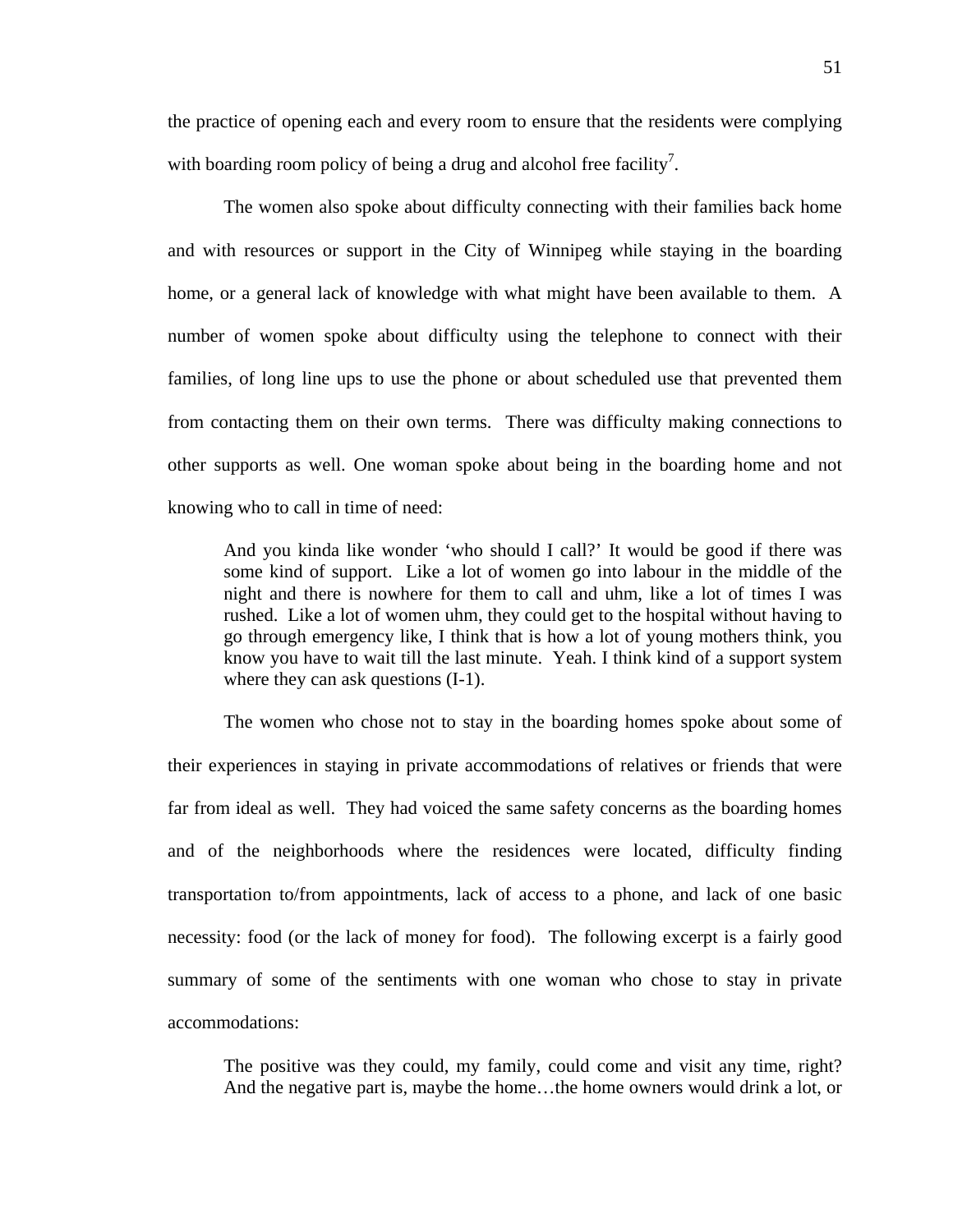no food, but or, so you have to try to…Or there's no phone – so that means you are putting yourself at risk going out to the pay phone to use, to use the phone (FG-2).

One woman spoke of having to sleep on the floor and difficulty trying to get up from the floor during such a late stage of her pregnancy. Two women did speak about the experience staying with family as being a positive one, mostly due to having a supportive person there with them:

Well, my sister was there with me. Like, I stayed at her house and she like kept, she'd go, with me to the appointments with me. And we talked about like, what if I go into labor at night, what are you going to do with me? And she said 'Oh I'll put a sheet on the floor and I'll make you lay there until the ambulance arrives! (I-7)

## **Hope**

Although the women from Berens River shared very openly about the toll that the evacuation policy had on them or on those most closely connected to them, they also spoke very optimistically about the future. They were very pleased about being asked what would improve their birth experience and excited that their voices would be carried to the outside world. It was very easy to summarize their thoughts under the broader theme of Hope, as this was exactly what their voices projected. These have been further broken into several subcategories.

### **Returning Birth Back to the Community.**

The women shared their thoughts about to where they would prefer to have their babies. There was no question that the ideal scenario was to return birth back to the community. Most women, without hesitation, responded "here" or "in Berens". There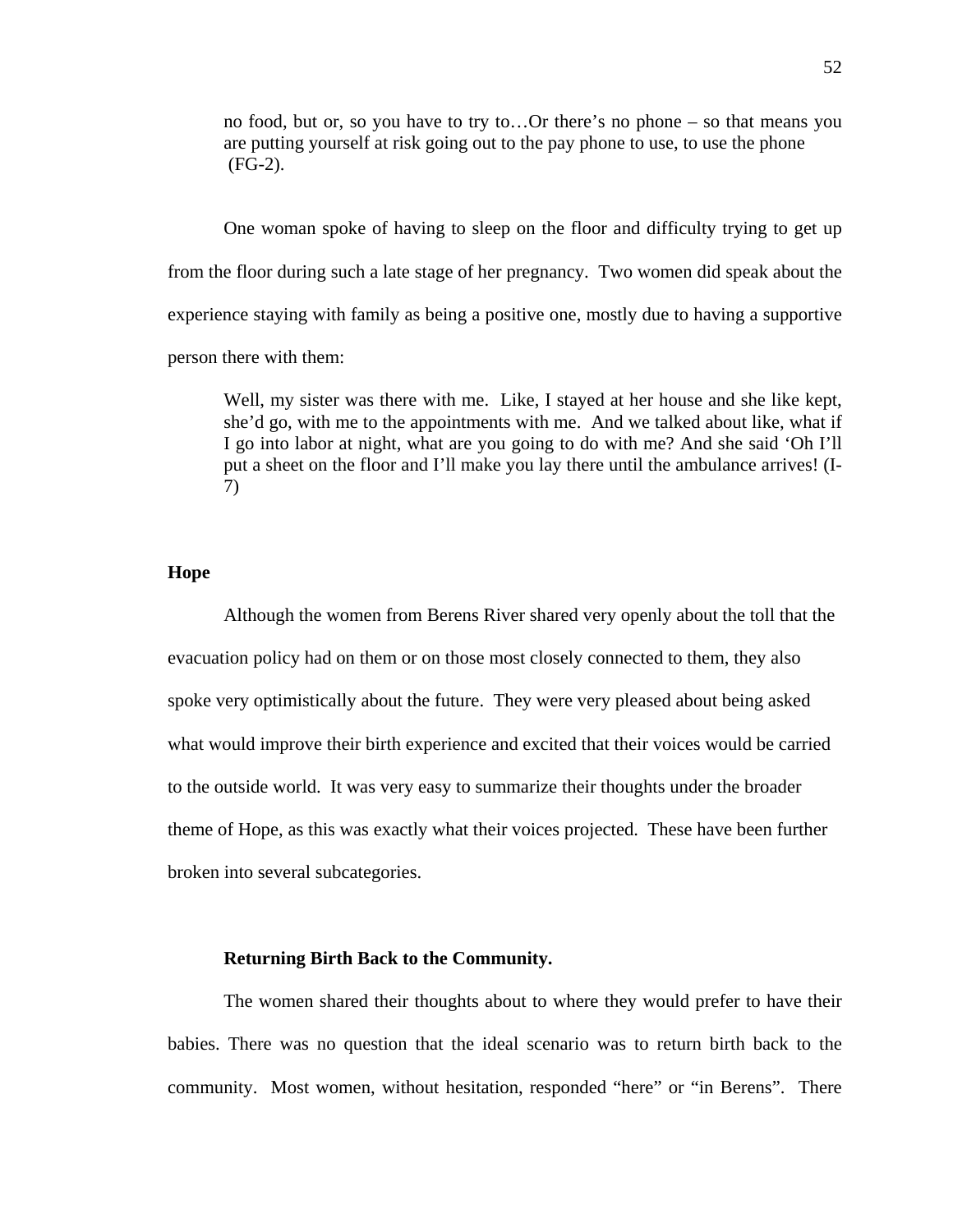was one exception where one woman who stated that she had gestational diabetes and the city was the safest place to be. Interestingly, there was general agreement among the women about what that this support may look like in their community: there was preference to deliver their babies in a hospital or a similar facility, located within the community as it had been in the past. One woman offered a bit of context for this preference when I had inquired why this may be so. Apparently there had been at one time a hospital operated by the Catholic nuns in the community for many years and the babies were delivered there. Her grandmother, now in her 90's worked there a long time ago. (I had actually spoken to the grandmother earlier on in the year during a home visit working as a community health nurse and I recalled the conversation that I had with her. She had told me that the old hospital she had worked assisting the nuns in her late teens and early twenties in the hospital and that she had been scared of everything and avoided delivering babies. At that point, knowing that I was planning for this project I had asked her if she would like to talk to me when I returned later in the summer. Unfortunately, I was unable to do so, as she had moved into a long term facility in the city before I was able to interview her). I was able to determine when I was gathering historical information from other community members that this practice ended when the Nursing Station opened up in the 1950's. Berens River was one of the ports along one of the oldest fur trading transportation routes in North America from the Hudson Bay on route to Winnipeg in the 1800 and 1900's (personal communication with D, Berens, band member, 2009).

One of the major reasons for preferring a medically equipped environment was that it was perceived as the safest place to deliver a baby; and the nursing station in its current state is not properly resourced to deliver a baby. As one woman said: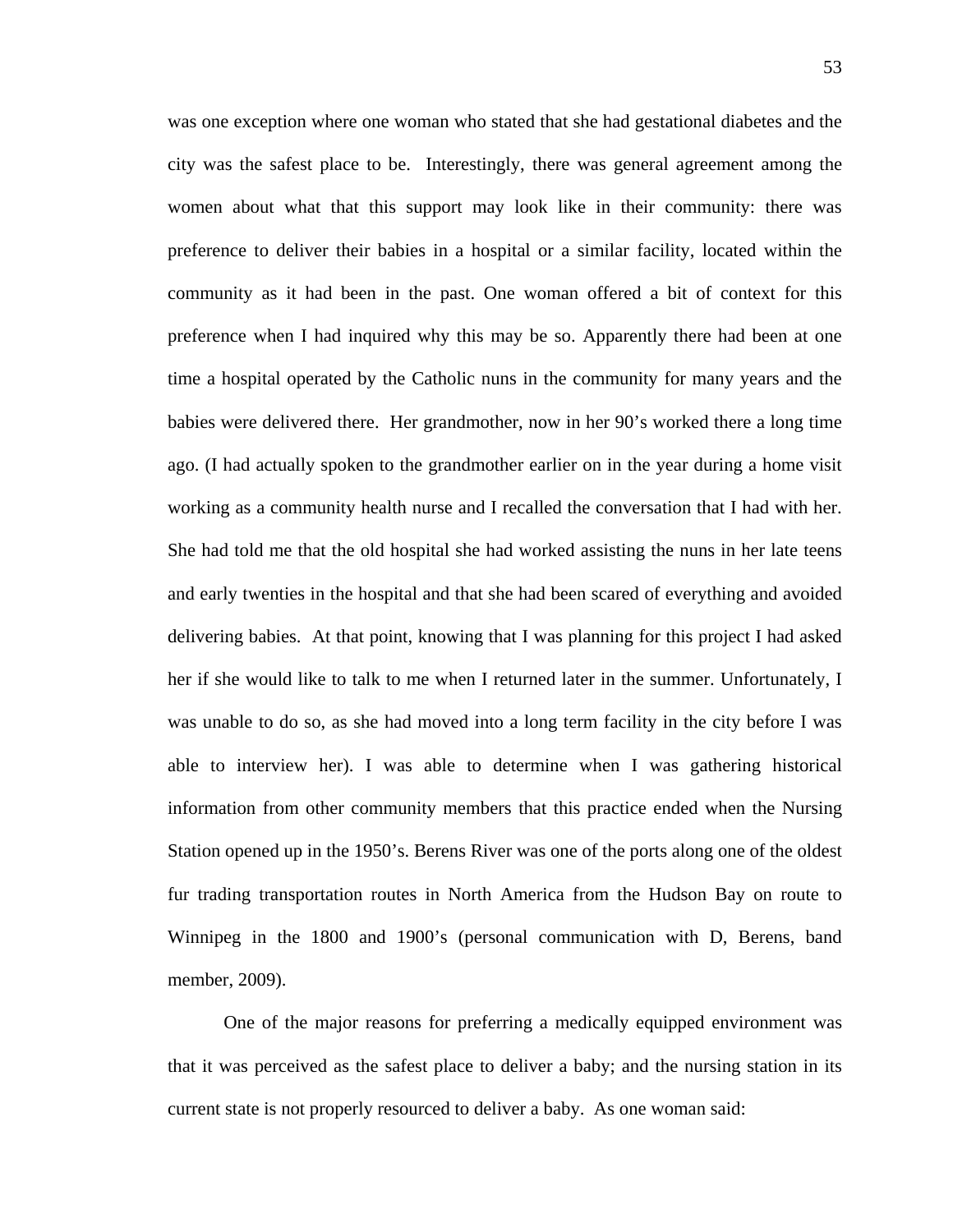If I had a choice to have, like, if they had the right equipment - here. Like for the, for the delivery, it would be really nice like to have it, so we don't have to leave and all, and our family members could be there to support us, like, while we're delivering. I think that would… it would have been nice, like, I would have stayed home.  $(I-1)$ 

One woman spoke very clearly about the need to bring back the role of the "traditional

midwife", as one of the few that could recall stories of how things were before women

were evacuated:

Yup, when, my grandmother had many stories of women giving birth here in the community. And of course, they would have midwives, and they would know the medicines, what to give the women and things like that… things that we need to go back to and see again…ahm, what they did to the placenta and whatever they did, and however they did. (FG2).

A number of women spoke specifically about their preference to deliver their

babies by midwife, and one woman had the experience of having a midwife to support her

through all of her pregnancies and had this to say about her experience:

She did prenatal care with me while I was staying with friends and family in the city. And she really taught me how to take care of myself, cause first time mom, we don't really know what to do, like for me there was no one really to show me to eat proper, to exercise, to not smoke, like I seen my whole life. Women smoke, and I thought it was normal but she help teach me that 'no it's not normal' and that it's really bad for a baby. I think she went above her duties of being a midwife into a mentor. This is where I really started to trust my nurses, doctors, because when you're in a hospital there are so many people looking at you, checking your blood and what not. I was never used of anyone touching me but she helped me to overcome that and to like just enjoy being pregnant and she would come with me to all my appointments and then when it was time to have my first baby she was actually there. (FG2).

The participants were not short of opinions and had a quite a lot to say about what would make their experience a more positive one. The almost unanimous response was that they would have had a different experience if they were able to have family present at the end of their pregnancies or during their deliveries. Most mentioned regrets at not having their partners there with them, but others mentioned their desire to have a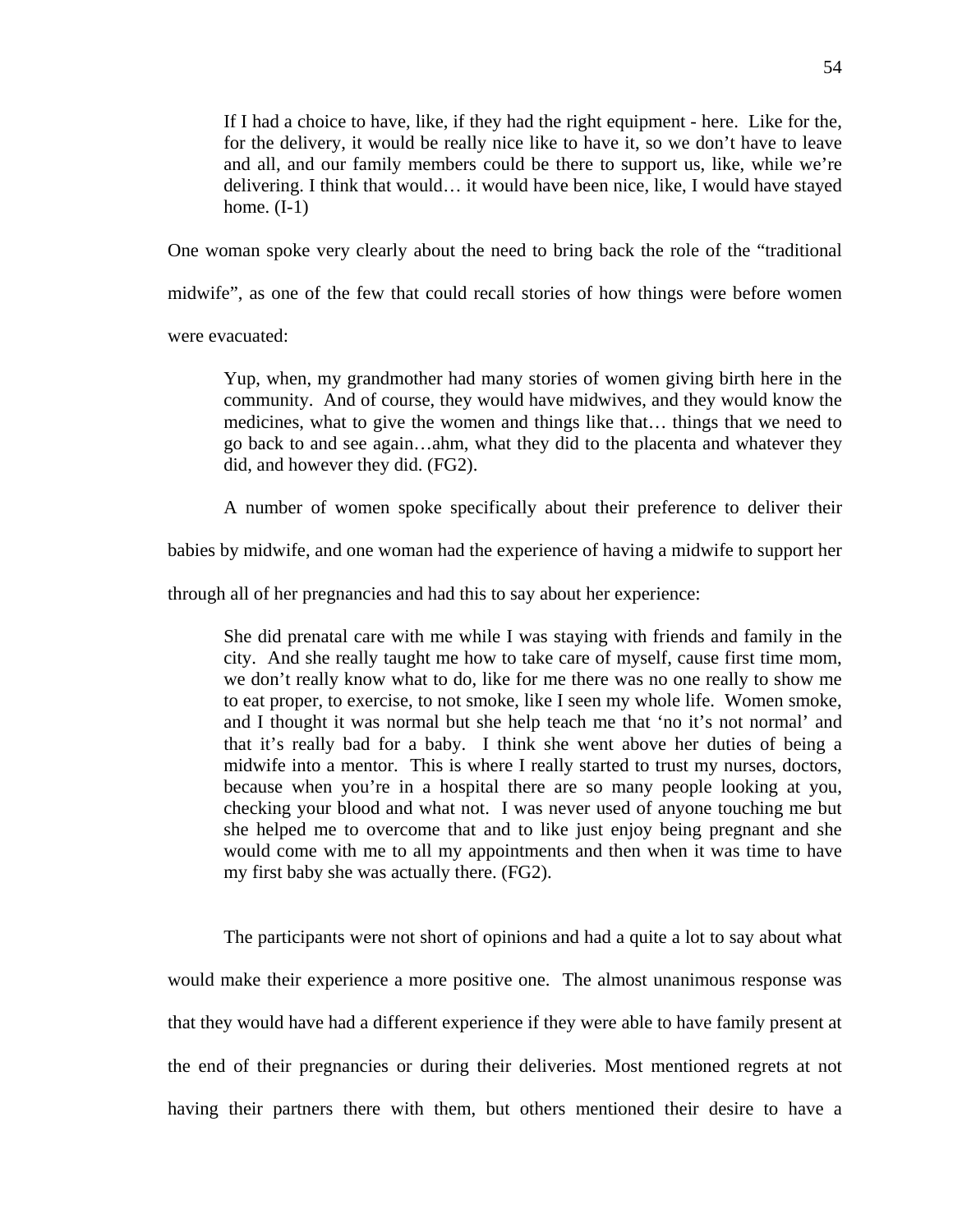significant other such as a sister, mother, grandmother, aunt or close friend. Most women, who spoke about their worries at leaving their children behind for the second and subsequent deliveries, also mentioned their desire to have their children with them when they left for the city.

One woman who was further probed about how the experience differed from when she was able to have her children join her in the city and one where they were not with her, remarked: "yeah there was a big difference. I think I just functioned better, you know with them there and I think that if they didn't come, there would have been a lot of complications with the pregnancy". I believe it is very important to take note here what this comment says about how they feel the separation affects them. It not only has an emotional impact, but it clearly shows that there is an underlying belief that there is a strong bio-physical consequence for both mom and baby. Some women suggested if they were not able to bring their children along, they would appreciate if they were to obtain some support (including financial) at the community level in finding reliable childcare.

## **Advance Preparation in the Community.**

Many participants were realistic about having all of their wish lists come true and spoke about some of the supports that could be made available to them prior to leaving the community: advanced and comprehensive preparation about what to expect while away from home awaiting the birth of their babies, prenatal classes, and network of prenatal education in the community that would include the advice of "elderly women" with knowledge about pregnancy and childbirth. One woman voiced:

It could be in a form for example, an elderly women coming by and talking to you or it could be a healthy baby, or I don't know, but it could be that they would come and give that support and that encouragement to the, you know, to the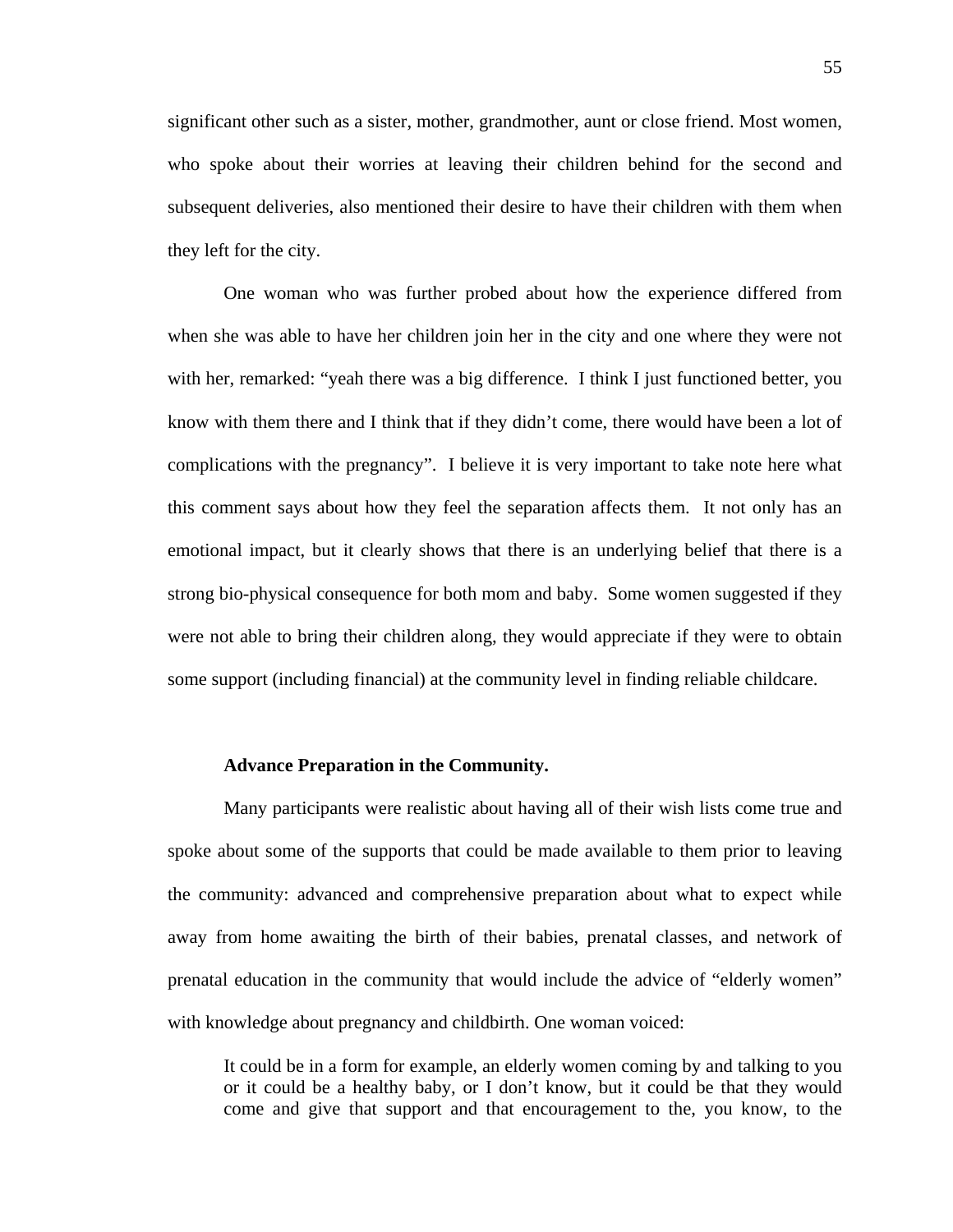mothers to be. And to kinda give that information about anything, from fetal alcohol syndrome to uhm, drug addictions whatever, to healthy eating to being emotionally healthy in your pregnancy and not stressing out too much, because it is really hard, when your, when your pregnancy and you have all these emotions that you are dealing with, your up's and your down's and some women go through baby blues and there really isn't that support there. (I-11).

#### **The Support in the City: Winnipeg Regional Health Authority.**

As I mentioned previously, many women were reasonable about the support that could and would ever be available to them while in the community and very cognizant of the fact that they were "complaining", offered much insight about what could be done to improve their experiences. Many ideas surfaced and overt suggestions were made. I have grouped these into four broad categories: 1) access to educational support that includes prenatal, post-partum and breastfeeding support; that could also be satisfied by 2) Doula/Midwifery services and support; 3) other social support such as transportation, peer companionship; and finally, 4) a place to stay that is exclusively for prenatal women only. Each of these will be discussed in no particular order.

# **Educational Support.**

We heard the women speak very candidly about the experiences of being lonely and of nothing to do but wait. They were equally candid about one solution that would be very simple: education and support that came to them such as prenatal classes, workshops and activities to support them through their last days of pregnancy. In addition to the prenatal education in the community before leaving home, they also mentioned that this support should be available for them while they are waiting the delivery of their babies in the city as well.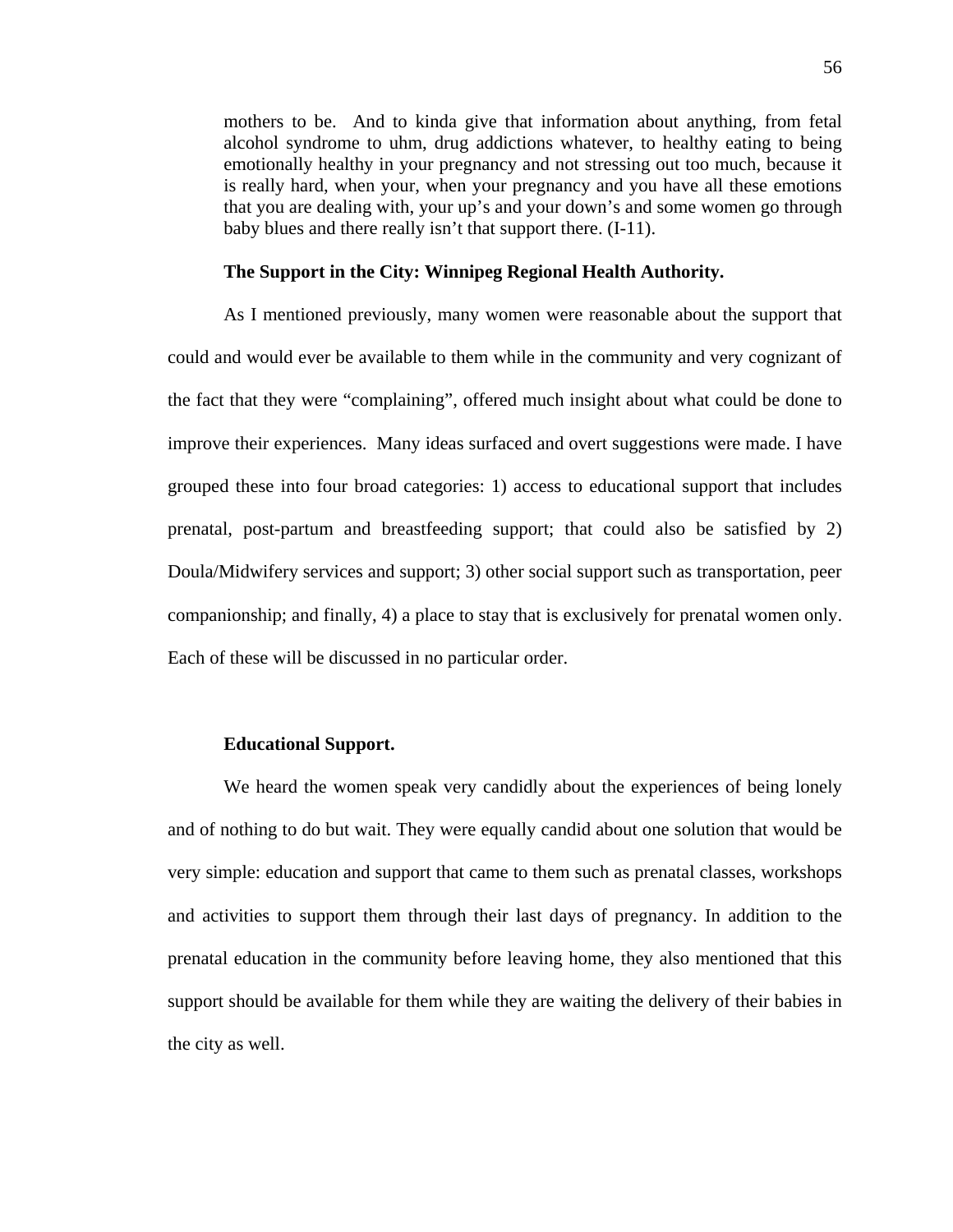## **Doula/Midwifery Support.**

Many women described a desire to have access to a supportive "labor coach" or support that was different from midwifery, if the spouse was either not able to travel with them or he did not feel comfortable being in the delivery room with them. They described other support that was more than just a labor coach, such as someone to talk to about what to expect during delivery; someone to accompany them on appointments; someone with knowledge of how they could navigate the support available to them in the city such as breastfeeding. Although many were not able to label the type of support they were describing, much of what they suggested could very well fall under the role of doula or midwifery support.

# **Breastfeeding Support.**

The topic of breastfeeding arose spontaneously and a number of women voiced that there was a need for be more support around breastfeeding. One woman had shared that if it was not for "my granny I would not have known how to prepare my breasts and probably would have quit breastfeeding altogether" (I-4). Some women expressed gratitude of hospital staff that was able to assist them if they had experienced difficulties and others shared that they received no support at all in the hospital or at home.

## **A "Prenatal Only" Family Residence.**

There was an overwhelming opinion that women that have no choice to relocate to the city to give birth should have their own place to stay and many were very specific that this should be a "prenatal only" boarding home. They mentioned many benefits to having a place such as on-site educational opportunities and activities; having an instant network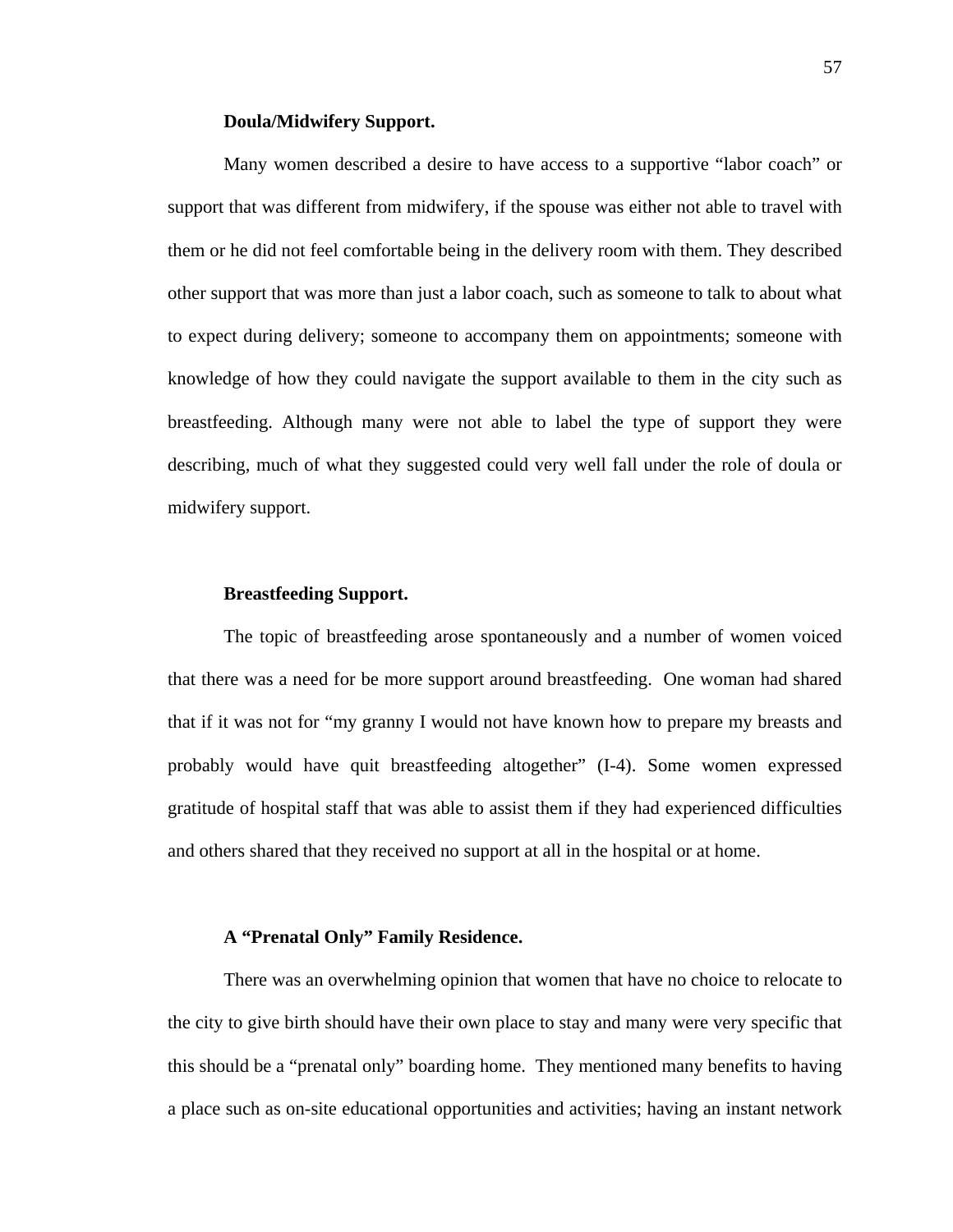of peers and companionship with other prenatal women, less fear of strangers; isolation from contagious diseases and sick people. Many were quite specific that their experience would be much improved if this centre would have an option to bring members of their families such as their spouses or children and access to child care:

Like, to have like what a separate, for like not for other patients, you know, just for like pregnant women. And to keep them busy, and to have activities, and with like the mothers and to like…just like a one building thing, so they could have their partners and maybe their younger children to be with them. Like to have a place, so say you go into labour and have, like a, like a little daycare in there, with you…for them to watch, like, your children. Like it'll be, I don't know, it's, and then maybe like when you're done delivering the baby the father could go back to the boarding place and watch the kid, the kids. (I-1)

So what could all of this information possibly mean for the First Nation women? What could it possibly mean for their families; for the community; for the present health care system and policies around childbirth; and for future generations of women and families from northern and isolated communities? We have heard from women in Berens River representing various age groups, new mothers, experienced mothers and their families that they have not had a good experience with the present childbirth system or with current government evacuation and transportation policies. We have heard that they desire support and services that are responsive to their needs; they want to be able to have their families present when they have their babies. We also heard that they want to have the option to have their babies at home with their families present, and with adequate resources and facilities. We have heard that they are not satisfied with the present support they receive at all levels of the system from within the community, outside of the community, and from institutions. We have heard that evacuation, medical transportation and health care politics govern their lives and there is no sense of control over an event so critical for the perpetuation of life, of knowledge and of culture. I was deeply saddened,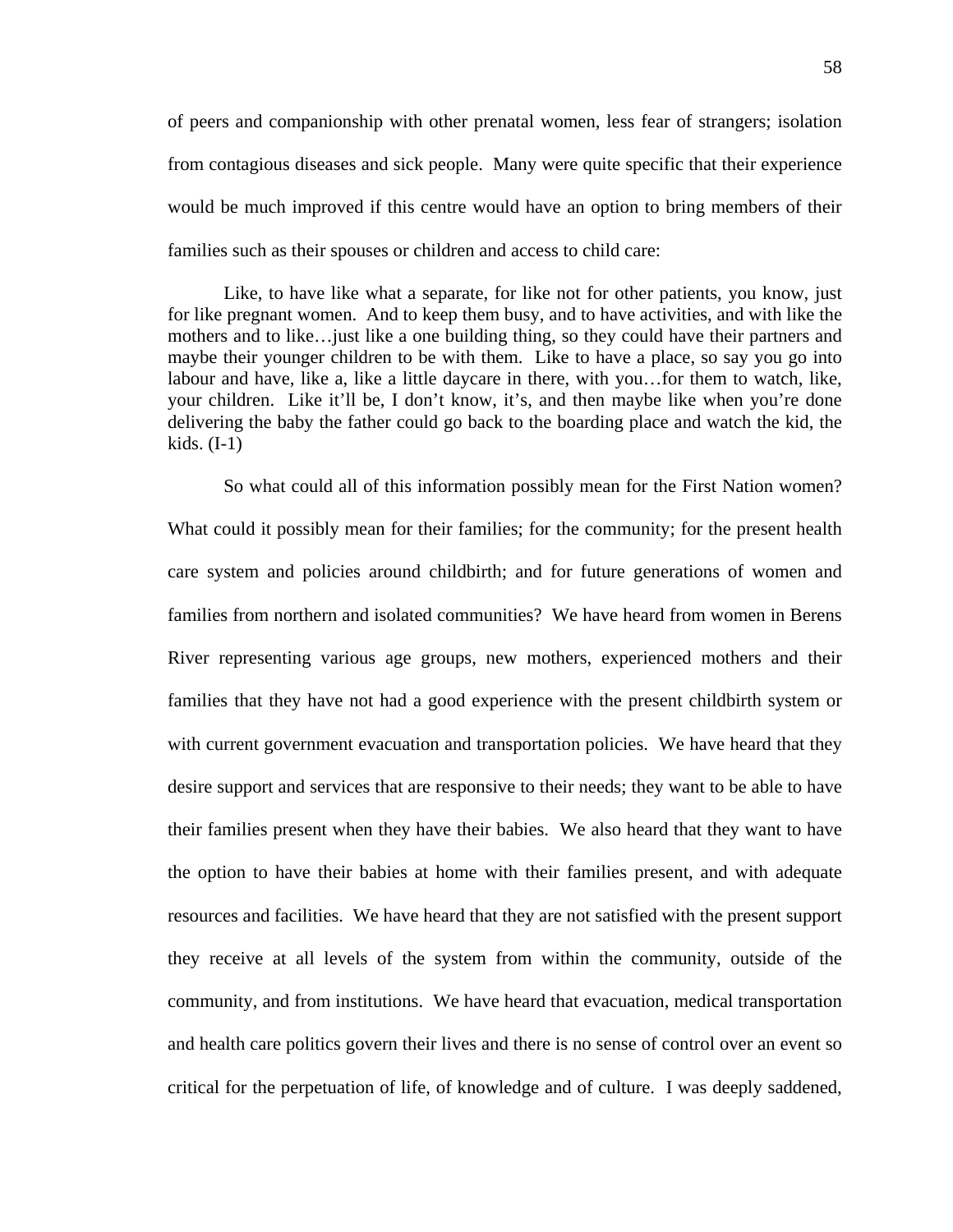although not shocked that there was a lack of stories that could be recalled of a time when birthing was any other way, but I was also equally uplifted by the fact that there were many ideas that flowed freely; many of these ideas which I had been given liberty to share, organized and categorize, and transform to a language that policy makers could understand. The next chapter utilizes the knowledge and ideas shared freely by the women to propose a new framework of improved childbirth care that could potentially transform their experience, thus liberating them from the suffering that they have spoken about.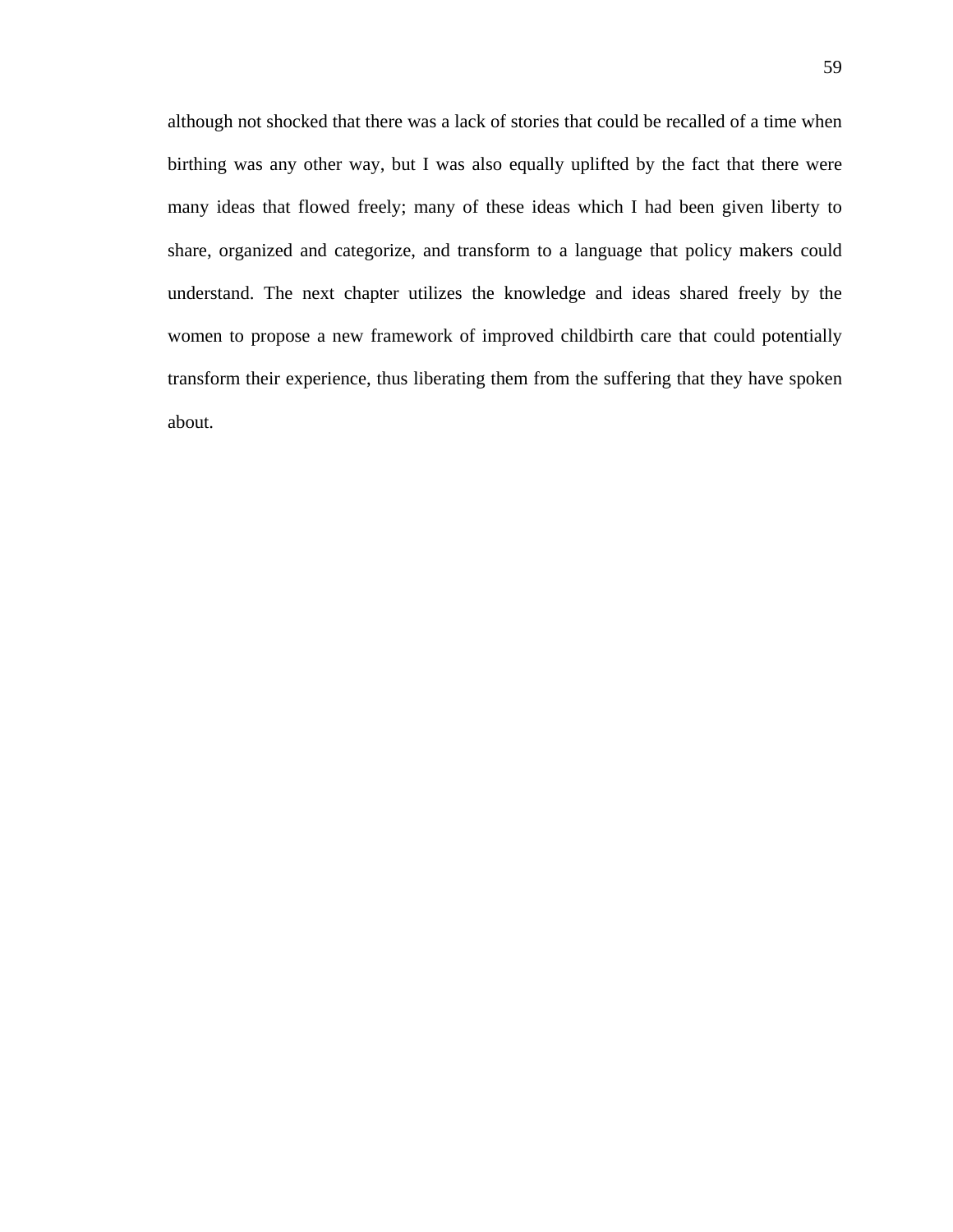### **Chapter Four: Discussion**

#### **A Lost History**

For the women of Berens River the experience of childbirth was marred by unpleasant memories of relocating to a foreign environment and very few could recall any stories of a time before evacuation. Some did recall hearing stories of delivering in the "old hospital" and of their grandmothers stories of a traditional midwife, but none of these memories were first hand. This may have been due in part to the sample of women chosen. All women were between the ages of 18 to 55, when most would have themselves been delivered outside of their community. The following expert was the only one that alluded to the time before when one recalled her grandmother's stories:

Back then there was a lot of midwives around here, and when the Catholic mission came, that's where the Catholic mission was the nuns and that's where they put them, over at the Catholic mission. The hospital they set up, they set up a hospital there and that's where the women went and give birth and that were of course probably the nuns were doing it and that's the kind of stories she would tell about childbirth at that time. And, I guess there was more of a support there that was going on…children being born at home  $(I-11)$ 

If this 94 year old grandmother could only remember the hospital environment as a place of birth, it is clear why the younger women would believe that a hospital or similar environment is only logical option for birth. The memories of a more natural state of birth are fading quickly as the older women are passing on. There is a very real concern that these may be too far back in the distant past to be resurrected. Berens River has a very long history of colonization, and two centuries of infusion of western practice. Fortunately, Ojibway communities (such as the one that I am from) have had a different history and still possess many of the memories of birthing on the land. It would be very important and with a sense of urgency that past beliefs and practices about childbirth be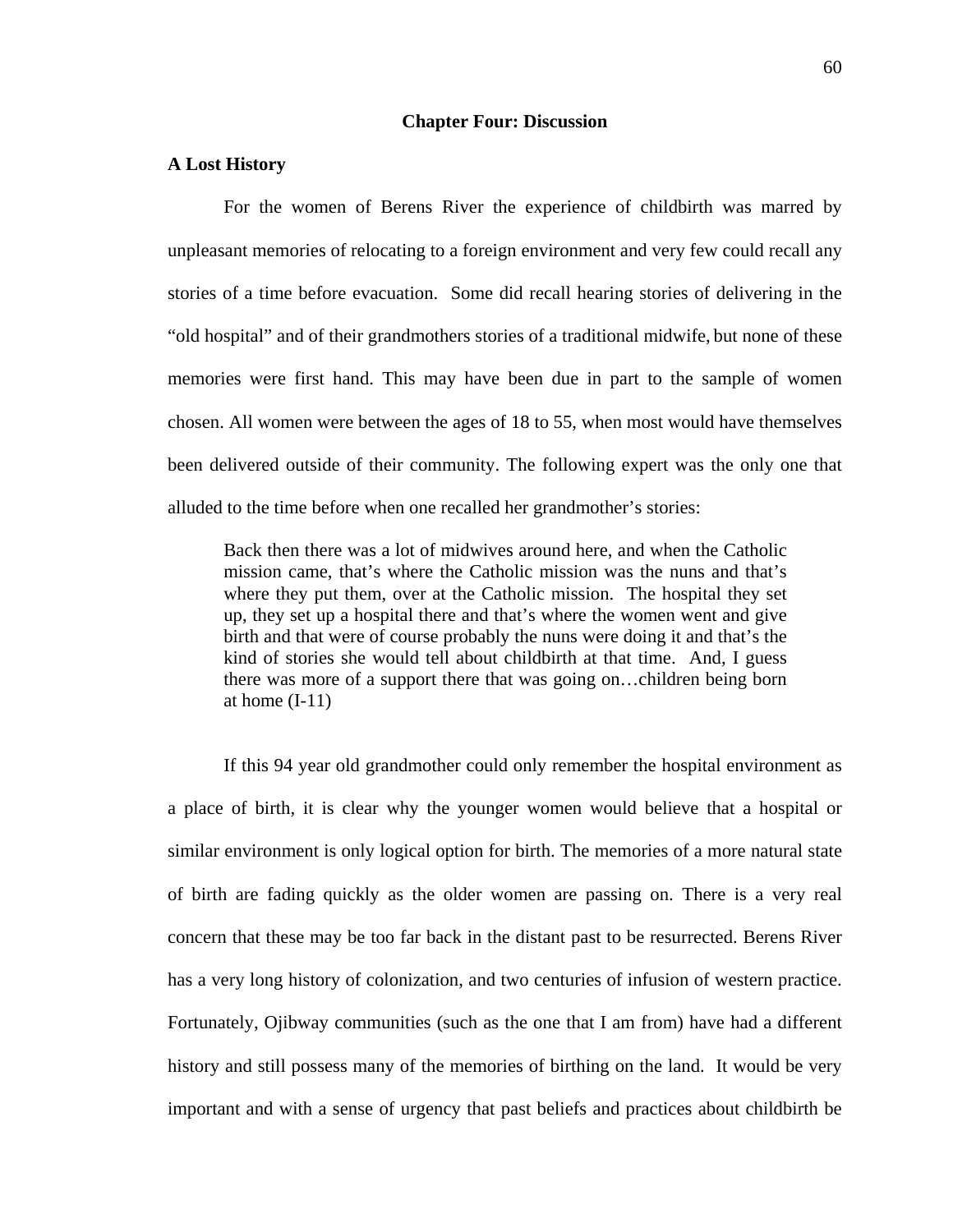explored in this community with a little more depth as a future project, as this study was focused more on the present. Those memories must be captured, along with those that remain in Berens River before all memory has faded. As well, it would be interesting to explore how beliefs and meaning that are attached to child birth have changed over time. Although these questions were not posed as part of this study, but many interesting impressions crept through without intending. In the 1970's Kleinman et al (1978) proposed a theory that medical and health care systems, regardless of how they are construed, are fundamentally social and cultural systems. He explained just how illness and disease are entirely separate entities that are also constructs of their cultural and social environments; meanings of symptoms and disorders are influenced by the culture and social environments that they exist in. It is unfortunate that we have witnessed in Berens River, a community with a long history of colonization, osmosis of symbol of meaning from the larger society that has transformed childbirth to the point where it has essentially become a "biophysical event" reflected in the sentiments that a medical facility is the only alternative for a safe birth.

There is something else that we should pay attention to that warrants exploration in a little more detail as well. Again a revisit of Kleinmen's model clearly explained in another work (Kleinman, Eisenberg & Good, 1978) that purported that there are three distinct concepts should be considered when symptoms and disorders are examined. These are: disease, illness and sickness. In short, 'disease" is the process - the impact on the body, self and society (the "what"), illness the experience of the disease of the individual and the family (the "how") and sickness is the understanding of the disorder (assuming it is the combination of the burden of both disease and illness) as well as the impact it has on outcomes at the macrosocial level. The meaning of illness, (and in this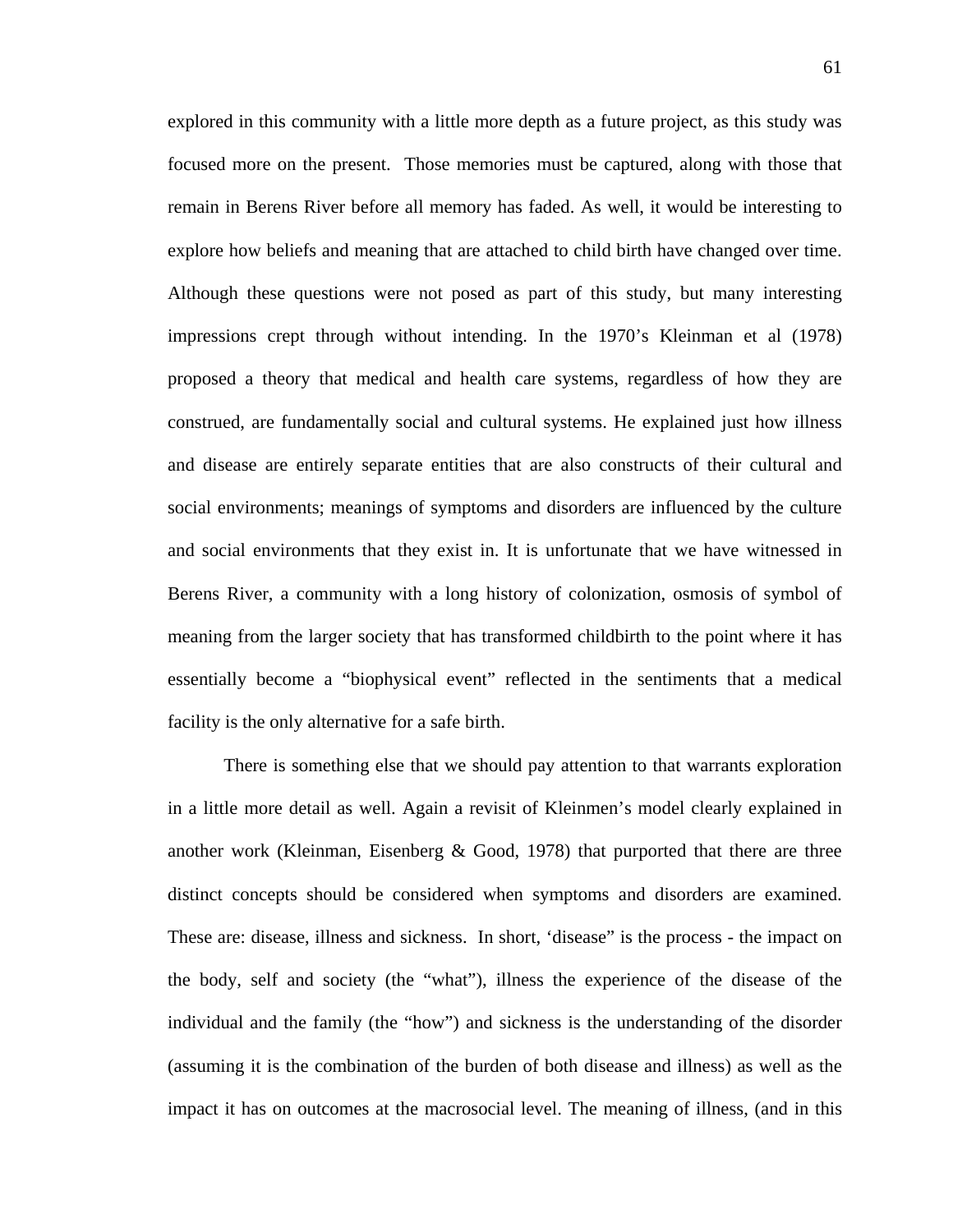case we consider birthing, such as the broader culture has treated it), Kleinman would have explained, is often ignored or dealt with indirectly in the biophysical model. These meanings, he argued, are always culturally shaped and have the ability to amplify or dampen symptoms. To the individual and family illness is "problem" and along with it the behaviors and difficulties it creates in their life and the lives of their family. The healer, regardless of discipline, uses this information to "recast", label and prescribe treatment through the theoretical lens of their particular form of practice, rather than trying to understand the illness from the perspective of the individual and family. In doing this, the clinician turns the attention of patients and families away from decoding their own meanings of illness and hinders the clinician in recognizing "disturbing, but potentially treatable problems in their life world. This "value transformation", he concludes, is a serious failure of modern medicine. Kleinman and his colleagues argued that by paying attention to the effect that cultural and social factors have on disease and its treatment, and to the cultural and social understandings of disease as well, we have the potential for much greater "effects on cost, access, and satisfaction" than changes produced purely in the professional and biomedical world alone (Kleinman, Eisenberg & Good, 1978). Even if we accept that the childbirth experience (as it has been treated in this century as a biophysical event) without seriously considering the "experience" we are missing some very important meanings and unfortunately at a considerable social cost. The cost unfortunately for the citizens of Berens River is further fragmentation the First Nation family. The message here for health care providers and players in the health care system is that there is a need to pay attention to the experiences of childbirth, especially those experiences that have been as devastating as those spoken about in this study. If we have it entirely within our control to change, and if we do nothing, then we are essentially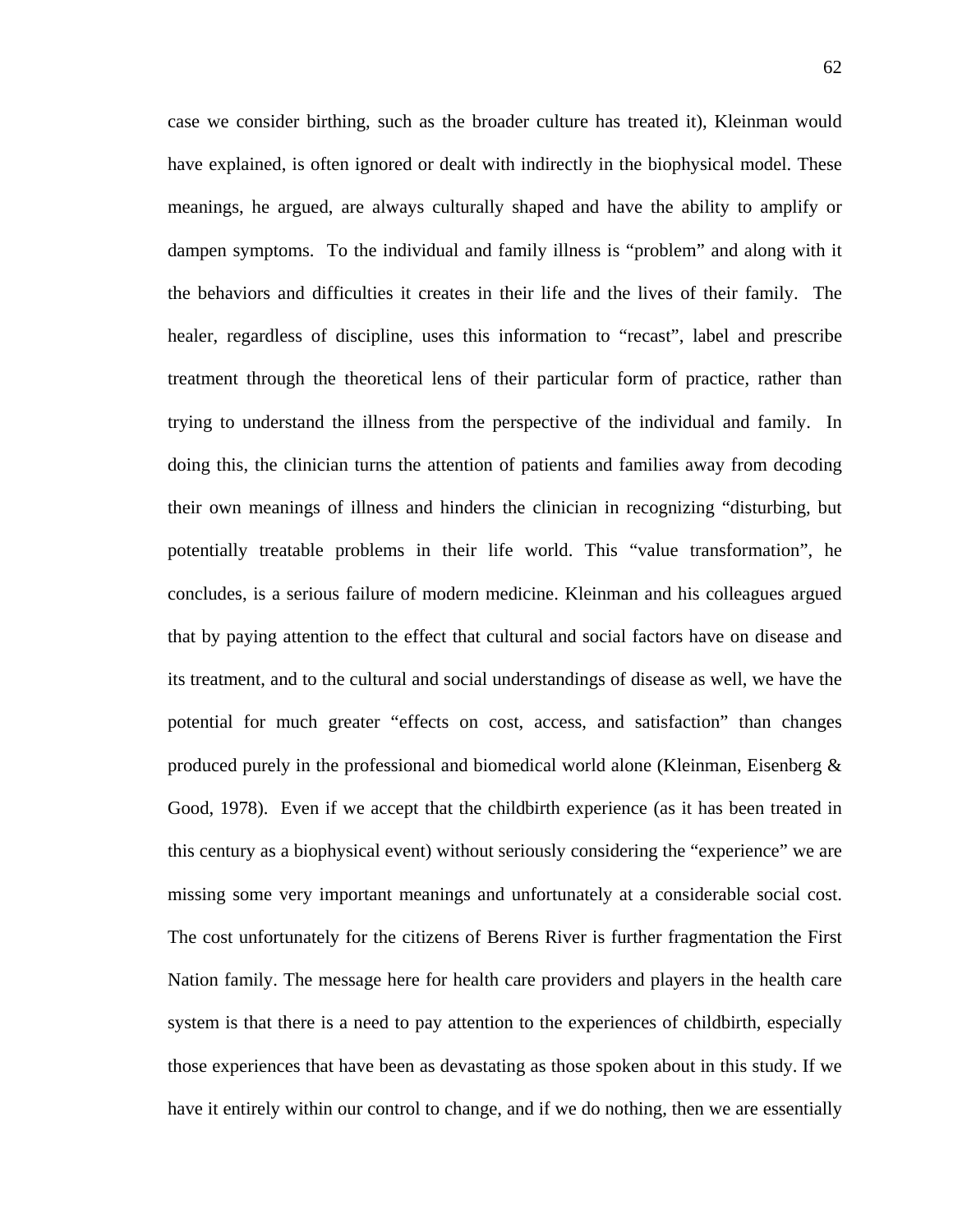failing to recognize the potentially treatable problems that Kleinman warned we were failing to do. Our challenge today is to deconstruct the pervasive cultural and social meanings we have attached to this birth experience and loosen the professional penetration and control that has split birth from its family of origin that Barclay, Andre and Glover (1989) spoke about.

 If we do not pay attention, Kleinman et al (1978) also warned of an ever increasing discord between contemporary medical practice and lay expectations. They explained that there is a discrepancy between what "patients" were experiencing and what the health practitioner was doing. If we accept for the moment that the "experience of childbirth" as the "illness" in the context of First Nation women who birth away from home, this discord is even more pronounced- considering that the birth of a child is one of life's major life events and not just a typical clinical encounter. The discrepancy between what health care providers (and health systems) are doing is just as true for the event of childbirth as it is for the clinical encounter. They argued for the value of looking at the meanings of the individual illness from the perspective of culture. In doing so, the practitioner would essentially break the cycle of a person's distress and dehumanizing treatment of individuals, families and communities (Kleinmen, et al, 1978). For the women of Berens River we can break this cycle as well by paying attention to the women who are central to the child birth event; by paying attention to their experiences and to those who have been impacted by present day policies. We can essentially return the power to them to redefine what child birth means to them and define how the biomedical world and their external environments can respond.

 It is true that perhaps only the quality of individual lives may be improved and it may not result in actual saved lives or costs, but if we as a society truly want to improve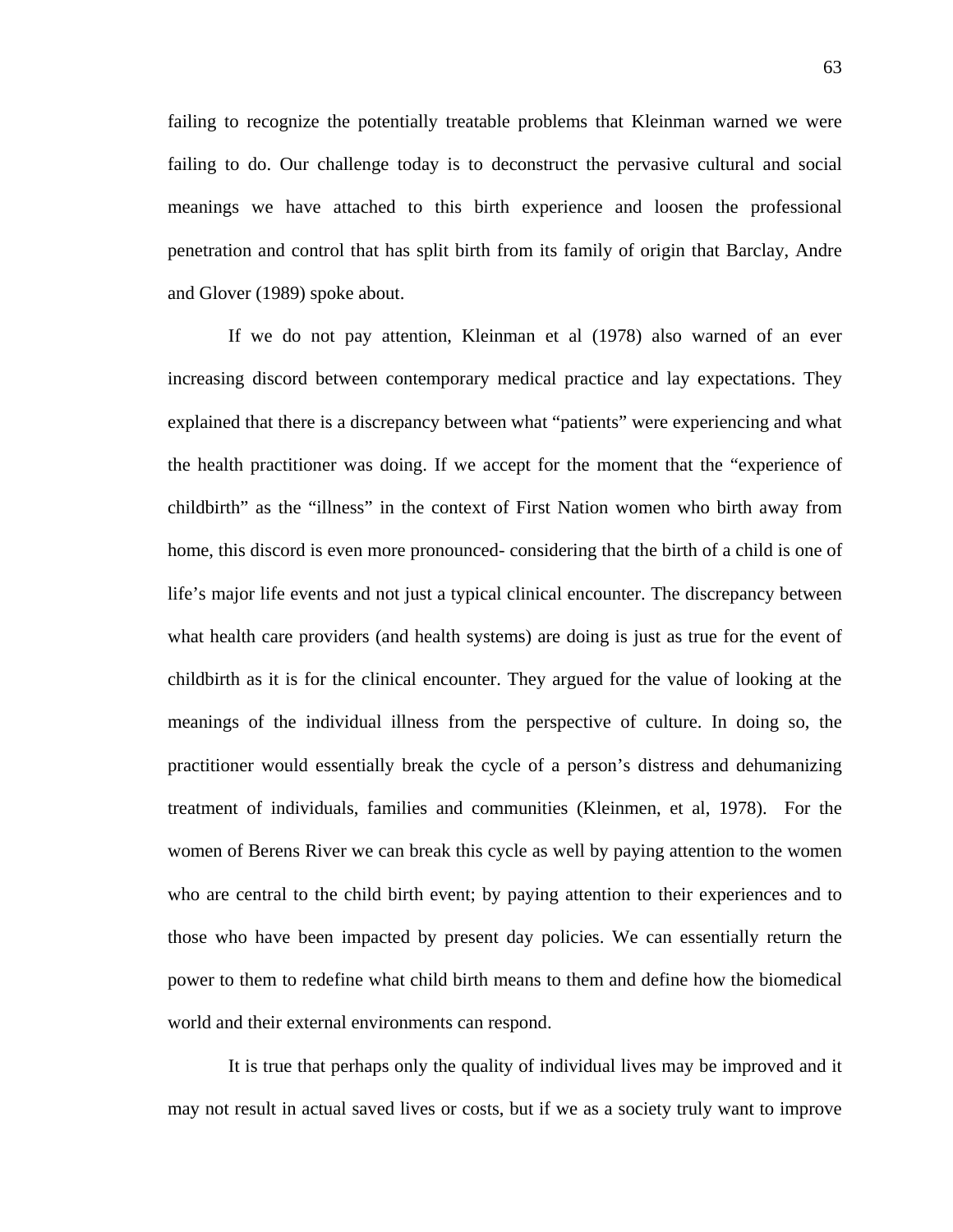infant, maternal outcomes for First Nation women and families (as we thought medical evacuation might accomplish) we will fail miserably if we do not consider cultural meaning and at all levels of the woman's environment. We apply Kleinman's concepts to understand that she is dealing with much more than a biological event and there are consequences to the evacuation policy that do have an impact that emanate out of her immediate environment. As this study also took a critical gaze at this issue, there is also a need to acknowledge that it is not only culture that influences the "experience", but other factors in the larger political, social and economic environments that have come into play, factors such as professional regulation and control, and economic incentives that have shaped the way childbirth is viewed today. Regardless, paying attention to the social environment and to the emotional, spiritual and mental wellbeing of the individual may prove to have more of an effect on health outcomes than the evacuation policy ever hoped to do. Similarly, might not strategies to address the individual in a holistic manner ultimately lead to improved family functioning, and thus healthier individuals and healthier communities? It makes perfect sense to me. However, as an Ojibway woman, the challenge is whether we can remember the meanings we have attached to child birth, meaning that an entire community has essentially adopted from western medicine today as their own. In the community of Berens River, the biomedical model has had such a strong hold over child birth for such a long time; it would be a challenge to find what those meanings once were generations ago in this small isolated community. This may be a whole different project in itself, but the implications for the women of Berens River would still be the same – and that is to challenge the pervasive cultural and social meanings we have attached to the birth experience and to uncover the meaning and significance they had in the past.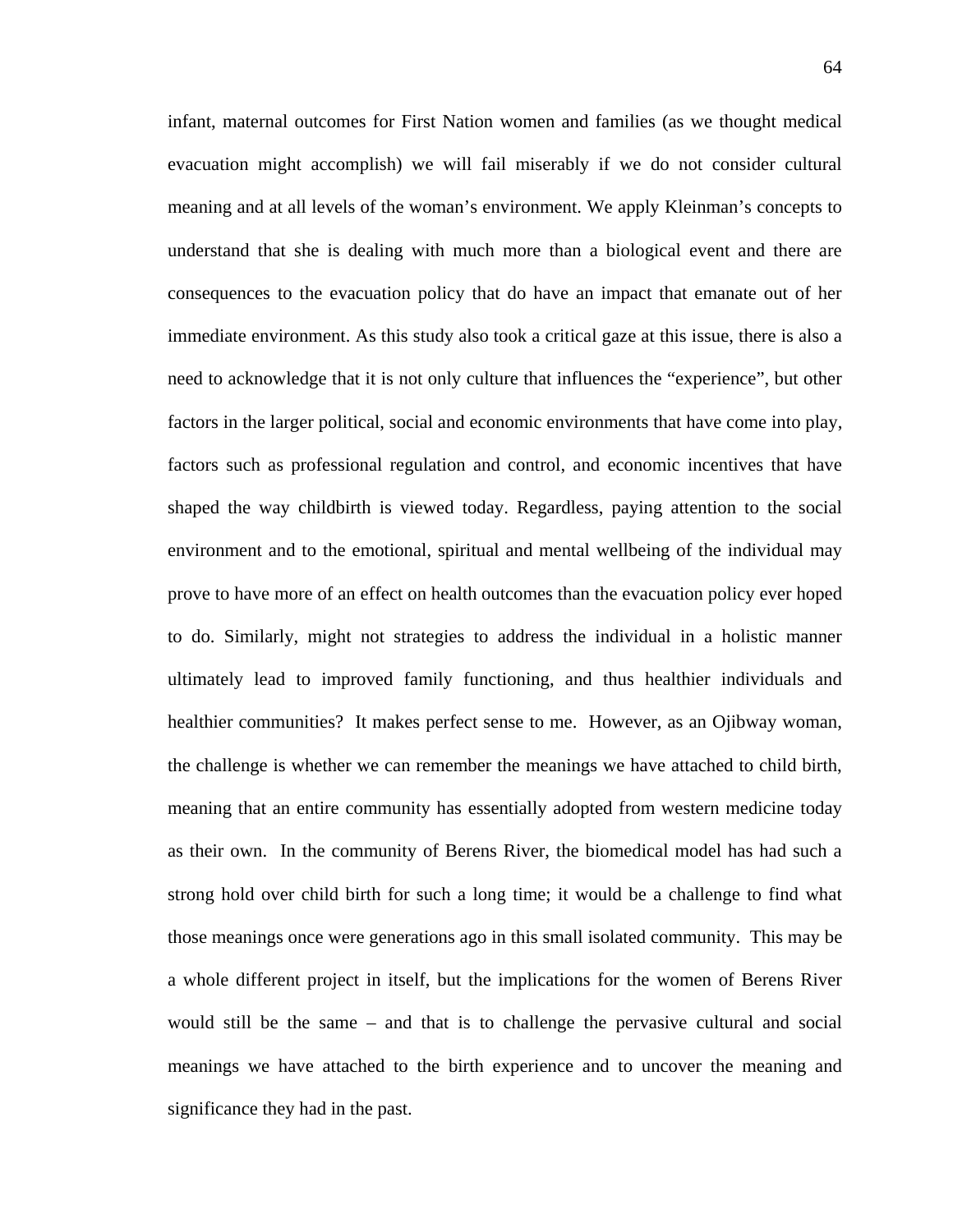Rediscovering the beliefs and practices of the past may be daunting, but it may be necessary. In order to change the way that child birth is practiced today - we may first need to change the way we think about childbirth. As Leanne Simpson (2006) asserts *in Birthing an Indigenous Resurgence*, that Indigenous Peoples must also undergo a re- 'traditionalization' of thinking and of *living* based on our individual Indigenous cultural and intellectual traditions, and this resurgence is a necessary prerequisite to bring about the kind of radical transformation that will allow First Nation women to emerge from being subjugated beings to ones that are free to make decisions in their reproductive lives. I was somewhat surprised that I did not appear to uncover any overt resistance to "demedicalize" the experience, although there was a strong desire to return birth back to the community, providing there were adequate medical facilities for this to occur. I suspect that having a hospital in their community for so many years and a long history of colonization may have influenced this perception. Is it resigned acceptance of oppressive policies that perhaps the women feel they have little power to change? Regardless, the first necessary step as Simpson suggested could very possibly be one of re-education and relearning of our traditions, practices and beliefs of the past for both mothers and scholars alike. Once the awareness is created, then perhaps the outrage and the collective resistance will follow in this small northern community.

# **The Family**

The Royal Commission on Aboriginal Peoples (1996) brought to light the negative impact educational and child welfare policies had on First Nation and Aboriginal traditions and their role in eroding traditional kinship and family networks. I join others in arguing that medical evacuation policy has pretty much accomplished the same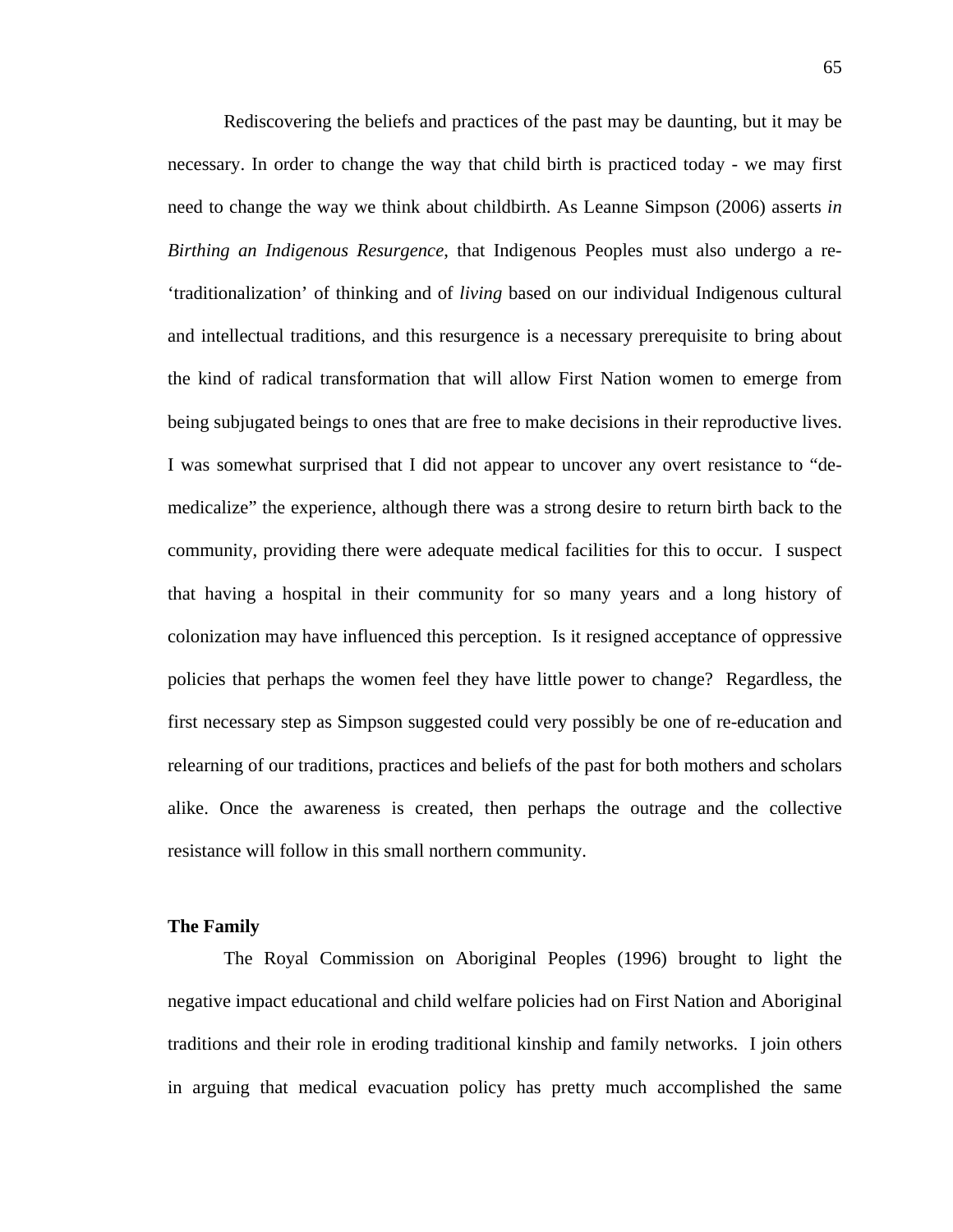(Hiebert, 2001). The RCAP called for broad sweeping changes to both the child welfare, educational and health care systems. The impact that the forced separation of children from their families of the residential school system and child welfare policies has long been acknowledged and these systems have been abolished or undergone significant change. Medical evacuation of childbirth has been flying under the radar for many years and not been garnered the attention of the media as child welfare policy or residential school legacy has. Yet, it continues to erode the social fabric of First Nations families, ignoring a most critical event that takes place concurrently with the physical event of childbirth and is most difficult to quantify – bonding. It is a fundamental building block of our human existence and has provided "fabric" that fosters healthy family development (Bowlby, 1988). This phenomenon begins in pregnancy and childbirth (Klaus, 1995). The third volume of the Royal Commission on Aboriginal People (1996) said it best in the opening paragraph in Chapter 2:

We begin our discussion of social policy with a focus on the family because it is our conviction that much of the failure of responsibility that contributes to the current imbalance and distress in Aboriginal life centers on the family. Let us clarify at the outset that the failure of responsibility that we seek to understand and correct is not a failure of Aboriginal families. Rather, it is a failure of public policy to recognize and respect Aboriginal culture and family systems (p. 9).

This research project did not intend on focusing on returning birth closer to home. The benefits of doing so have been the focus of many other studies. The solutions posed in this paper are realistic, one of which is keeping the family unit together during the childbirth experience, recognizing that it is only second best to delivering their babies in their own homes; in their own communities; and with their own families. There is also a need to acknowledge and address the lack of breastfeeding support for women away from home in the critical first few days after delivering their babies. Keeping the family united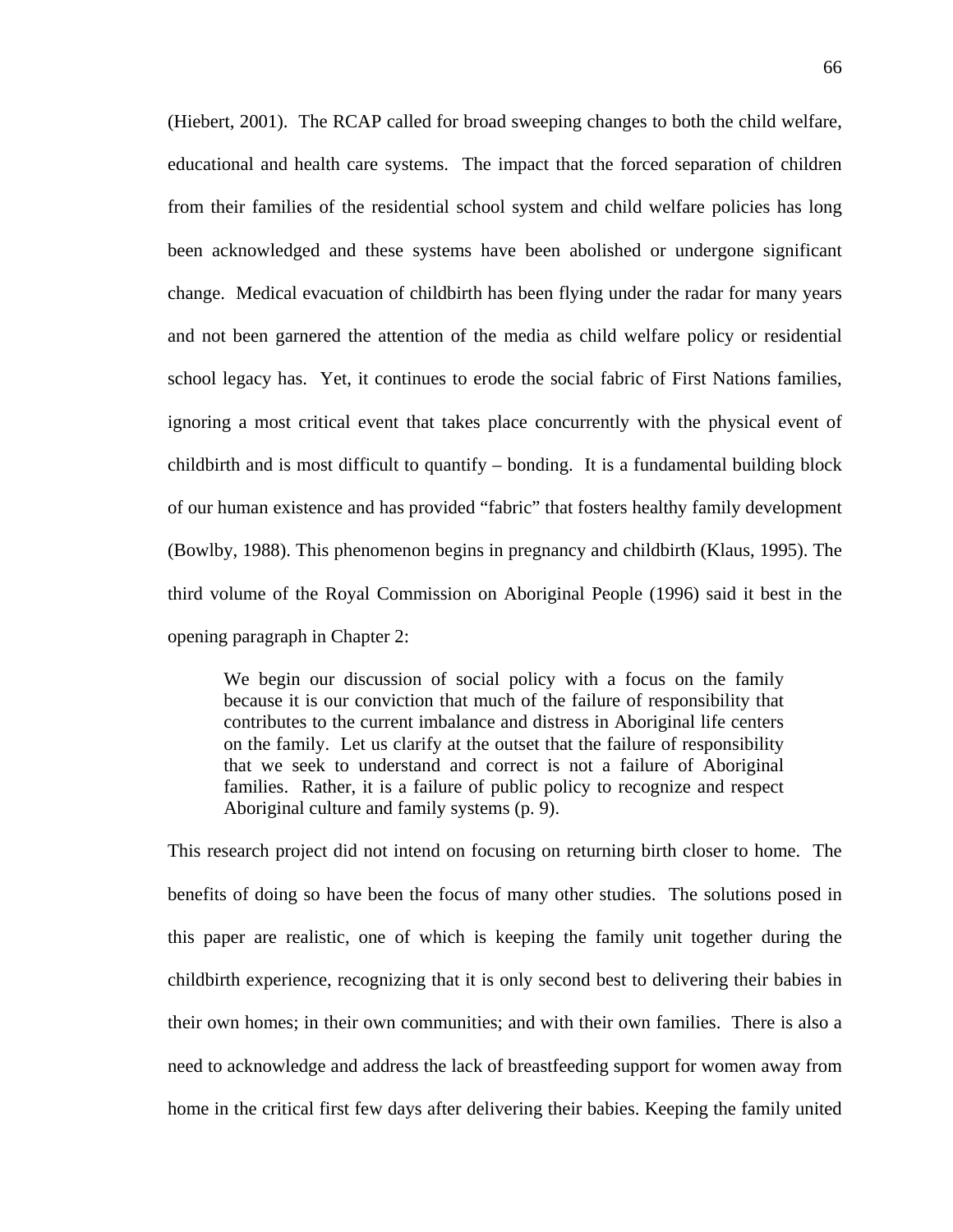during the birthing experience, and supporting breastfeeding to facilitate bonding are very simple means of correcting many the harmful effects that government policies have had on the First Nations family.

## **Implications for the Community and Systems within the Community**

Many of the ideas that emerged were concrete strategies and possible initiatives that have implications at the community level. The participants spoke about being prepared prior to leaving the community, having access to prenatal classes and education about childbirth and more health promotion activities about healthy pregnancies and families. One woman suggested that having a video done, specific to their community about what to expect when they leave the community would be helpful.Other suggestions involved having "Elder" women in the community mentor the younger prenatal women. Many women recognized that there was a need to address pregnancy and childbirth from a holistic perspective, considering the physical, mental, spiritual and emotional well-being of the prenatal woman and her entire support system.

## **Implications for me: Nurse, Health Care Manager and Researcher**

In the beginning of this paper I had started with a personal story of my own family, of the land and how connected this subject was to my life. As I immersed myself in the health care environment in a duel role as a nurse providing care and as researcher, speaking to women, health care providers, leaders and community members, reviewing policies, clinical guidelines, interviewing and facilitating I could not help but to be profoundly affected. Sometimes the role of nurse and researcher blurred and blended together, so that I could not separate the two. As much as I tried to explain that I was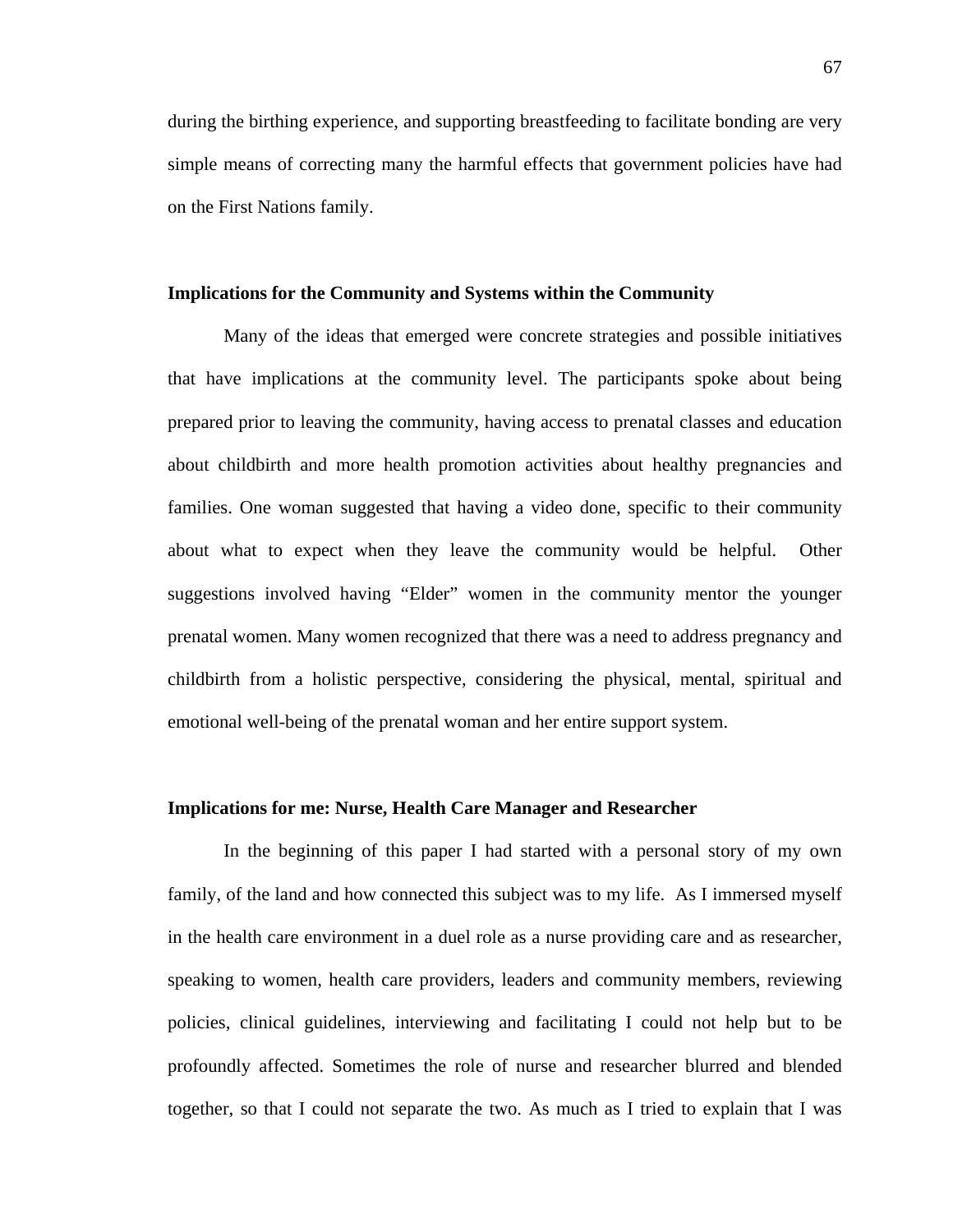acting on one role and not the other, I was often approached by health care workers and patients alike to provide health care advice or care. In my role as nurse, I gained a whole new appreciation for the prenatal women, not as a patient, but as a person with feelings, fears, aspirations and dreams for her family. I noticed that my nursing care had changed, that as I sat and spoke to the women who were making plans to leave the community to give birth, I may have surprised them by actually spending some time listening and engaging them in a conversation about what they hope for themselves and the experience of leaving home. Cognizant that I was not in any position to change the world any time soon, I asked them to participate in decisions that they were not asked to before, but within the guidelines that were allowed by present policies. For instance, I had asked one woman who was to leave home at 36 weeks gestation, "so which day of the week would you prefer to leave?" She responded with surprise, "Do I have a choice?" Giving her that option brought a smile to her face as she chose the day after she was to get her child tax cheque so that she could then do some shopping before she had the baby. This change in dialogue between patient and provider is so small on the grand scale, but what it did provide for her was the option to participate in making a small decision in her care, and for me it meant so much more and brought such immense warmth to see her pleasantly surprised and then smile. At the onset, I may have struggled to understand what this information could potentially mean to my family and to future generations of women. I had many doubts and feared that perhaps nothing at all will change and the information will be bound in hard cover on a University shelf, and accomplish nothing but occupy space on a shelf or maybe if I was lucky, be cited once or twice in other studies. I am very excited to write that even as the study unfolded, much work and discussion has taken place in tandem with this research project and some progress has already been made in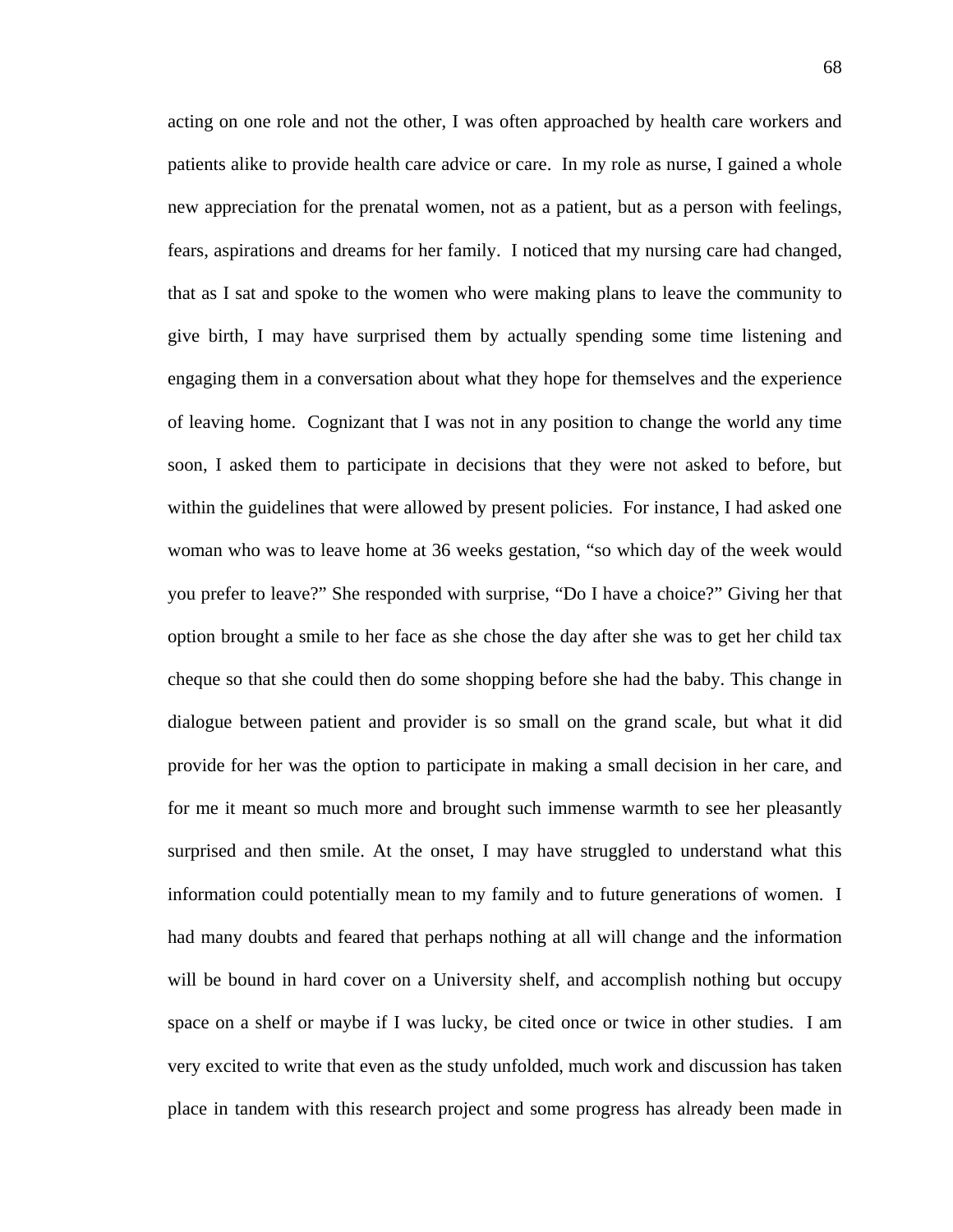this area. In 2007, as the Maternal and Child Health Nurse Program and Practice Advisor with the Assembly of Manitoba Chiefs, I was asked to take a seat on the Provincial Maternal and Child Healthcare Services Task Force (MACHS) that was commissioned by the Provincial Minister of Health, Theresa Oswald. I presented a Brief on behalf of the Assembly of Manitoba Chiefs to the Task Force to consider the gap in services to First Nation woman who relocate to urban environments to give birth. One of the recommendations was that the first step should be to consult with First Nation women in Manitoba. Unfortunately, the consultation process was not considered, but the opportunity to carry this out on a smaller scale presented itself as I was searching to focus my thesis. The MACHS released its report in 2008, among which were recommendations to make improvements for services and supports for women relocating temporarily to urban centers' to give birth, that were based the briefing note on the issue that presented to the task force. The Minister announced subsequently that some financial resources would be identified to begin to address the gap for prenatal women and a Relocation Initiative Working Group (RIWG) was convened in 2009 to which I was invited as a member. I was asked to present the preliminary findings of this research project in September 2009, and discussion and dialogue is ongoing with this working group.

## **Implications for Future Generations**

For what could this study and its findings possibly mean to me and my family and all my other First Nation relations? Most of my family of origin resides in Hollow Water and one of my family members actually lives in the community of Berens River, but still many of my relations spread throughout isolated communities in Manitoba. Leanne Simpson (2006) wrote to which I wholeheartedly agree that "self determination begins in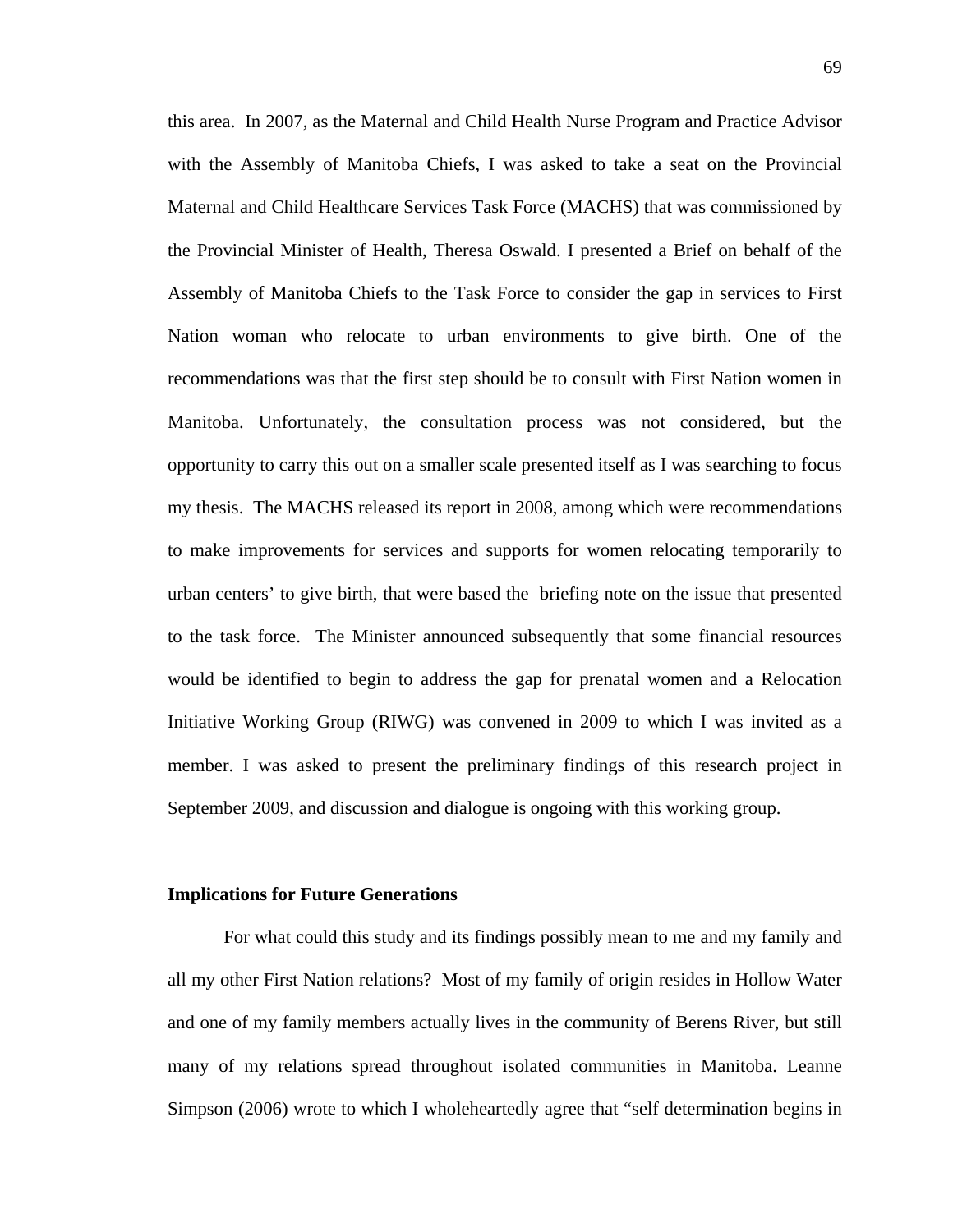the womb. If more of our babies were born into the hands of Indigenous midwives using Indigenous birthing knowledge, on our own land, surrounded by our support systems, and following our traditions and traditional teachings, more of our women would be empowered by the birth process and better able to assume their responsibilities as mothers and as nations-builders" (p.29). For my aunts, and all First Nation women who keep the memories and stories locked up within, it may mean that many may be asking them to share more. For our northern and remote communities, it may mean that we all need to join the collective voice and efforts to bring about the necessary change. For me as researcher and manager, the experience does not end with the completion of this study. As Ojibway mother, it may mean that my children and my grandchildren may have to take up the cause and it is our hope that once collective voice has garnered enough strength, our children may one day be birthed in their own communities on their own land, or near their homes. For the sake of our First Nation women, children and families the process of self-determination should begin as Simpson suggested – "in the womb".

# **Policy Implications for Health Care Systems**

 Again, I return to the proposed framework that was developed with the assistance of the women of Berens River to reiterate that these suggestions propose an interim solution; and more work is needed in the policy arena. In order to fully appreciate the proposed new framework, it is necessary to revisit how health systems are currently structured as it pertains to the prenatal women leaving home to give birth. In Manitoba there are currently three levels of government (local/community/band, federal and provincial) and multiple layers of health systems (community, provincial and federal) with coexisting, sometimes parallel health services that the prenatal women moves within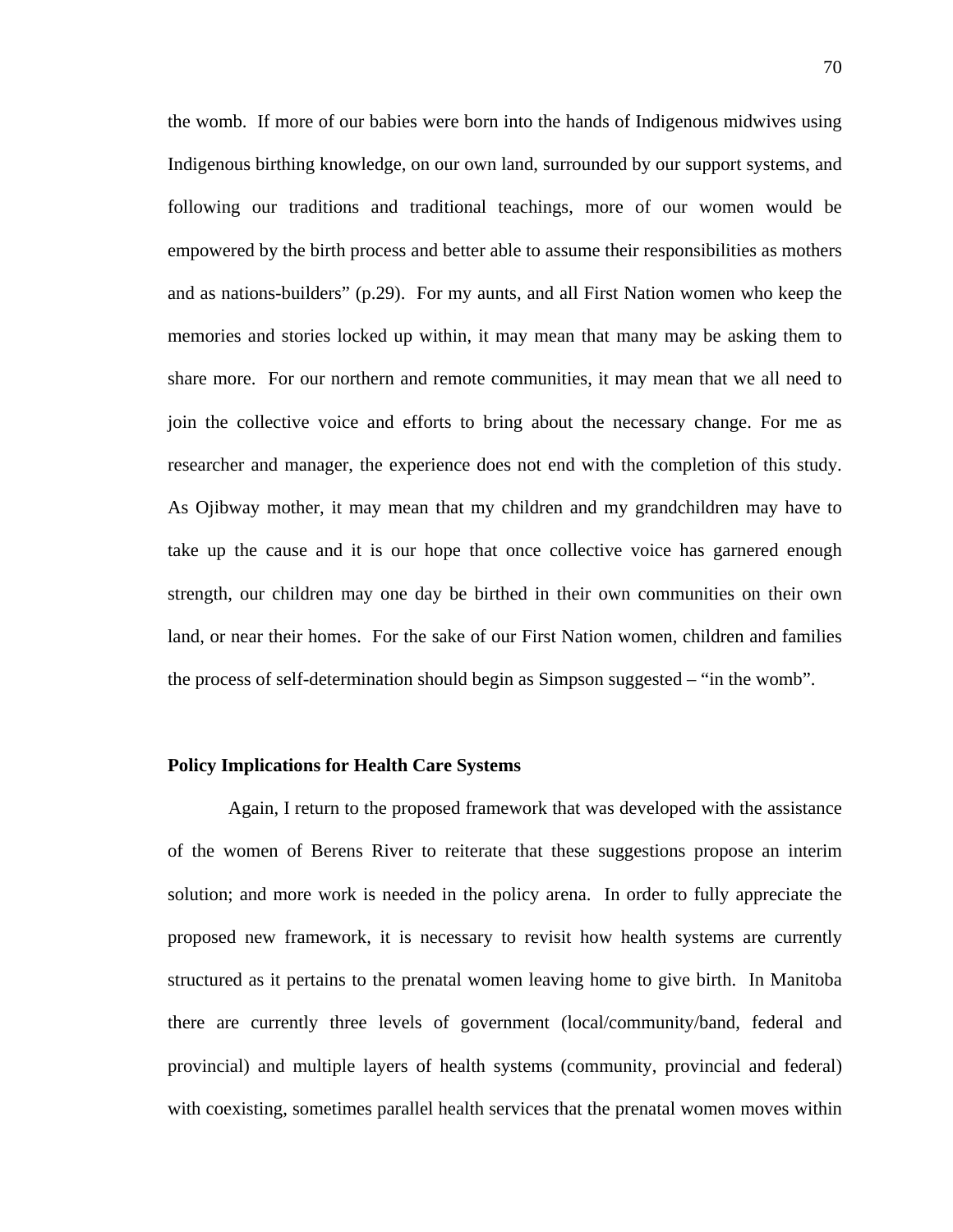but does not necessarily access during the course of her pregnancy. In Berens River, prenatal care and support is accessed at the band operated Chief Jacob Berens Nursing Station and delivered by advance practice Community Health Nurses or from visiting physicians. The Chief Jacob Berens Nursing Station derives its funding from Health Canada, and has adopted Health Canada's Clinical Practice Guidelines in Adult and Pediatric Care<sup>3</sup>. Among these clinical guidelines is the "confinement policy" that is essentially a policy of maternal evacuation at 36 or 38 weeks gestation or sooner. The decision of when to send the prenatal "out for confinement" rests on the nurse or physician in the community sometimes in consultation with an obstetrician or other specialist involved in her care. In my many years of experience in the north, and confirmed by the women of Berens River, they are never or are rarely consulted in this decision. Once the prenatal woman leaves Berens River she travels to Winnipeg and resides within the Winnipeg Regional Health Authority's jurisdiction until she is ready to return home with her baby. If her pregnancy is especially high risk, she may be admitted to the Winnipeg Antenatal Home care  $Program<sup>8</sup>$ . If the pregnancy is determined to be low risk, she may access prenatal care from an obstetrician affiliated with either of the two teaching hospitals in the City of Winnipeg. The prenatal women carry with her when she leaves the community her prenatal records that consist of her prenatal visits and any relevant laboratory results or they are faxed directly to her obstetrician. The usual means of communication between the hospital (WRHA), nursing station or obstetrician occurs via letter, discharge summary or sometimes telephone call, but often the paperwork is not received in a timely manner. There are no direct communication links between the Winnipeg Regional Health Authorities Population and Public Health Division and the Nursing Station.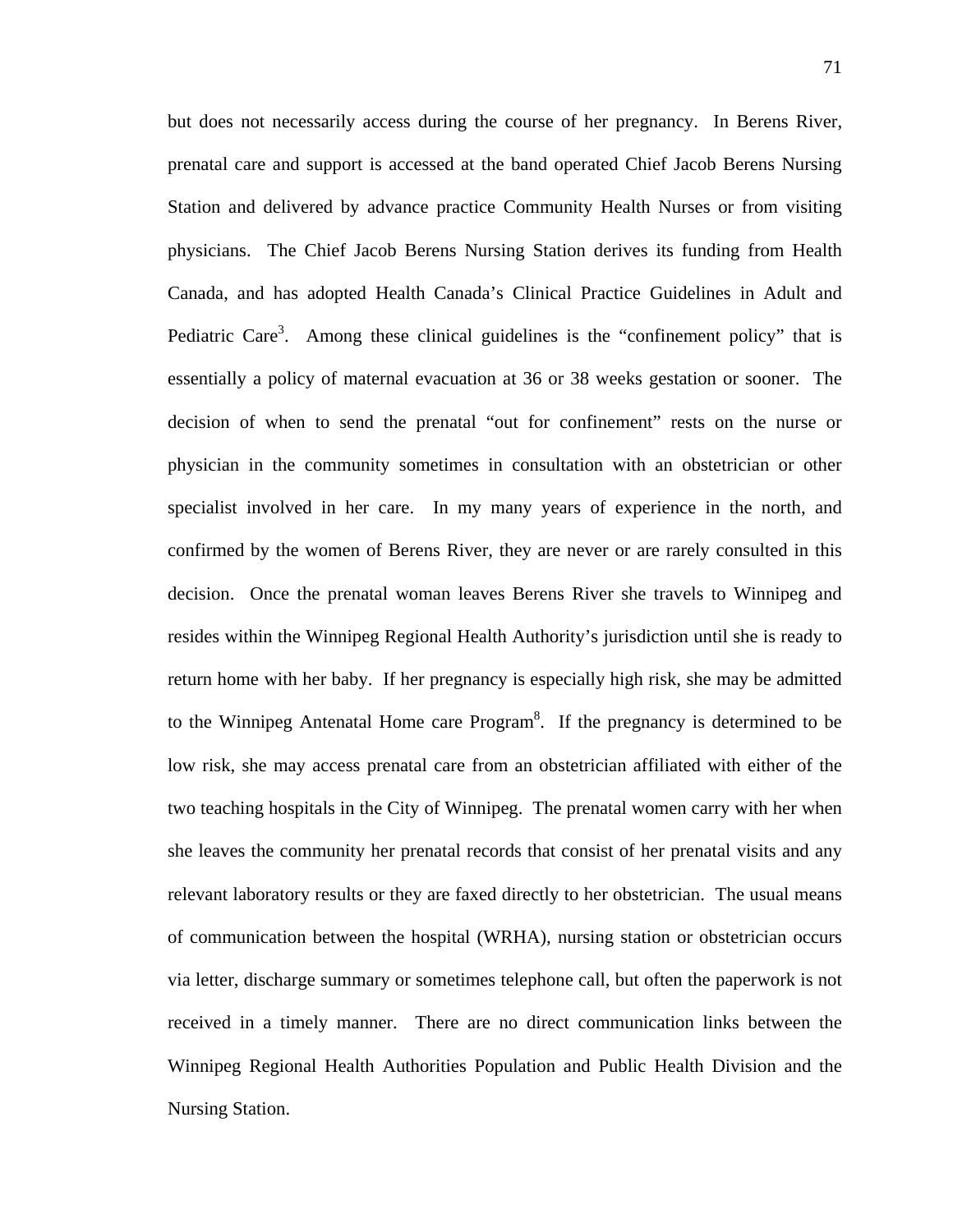As mentioned in the introduction of this thesis the history of health care on reserve has a long history that warrants its own chapter. What is important to understand for the purpose of this study is the role the federal government has in providing health services to registered Indians living on reserve. Since the introduction of universal health care in Canada, the federal government's role in the health system has primarily been regulatory, establishing national standards, administering transfer payments to the provinces, setting priorities/funding health research, public health including health surveillance and health promotion on a national scale and direct service provision to special groups of people. Among these special groups are members of the military and registered First Nations living on reserve. In some cases, through transfer agreement with individual bands and tribal organizations health services are administered and delivered by First Nations on reserve (Waldram, Herring & Young, 2006). As far as I am aware no such broad framework exists that sets out how federal, provincial or regional systems communicate, coordinate or collaborate on health service delivery to the First Nation resident who moves between or within systems, and definitely none exists for the prenatal women. I therefore propose the following framework for the improved childbirth care for First Nation women who must and will leave home for some time to come.

It must first be emphasized that First Nation, Métis and Inuit women have spoken for many years through researchers such as John O'Neil, Patricia Kaufert and others as well as in various Maternal Health forums that moving birthing close to home though the promotion of midwifery and in-community birthing has and still is, unequivocally, a top priority and the direction they would like to see for Maternal Child Health policy and programming. This stance was very clear in The Aboriginal Women and Girl's Health Roundtable hosted by The National Aboriginal Health Organization (NAHO) held in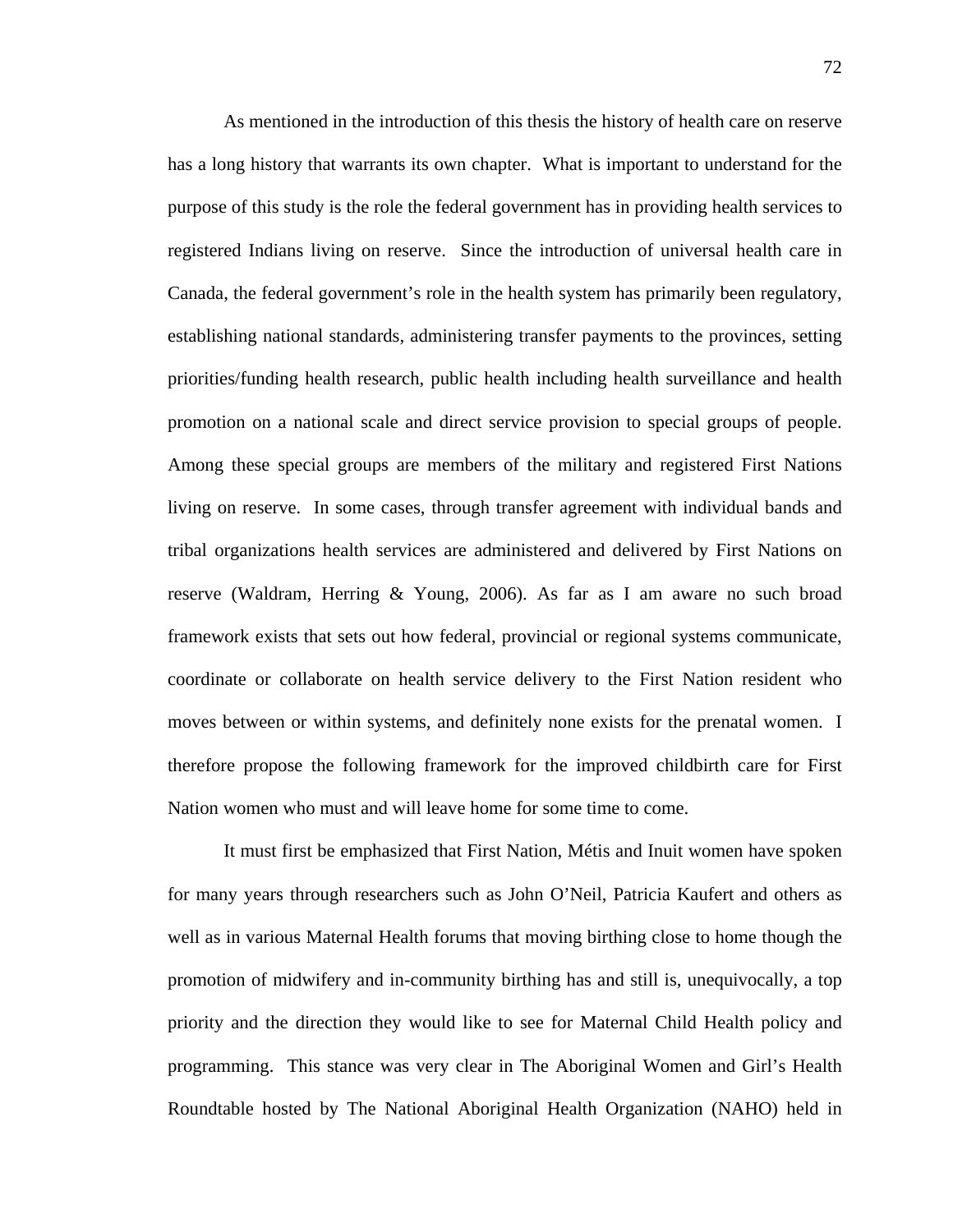April 2005 and the subsequent publication "Celebrating Birth" Aboriginal Midwifery in Canada (NAHO, 2008). This position was also supported by the women from Berens River, Manitoba who talked about their desire to deliver their babies at home. The reality is, however, that there is a great deal of work in both policy and education that needs to occur before every woman in Manitoba is to have a choice on where they deliver their babies and the type of care they receive. This model therefore proposes a short term policy solution only, and the work on moving birthing closer services closer must continue in the broader policy arena.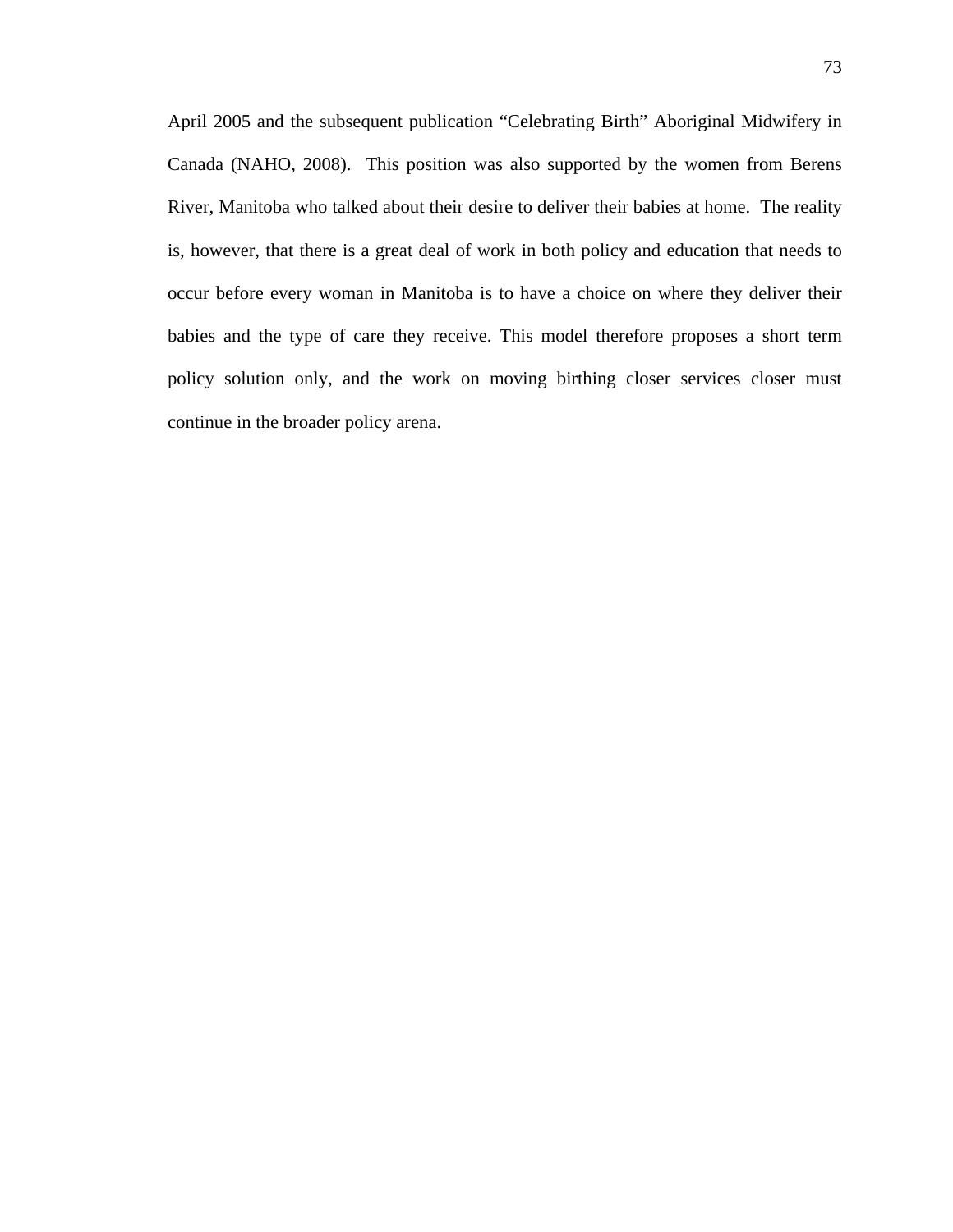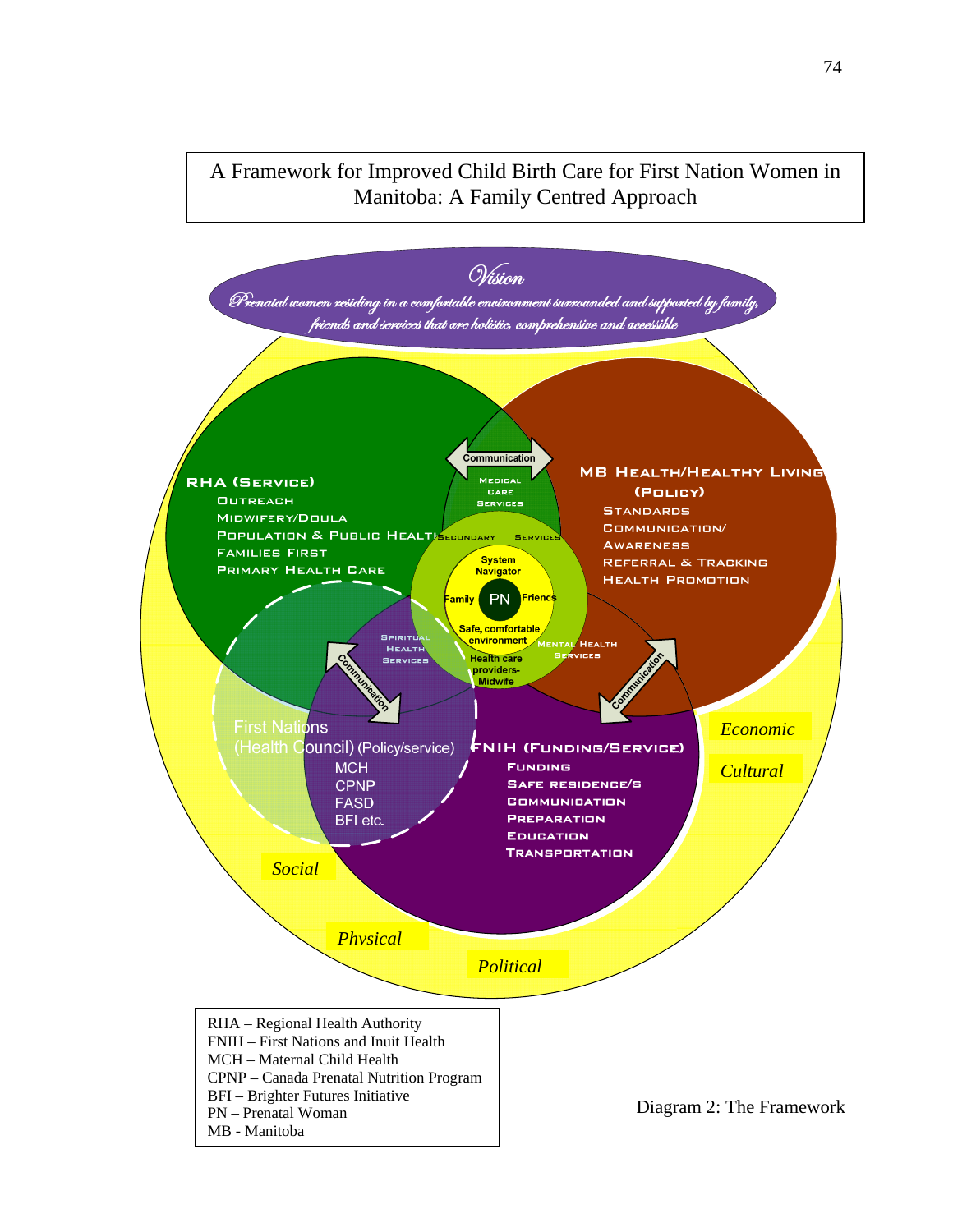## **The Framework: Brief Description**

The framework as proposed places the woman at the centre and intersection of all three existing health systems, federal, provincial and regional, and framed within her social, economic and cultural environments. Most support and services are not new, but the link connecting all three systems is new. This link will involve the development of a communication loop connecting all three systems, by way of a reverse referral process between the First Nation community and the Regional Health Authorities Central Registry Services. The referral process from central registries to public health units throughout Manitoba is already in place. When a woman is discharged from the hospital a referral is sent to the public health office based on her home postal code, but the reverse referral does not exist when she leaves the community. New human resources may be necessary to facilitate this communication in a role I have termed "System Navigator", connecting the prenatal women to all supports and services that could potentially be available to her. First Nations community health systems are connected by way of a dotted line, as these services are available to her while she resides in the community at this point in time. The shaded and dotted line also contains the proposed First Nations Health Council<sup>8</sup>, a First Nations governing health body, which is currently under development.

# **Communication Loop**

Each and every woman that delivers a baby in the Province of Manitoba receives a referral to the Public Health office in her community, or nearest public health office from the regional health authority central services where she delivered.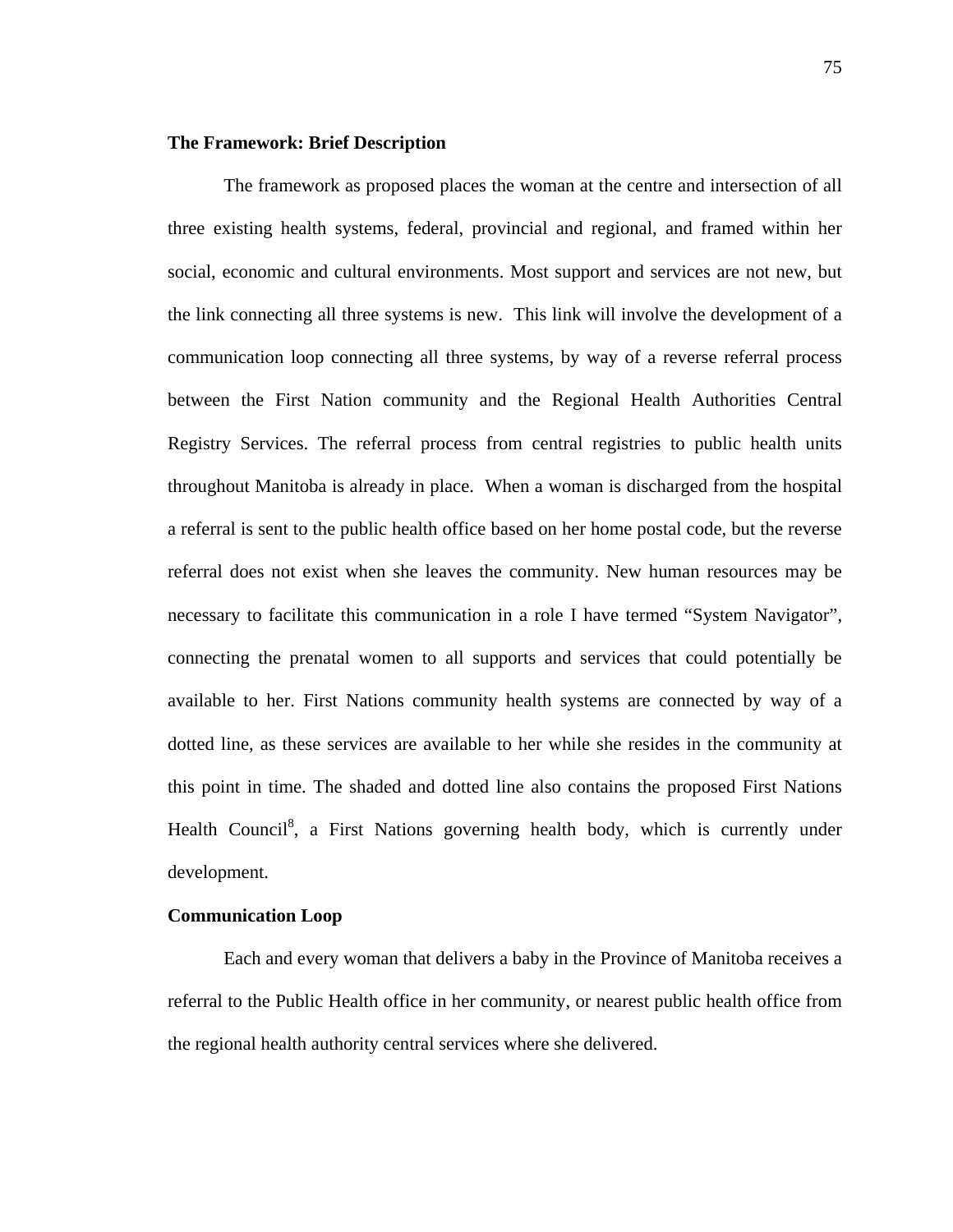The Prenatal Record used by physicians and nurses practicing in Nursing Stations already contains an Informed Consent that reads:

 "*I understand that providing information is necessary to assist the physician/midwife in planning care throughout pregnancy, childbirth and postpartum. My personal information will be kept private but may be shared with other professionals directly involved in my care except \_\_\_\_\_\_\_\_\_\_\_\_\_\_\_\_. This information, with all my identifiers removed may be used in health care research. I understand I can withdraw or revoke this consent at anytime in writing*" 4

The Prenatal Record will require some minor modification or the addition of another box or form that requires another interview with the woman at a later date in the pregnancy prior to confinement. This box could potentially include educational information to be checked off and cover such topics as: plans for baby, child care for children staying behind, clothing and items to take for mom and baby, and a space for the address and phone number of where she can be contacted in the city. This information would be vital for the "System Navigator" to be able to locate her in the urban center. This particular form and information would travel to Central Registry in the WRHA via fax or e-mail shortly after the interview in and around the time she leaves the community and the referral then sent on to the System Navigator.

## **System Navigator**

 I have named this particular role a System Navigator for lack of a better word, but essentially will assist the prenatal woman in connecting to support and services while she is away from home. This individual or individuals could potentially function as the connection between the community and the prenatal woman in the urban environment. This person would potentially receive the referral and initiate contact with the woman. This support would essentially act as an outreach and connect the women to existing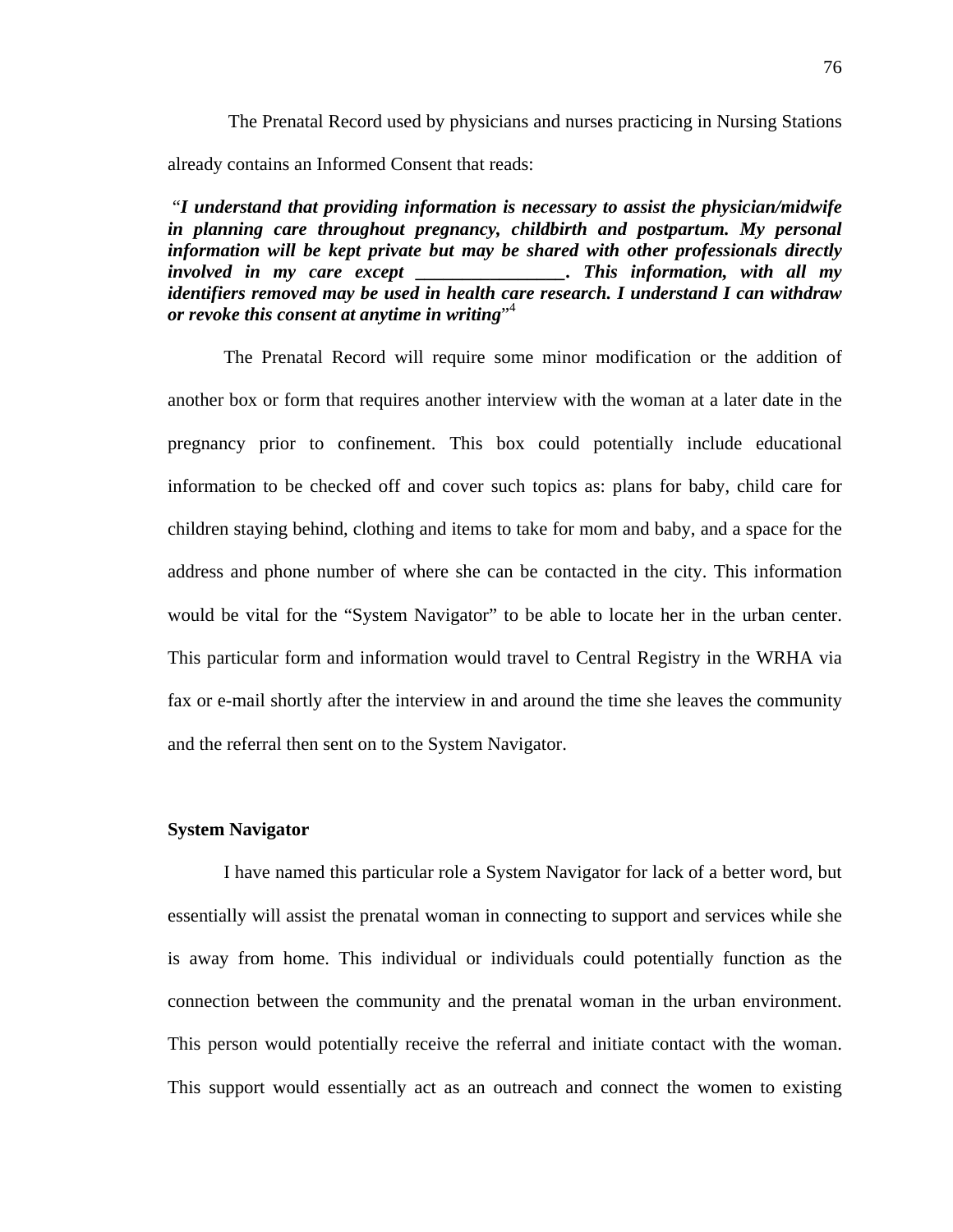support and services. The existing services could potentially include midwifes, prenatal classes, lactation consultants, exercise classes and doula services. This role could potentially be expanded to include coordination and bringing the woman together for group care and education.

#### **Prenatal only Boarding Home**

Until such time there is universal coverage of midwifery and birthing in every community in Manitoba, prenatal women who have to leave home to give birth could benefit from a safe place where they can stay with other prenatal women. The women in this study voiced that this facility should be family centered, comfortable and accommodating to spouses and families. Currently there are several boarding homes in the City of Winnipeg and no scan has been conducted in other regions. A prenatal only boarding home will remove the fears of being vulnerable to communicable diseases and foster informal networks of support between prenatal woman, and provide a space for education, support and cultural activities that could potentially come to them. The women had indicated that this space should be near one of the hospitals where most of the deliveries take place, or could be co-located near the birthing centre planned for the City of Winnipeg. The women were very clear that this place is necessary to address their physical, emotional and spiritual needs.

## **The Escort Policy**

The escort policy of the Non-insured Health Benefits of Health Canada must be reviewed. The woman have voiced through many forums that the effects of the evacuation policy in combination with the escort policy has detrimental and compounding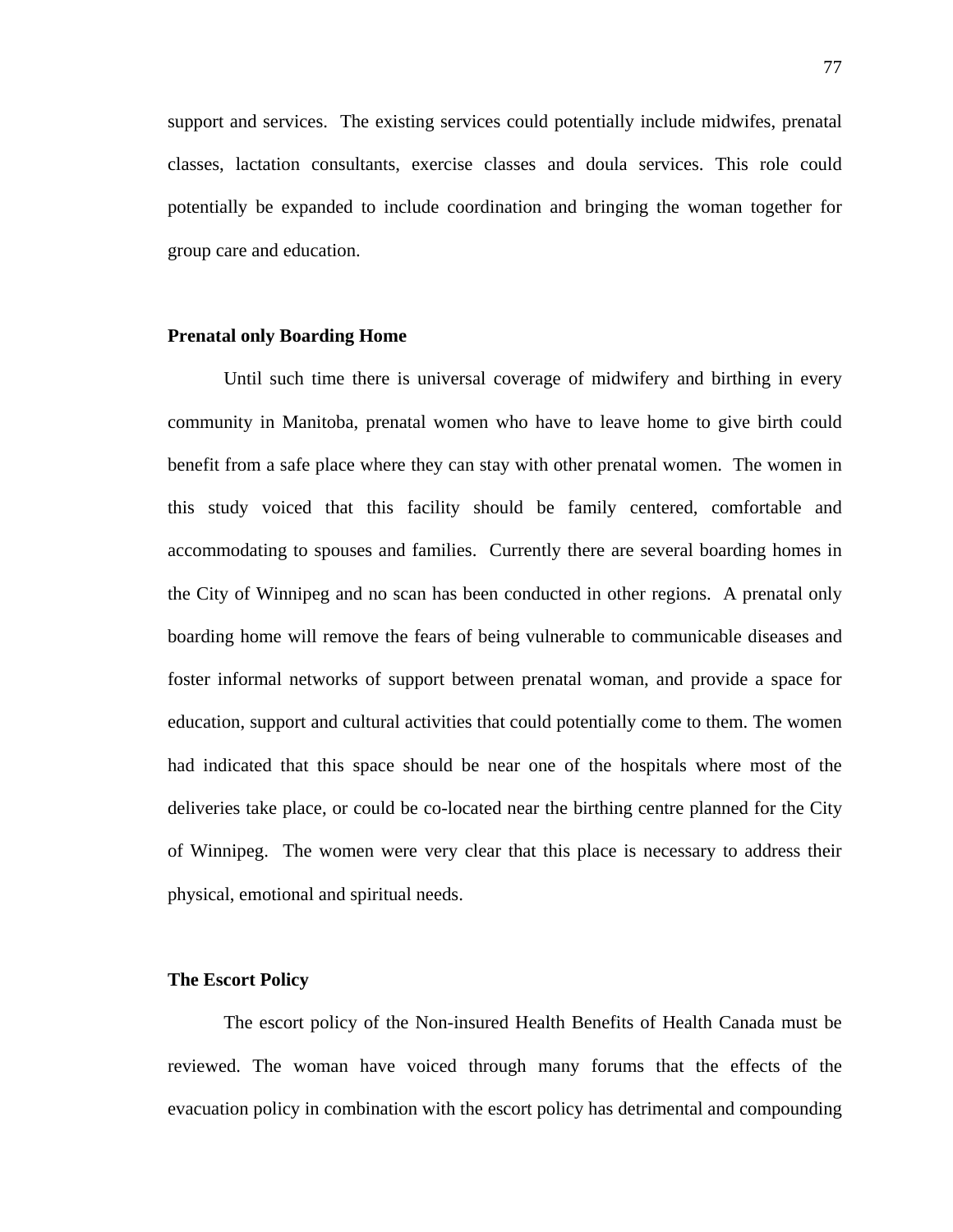effects on their health and well-being in addition to overall family functioning. We have heard how critical that the significant other and support person share in bonding experience that occurs in childbirth. Uniting the family in this critical life event would address one of the Royal Commission on Aboriginal Peoples recommendations of rebuilding the fractured family that it attributed to residential school and child welfare system policies, (Canada & RCAP, 1996). The case has been argued that the Evacuation policy and escort policy continues to impinge this healing process.

## **The Effort**

Many of the ideas that surfaced had implications beyond the community. It involves both federal and provincial Health Care Systems and a coordinated effort by all to address the well-being of the women and families from a holistic perspective, which considers her physical, mental, spiritual and most importantly, her emotional needs. Many of the concerns they raised about the care that they received (or did not receive) while away from home resulted from the women crossing multiple lines of jurisdiction: regional, provincial and federal. Federal responsibility for the prenatal women must extend beyond just providing transportation once she has left the community and must consider the consequences of leaving her emotional system of support behind. I have argued that the evacuation policy serves to perpetuate "assimilationist" policies, a policy also motivated and supported by the government for financial reasons. What is significant about this study is that we have heard from the women what it has cost them, both emotionally and physically and at what cost it has been to their families. Provincial and regional authorities must recognize that the women who have left their communities, already isolated and marginalized for generations are also their responsibility. It is not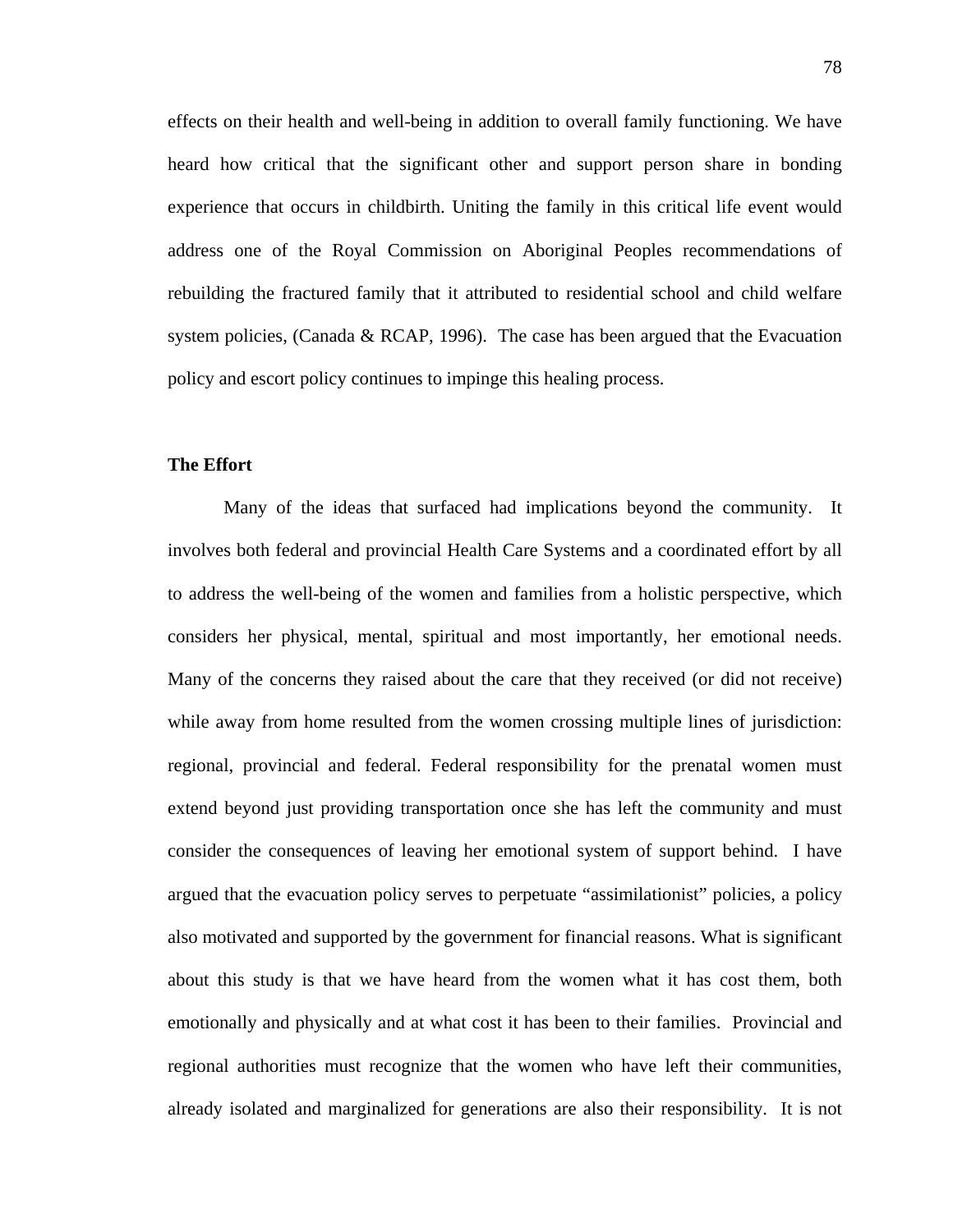enough to say, yes it is our policy to reach these women – some actual effort and resources must be committed to doing so. Addressing the needs of the First Nation women who still must leave home to give birth will require the cooperation of multiple levels of government, multiple health systems and a new spirit of cooperation between the individual, community and the macroeconomic, political and cultural systems she lives in.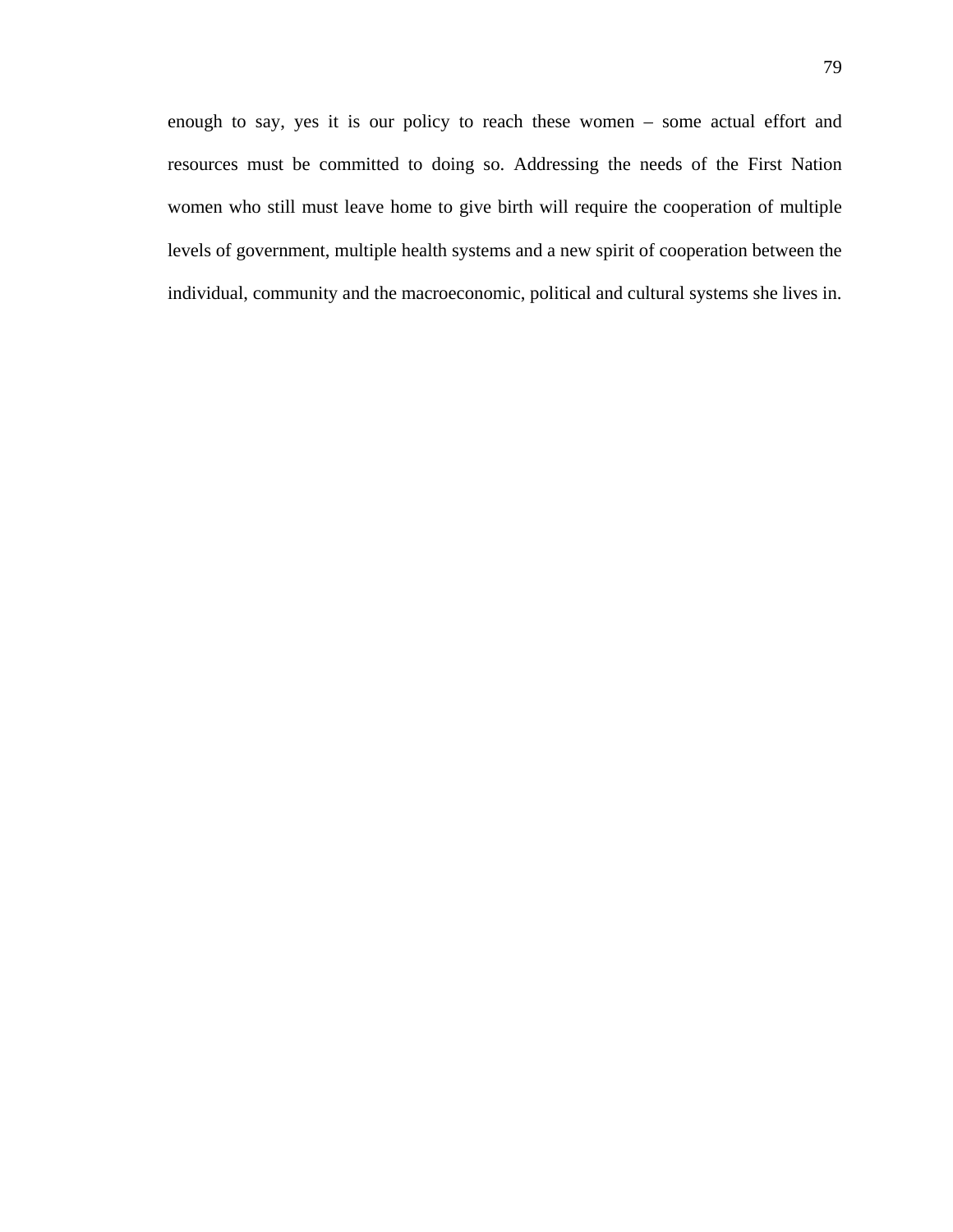### **Chapter Five: Conclusion**

 The existing system of childbirth care and support for the prenatal women from Berens River has been described in great detail by the women of Berens River augmented by what I experienced and learned in my role as Community Health Nurse and Manager of Maternal Child Health Program**.** Their words, as well as written and unwritten policies have been described in this paper in detail in the multiple environments and at multiple levels that they exist. This system involves family, friends, health care providers, elders and community while she resides in Berens River. This support essentially stops at the door when she leaves the community, and the support system is left behind. Once the woman goes "out for confinement", the support provided by FNIHB amounts to transportation and lodgings as she now resides in the Winnipeg Regional Health Authority's jurisdiction (unless she is experiencing complications and enters the "antenatal" program). Theoretically, she should be able to access prenatal support while she is in Winnipeg, but as the women have indicated they encounter many barriers, such as transportation, safety, lack of information about where to obtain the services and lack of communication between provincial and federal health systems. The prenatal women do obtain prenatal care, and access specialized health services, which are covered by provincial health services. The voices of the women of Berens River have been brought together to proposed a new framework to support child birthing services within and external to their community. Their vision involves additional support at all levels of the prenatal women's environment and ultimately a return of birth to the community and a return to traditional teachings. Their ideas involve both short term, immediate and long term solutions. The two broad objectives of this project has been accomplished: to give a voice to the women in Berens River to speak about their experiences in childbirth and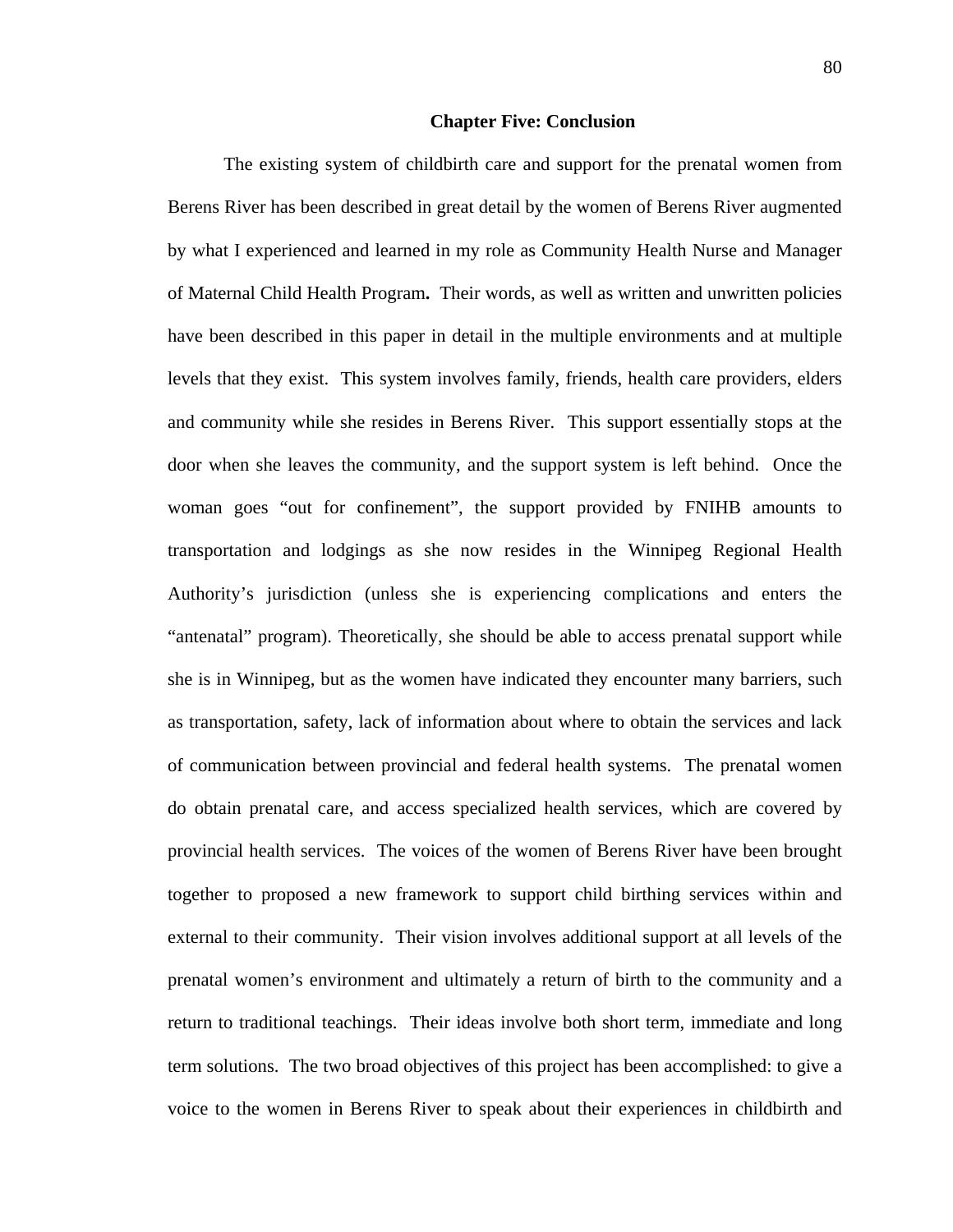give them an opportunity to influence policy decisions at all levels of service delivery. This project has also the potential to inform service delivery planning for Maternal and Child Health Care. All of the information collected have been synthesized and a new vision for a system of childbirth health care for First Nation women has been proposed that acknowledges the voice of the women, respects the cultural beliefs and practices of the community and the ultimate goal of reclaiming birth. This framework proposes multiple level solutions and cooperation across jurisdictions. These findings may also be used to inform service provision for maternal and child health care for First Nation and women in remote communities. The interviews have engaged women and families in a dialogue that was intended to generate awareness of social and political forces that have had a negative impact on the women in Berens River and other First Nations communities. It also allowed an opportunity for the "sufferer" to challenge the hegemony of these health care systems and contribute actively to the development of a new framework of childbirth care and support that involves multiple levels of effort and policy action. I have proposed a new framework whose centrality is the First Nation woman and her family, connected to all levels of her environment and health systems through the practice of midwifery and doula support and proposed a communication process that is not affected by the "stop at the door policy". This framework does not propose to disrupt the level of support that is working well in the community, or to propose any radical change to borrowed and internalized beliefs about a "medicalized" birth, but to begin a gradual process of re-education, improving communication, introducing a new level of support and improved services in the City of Winnipeg, all the while recognizing that the ultimate aim is to have babies in their own community. I have represented this framework in a graphic format, shaped by the feedback of the women of Berens River and attempt to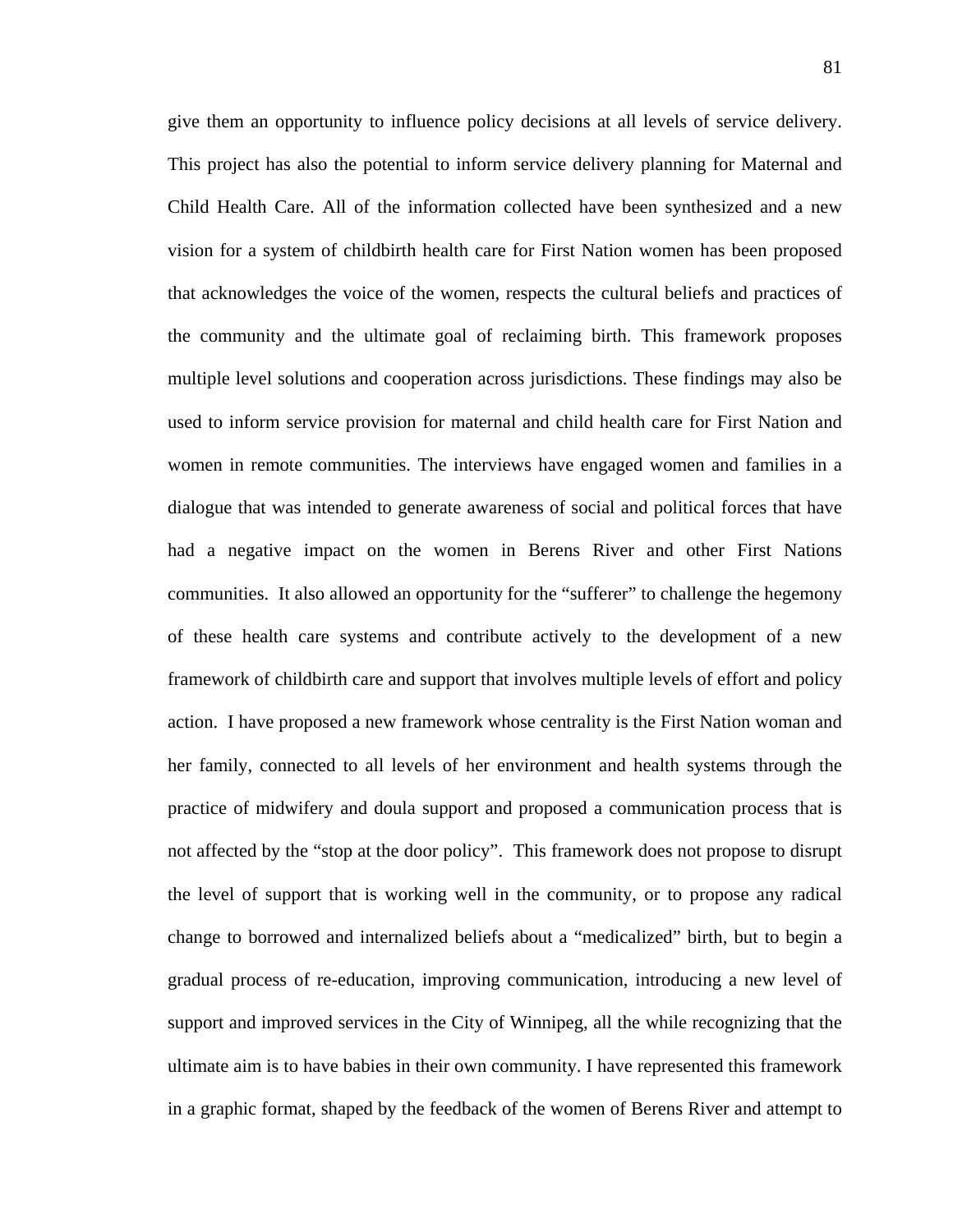explain how each system and level may be connected and improved. This framework lends itself well to policy and discussion forums.

Overall, one of the goals has been achieved: to have rich data based on the experiences of real people, and obtain their insight on how the system of services can be improved from their perspective - rather than creating solutions from a top down approach typically employed by government. It is also an opportunity for policy makers to take pride in the fact that their decisions are based on information obtained directly from the people it affects the most.

Ultimately, this research has the potential to build a model of childbirth health care that leverages existing services and realities and could potentially result in supports and services that address a huge gap of services and inequity of care. It was based on an ecological framework that considers all levels and interactions within the First Nations woman's environment and most importantly, based on the input from women who live in an isolated community and are evacuated for child birth. This process may also prove to empower women in this community and decision makers to initiate the necessary change under their control. For the possible solutions to the gap in services experienced by women who move away from home to deliver their babies, the First Nation women have been given a voice. It is hoped this work not only acknowledges the voice of the First Nation prenatal women, but of all individuals who are intimately and indirectly connected to them.

Miigwech!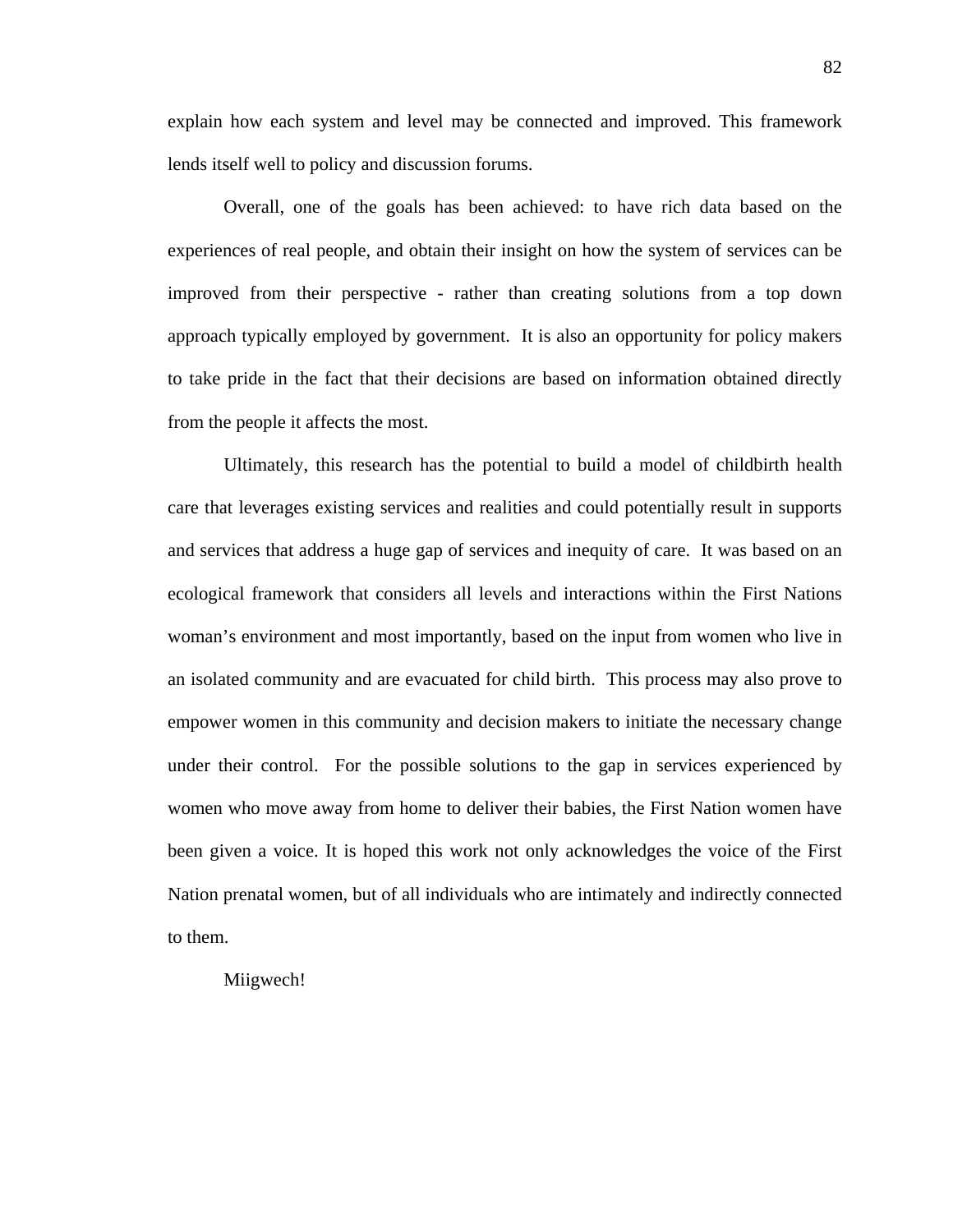#### **Notes**

- 1. This estimate is based on the 1465 births reported by FNIH for First Nations women living on reserve in 2007 and Regional Health Survey that indicated that 76 percent women reported that they had to leave the community for childbirth. Several attempt to obtain information from Health Canada First Nation and Inuit Health resulted in an email from the Health Surveillance Division that indicated that information is not captured.
- 2. Women with high risk pregnancies from First Nation communities may enter the Winnipeg Regional Health Authority Antenatal Home Care Program. They are visited in the homes by skilled antenatal nurses in the WRHA area. Women from the north may be admitted into the Antenatal program if their condition can be managed in the home, but must remain in the WRHA area.
- 3. First Nation and Inuit Health Branch, Clinical Practice Guidelines for Adults. Clinical Practice Guidelines developed by Health Canada and panel of experts that outlines scope of duties for Community Health Nurses who work in Nursing Stations in an expanded role. They include Assessment, planning and interventions for common medical conditions and recommendations for care.
- 4. Manitoba Prenatal Record, endorsed by the College of Physicians and Surgeons is a documentation and legal record for all prenatal clients in Manitoba. The record is utilized by Community Health Nurses working in First Nation Communities who provide prenatal care as well.
- 5. Manitoba Health physician and insured services at http://www.gov.mb.ca/ health/mhsip/index.html#eligible. Information on Healthy Child Manitoba found also at www.gov.mb.ca/healthychild
- 6. A blue instruction card is included in the documentation that the person who leaves their community carries to access services in another regional health authority. The blue card includes a number to call to obtain assistance for transportation to and from appointments, guidelines about when to be ready and some broad instructions about preparing for medical appointments and tests.
- 7. I toured two boarding homes in Winnipeg; one in particular shared with me some of the policies in regard to meal times, hourly room check's etc.
- 8. Assembly of Manitoba Chiefs received a resolution from Chiefs in Assembly in August 2009 to move forward with First Nations Health Council, and in process of creating a strategic plan for implementation of an agreement to take control over health services for First Nations in Manitoba.
- 9. For AMC Position papers visit. www.mantibachiefs.com and Assembly of First Nations visit www.afn.ca.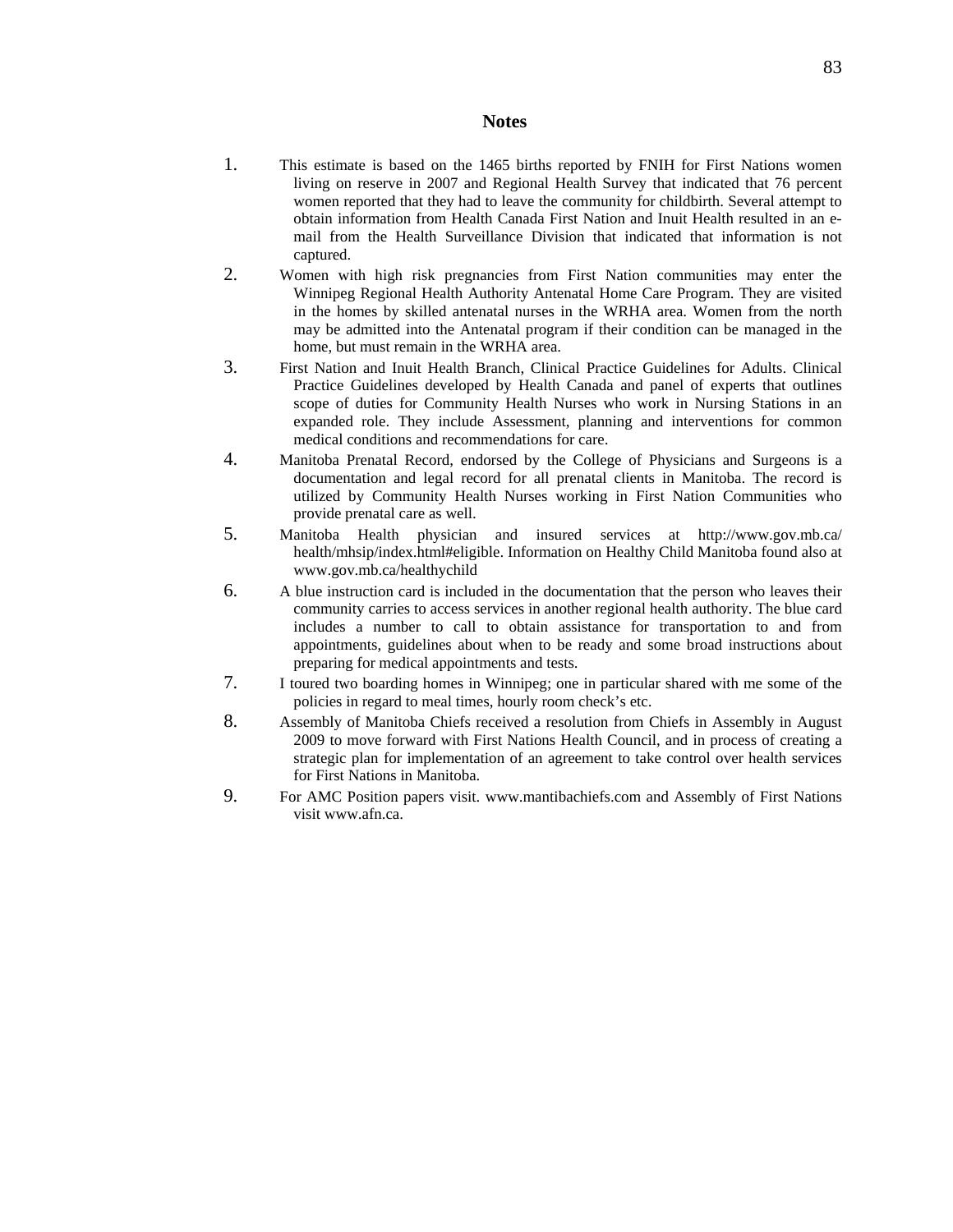#### **Reference List**

- Assembly of First Nations. (2008, January 28). *AFN National Chief says booming population of First Nations people requires urgent Government action and immediate new investments* [Press release]. Retrieved November 2009, from http://www.afn.ca/article.asp?id=3993.
- Assembly of First Nations. (2009). *A Royal commission on Aboriginal people at 10 years: A report card*. Retrieved November 2009, from http://www.afn.ca/cmslib/general/afn\_rcap.pdf.
- Assembly of Manitoba Chiefs. (1997). *Review of the First Nations health crisis in Manitoba*. Unpublished report.
- Baer, H., Singer, M. & Susser, I. (1997). (Eds) Chapter 2 theoretical perspectives in medical anthropology *Medical Anthropology and the world system: a critical perspective*. Connecticut: Bergin & Garvey. (pp. 20-36).
- Baldwin, L. M, Grossman, D, Casey, S, & Hollow, W. (2002). Perinatal and infant health among rural and urban Alaskan Indians/Alaska Natives. *American Journal of Public Health*, *92*(9), 1497.
- Barclay, L., Andre, C., & Glover P. (1989). Women's business: the challenge of childbirth. *Midwifery, 5*, 122-133.

Berens, D., Berens River band member, (Personal communication, June 8, 2009).

Bowlby, J. (1988). *A Secure base: parent–child attachment and healthy human development.* New York: Basic Books.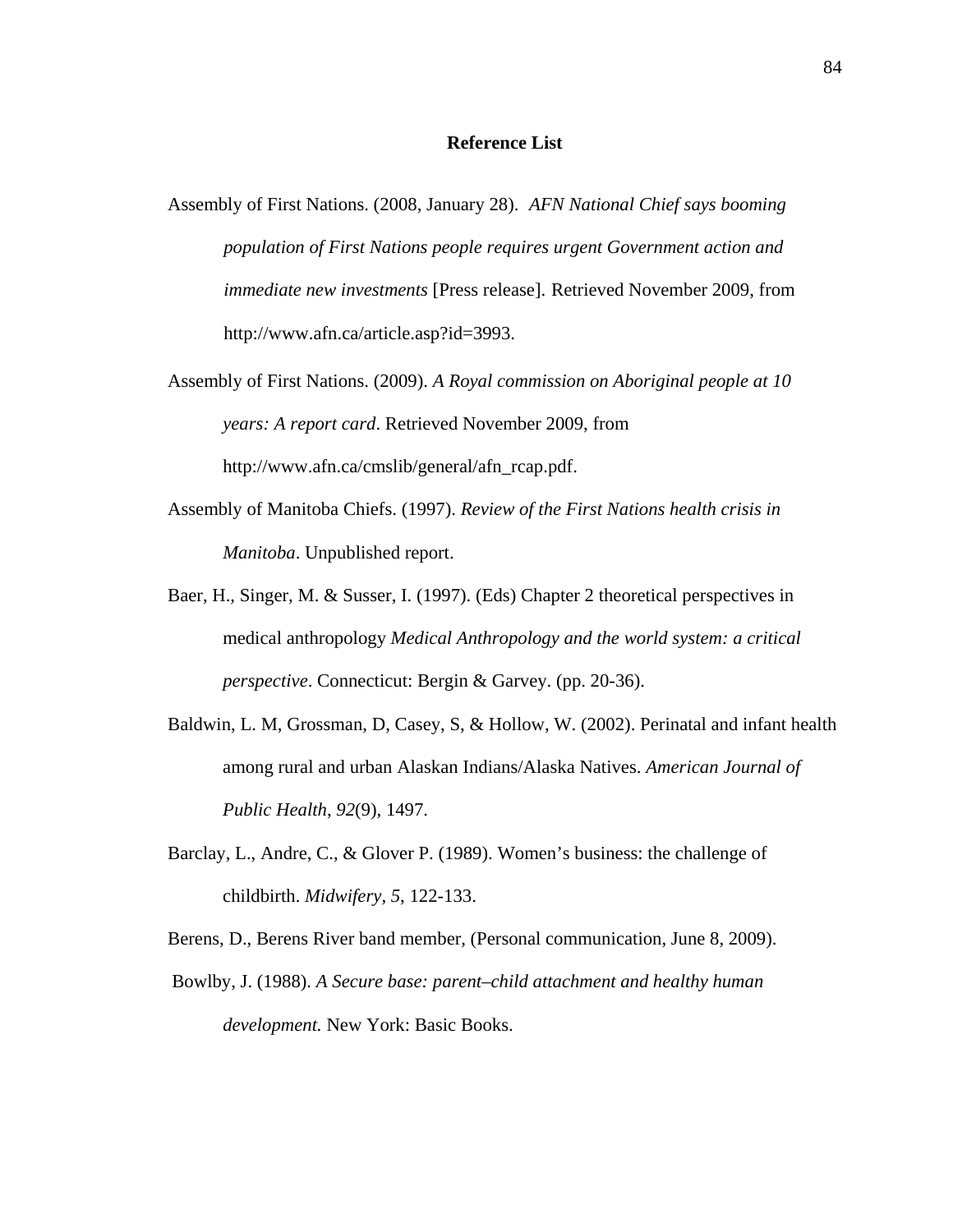- Bronfenbrenner, U., & Evans, G. (2000). Developmental science in the 21 century: emerging questions, theoretical models, research designs and empirical findings. [Supplemental] *Social Development*, *9*(1), 115-125.
- Browne, A.J., & Smye, V. (2002). A post-colonial analysis of healthcare discourses addressing aboriginal women. *Nurse Researcher, 9*(3), 28-41.

Campbell, M. (1998). Use of institutional ethnography and experience as data. *Qualitative Sociology*, *21*(1). 55-73.

- Canada & the Commission on Aboriginal Peoples (1996). *Gathering Strength Volume 3 of the Report on the Royal Commission on Aboriginal Peoples. Ottawa: Canadian Government Publishing.*
- Carroll, D., & Benoit, C. (2001). Aboriginal midwifery in Canada: blending traditional and modern forms. *Canadian Women's Health Network*, *4*(3) Retrieved from http://www.cwhn.ca/node/39589.
- Chamberlain, M., & Barclay, K. (2000). Psychosocial costs of transferring indigenous women from their community for birth. *Midwifery, 16*(2), 116-122.
- Couchie, C., & Sanderson, S. (2007). A report on best practices in returning birth to rural and remote aboriginal communities. [SOGC Report]. *Journal of Obstetrics and Gynaecology Canada. 29*(3). 250-254.
- Dowswell, T. & Hewison, J. (1994). Ultrasound examinations in pregnancy; some suggestions for debate. *Midwifery, 10*(4).
- Edouard, L. (1991). Pregnancy Outcome among native Indians in Saskatchewan. *Canadian Medical Association Journal, 144*(12). 1623-1625.
- Elias, B., LaPlante, J. & AMC Health Information and Governance Committee. (2005). *The Manitoba First Nations Regional Health Survey (RHS) Report (2002/2003)*.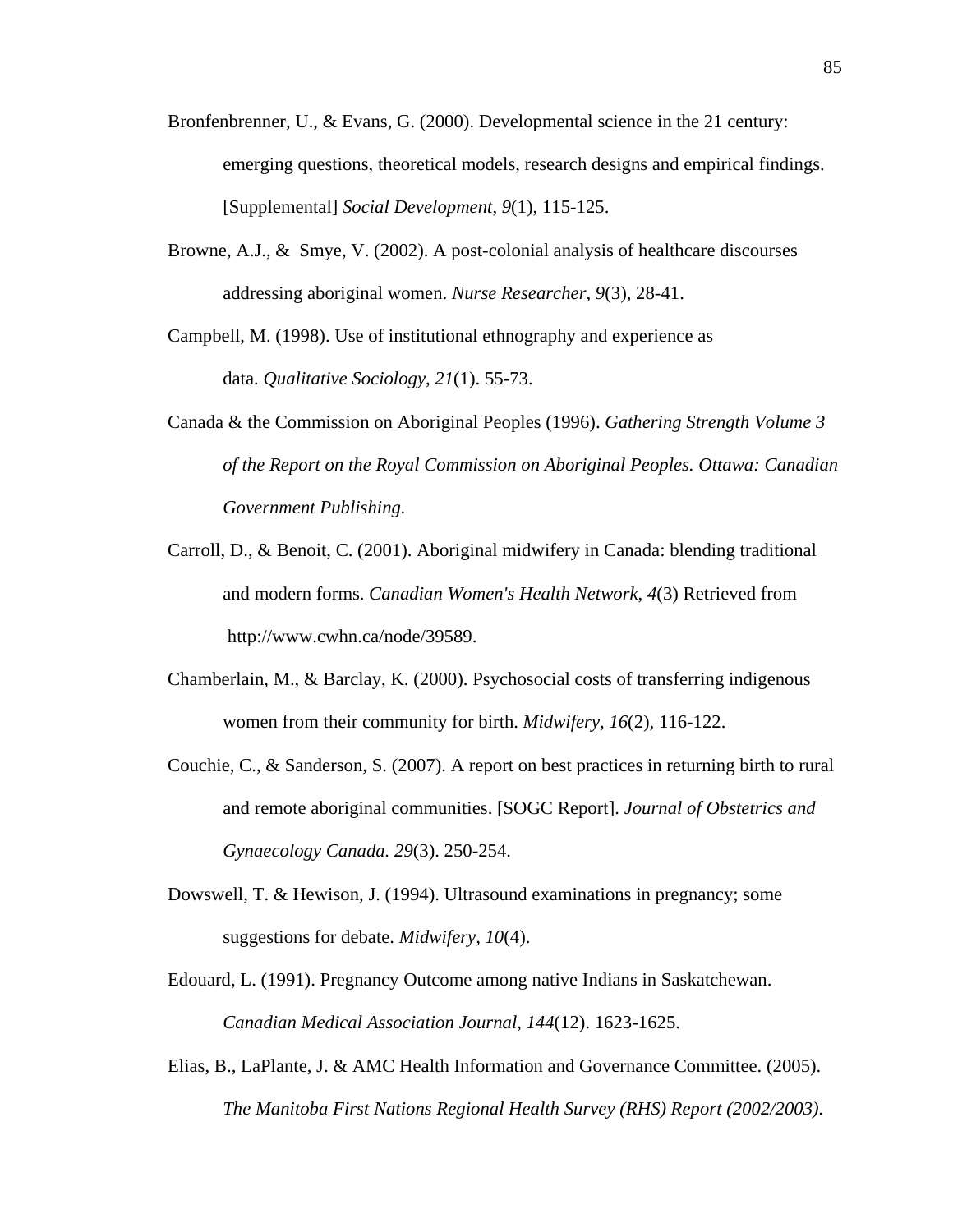Manitoba First Nations Centre for Aboriginal Health Research. Winnipeg: University of Manitoba.

- Ellis, D. (personal communication, March 25, 2008).
- Englehardt, H.T. (1974). Explanatory models in medicine. *Texas Reports on Biology & Medicine, 32*(1). 225-239.

Eni, R. (2006) *An Articulation of the Standpoint of Peer Support Workers to Inform Childbearing Program Supports in Manitoba First Nation Communities: Institutional Ethnography as De-Colonizing Methodology* (Doctoral dissertation). Winnipeg: University of Manitoba.

Gillman, M. W., Rifas-Shiman, S.L., Camargo, C. A. Jr., Berkey, C.S., Frazier, A.L., Rockett, H.R. et. al. (2001). Risk of overweight among adolescents who were breastfed as infants. *The Journal of the American Medical Association, 285*(19).

Girard. D. (personal communication, April 24, 2008).

Gold, S., O'Neil, J. & Van Wagner, V. (2007). The community as provider: collaboration and community ownership in northern maternity care. *Canadian Journal of Midwifery Research and Practice 6*(2). 5-17.

Green, J. (2007). *Mixed Methods in Social Inquiry*. San Francisco: Jossey-Bass.

- Hanson, L. A. (1998) Breastfeeding provides passive and likely long-lasting active immunity. *Annals of Allergy, Asthma & Immunology, 81*(6). 523-37.
- Heaman, M., Green, C., Newburn-Cook, C., Elliot, L. & Helewa, M. (2007). Social Inequalities in use of prenatal care in Manitoba. *Journal of Obstetrics and Gynecology Canada, 29*(10). 806-816.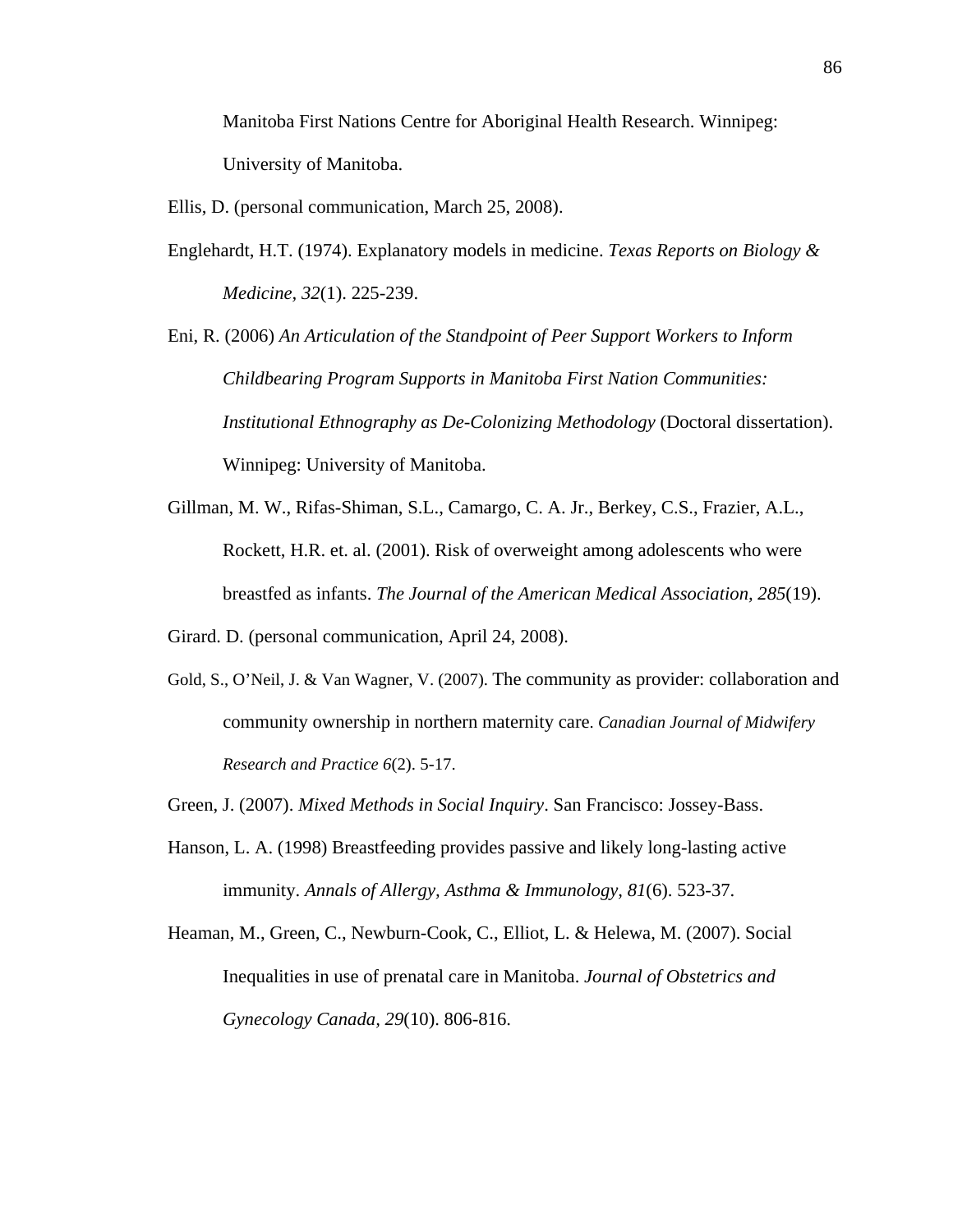- Heaman, M., Gupton, A. & Moffatt, M. (2005). Prevalence and predictors of inadequate prenatal care: a comparison of aboriginal and non-aboriginal women in Manitoba. 27(3). *Journal of Obstetrics and Gynecology Canada, 27*(3). 237-246.
- Hediger, M.L., Overpeck, M.D., Kuczmarski, R.J., & Ruan, W.J. (2001) Association between infant breastfeeding and overweight in young children. *Journal of the American Medical Association, 285*(19). 2453-60.
- Hiebert S. (2001). The utilization of antenatal services in remote Manitoba First Nations communities. *International Journal of Circumpolar Health, 60*(1). 64-71.
- Higginbottom, G. (2004) Sampling issues in qualitative research. *Nurse Researcher* 12(1). 7-19.
- Houde, S., Qinuajuak, J. & Eppo, B. (2004). The outcome of perinatal care in Inukjuak, Nunavik, Canada 1998-2002. [Supplement] *International Journal of Circumpolar Health*, *63.* 239-241.
- Ip, S., Chung, M., Raman G., Chew P., Magula N., DeVine, D., Trikalinos, T. & Lau, J. (2007). *Breastfeeding and Maternal and Infant Health Outcomes in Developed Countries. Evidence Report/Technology Assessment No. 153* (Prepared by Tufts-New England Medical Center Evidence-based Practice Center). AHRQ Publication No. 07-E007. Rockville, MD: Agency for Healthcare Research and Quality. Retrieved on March, 2009 from

http://www.ahrq.gov/downloads/pub/evidence/pdf/brfout/brfout.pdf.

- Jasen, P. (1997). Race, culture and the colonization of childbirth in northern Canada. *Social History of Medicine, 10*(3). 383-400.
- Kaufert, P. & O'Neil, J. (1990). Cooptation and control: The reconstruction of Inuit birth. *Medical Anthropology Quarterly 4*(4). 42-44.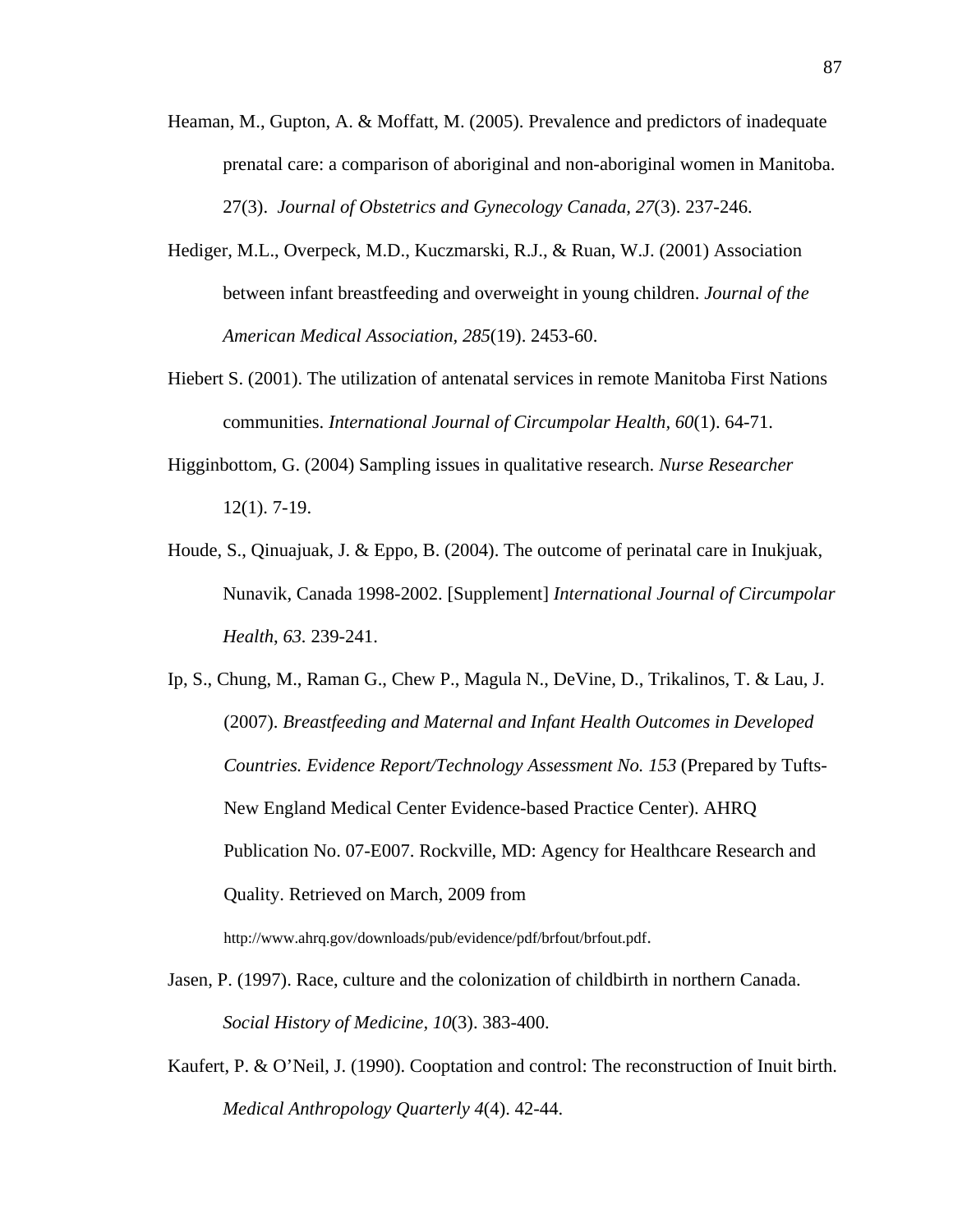- Klaus, M., & Kennell, J. (1983). Parent to infant bonding: setting the record straight. *The Journal of Pediatrics, 102*(4). 575-576.
- Kleinman, A. (1978). Concepts and a model for the comparison of medical systems as cultural systems. *Social Science and Medicine, 12.* 85-93.
- Kleinman, A. (Ed.). (1988). The meaning of symptoms and disorders. In *The Illness Narratives: Suffering, Healing and the Human Condition*. US: Basic Books.
- Kleinman, A., Eisenberg, M.D., & Good, B. (1978). Culture, illness and cure: clinical lessons from anthropologic and cross-cultural research. *Annals of Internal Medicine*, *88*(4). 251-258.
- Manitoba Maternal and Child Healthcare Task Force. (2008). *Manitoba maternal and child healthcare task force (MACHS) advise to the Minister of Health.* Retrieved December, 2008 from www.gov.mb.ca/health/phc.machs.pdf.
- Martens, P. (2002). Increasing breastfeeding initiation and duration at a community level: an evaluation of Sagkeeng First Nation's community health nurse and peer counselor programs. *Journal of Human Lactation*, *18*(3). 236-246.
- Martens P.J., Bond, R., Jebamani, L., Burchill, C., Roos, N.P., Derksen, S., et al. (2002).*The Health and Health Care Use of Registered First Nations People Living in Manitoba: A Population-Based Study.* Winnipeg: Manitoba Centre for Health Policy, University of Manitoba.
- Mustard, C., Roos, N. (1994). The relationship of prenatal care and pregnancy complications to birthweight in Winnipeg, Canada. *American Journal of Public Health, 84*(9). 1450-1457.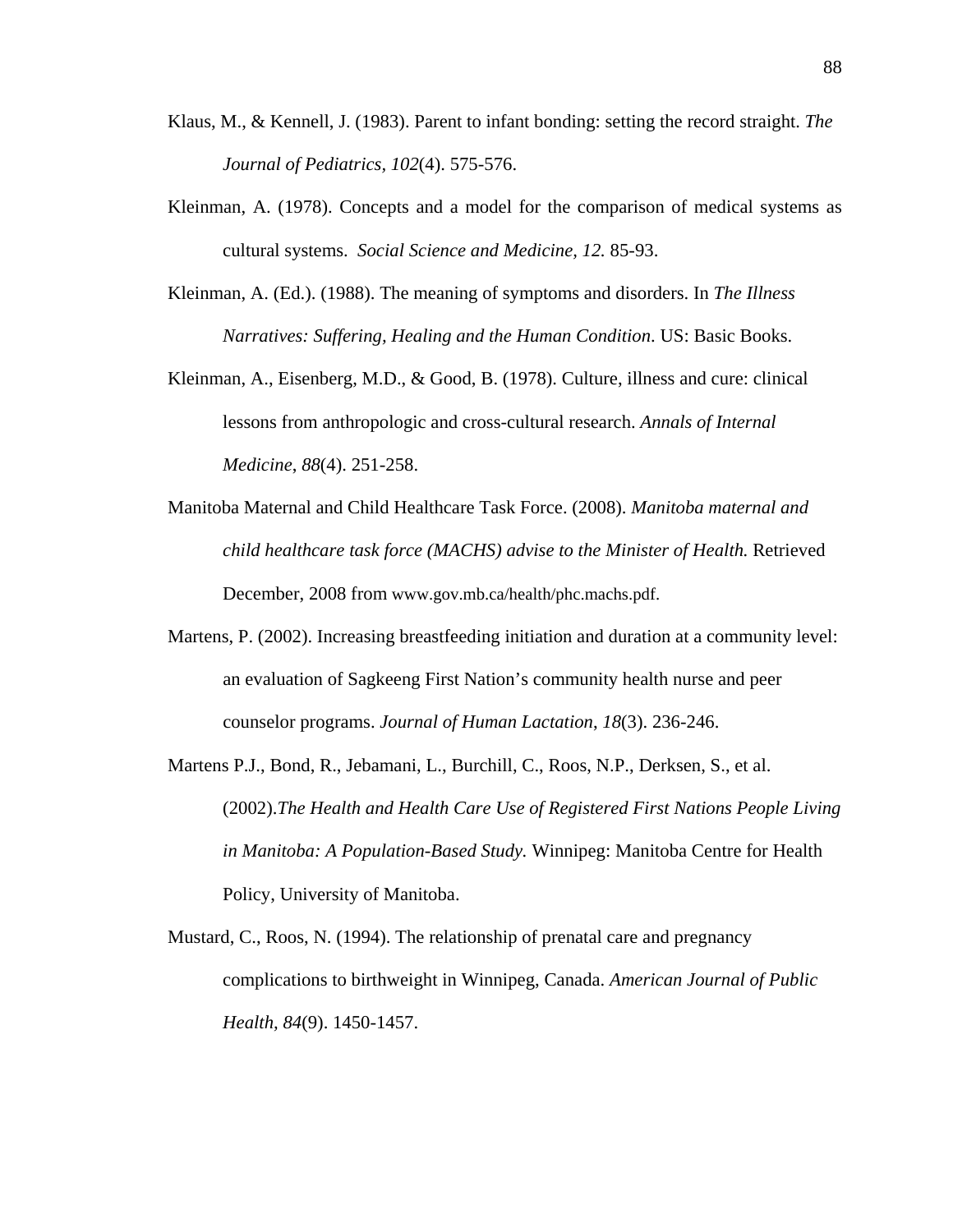- Mykhalovskiy, E. & McCoy, L. (2002). Troubling ruling discourses of health: using institutional ethnography in community-based research. *Critical Public Health 12(*1). 17-38.
- National Aboriginal Health Organization (NAHO). (2008). *Celebrating Birth Aboriginal Midwifery in Canada*. Ottawa: NAHO.
- O'Neil, J., Lemchuk-Favel, L., Allard, Y., Postl, B. (1999). Community healing and aboriginal self-government in Canada: Is the circle closing? In J.H. Hylton, (ed) *Aboriginal Self-Government in Canada* (pp 130-156). Saskatoon: Purich Publishing.
- O'Neil, J. & Gilbert, P. (Eds). (1990). *Childbirth in Canadian North: Epidemiological, Clinical & Cultural Perspectives*. Winnipeg: University of Manitoba.
- O'Neil, J. & Kaufert, P. (1990). The politics of obstetric care: the Inuit experience in Handwerker, P (ed). *Births and Power: Social Change and the Politics of Reproduction*. (pp 59-73). Boulder, Colorado: Westview Press.
- O'Neil, J. & Kaufert, P. (1995) "Irniktakpunga!: Sex determination and the Inuit struggle for birthing rights in northern Canada." In: Ginsberg, F., and Rapp, R. (eds) *Conceiving the New World Order: Global Intersections in the Politics of Reproduction*. Las Angles: University of California Press.
- Ruiz, J., Fullerton, J., Brown, C. & Dudley, D. (2002). Predicting risk of preterm birth: the roles of stress, clinical risk factors, and corticotrophin-releasing hormone. *Biological Research for Nursing, 4*(1).
- Scheper-Hughes, N., & Lock, M. (1987). The mindful body: A prolegomenon to future work in medical anthropology. *Medical Anthropology Quarterly*, *1*(1). 6-41.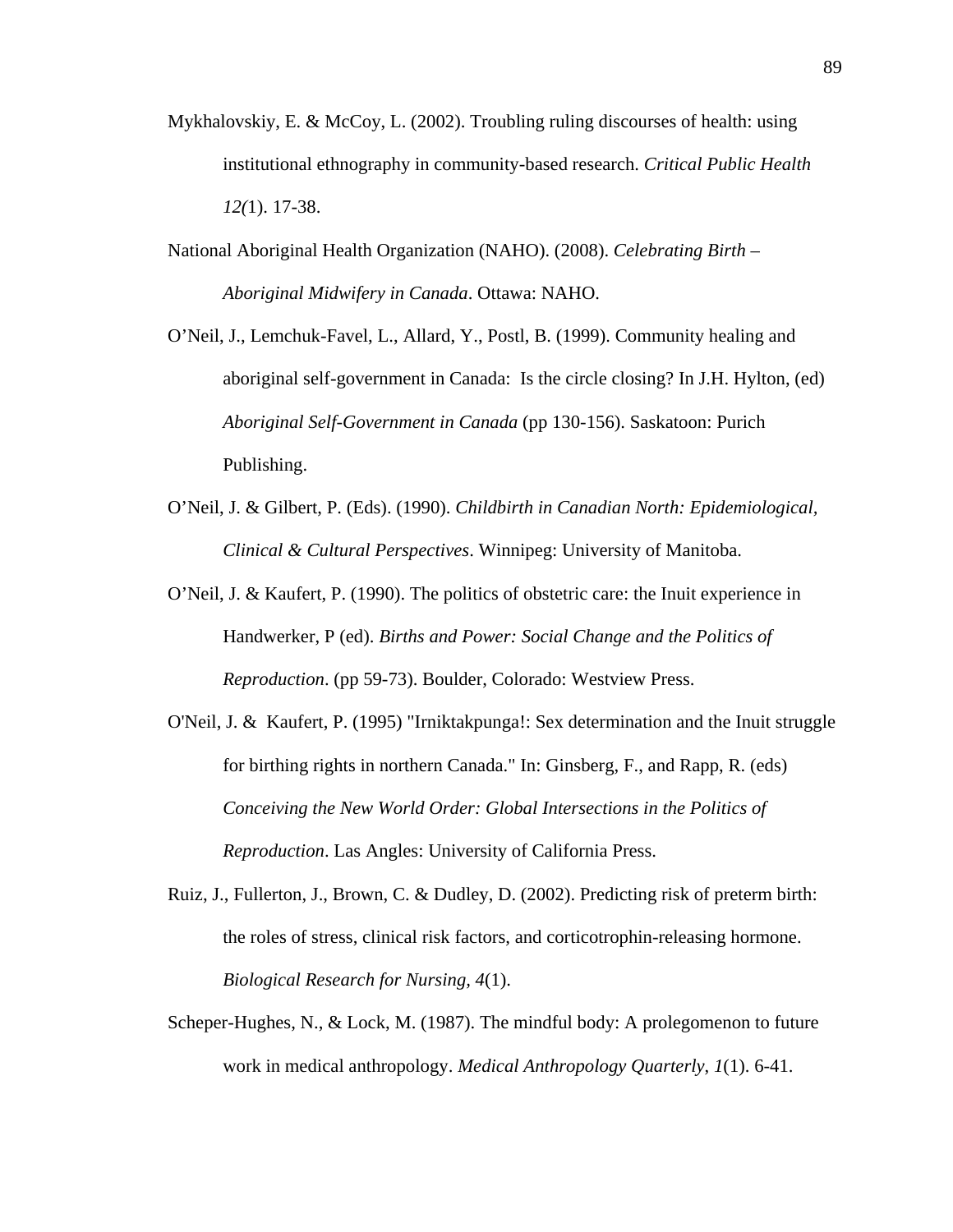- Schnarch, B. (2004). Ownership, control, access and possession (OCAP) or selfdetermination applied to research. A critical analysis of contemporary First Nations research and some options for First Nation communities*. Journal of Aboriginal Health, Jan* (2004)*.*
- Simpson, L. (2006) Birthing an indigenous resurgence, decolonizing our pregnancy and birthing ceremonies. In D. Lavall-Harvard & Jeanette Lavall (Eds) "*Until our hearts are on the ground" Aboriginal mothering, oppression, resistance and rebirth*. (pp. 25-33). Toronto: Demeter Press.
- Singer, M., Baer, H. (2007). Introducing *Medical Anthropology: A Discipline in Action*. UK: AltaMira Press.
- Smith, D. (2003). Maternal-child health care in Aboriginal communities. *Canadian Journal of Nursing Research, 35*(2). 143-152.
- Smith, D., Edwards, N., Martens, P. & Varcoe, C. (2007). Making a difference': A new care paradigm for pregnant and parenting aboriginal people. *Canadian Journal of Public Health, 98*(4). 321-326.
- Sokoloski, E.H. (1995). Canadian First Nations women's beliefs about pregnancy and prenatal care. *Canadian journal of Nursing Research*, 27(1). 89-100.
- Swick, K. & Williams, R. (2006). An analysis of Bronfenbrenner's bio-ecological perspective for early childhood educators: Implications for working with families experiencing stress. *Early Childhood Education Journal, 33(*5). 371-378.
- Waldram, J. B., Herring D. A., Young, K. (Eds). (2006). *Aboriginal health in Canada.*   $(2<sup>nd</sup> Ed)$ . Toronto: University of Toronto Press.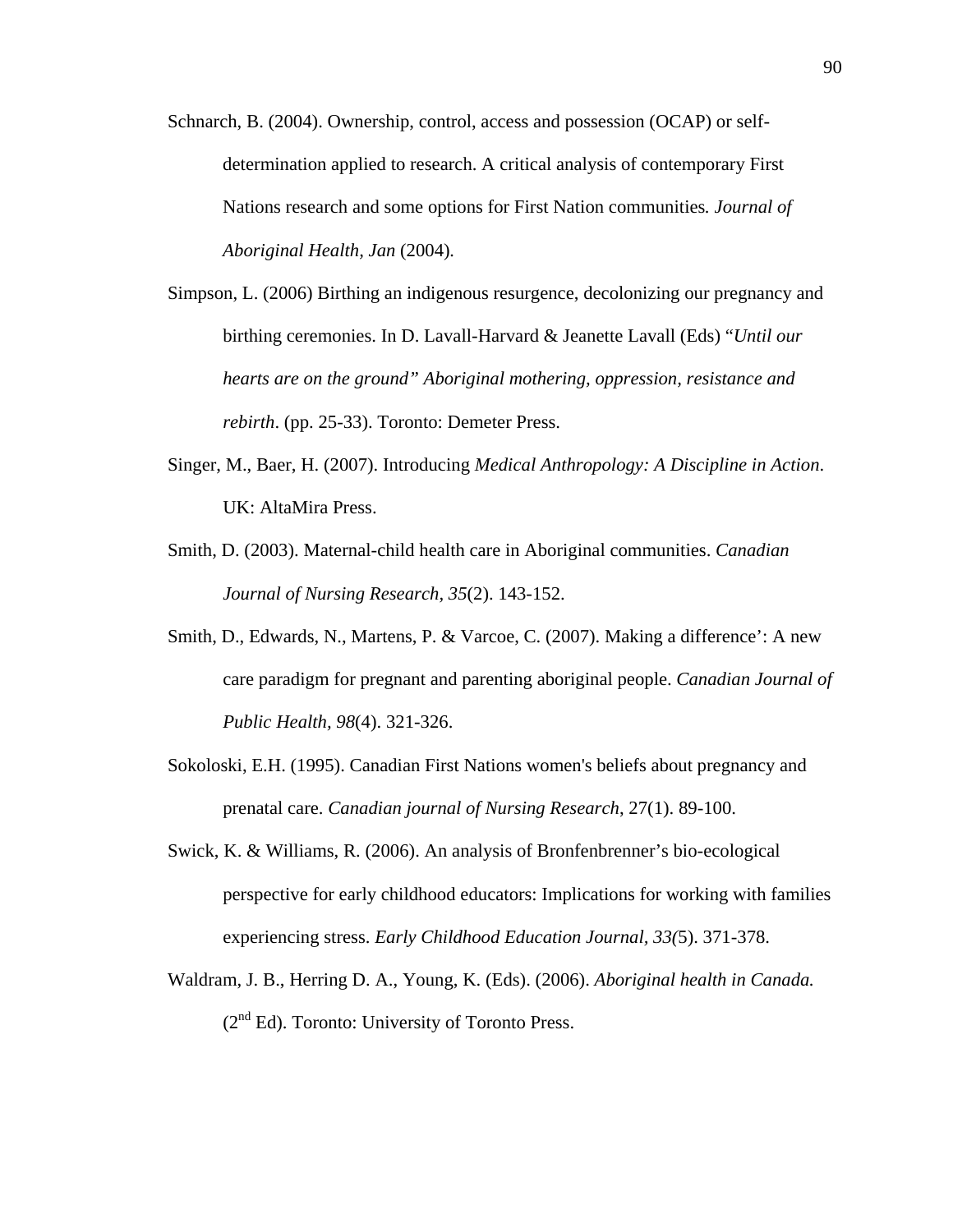- Watson, J., Hodson, K., Johnson, R., Kemp, K. & May, J. (2002). Opinions of health professionals regarding the maternity experiences of Indigenous women in an acute care setting. *Australian Journal of Rural Health*, *10*(3)*.* 161-167.
- Wenman, W., Joffres, M., Tataryn, I. and the Edmonton Perinatal Infections Group. (2004). A prospective cohort study of pregnancy risk factors and birth outcomes in Aboriginal Women. *Canadian Medical Association Journal*, *171* (6). 585-9.
- Whitty-Rogers, J., Etowa, J., Evans, J. (2006). Becoming an Aboriginal mother: childbirth experiences of women from one Mi'Kmaq community in Nova Scotia. In D. Lavall-Harvard & Jeanette Lavall (Eds) "*Until our hearts are on the ground" Aboriginal mothering, oppression, resistance and rebirth*. (pp. 25-33). Toronto: Demeter Press.
- Wilson, C. E. (2000). Cree infant care practices and sudden infant death syndrome. *Canadian Journal of Public Health*, *91*(2), 133-136.
- Winnipeg Regional Health Authority (WRHA). Health Information Services. Report from Hospital Abstract Data Base *Summary of Mothers residing in First Nation communities and delivering in Winnipeg*. *2000-2007*. Table presented to the Maternal and Child Health Task Force. May 2008.
- Van Wagner, V., Epoo, B., Nastapoka, J., Harney, E. (2007). Reclaiming birth, health and community: midwifery in the Inuit villages of Nunavik, Canada. *Journal of Midwifery & Women's Health,* 52(4). 384-391*.*
- Young, T. K., Martens, P., Taback, S., Sellers, E. A., Dean, H. J., Cheang, M., Flett, B. (2002). Type 2 Diabetes mellitus in children, prenatal and early infancy risk factors among native Canadians. *Archives Pediatric Adolescent Medicine, 156*(7).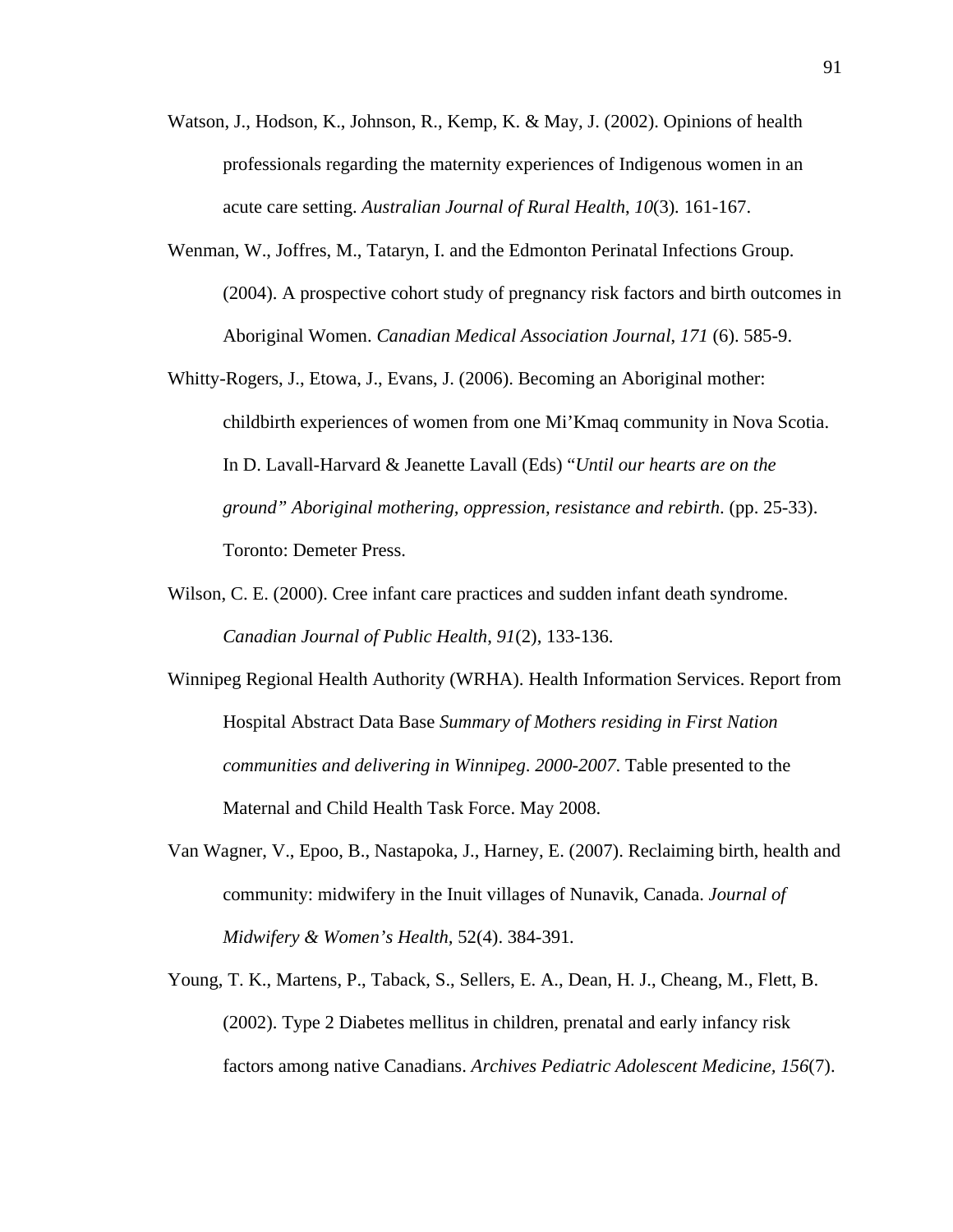Zhong-Cheng, L., Wilkins, R. & Kramer, M. (2006). Effect of neighbourhood income and maternal education on birth outcomes: a population based study. *Canadian Medical Association Journal 174*(10). 1415-1421.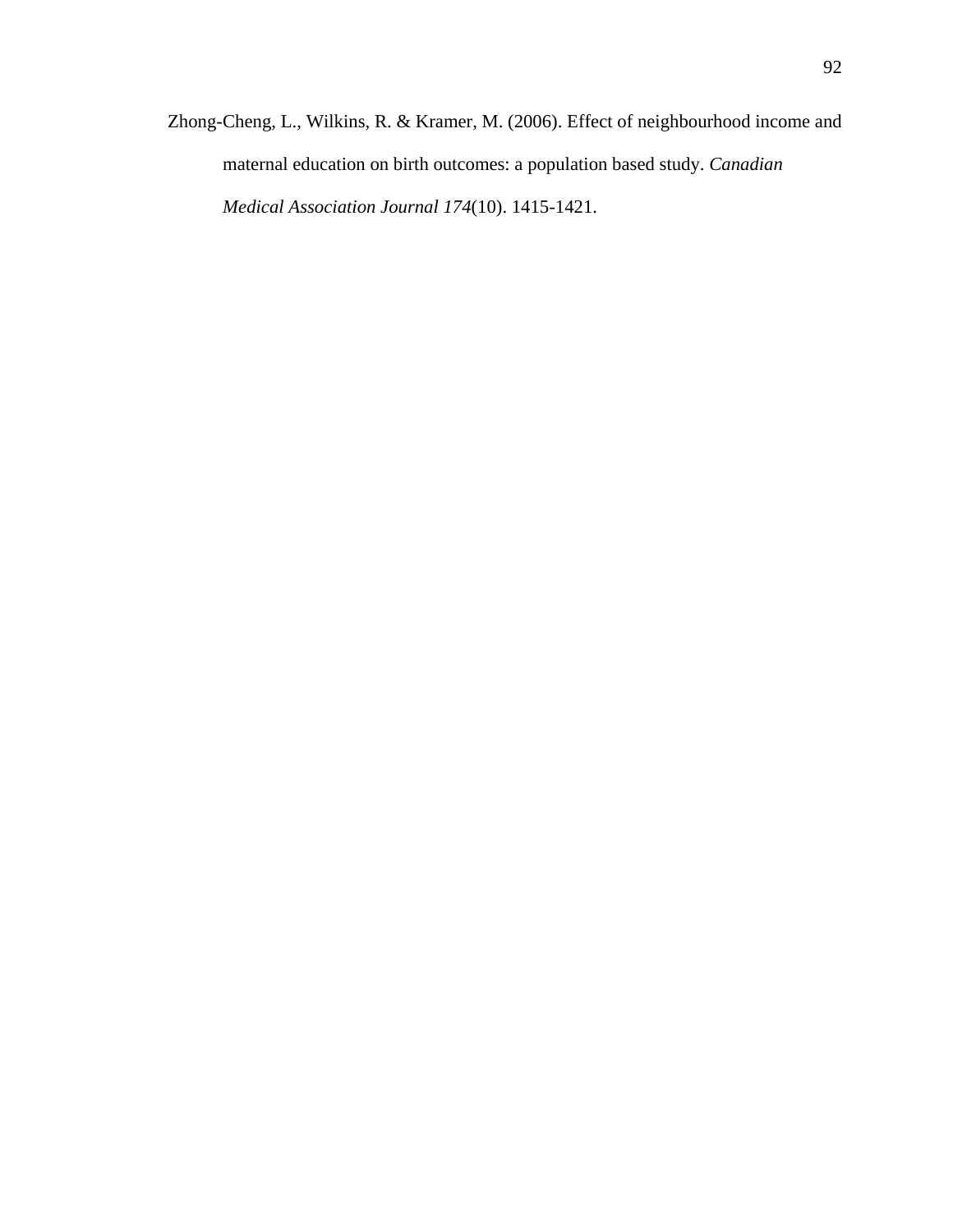## **Appendix 1**

| <b>Interview Questions:</b><br>Warm up questions:                                                                                  |                                                                                                                                                                                                                                                                                                                                           |
|------------------------------------------------------------------------------------------------------------------------------------|-------------------------------------------------------------------------------------------------------------------------------------------------------------------------------------------------------------------------------------------------------------------------------------------------------------------------------------------|
|                                                                                                                                    | 1. Please tell me how may babies you have had, or if this is your first?<br>2. Please tell me where and when you delivered your baby/babies?<br>3. Are you able to tell me where you stayed while you were awaiting<br>the last few weeks to deliver your baby?<br>4. On average, how long were you away from home during these<br>times? |
| Focused Interview Questions: (For the prenatal, each question will be reframed with<br>"please share with me what you have heard). |                                                                                                                                                                                                                                                                                                                                           |
|                                                                                                                                    | 1. Please share with me your experience delivering your baby/babies<br>away from your community                                                                                                                                                                                                                                           |
|                                                                                                                                    | 2. What can you tell me about your experience in the place were you<br>had stayed?                                                                                                                                                                                                                                                        |
| 4.                                                                                                                                 | 3. Please tell me about who or what was your most significant source<br>of support during the last weeks of your pregnancy or pregnancies?<br>Are you able to tell me if you felt you had a choice of where you                                                                                                                           |
|                                                                                                                                    | could deliver your baby?<br>5. Please tell me about your experience in how you had been prepared<br>by the Health care staff in your community about leaving home to                                                                                                                                                                      |
|                                                                                                                                    | deliver your baby?<br>6. Please tell me about any support and services you had available to<br>you while you were away from home awaiting the birth of your<br>baby?                                                                                                                                                                      |
|                                                                                                                                    | 7. Please tell me about what supports or services you may have liked<br>while you were away from home awaiting the birth of your baby?                                                                                                                                                                                                    |
|                                                                                                                                    | 8. Please share with me any stories, memories or information about the<br>way babies were born a long time ago in your community?                                                                                                                                                                                                         |
|                                                                                                                                    | 9. Please tell me what you feel the ideal scenario would be, should you<br>have a choice in how or where your baby/babies are to be born?                                                                                                                                                                                                 |
|                                                                                                                                    | 10. Please share with me any thoughts, ideas or concerns about what it<br>may be like delivering a baby in your own home community?<br>11. Please tell me where you feel is the best place to be to deliver your<br>baby?                                                                                                                 |
|                                                                                                                                    |                                                                                                                                                                                                                                                                                                                                           |